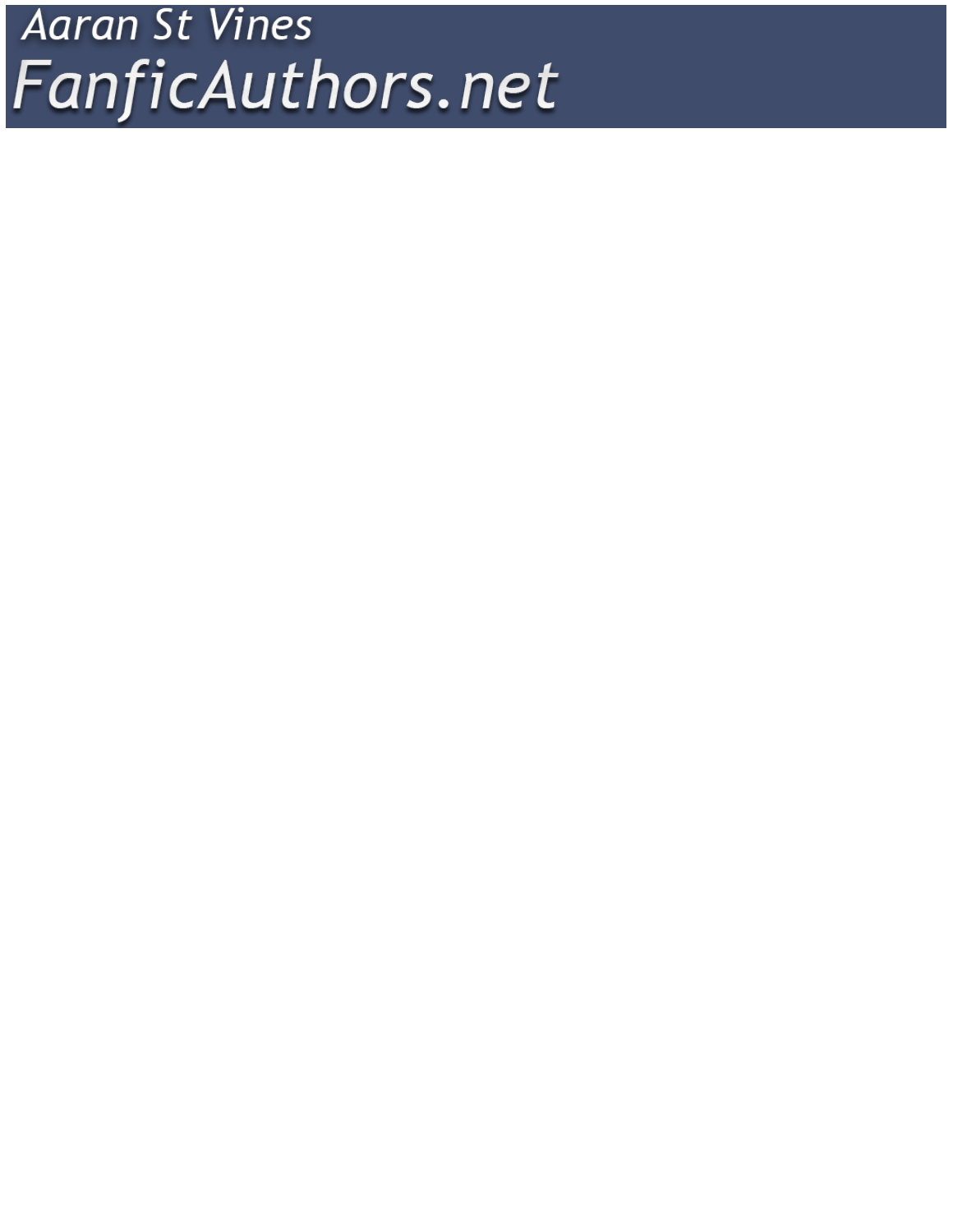## **HappilyEver After byPamela St Vines Chapter One**

*Love wakes men, once a lifetime each.* COVENTRYPATMORE, *The Revelation*

#### *Chapter One*

Elizabeth Bennet was shocked when the housekeeper announced, "A Colonel Fitzwilliam is without, ma'am. Shall I show him in?"

Seeing her mother's confusion, Elizabeth hastened to explain. "He is Mr. Darcy's cousin, Mama. We met in Kent."

Mrs. Bennet merely nodded for Hill to admit the man, but Elizabeth could see the gleam of anticipation in her eyes. With Elizabeth's mother, a visit from an eligible bachelor was never just a visit. She was probably already contemplating the marriage of Elizabeth and the colonel. While Elizabeth liked Colonel Fitzwilliam very much, she knew they were simply friends. As the second son of an earl, he was all but obligated to marry very well indeed.

Before Elizabeth could woolgather any further, the colonel was bowing before them. She made the necessary introductions and then sat back to wonder why he was here.

"It's so nice to see you again, Miss Bennet. Iwas passing through Hertfordshire on an errand for the general and could not resist the temptation to stop in."

The other Bennet ladies accepted this explanation, but Elizabeth thought it suspicious. Whatever the reason for the colonel's visit, his pleasant conversation and ready smiles impressed her mother and sisters, much as they had impressed Elizabeth herself in Kent.

Thinking of Kent brought other memories to mind, memories that made Elizabeth far from comfortable. She could hear Mr. Darcy's voice telling her he loved her, followed by her own tirade as she refused his proposal. Yes, for all the colonel's good manners and affability, Elizabeth was most uneasy in his presence, remembering how she had upbraided his cousin.

The colonel noticed Elizabeth's blush and hoped she was thinking of Darcy. Turning to her mother he politely asked, "Mrs. Bennet, might I have the pleasure of Miss Elizabeth's company for a turn around your garden? I have been sitting in the coach all morning and find myself in need of exercise."

Her nerves all a flutter at the prospect of Lizzy engaged to the son of an earl, Mrs. Bennet readily gave her permission. "Why certainly, Colonel Fitzwilliam. I am sure that Lizzy would enjoy a walk as well. It is a beautiful morning."

Once they were outside and out of hearing, Elizabeth could not resist teasing him, "So Colonel, how extraordinary that your general should have business so near Meryton of all places."

Fitzwilliam did not appear the least bit affronted. In fact, he laughed. "Ah, Miss Bennet, I had forgotten just how clever you are. Yes, you have caught me. I have not chosen the most direct route for my travels on the general's behalf."

"And just where are you supposed to be, Colonel Fitzwilliam?"

"I am actually on my way to Plymouth, via Meryton. It's not the route one would usually follow between London and Plymouth, but I am taking precautions to avoid enemy agents. Of course, upon arriving in Meryton, Irealized that a letter would do just as well for the general's commission, so I shall return to London tomorrow."

Seeing how pleased the Colonel was with himself, Elizabeth could not help laughing. "Well, then for King and Country, may Iwelcome you to Meryton. We are amazingly free of French agents here in the countryside so I think you are safe for the moment, sir."

"That is a relief, Miss Bennet." Suddenly Fitzwilliam's expression became quite serious. "I hope you will not think me an impudent dog when I divulge my real reason for calling on you."

Although she was anxious, Elizabeth managed to maintain her calm exterior as she waited for him to continue.

"I am not on a commission for my general, Miss Bennet, but rather for my cousin."

"Your cousin, sir?" Elizabeth had wondered if this visit had anything to do with Mr. Darcy, but she was shocked that the colonel would admit it so openly. "It is not my intention to be rude, Colonel, but I do not comprehend your meaning. Mr. Darcy and I are not the best of friends; therefore, I cannot understand your presence here."

"Forgive me, Miss Bennet. I did not speak plainly. I am sent to you by my cousinGeorgiana."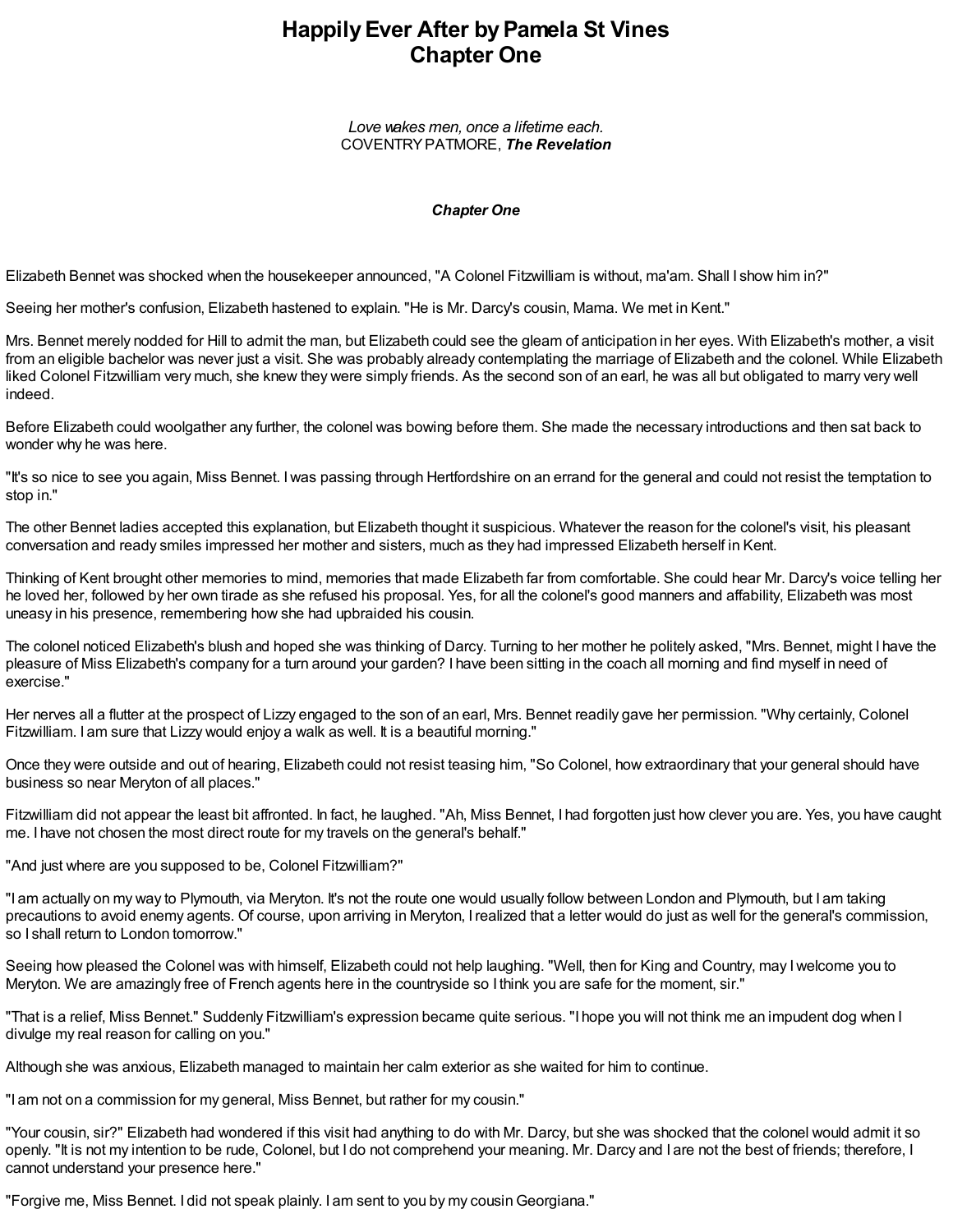"Miss Darcy?" Elizabeth was astonished. "But we have never met."

"That is why Georgiana thought it might draw unwelcome attention if she were to write to you openly. She trusted in my discretion to find a way to give you this."

The colonel slipped a letter into Elizabeth's hand before she realized what he was about. She looked at him questioningly and the colonel continued.

"I have not read it, Miss Bennet, but I do know something of its contents. Georgiana suggested I give you time to read her letter and reflect upon it before asking for your reply. Perhaps Imight call again tomorrow before I hasten away-- on the general's behalf, of course."

Elizabeth was nearly overwhelmed with curiosity and anxiety, but she managed a polite response. "Yes, you may call tomorrow, Colonel. I am confident my family would enjoy seeing you again before you depart."

"Thank you, Miss Bennet."

For just a moment, Colonel Fitzwilliam dropped his guard and Elizabeth saw genuine compassion and concern in his eyes.

"Please give my compliments to your family, Miss Bennet. I look forward to seeing you tomorrow."

Mrs. Bennet was disappointed that the colonel had not proposed to Elizabeth in the garden, but she was content to know that he would return tomorrow. If Lizzy did not suit him, then perhaps Colonel Fitzwilliam would fall in love with one of her other daughters. Maybe Lydia would do for him. Lydia was, after all, her own particular favorite.

Elizabeth lingered with her family long enough to be certain she engendered no suspicions toward herself. Although she managed to behave normally, Elizabeth could think of nothing but the unopened letter in her pocket. What could Miss Darcy mean by writing to her? Surely, she didn't know of her brother's proposal. Elizabeth could hardly envision the proud Mr. Darcy telling his sister, or his cousin for that matter, of her refusal. But what of that one moment when Colonel Fitzwilliam had looked so concerned? It seemed as if he knew something of her history with his cousin.

The family conversation finally turned to some local gossip, and Elizabeth felt secure that her mother and sisters suspected nothing. With murmured excuses she left as if going upstairs and then slipped away from the house. Elizabeth walked some distance before settling herself under the shade of an oak to read Miss Darcy's letter. Her hands were actually shaking as she broke the seal.

### Dear Miss Bennet,

Please forgive me for daring to write this letter. Irealize we have not been introduced and it is presumptuous of me to impose upon you so. However, Imust as I do not know where else to turn. I am most distressed for my brother, Miss Bennet. Fitzwilliam has not been himself since his return from Kent. At first he was merely silent and unhappy. Now he is also unwell. Our cousin Colonel Fitzwilliam finally resorted to spirits to pry the truth from him. Please do not fear any reproach from me, Miss Bennet. While I love my brother dearly, I know that he is often misunderstood by strangers. In fact, Fitzwilliam gave us to understand that he had behaved very badly towards you, your family and your neighbors. Therefore, it was entirely understandable for you to refuse him.

When Cousin Richard finally got him to talk about his unhappiness, Fitzwilliam confessed that you rightfully despised him. He has always been so strong and confident. Now it would seem that he despises himself. My brother's low spirits have affected his health. He came down with the fever several weeks ago. With youth and general good health in his favor, our physician initially expected Fitzwilliam to rally quickly. The fearful truth is that his condition has deteriorated at an alarming rate. Last night Dr. Abercrombie advised me to prepare for the worst. I must confess that his warning is what gave me the courage to write you.

I fear Fitzwilliam has simply given up. I do not expect you to accept a man you do not love, Miss Bennet. In fact, I admire your courage in refusing his offer of marriage. Yet I know you are a kind and compassionate woman. My brother could not love you so if that were not true. He may sometimes be proud and stubborn, but Fitzwilliam is no fool.

Could you find it in your heart to let my brother know that you do not despise him? I think that if Fitzwilliam knew you were not thinking ill of him, he might be able to rouse his once formidable will and fight to survive. I do not ask you to offer him false hope, but merely to let him know that his bad behavior has been forgiven. We will remain in London for the present. I have insisted that be so, as my brother is truly not well enough to travel at this time. It is also my secret hope that you might be able to come to London. I understand from my brother that you have family here.

Iwould so like to meet you, Miss Bennet, for I have long suspected my brother's attachment for you. I first guessed it when he was at Netherfield last fall as Fitzwilliam's letters never failed to mention you.

Please have pity on me. Fitzwilliam is my family. I shudder to think what my life would be like without him. My cousin will be at your disposal should you be able to journey to London at this time. It is my fervent hope that we might meet soon. May God bless you.

Sincerely,

Georgiana Darcy

The plight of Mr. Darcy and his sister moved her to tears. Yes, Elizabeth wanted to assist them and perhaps make up for the wrong she had done Mr. Darcy in judging him so harshly. But how could it be done? Elizabeth could not possibly leave Hertfordshire tomorrow with Colonel Fitzwilliam. It was unthinkable that Mr. Darcy's proposal and her refusal become common knowledge. That would be too cruel. Yet to travel to London on such an errand without explanation would cause a great deal of gossip. It might irreparably damage her reputation.

How Elizabeth wished it were possible to write her aunt and receive a response in the same day. If only Aunt Gardiner invited her to Gracechurch Street, then Elizabeth might be able to call on Miss Darcy. Little did she know that such an invitation was already en route and would arrive that very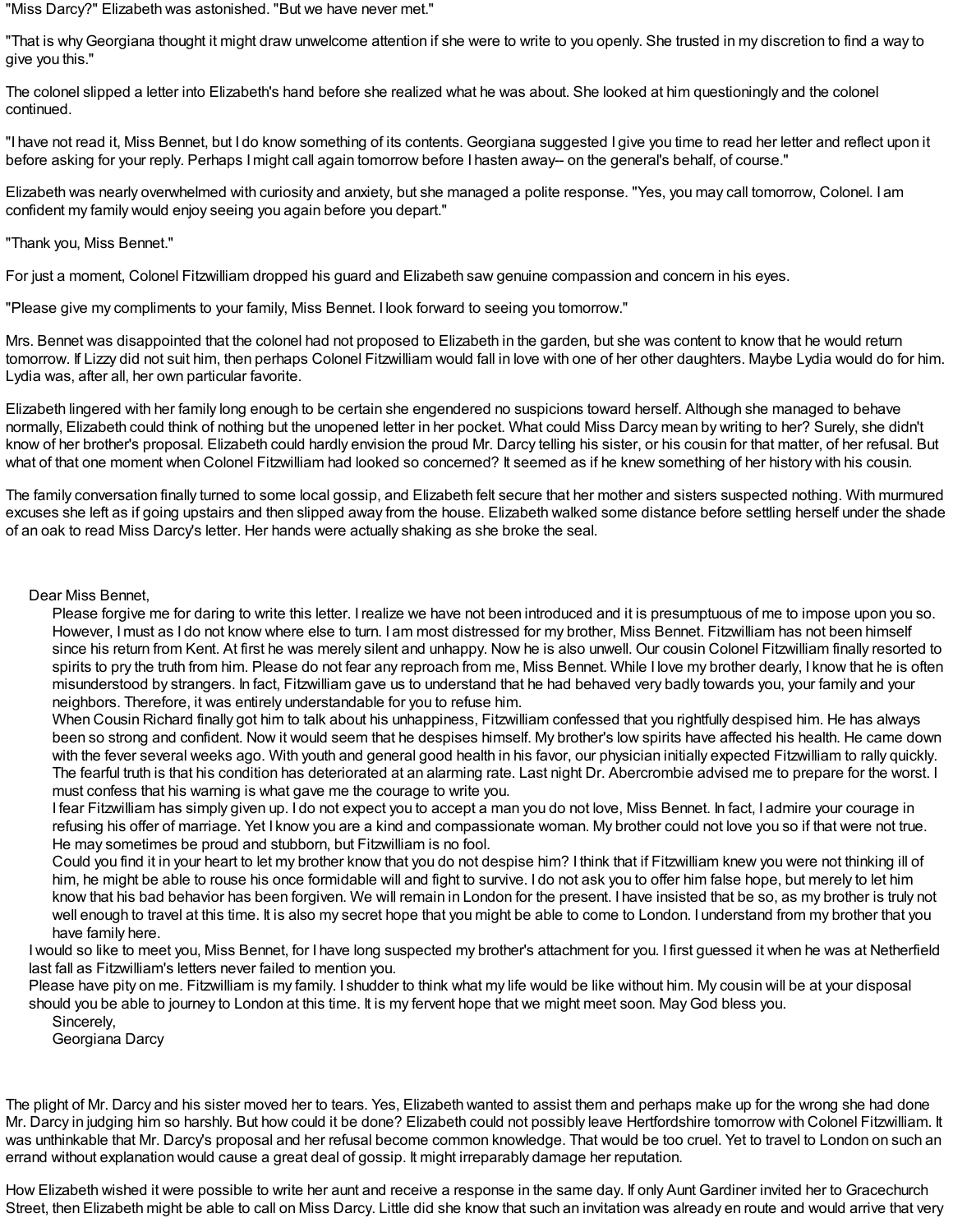day.

Two of the Gardiner children were also down with the fever that was raging through London. The Bennets received a letter that afternoon asking leave to send the other children to Longbourn. The Gardiners also requested sanctuary for two of the their servants. If it met with the Bennets' approval, the Gardiners would send them to Longbourn to assist with the children. Finally, Aunt Gardiner's letter begged Elizabeth's assistance in London, since she was the only one of the Bennets to have had the fever.

Mr. Bennet dispatched an express right away so that the young Gardiners might be removed from contagion as soon as possible. The question remained of how Elizabeth could travel to London most expeditiously.

As this was being debated, Elizabeth mentioned Colonel Fitzwilliam's plan to return to London the following day. Perhaps if one of the maids went with her, she could travel to London under the colonel's protection. Everyone could see the merits of this solution, as Elizabeth would be at the Gardiners' tomorrow afternoon. It was soon decided that their maid Sally would accompany Elizabeth as chaperone. Sally had also had the fever and would be able to help with nursing the young Gardiners. Elizabeth was sent upstairs to pack and Mr. Bennet left straightaway to call upon Colonel Fitzwilliam at the inn and ask his assistance.

To say that the colonel was delighted to be of service to the Bennets would be something of an understatement. Colonel Fitzwilliam was relieved, as would his cousin be, when he assured her of Miss Bennet's presence in London tomorrow evening. Fitzwilliam had thought Georgiana's scheme had little chance of success, but the fortuitous timing of events gave him hope for both his cousins.

\*\*\*\*

Colonel Fitzwilliam was at Longbourn early the next morning, as Mr. Bennet had invited him for breakfast. Talk around the Bennets' table was usually quite animated. Today, however, they were preoccupied with worry for the Gardiners. The meal was eaten in relative silence and it seemed no time before the colonel was handing Elizabeth and Sally into the carriage. He would ride alongside the coach to afford Miss Bennet room and privacy.

Sally had been with the Bennets for many years and understood Miss Lizzy's moods well. The maid remained silent throughout the journey staring out the window when she wasn't dozing. She could tell Miss Lizzy was too worried for small talk.

Elizabeth was completely unaware of the passing countryside. She was concerned for her dear relatives, of course, but in reality Elizabeth's thoughts were fixed on Mr. Darcy. It was frightening that such a strong, healthy young man could lie near death. Elizabeth was worried for Mr. Darcy and his poor sister. In truth, she was also anxious for herself. What would she say to him if given the opportunity?

Elizabeth was filled with remorse for losing her temper with Mr. Darcy in April. She could not regret refusing him, but she was very sorry for wounding him. She had been filled with regret since reading Mr. Darcy's letter refuting her accusations. Almost everything she had held against him was untrue. Elizabeth's face glowed with shame just to think of it. If Mr. Darcy died without ever knowing that she believed him-- If he died without knowing how sorry she was for her unkind words, it would be more than she could bear.

Elizabeth was so wrapped up in her own misery that she did not notice their entry into the city. Her reverie continued uninterrupted until the carriage stopped in front of the Gardiners' home. Elizabeth had written a note to Georgiana late last night. She surreptitiously handed it to the Colonel as he helped her alight from the carriage. "For your cousin, sir," she whispered.

Aunt Gardiner herself met them at the door. Her fatigue was evident; however, she was extremely grateful to Colonel Fitzwilliam for bringing her niece to town. She rallied to greet him courteously and expressed a sincere wish that the colonel would call on them in the near future when all the Gardiners were well again. Colonel Fitzwilliam thanked her warmly.

Before departing he said, "I am on leave at present and will be staying with my cousins, Miss Bennet. As Imentioned Darcy himself has the fever and I hope to be of service to Georgiana during his illness. Iwould also be delighted to be of assistance to you if the occasion should arise. Please feel free to send word at any time you have need of me. Here is my cousins' address."

"Thank you, Colonel. You've already done so much just bringing me to my family here. I hope you find all to be well with your cousins. Please let Miss Darcy know that I am praying for her brother's recovery and that I am willing to assist her if that be possible."

"Thank you for that, Miss Bennet. I bid you goodnight."

Sally had already gone to unpack their things so Elizabeth hung up her own hat and coat. As they walked to the sick room, Aunt Gardiner asked, "Did I hear you sending a message to Miss Darcy, Lizzy? I did not realize you were acquainted with her."

"Only in a round about way, Aunt. We have never actually met." Elizabeth would not lie to her aunt, but she could hardly tell her everything. She told what she could of the truth and hoped it made sense. "I had occasion to meet her cousin Miss de Bourgh in Kent this spring, and of course, Imet her brother last fall. Recently Miss Darcy and I have begun to correspond. She seems a very sweet young lady and I think she is lonesome for female companionship."

"That is very good of you, Lizzy. It must be lonely for a young girl being raised by her bachelor brother. Perhaps, you will be able to meet in person while you are here. Children are remarkably resilient and I hope Emma and Peter will soon be well."

Aunt Gardiner was plainly exhausted so Elizabeth sent her off to bed shortly after supper, promising that she or Sally would be with the children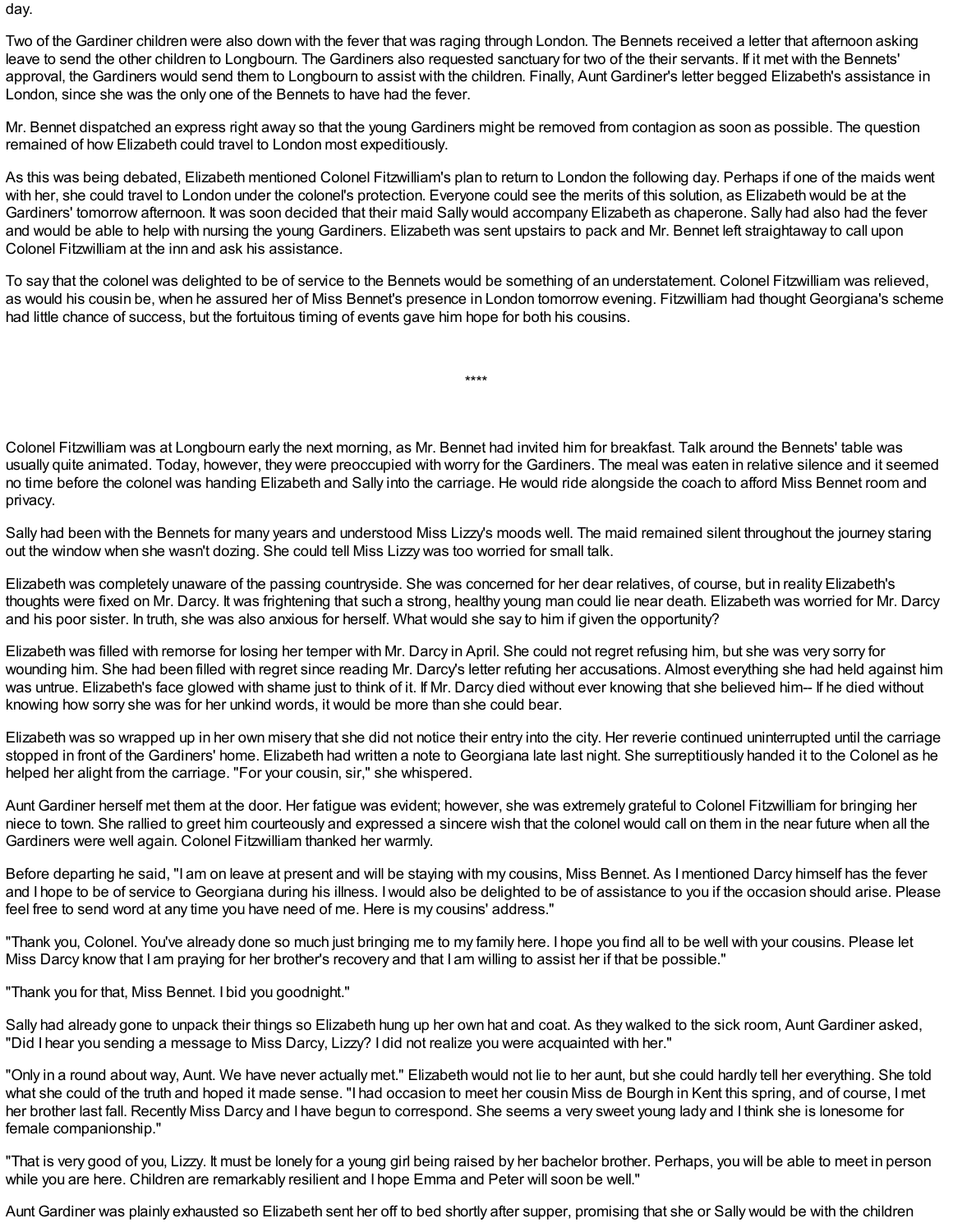through the night. Her uncle had escorted the other children to Longbourn and would not return home for several days.

Emma and Peter were little trouble as they were too tired to be demanding. Elizabeth watched over them and applied cold compresses when Emma's fever started to climb. The compresses were effective so Elizabeth was able to relax in a chair between their beds for some time. She found nursing those she loved to be very gratifying and these two little ones were quite dear to her. Watching the children sleeping peacefully, Elizabeth took encouragement that perhaps the disease was already running its course.

As the children slept, her thoughts were continually drawn to Mr. Darcy. Elizabeth wanted to help him, but could not decide how it might be done without revealing the particulars of their history. Her absorption was so great that Elizabeth did not hear Sally enter the room in the wee hours of the morning.

"It is your turn to rest now, Miss Lizzy. I have had a lovely long nap, not to mention the sleeping I did in the coach today. Iwill be fine until morning. You go on to bed now, and I promise to call you if there is anything amiss."

Finally allowing herself to feel how tired she was, Elizabeth was grateful that Sally had accompanied her to London. "Thank you, Sally. I know my cousins are in good hands."

"Go on now, Miss Lizzy. Your nightgown is all laid out for you."

Elizabeth managed a tired smile of thanks and left the room. Her fatigue quickly overcame her whirling thoughts and Elizabeth slept.

The next day passed uneventfully. Elizabeth stayed busy helping her aunt in any way possible, but the Darcys were never far from her thoughts. Elizabeth felt she owed something to Mr. Darcy, an apology at the very least. Yet, how she could possibly call upon them under the circumstances?

\*\*\*\*

Aunt Gardiner insisted that Elizabeth rest for several hours in the afternoon, as she and Sally were planning to divide the night watch again. Elizabeth dutifully lay down, but she was too consumed with worry for Mr. Darcy to sleep. Her anxiety grew with each passing hour. What if the unthinkable had happened and he were now dead? It was too horrible to consider.

Emma and Peter were much improved and both slept peacefully through Elizabeth's watch that night. She was relieved that they were better, but Elizabeth missed the nursing chores that had distracted her the night before. As she sat quietly between the children's beds, Elizabeth's thoughts were divided between memories of Mr. Darcy and her growing fear that it might be too late to make amends to the gentleman.

The sun was well up when Elizabeth awoke the next day. She dressed quickly and then stopped to look in on the children before going down to breakfast. They were both sound asleep under the watchful eye of the Gardiner's longtime servant Maggie. Maggie raised a finger to her lips and nodded proudly to two half eaten bowls of gruel on the table. The children had evidently taken some breakfast before going back to sleep. Elizabeth smiled and nodded her understanding before she quietly slipped away. She found Aunt Gardiner having breakfast in the dining parlor.

"Good morning, Aunt. I trust you slept well."

"Yes, I did, Lizzy. Thank you again for coming and for bringing Sally with you. Iwas nearly asleep on my feet when you arrived. Iwas almost too tired to sleep that first night, but as for last night, I slept very well indeed. It is amazing what a good night's sleep can do to restore one's spirits. I could tell Maggie was feeling much better this morning, too. Did she tell you that the children actually ate a little breakfast?"

"Yes, that is good news, Aunt. If the children are eating again, they will soon be stronger."

"You are such a comfort, Lizzy. I encouraged your uncle to stay at Longbourn, knowing that Iwould have you to lean on. Of course, he would hear none of that and plans to return home today. His exact words were, 'If I cannot look after the children, then I shall look after you, my dear.' I hope you have such a husband yourself one day, Lizzy."

"I hope so, too," Elizabeth agreed.

They were just finishing breakfast when a knock was heard at the door. Sally soon came into the dining parlor.

"Excuse me, ma'am. This message has come for you, Miss Lizzy, and the man what brought it is waiting for your answer."

Elizabeth recognized the handwriting and found her own hands sadly unsteady as she broke the seal. "It's from Miss Darcy, Aunt."

Elizabeth paled as she read the note. Then unable to speak she handed it to her aunt.

Dear Miss Bennet,

Iwas so relieved when Cousin Richard told me you were come to town. I had hoped to call upon you at your aunt's, but I cannot leave my brother. Fitzwilliam's condition is much worse. He is delirious with fever now and I fear he may not linger long. Fitzwilliam asked for you repeatedly during the night, and I think he would be more at peace if he knew you had forgiven him. I understand that you are busy caring for your own loved ones, but I am at my wit's end, Miss Bennet. I have sent the carriage in hopes that you will be able to come. Please help me, Miss Bennet. I am lost.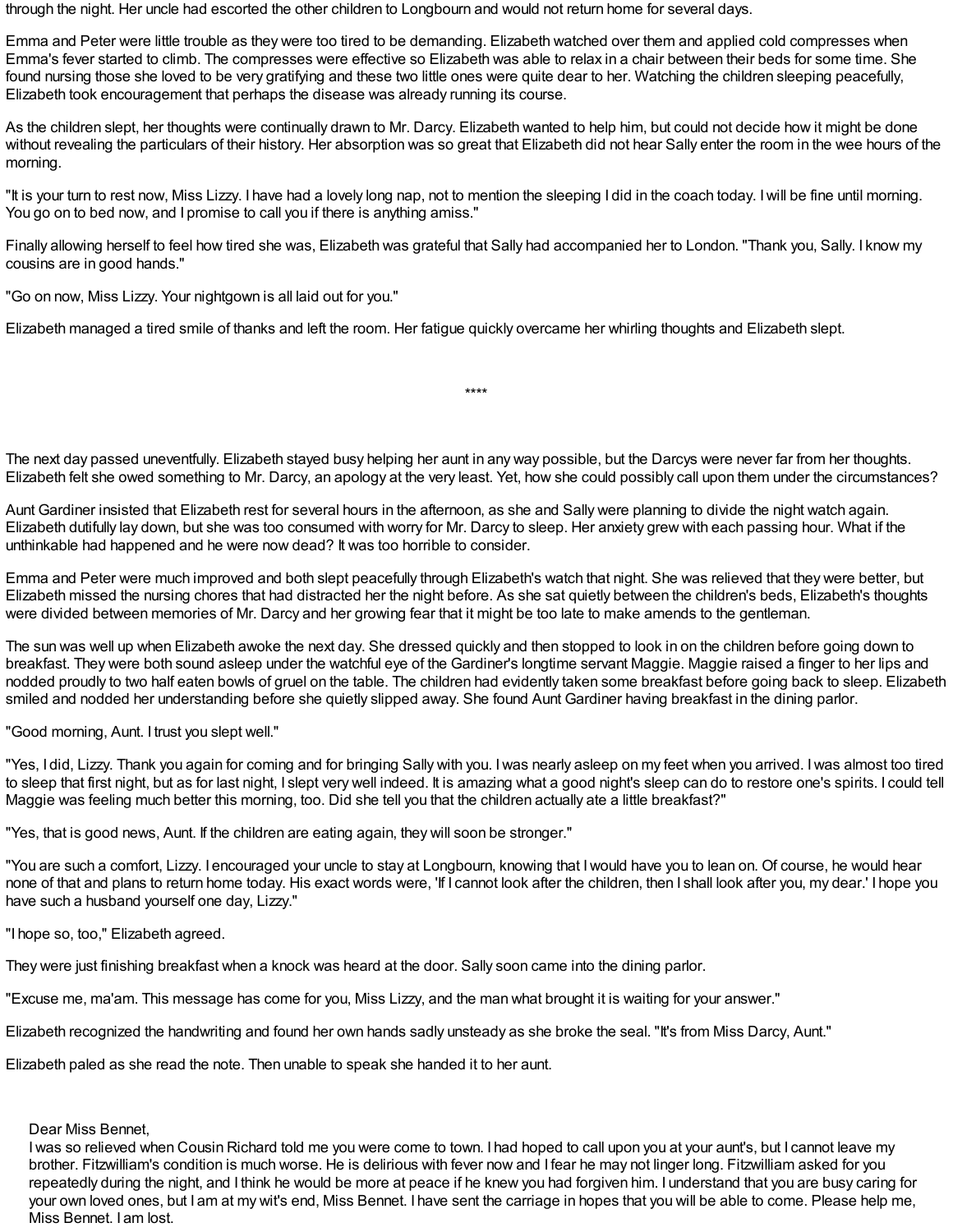Yours truly, Georgiana Darcy

Mrs. Gardiner was stunned. Clearly there was much more to the history between her niece and the Darcys than she knew. Being a compassionate woman, Mrs. Gardiner realized that there would be time for questions later. Right now Lizzy was clearly most distressed for the Darcys and they obviously had need of her.

She spoke gently, "Lizzy, can you bear it? Can you go to Miss Darcy or shall Iwrite a reply for you?"

"No, I think I had best go, Aunt, if you approve."

Proud of her niece's unselfishness, Mrs. Gardiner smiled encouragingly and patted her hand.

"Yes, love, I think perhaps you ought to go. It sounds as if Miss Darcy is quite alone. We will be fine this morning. I shall expect you back this afternoon, but, Lizzy-- If things go ill and Miss Darcy needs you to stay, send word so that Iwill know what is happening."

Nodding, Elizabeth turned to Sally who was waiting by the door, trying not to intrude.

"Sally, please tell the man who delivered the message that I am coming. Iwill be ready shortly."

"Yes, Miss Lizzy."

Once the maid was gone, Mrs. Gardiner rose and embraced her niece. "I do not know what has happened between you and Mr. Darcy, Lizzy, but I trust you. I shall ask questions later. For now though, go help his poor sister if you can. She does not know the comfort a sister or a niece can give. Perhaps you can offer her a taste of that today. I have Maggie and Sally to help me with the children, but it sounds as if Miss Darcy has no one."

\*\*\*\*

Elizabeth was too consumed with fear and grief to think on what she would say or do when she arrived at the Darcys' townhouse. She simply went. Colonel Fitzwilliam met her in the entryway. His usual cheer was gone, but he seemed immensely relieved to see her.

"Miss Bennet, I cannot thank you enough for coming. I do not know that there is anything to be done for Darcy now, but Georgiana's mind will be eased considerably by your presence."

"I am most concerned for both your cousins, Colonel. I think this is not the time to stand on ceremony. May I see Miss Darcy?"

"Certainly. I am afraid I have not been much help to poor Georgie. I do not know how to comfort her or encourage her. Anything you can do to assist her is greatly appreciated, Miss Bennet."

The Colonel ushered her upstairs and down a long hallway. Signaling Elizabeth to wait, he took a few more steps down the hall and knocked quietly on a door. Looking back over his shoulder, the Colonel whispered to Elizabeth, "She refuses to leave his side."

The Colonel then opened the door and stuck his head into the room. Elizabeth could hear him whispering, "Georgie, she's come. Miss Bennet is here."

Colonel Fitzwilliam was swept aside by his young cousin. Miss Darcy was lovely even with dark circles of fatigue under her eyes. She was too relieved to have Elizabeth Bennet here at last to worry about propriety. Georgiana Darcy began to weep even as she embraced Elizabeth.

Elizabeth held her and gently patted her back, knowing that the girl would feel better after a good cry. The Colonel stood by looking genuinely distressed. He was uncertain of what to do until Elizabeth gestured with a nod for him to leave. He quietly headed for the stairs trusting his cousin to her care.

The two young women stood thusly for some moments. When Georgiana had cried herself out, she stepped back, taking Elizabeth's hands in her own. "Oh, Elizabeth, thank God you have come." Realizing the familiarity of her address Georgiana began to blush. "I am sorry, Miss Bennet. I did not mean to presume--"

Elizabeth stopped her apology. "Please do not trouble yourself. These are very unusual circumstances for a first meeting. I hope you will call me Elizabeth and may I call you Georgiana?"

"Yes, please. I do not mean to embarrass you, Elizabeth, but you are just as perfect as I pictured."

Elizabeth could not resist a low laugh at this surprising pronouncement. "I am far from perfect, Georgiana, but you will soon discover that for yourself."

Lowering her tone, Elizabeth fearfully asked, "How fares your brother?"

"There has been no change since Iwrote to you this morning. Please come in and speak to him, Elizabeth."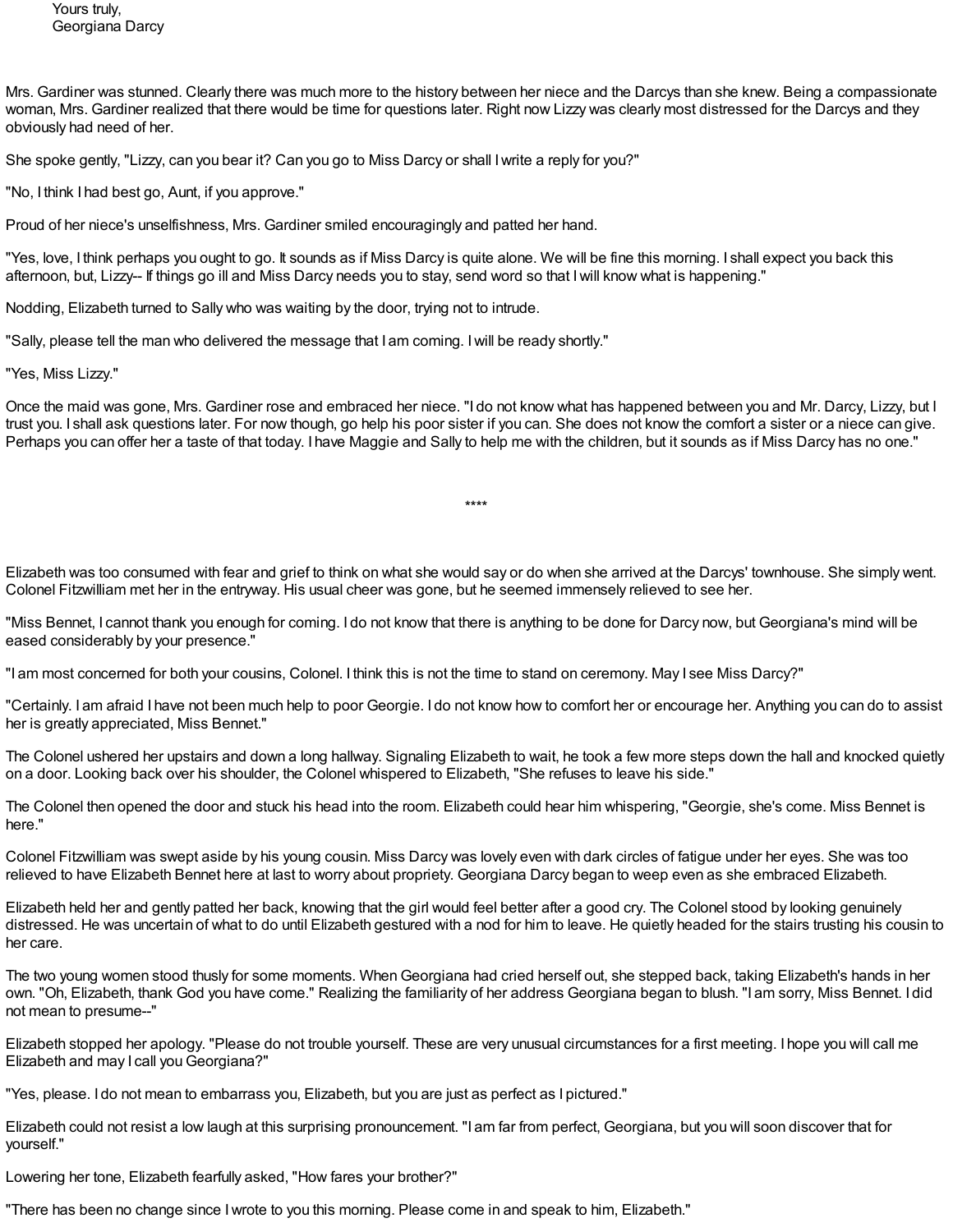"Of course, but do not expect too much, Georgiana. Mr. Darcy may not recognize me in his weakened condition, but Iwill certainly speak to him. I would gladly help you in any way possible."

"Thank you, Elizabeth. It may sound silly, but my heart tells me that if Fitzwilliam hears your voice and knows you are here, he will improve."

Georgiana helped Elizabeth remove her hat and wrap, placing them on a table in the hallway. She then took Elizabeth by the hand and led her into her brother's room.

The curtains were drawn on the window nearest the bed, but the other draperies were opened admitting the morning sun and fresh air into the room. Elizabeth was dismayed by the great change in Darcy's appearance. His face had a gaunt, hollow look that even his beard could not disguise. His eyes were closed but Darcy's hands were moving restlessly, pulling at the bedclothes. Georgiana released Elizabeth's hand and reached out to gently shake him.

"Fitzwilliam, wake up. You have company. Fitzwilliam, Elizabeth is here at last. Come, brother. You must wake up and talk to her. Elizabeth is here."

At first Elizabeth thought he would not wake, but at the second mention of her name Darcy's eyelids fluttered. He focused with obvious effort on his sister's face. His throat was so dry he could scarcely speak, "Elizabeth is here?"

"Yes, she has come to see you, dear brother. Let me get you some water."

Georgiana filled a glass from the pitcher on his bedside table and gently helped her brother raise his head so that he could take a sip. As Darcy lay back down, she smoothed his hair and kissed his brow.

"Iwill be over by the window if you need me, Elizabeth."

Elizabeth sat down in the chair beside Darcy's bed, her hands resting lightly on the edge of the mattress. It distressed her to see him so, but she did not want to cry. That would not help either of the Darcys. Elizabeth tried to smile at him as she strove to control her emotions. She was surprised by the strength of her despair. Elizabeth did not realize she was wringing her hands until she felt the warmth of Darcy's fevered hand upon them.

#### "Elizabeth?"

Darcy saw her. He felt her hands beneath his own, but his mind could not grasp that she was really there. It was as if one of his dreams had come to life. Yet seeing the gravity and distress on her countenance, Darcy knew that this was real.

"Elizabeth, why are you here?"

His speech was hesitant and his voice, barely audible, but she took courage from his lucidity.

"Mr. Darcy, this may not be the best time for it, but I felt I had to apologize to you."

Darcy looked as if he wanted to protest. Knowing he was too weak for a prolonged discussion, Elizabeth stopped him by squeezing his hand. She then continued on.

"Please, sir. You must allow me to speak. My behavior towards you in April was abominable, and I couldn't bear it if you were to--" Elizabeth took a deep breath and then continued through her tears. "I couldn't bear it for you-- You must know, Mr. Darcy, that I no longer think of you as I did then. I know now that Iwas very wrong about you, sir. I hope you can one day forgive me for speaking to you so unkindly."

Darcy spoke with difficulty. "There is nothing to forgive, dearest Elizabeth. You were right about many things."

Elizabeth's concern for Darcy overrode her own embarrassment. She forced herself to meet his gaze as she protested this harsh judgment of himself.

"No, sir. Iwas wrong. You are an honorable man and Imisjudged you terribly. Please do not think on what I said then. It was wrong of me to speak so." She looked down as her mortification grew. "I am sorry, Mr. Darcy. Iwish we could go back to the beginning and start our acquaintance anew. Then Imight not have so much of which to be ashamed."

Her voice was barely audible toward the last, but Darcy heard every word. His heart began to race as he dared to hope. Elizabeth was offering her forgiveness and her friendship. Darcy squeezed her hand.

"Please look at me, Elizabeth."

She hesitantly raised her eyes and saw him looking upon her with such obvious love that it nearly took her breath.

Lacing his fingers through hers, Darcy continued, "Iwould wish to begin anew also, Elizabeth. Would you consider-- Would you give me another chance?"

She smiled through her tears and clasped his hand firmly in both her own. After a moment Elizabeth felt as if she could trust herself to speak again, "Yes, Mr. Darcy," she whispered. "How could Irefuse such a generous offer?"

Elizabeth found herself wanting to reach out and brush the hair from his brow with her fingertips, but she dare not. She offered him a small smile instead.

"Thank you, Mr. Darcy. It is very kind of you to overlook my past wrongs, sir. For now though, the most important thing is your health. We must have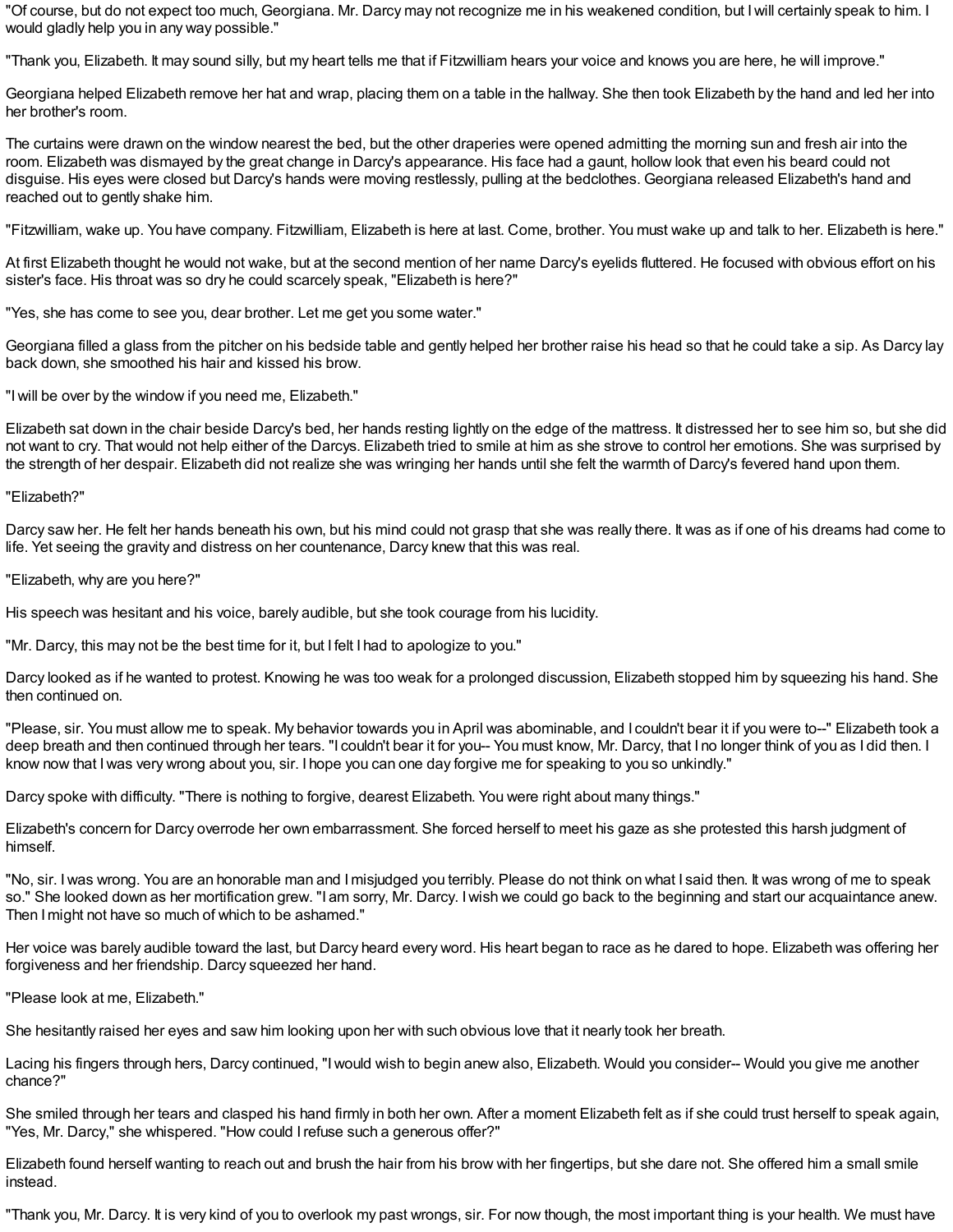you well again. Please try for your dear sister's sake. Please try, Mr. Darcy."

Elizabeth's head dropped down on his bed as she began to weep, and Darcy tenderly caressed her hair.

"It is alright, dearest," he whispered. "Do not cry over me. All will be well. I promise, Elizabeth."

Then rousing himself, Darcy spoke a little louder, "Georgiana?"

Approaching the bed, Georgiana sighed with relief. Seeing her brother stroking his beloved's hair, she knew that her instincts had been right. Elizabeth's presence was already making him better.

Darcy looked into his sister's eyes and whispered, "Thank you."

Georgiana gave him a radiant smile in response. She then slipped out to tell their cousin of Darcy's improvement, leaving Elizabeth and Darcy alone for a few minutes. Elizabeth was trying to compose herself and wishing she had a handkerchief when Darcy spoke.

"Elizabeth, would you please get something for me from the top drawer of that armoire?"

"Certainly, sir," Elizabeth replied glad to be of use in some way. Opening the drawer she saw a supply of neatly folded handkerchiefs. Smiling, she asked, "Would you like a handkerchief, Mr. Darcy?"

"Actually, I thought you might like one."

Giving him her best impertinent grin, Elizabeth said, "Thank you, sir. It is only fair, that after making me weep so, you should supply the means to dry my tears."

"Iwould that I could dry them myself, Elizabeth, but I am not able at the moment."

"Well, you must apply your considerable powers towards getting better, sir. It is time you start to think of the rest of us."

Darcy's smile was weak, but it was a smile nonetheless. "Believe me, Elizabeth. I do think of you. Sometimes I can think of little else."

Elizabeth was overcome with embarrassment. FortunatelyGeorgiana and Colonel Fitzwilliam arrived just at that moment. A tea tray was delivered shortly thereafter.

Georgiana had her cousin pull two more chairs up beside the bed and then proceeded to serve them as if bedside tea parties were the most natural thing in the world. Colonel Fitzwilliam was amazed by the change in his cousin's condition. Darcy was still pale and weak, but he seemed himself again. He even took a little tea. Fitzwilliam found himself sharing Georgiana's hope that Miss Bennet's visit would make the difference.

Realizing the morning would soon be gone and seeing that Mr. Darcy looked in need of a nap, Elizabeth declared that she must return to Gracechurch Street. Colonel Fitzwilliam immediately offered to drive her home in Darcy's curricle.

"That would be lovely, Colonel. Iwould enjoy the fresh air."

"Excellent." He excused himself to see to the horses, assuring Elizabeth that all would be ready shortly.

When his cousin had left the room, Darcy reached for Elizabeth's hand again. "Will you come again?"

"Yes, please, Elizabeth." Georgiana added.

Elizabeth smiled shyly as she responded, "Of course, if you wish it."

Both Darcys were pleased and relieved by her agreement.

"Now Imust be going, and perhaps you should be thinking of a nap, Mr. Darcy," Elizabeth gently encouraged him.

Georgiana instantly agreed. "Yes, Fitzwilliam, we do not want you to overdo now that you are feeling better. I'll walk Elizabeth out and then Iwill be back to check on you."

Arm in arm the two young women headed toward the hallway. As they neared the door Elizabeth felt Georgiana sway beside her. She managed to catch the younger girl and steer her into a nearby chair. Elizabeth then turned to Darcy who was already struggling to rise from the bed.

"No, Mr. Darcy, you must stay put. Your sister would never forgive herself if you got up too soon and had a relapse. Iwill see to her." Feeling Georgiana's brow, Elizabeth said, "She is feverish, but it may be exhaustion. Do not assume the worst, sir. Perhaps you would just ring for the servants. I do not want to release Georgiana at the moment."

A servant soon appeared followed almost immediately by Colonel Fitzwilliam. Elizabeth took charge without a thought. A message was dispatched to the doctor and the colonel was instructed to carry Georgiana to her room. Elizabeth then gave Colonel Fitzwilliam strict orders to keep Darcy in bed, as she turned her full attention to his sister. Once she had Georgiana changed into her nightgown and settled into bed, Elizabeth placed a cold compress on her brow in hopes of reducing her fever.

WhenGeorgiana roused from her stupor she cried out in panic, "Fitzwilliam!"

"Do not worry about your brother, Georgiana. He is better. Remember? I have given him strict orders to stay put, and your cousin knows that Iwill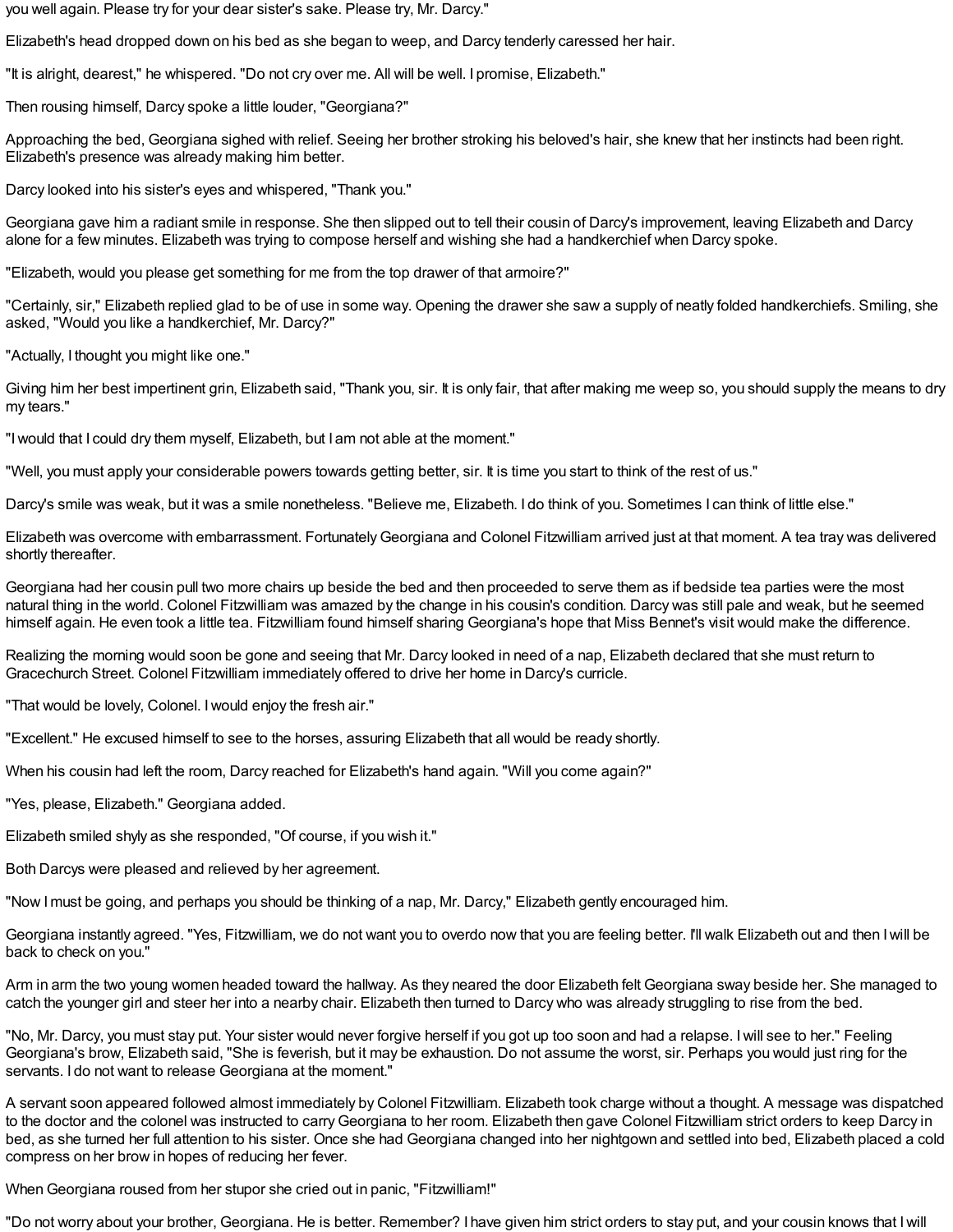have his head if Mr. Darcy puts one toe out of bed."

This elicited a wan smile from Georgiana. Elizabeth continued soothing and fussing over her.

"The doctor will be here soon and Iwill have him check on your brother after he examines you. Now sip some water for me, Georgie. That's a good girl. Lie back and try to rest. Iwill stay right here with you."

Georgiana soon fell into a fitful sleep. As the hours dragged by, Elizabeth grew anxious. She frantically wished the doctor would come, but the fever was raging across the city. The doctor might not receive the summons for hours if he were out on other calls. Realizing that she needed a fresh supply of cool water, Elizabeth rang the bell. The answering maid was quickly dispatched for fresh water and additional pieces of flannel. Elizabeth decided she had best begin applying compresses to Georgiana's chest as well as her brow to hold the fever at bay. While awaiting the maid's return, Elizabeth dashed off a note to her aunt explaining that Georgiana was now ill and that Elizabeth did not feel she could leave her. When the maid returned, Elizabeth asked her to have the note delivered right away.

"Yes, ma'am. Is there anything else I can do for you or Miss Georgiana?"

"I think we are fine for the moment. I'm sorry. What is your name?"

"Grace, miss."

"Thank you, Grace. Please be sure the doctor is brought up to Miss Georgiana right away and Iwill ring if we need anything else."

"Yes, miss. We all think the world of Mr. and Miss Darcy, ma'am. Anything you can do for them is very much appreciated by the staff."

Having blurted that out, Grace fled the room. Elizabeth smiled. It spoke very highly of Mr. Darcy and his sister that they were beloved by their servants. Her pleasant musings soon gave way to worry about her patient.

Elizabeth continued to battle Georgiana's fever with little thought for anything else. Her relief was considerable when the doctor finally appeared. The poor doctor looked as pale as the patient. Dr. Abercrombie apologized for the delay. As Elizabeth suspected he had been out seeing patients all day and had just received her message.

Elizabeth nodded her understanding as she silently blessed the doctor for coming. Leaving Grace to assist him, Elizabeth went to check on Mr. Darcy while Dr. Abercrombie examined Georgiana.

To her relief Mr. Darcy was still abed as promised. He seemed more alert and somehow stronger than he had been that morning. Elizabeth was also pleased to see that Mr. Darcy's eyes were clear and his color had improved.

"How is Georgiana?" Darcy's anxiety for his sister was understandable.

"The doctor is still examining her, but he will speak to you when he is finished. Grace is also with Georgiana so your sister will not be alone for a moment. I know it is difficult, but you must not upset yourself, sir. We will take very good care of her."

"Is it the fever?"

"I cannot say, Mr. Darcy. The doctor may not be able to determine that so quickly either. She is feverish--which could mean the fever, but it could also be the result of excessive fatigue. Your sister has been quite worried about you."

Seeing his dismay, Elizabeth hastily continued, "Pray do not distress yourself, Mr. Darcy. You are not to blame for this. Georgiana has been concerned for you, as you are now concerned for her. It is no one's fault, sir."

"I hate feeling so helpless, Elizabeth. I should be doing something. Who will look after her? Richard is not suited for the sickroom and we are all she has."

"Pray do not distress yourself so, Mr. Darcy." Thinking only of how much she wanted to comfort him, Elizabeth took Darcy's hand. "The most important thing you can do for Georgiana is to rest and recover. While I know you want to take care of your sister, nursing is not a man's province. I have sent a note to my aunt and will be staying with your sister tonight. So for now, please trust her to my care."

"I am grateful for your kindness, Elizabeth, but we cannot expect so much of you. Georgiana is not your responsibility."

"Mr. Darcy, I am not staying out of obligation, but out of friendship. Iwant to help your sister and she needs me right now. I know that you and Colonel Fitzwilliam are her guardians, but Georgiana needs the loving care of her mother or her sister. Since she has neither, Iwill have to do." Elizabeth squeezed his hand and smiled gently as she continued. "Please do not worry, Mr. Darcy. I promise that Iwill care for your Georgiana as tenderly as if she were my Jane."

She was surprised to see tears in Darcy's eyes. He said not a word, but his silent look was filled with such love and admiration that Elizabeth could scarce return his gaze. Seeking to lighten the mood, she released Darcy's hand and began bustling about, smoothing his covers as she spoke in a teasing tone.

"Speaking of errant guardians, where is Colonel Fitzwilliam? I gave him strict orders to watch over you, for I do not trust you, Mr. Darcy."

"Fitzwilliam was driving me to distraction, Elizabeth, so I promised Iwould not leave the bed if he would just leave me alone for a while."

"And have you kept your word, Mr. Darcy?"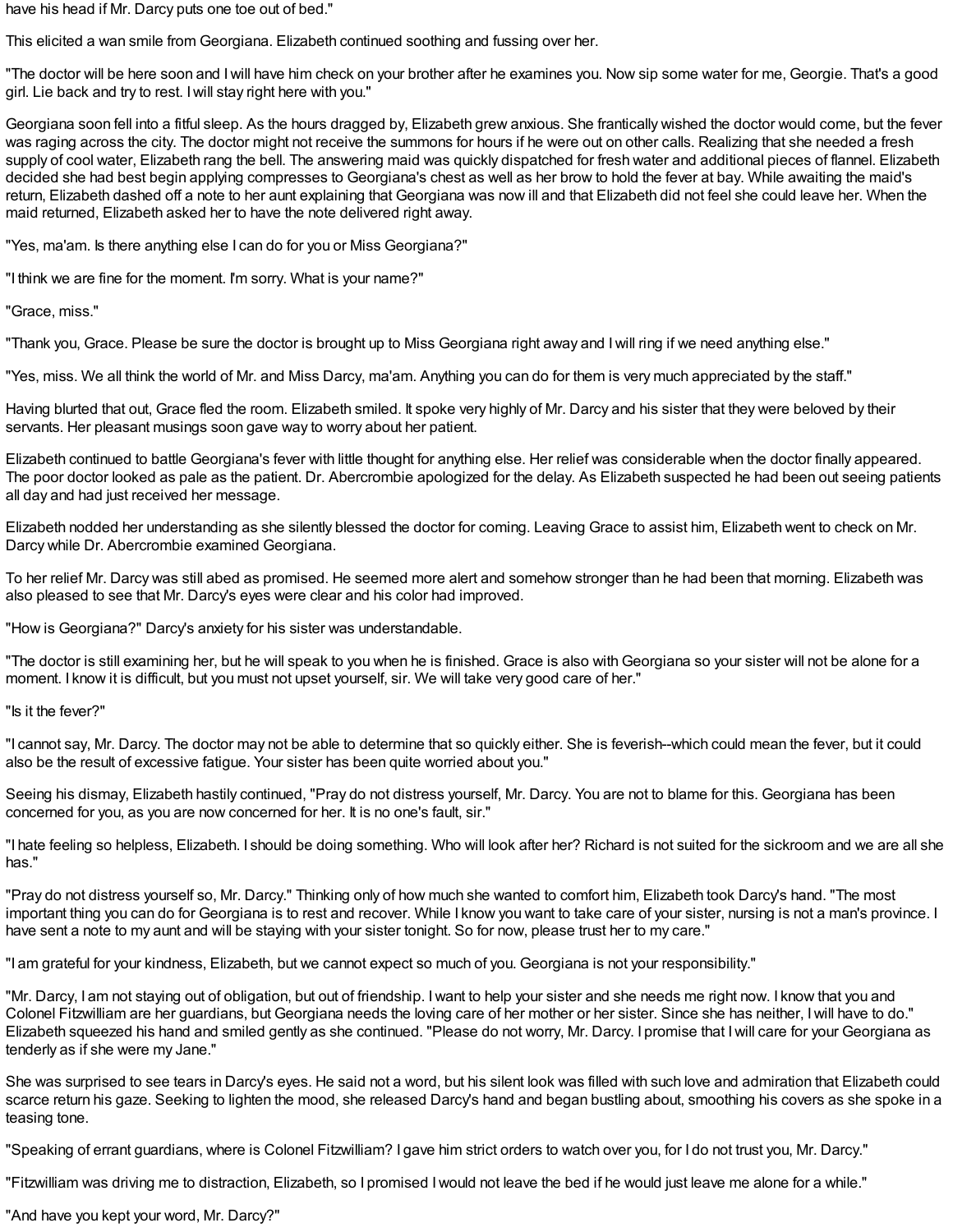"Yes, ma'am." Darcy echoed her teasing tone. "I have kept my word, and it has not been easy, knowing that you are just down the hall."

Elizabeth blushed to hear him speak so. "Well, easy or no, it is important that you get your rest, sir. Have you had any dinner?"

"No, I am not hungry. I'm too worried about Georgiana to eat." "I understand you may not feel like eating, Mr. Darcy. But you must, if you're to regain your strength. If you will not do it for yourself, then do it for your poor sister. Let her have one less care. You may also do it for me. I cannot nurse both of you at once. Please, sir, may I have some tea and broth sent up for you?"

Knowing she was right, Darcy sighed and nodded his acquiescence. The cook had evidently been hoping for such a request because the broth was provided right away.

"And what of you, Miss Elizabeth?" Darcy asked. "Are you eating and taking care of yourself?"

"I am, sir. It is one of the primary rules of nursing. Grace brought me a tray for lunch and I plan to have my supper on a tray inGeorgiana's room as well."

Darcy was dutifully eating his broth when the doctor entered the room. Seeing the remarkable change in his patient brought a broad smile to the doctor's face.

"Well, now, Darcy, I am delighted to see you so improved and to see you eating again. This is wonderful."

"What of my sister, Doctor Abercrombie? You have already met Miss Bennet, have you not?"

"Certainly, sir. Miss Bennet has made my job considerably easier by keeping your sister's fever under control. I cannot yet say if this is truly another case of fever or just the result of excessive fatigue."

The doctor then proceeded to give his instructions to Elizabeth as if Darcy were not present. "Iwould recommend, Miss Bennet, that you continue as you've begun. Cold compresses to keep the fever from going too high, and water as you can get her to drink. Iwill return in the morning to check on Miss Georgiana. We should know by then if it is over exertion or something more."

Elizabeth smiled at him. "Thank you, Doctor. I hope you are able to get some rest tonight. You will be no good to your patients, if you do not care for yourself."

"Thank you for your concern, Miss Bennet. Mrs. Abercrombie could not have said it better. She will probably order me off to bed straightway upon my return home." The doctor smiled and bowed to Elizabeth. "Good evening, Miss Bennet. Please try to sleep tonight, as your patient will allow. Good night, Darcy. I am very pleased that you are better. Listen to Miss Bennet here and you will do well."

Elizabeth gave Darcy a comforting smile. "Now Imust see to your sister, sir. Please do take care. Iwill step over to check on you later. In the meantime, do not hesitate to let others help you. Your staff is most anxious to be of use to you, Mr. Darcy."

Elizabeth met Colonel Fitzwilliam in the hallway. He smiled sheepishly knowing he was guilty of deserting his post.

"I am sorry, Miss Bennet. I'm not very good in the sick room. Darcy grew tired of my company and sent me packing. He has not done himself any harm, has he?"

"No, Colonel, I think he actually kept his word and stayed in bed."

"How is my little cousin?"

"Georgiana is still feverish, but the doctor is not yet certain how serious it is. He will be back in the morning. For now Imust attend her. Please excuse me, Colonel."

"Yes, ma'am," he said with a new respect in his voice. Fitzwilliam had always liked Elizabeth Bennet, but this afternoon had shown him that she was strong as well as charming, a formidable combination.

Elizabeth paused and turned back before opening Georgiana's door. "Colonel, you might keep Mr. Darcy out of trouble by reading to him."

The colonel was stunned and relieved. He had wracked his brain all afternoon for a way to keep Darcy occupied. Why had he not thought of reading? Smiling he said, "Thank you, Miss Bennet. That's a wonderful idea."

Elizabeth could hear him as he opened Darcy's door. "What say Iread to you, Cousin? Maybe that will keep you out of trouble for five minutes--"

Elizabeth smiled and then entered to check onGeorgiana. Grace was sitting faithfully by the bed but rose when Elizabeth entered.

"How is she?" Elizabeth asked.

"Sleeping, young miss, but her fever may be rising. Would you please check? I have not had a lot of experience with sickness."

"Certainly. Tell me, Grace, have you ever had the fever?" Elizabeth was concerned for this young maid who seemed to hold her employers in such high regard.

"Oh, yes, young miss. Ma says I had the fever something terrible when Iwas little--some fifteen years ago now. Me and Simms are the only ones on staff who had it. That's why it is always one of us that comes to Mr. Darcy's room."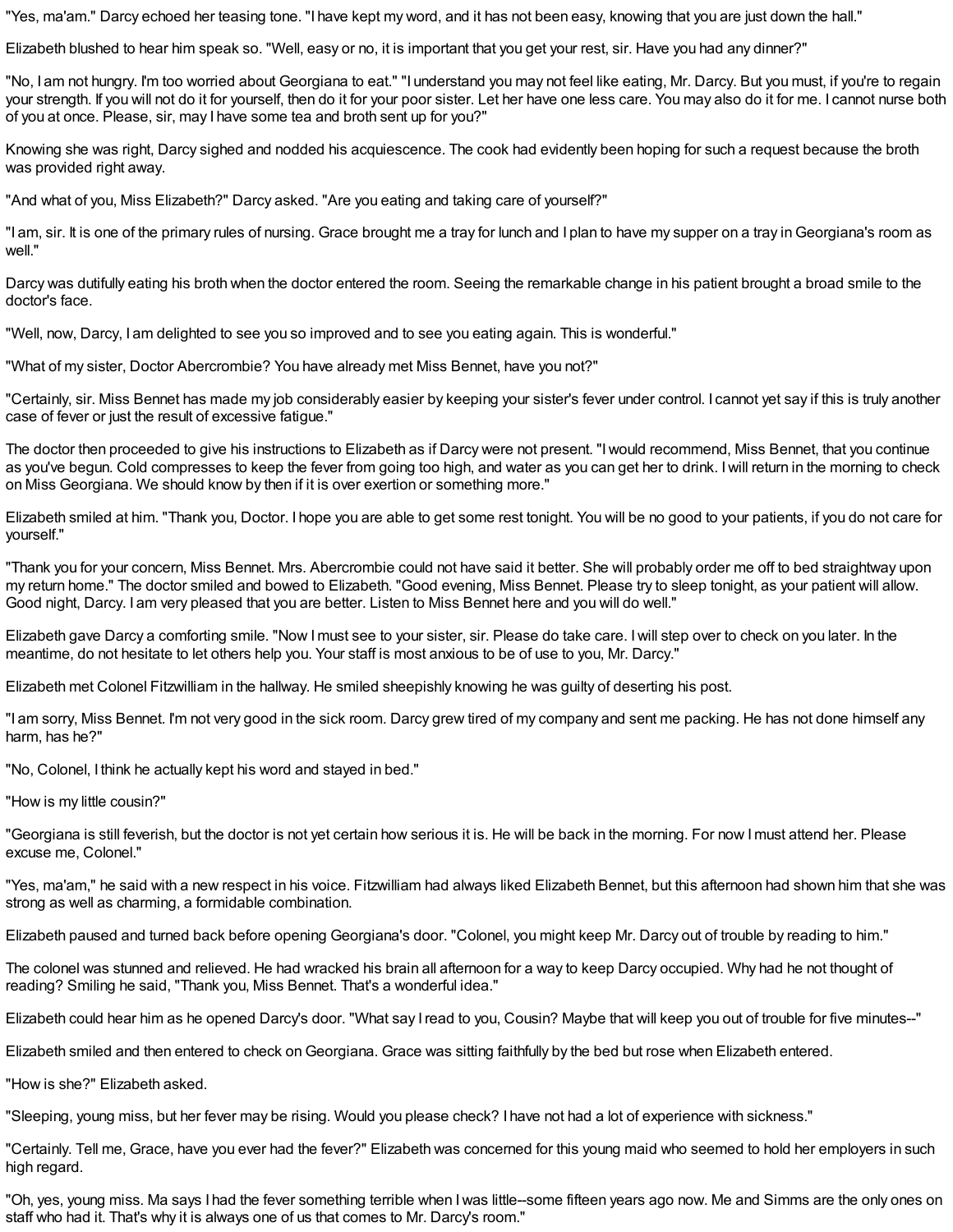"Well, in that case, Grace, you may continue to help me care for Miss Georgiana. We would not want you to become ill, too." As she spoke Elizabeth was applying a fresh compress to Georgiana's brow. "Grace, we will soon need more cool water and some fresh flannel. Would you fetch those please and ask cook to prepare a tray for me? Iwill be staying with Miss Georgiana tonight."

When Elizabeth placed a fresh compress on Georgiana's chest, the sudden coolness woke her with a start. Elizabeth took the girl in her arms and reassured her.

"It is alright, Georgiana. You are ill, but I am here with you. Fitzwilliam is just down the hall. He is much better. He even ate some broth this evening so do not worry. Just rest, dearest. You need to rest so that you will be well."

Georgiana clung to her as she whispered, "Thank you, Elizabeth. I am so glad you came."

"As am I, Georgiana, as am I. Now sip some water for me and try to sleep."

WhenGrace returned with the fresh supplies and her supper, Elizabeth asked the maid to set out some of Miss Darcy's nightclothes for her. "Since I only came for a morning visit, I did not bring a bag," she quipped.

Grace, however, replied quite seriously, "It was the Lord looking out for these pitiful orphans what sent you today, young miss. They needed you today, they did."

Elizabeth was startled byGrace's description of the Darcys as pitiful orphans, but she realized the servant was right. Wealth and status were of little value compared to the support of a loving family. Elizabeth's reply was equally serious.

"Thank you, Grace. I do hope to be a blessing to them. Mr. Darcy is a fine man and one could not help loving his sister with her gentle sweetness."

\*\*\*\*

An hour later Georgiana's temperature was back down and she was sleeping peacefully. Leaving Grace to watch over her, Elizabeth went to check on Mr. Darcy one more time before donning her borrowed nightclothes.

Colonel Fitzwilliam jumped to his feet when Elizabeth entered the room.

"Here is our ministering angel, Cousin, come to tuck you in, no doubt. Good evening, Miss Bennet."

Elizabeth nodded to the colonel and then turned her attention to his cousin. Darcy's face shone with joy at the sight of her. Elizabeth smiled at him, hoping the candlelight would hide her blush.

"I doubt it is necessary to tuck in a grown man like yourself, Mr. Darcy, but I did want to say goodnight. Georgiana is sleeping peacefully and I hope you will both rest well, gentlemen."

Darcy gave his cousin a significant look and the Colonel said, "Would you mind keeping him company for just a minute, Miss Bennet? Iwant to run down and avail myself of Darcy's port. Iwill only be a few minutes."

He left without waiting for her reply, and Darcy gestured toward the chair beside the bed.

"Please sit with me for a few minutes, Elizabeth. I do not require constant attendance, but Iwould welcome your company."

"I am reluctant to leave Georgiana for long, sir, but Iwill stay a few minutes."

Darcy reached out for her hand, "Elizabeth, I do not know how or why you came here today, but Iwant to say thank you. It means more than I can say. Seeing you has made a tremendous difference. I now believe I will be well again." He drew her hand to his lips and kissed it tenderly. "Thank you, Elizabeth."

It took great effort to answer calmly with her heart beating so rapidly, but she finally managed to whisper, "Iwill always be glad I came today, Mr. Darcy."

Needing distance to regain her self-possession, Elizabeth rose and went to draw the drapes. The activity and the distance from Darcy allowed her to face him again with the appearance of calm.

"I am relieved you are better, sir, but you must rest. You are still slightly feverish and it will take a while to regain your strength. Someday Iwill tell you the entire story of how my visit came to pass. For now Iwill simply say that your family is extremely concerned about your welfare. Goodnight, sir."

She paused at the door and looked back. "Please do try to sleep, Mr. Darcy. I will be in Georgiana's room if I am needed."

Once Elizabeth was dressed for bed and saw that she was adequately supplied with water, she sent Grace off to bed. The maid protested at first, but Elizabeth promised to summon her if aid were required. Elizabeth also assured Grace that she would get as much rest as possible herself.

Growing stiff in her chair, Elizabeth decided to crawl into bed with Georgiana around midnight. The bed was large enough and Elizabeth thought being next to Georgiana would ensure her wakefulness at any sudden change in the girl's condition. Elizabeth slept for several uninterrupted hours,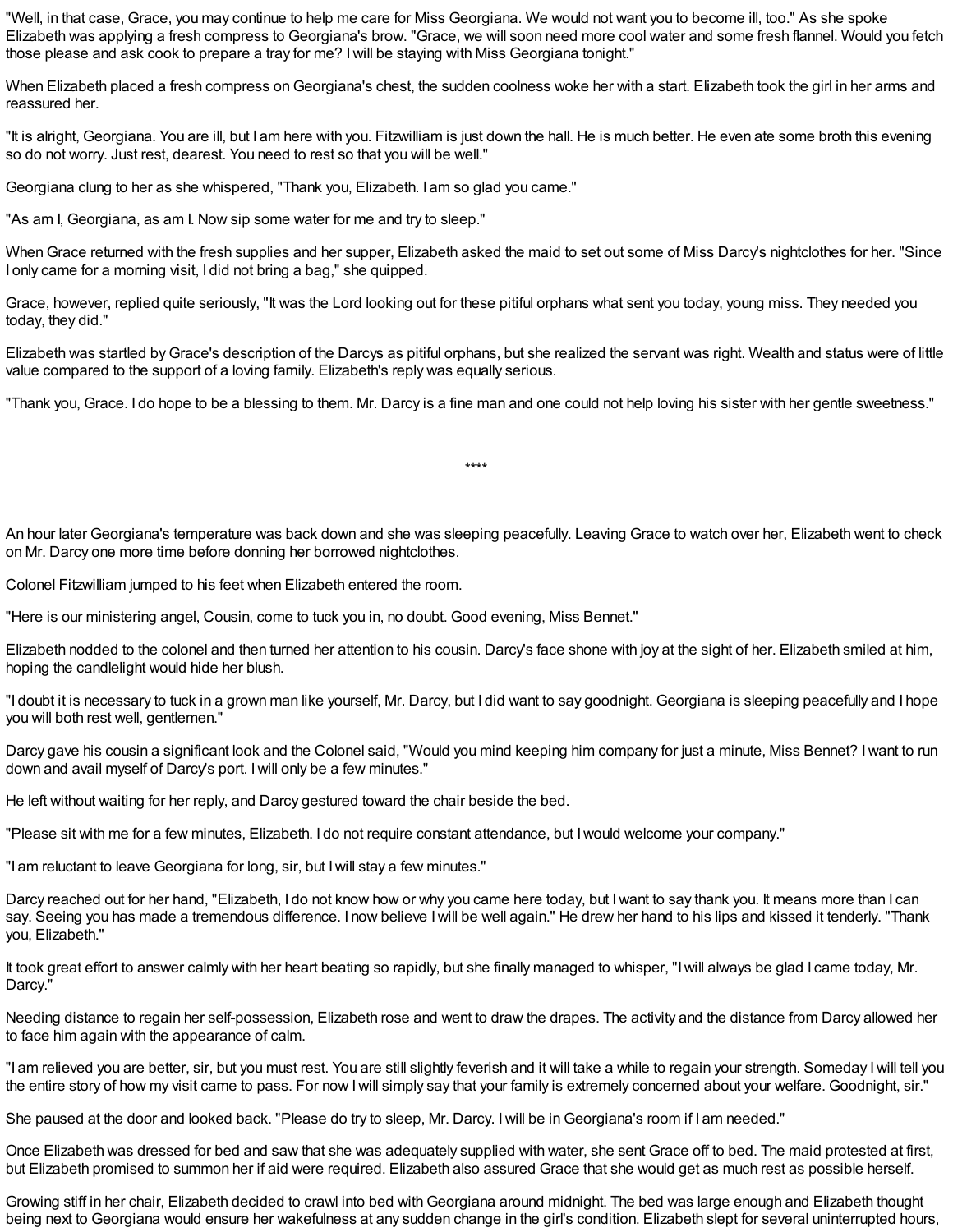before being roused by a growing restlessness in her patient. Reaching over to feel Georgiana's brow, Elizabeth was frightened by how hot she had become.

Elizabeth was instantly wide-awake and leapt into action. She began applying cold compresses to Georgiana's limbs and neck as well as her head and torso. Elizabeth was continually removing hot cloths from her body, dipping them in the cool water and then reapplying them. As she worked, Elizabeth began to pray. This young girl had her whole life ahead of her, and Elizabeth did not even want to consider what the loss of his sister would do to Mr. Darcy.

As Elizabeth was succumbing to despair, the fever broke and Georgiana fell into a restful sleep. Elizabeth crawled back into bed with her and took the girl into her arms. Georgiana nestled against her and that was how Grace found them later. They were sound asleep, snuggled together like sisters. The maid quietly left the room wanting the young ladies to rest as long as possible.

When she stepped back into the hall Grace could hear Mr. Darcy's voice rising in a fit of pique. Anxious that the young misses not be disturbed, Grace went to give him news of his sister. Darcy was arguing with Simms about getting dressed when the maid entered his room. Simms was adamant that it was too soon and Grace immediately took his part.

"Come now, Mr. Darcy. You don't want to be undoing all young miss has done for you and your sister by rushing about too soon."

Darcy found himself being bustled back into bed before he even realized it. Grace continued talking as she plumped his pillows and smoothed his quilt. "Now, sir, why don't you let Mr. Simms give you a nice shave and help you into a clean nightshirt? Then we'll have your breakfast brought up and you'll be ready to receive young miss properly when she awakes."

Eager for news of his sister and Elizabeth, Darcy pounced on this comment, "Have you checked on the ladies? Are they still sleeping then?"

"Aye, sir. I have just come from Miss Georgiana's room and they are both sleeping peacefully right now so you just let them be, sir. From the looks of it young miss was up half the night tending your sister. But Miss Georgiana's color is good this morning and she is in a deep sleep, which is what she needs. Your young miss needs her rest, too. They're as pretty as a picture lying there together, with young miss's dark hair and Miss Georgiana's fair locks side by side on the pillow. No, you just let them be, sir."

Darcy found himself quite distracted by the image Grace's description brought to mind. Her voice soon brought him back to reality.

"No, sir, we cannot have young miss getting sick looking after you two, so you just stay put, sir. I know it's hard, but 'tis for the best. It is. Shall I have cook send up some gruel or would you rather have broth this morning, sir?"

Before he knew what he was about, Darcy had ordered broth for breakfast and was having the shave that his maid suggested.

*Copyright 2007 Pamela St Vines*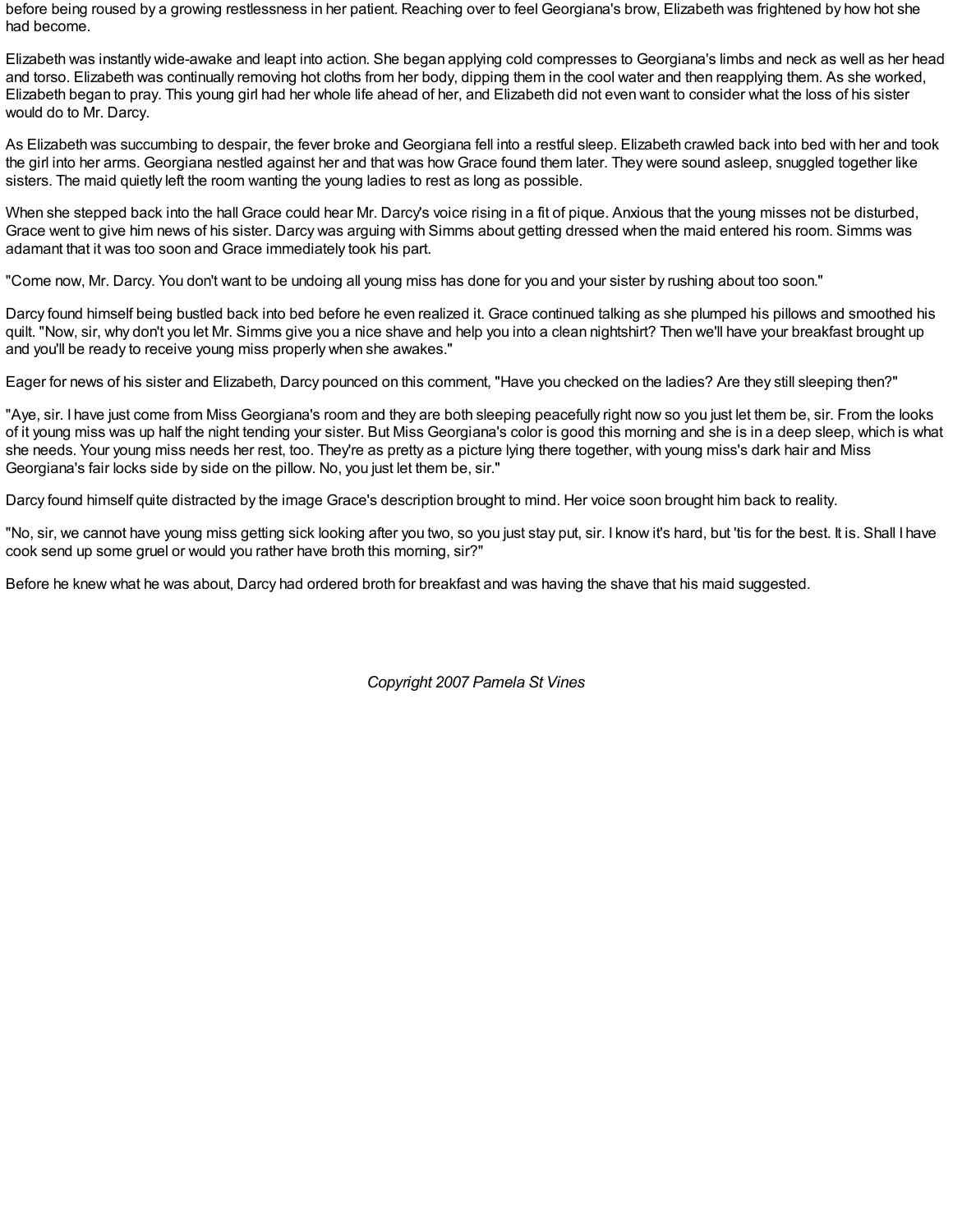# **Aaran St Vines** FanficAuthors.net

- 
- 
- 
- -
	-
	-
	-
- - -
- -
	-
- 
- 
- -
	-
	-
- 
- 
- 
- 
- 
- 
- - -
		-
		-
- -
- 
- 
- - -
		- -
	-
	-
	- -
		-
		-
		-
		-
- 
- 
- 
- 
- 
- 
- -
- -
	- -
- 
- 
- 
- 
- 
- 
- 
- 
- 
- 
- 
- 
- 
- 
- 
- 
- 
- 
- 
- 
- 
- 
- 
- 
- 
- 
-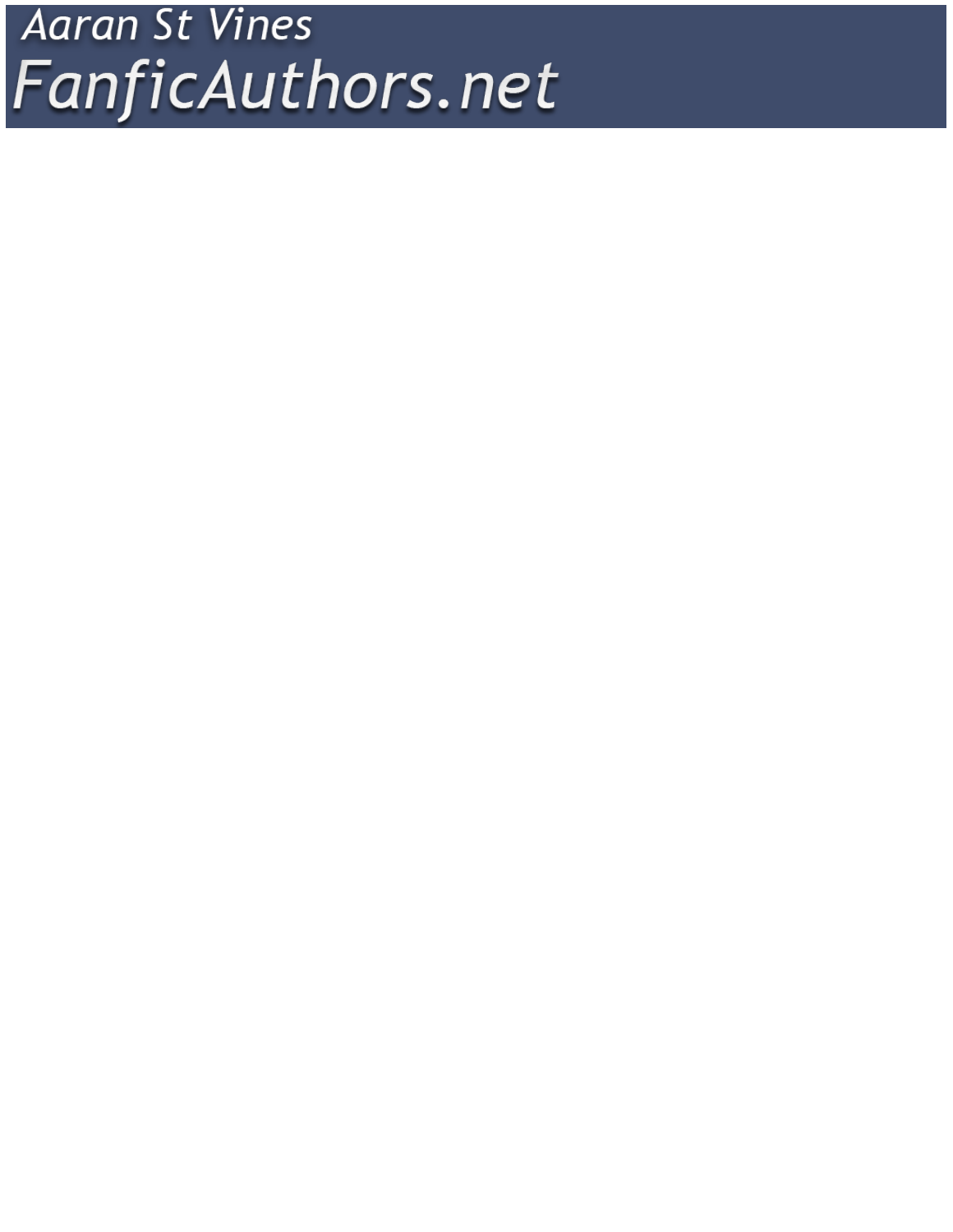## **HappilyEver After byPamela St Vines Chapter Two**

*My only love sprung from my only hate!* WILLIAM SHAKESPEARE, *Romeo and Juliet*

### *Chapter Two*

Grace was lying in wait for Dr. Abercrombie when he arrived that morning. She shooed the footman away, and then all but propelled the good doctor to Darcy's door.

"Here you are, Doctor, sir. Now you go on in and see to the master while I check on the ladies. Young miss was up half the night, she was, so you just take your time with the master. I'll come and fetch you when they are ready to receive you."

The doctor was decidedly amused, as he had never been so firmly ushered away from a patient. It required a considerable effort to avoid laughing aloud at the pushy servant. Dr. Abercrombie was generally considered to be quite imposing and no one ordered him around except for his wife on occasion--and then for his own good--and now, of course, Darcy's maid. He must remember to tell Mrs. Abercrombie about this.

Simms had just finished Darcy's first shave in weeks and the man looked much more like himself. After complimenting Darcy on how well he looked, the doctor asked how he had fared during the night.

"I am better as you can see, Doctor, but that is not what is important. How is my sister?"

Offering a wry smile, Dr. Abercrombie explained that he had not yet seenGeorgiana. "Unfortunately, I can offer no report on your sister yet, Darcy. Your maid suggested rather strongly that I visit you first as the young ladies might not be ready to receive me."

Darcy's expression of impatience softened instantly into one of sympathy. "I understand you perfectly, Doctor. Grace has already put me in my place this morning, as well. Of course, I cannot complain since she is protecting my sister and Miss Bennet. Yet it is a little peculiar to find one's self being instructed by one's servants."

The doctor chuckled. "And now you have given yourself away, Darcy. Iwas about to commend you for being in bed, which is precisely where you should be. My guess now is that my commendation should go to Grace, heh?"

"Most definitely," Darcy confessed. "I was determined to go charging about this morning when Grace and Simms put me back to bed and decidedly ignored my orders."

"Well, they were right. You should give them both a raise, man. You must be very careful now to prevent a relapse, but your improvement is remarkable. It far exceeds what Iwould have expected. I think several more days in bed at least. Then you may spend part of each day up, but I do not want you to leave the house for at least a week. Is that clear, Darcy? We cannot have you undoing all your sister's hard work by foolishness."

WhenGrace came for the doctor, Darcy urged him to attend his sister immediately, "--and please do come back after you've examined Georgiana, sir. I am anxious to know how she is."

"Iwill not be long, Darcy."

Elizabeth gave the doctor an accounting of the night as he examined Georgiana. Once he had completed his assessment, Dr. Abercrombie was reasonably certain that her collapse was the result of exhaustion rather than illness. He insisted, however, that Georgiana stay in bed all day. If her fever did not return, then she would be allowed to resume her normal activities on the morrow. Georgiana did not protest as Elizabeth had already promised to stay with her. She was concerned though for her brother's contentment.

"Dr. Abercrombie, I understand the importance of my resting, but would you permit me to spend several hours on the settee in my brother's room? Now that he is improving, Fitzwilliam may not be the most patient of patients. I am afraid that if he is left alone too long, his restlessness will cause him to do more than he ought."

Knowing her fears were well founded, the doctor acquiesced. "That is acceptable to me, Miss Georgiana, but I do expect you to take a long rest this afternoon. Miss Bennet, I trust in your good judgment. Please do your best to see that neither of them attempts too much."

Elizabeth smiled at the doctor's implication that she was now in charge of the Darcy family. "Iwill do my best, sir."

As promised, Dr. Abercrombie returned to give Darcy the encouraging news about his sister. He also mentioned that he had given her leave to rest in Darcy's room for part of the day.

This prompted a flurry of activity in the master suite. Word quickly spread among the staff that Mr. Darcy and Miss Georgiana were both nearly well and there was no longer fear of contagion. With many hands Darcy's room was soon transformed--all under his direction, of course. Several footman rearranged the furniture, placing the settee and two chairs closer to the bed, while the maids bustled about dusting and tidying the room. The drapes and windows were fully opened and fresh flowers brought in from the garden. While these orders were being carried out, Darcy himself wrote a note to cook requesting that a light luncheon suitable for recovering invalids be prepared and served to them in his quarters at noon.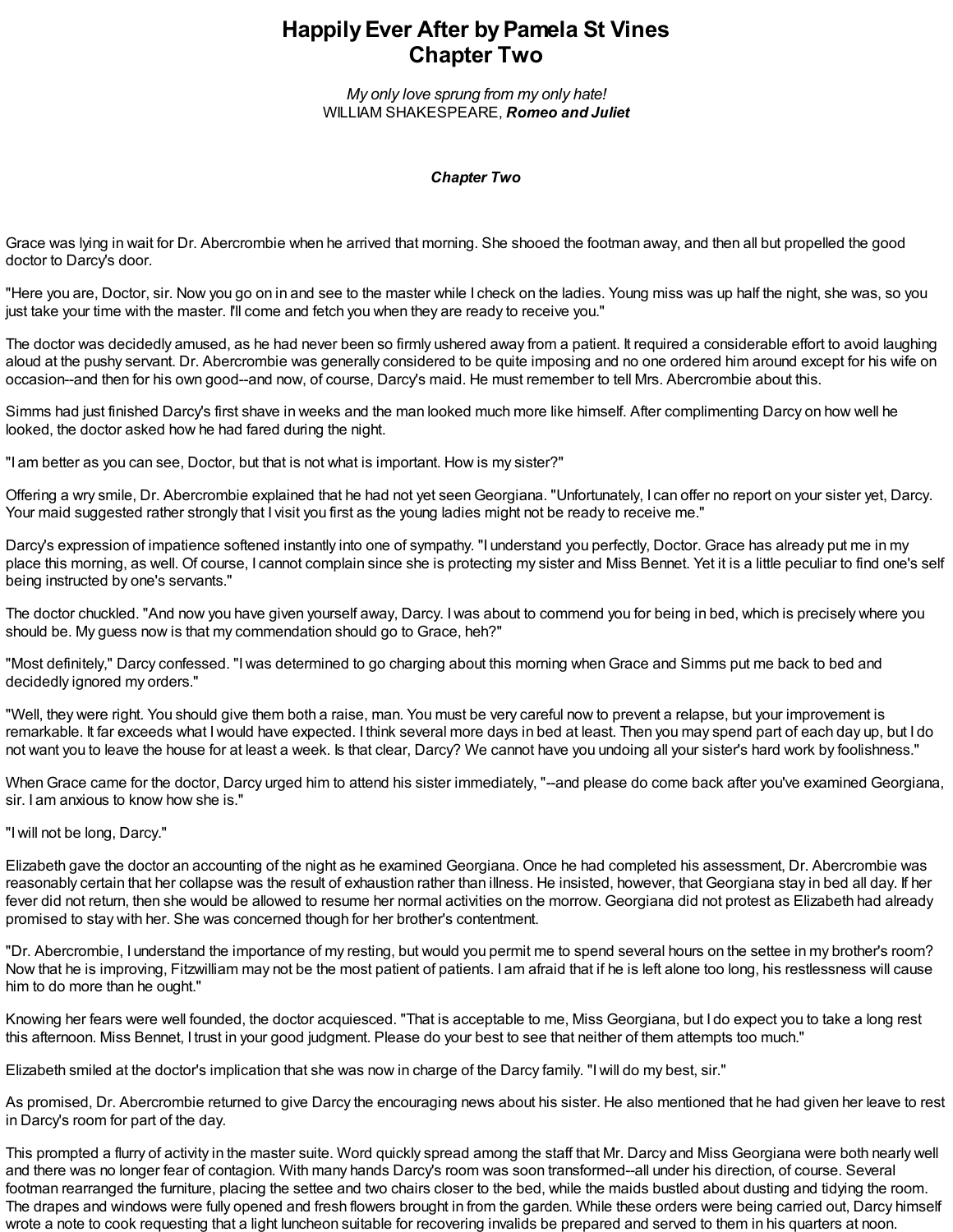It was a very different room that the ladies entered that morning and they were both well pleased with Darcy's thoughtfulness. Elizabeth soon had Georgiana settled comfortably on the settee and took the chair beside Darcy's bed. Georgiana's glowing countenance reassured Darcy that his sister was well. However, he was not so pleased when he turned his full attention to Elizabeth. Although she had never looked more beautiful to him, Darcy could see the shadows of fatigue under her eyes.

"Did you rest at all last night, Eliz--Miss Bennet?" He instinctively reached across the counterpane for her hand and Elizabeth allowed him to hold it for a minute before modestly drawing it away.

"I actually did get a surprising amount of sleep, sir, and what sleep I lost was well missed to see your dear sister much improved this morning."

Darcy could not resist teasing Elizabeth to see if she blushed, "Yes, Grace mentioned that the two of you made a very pretty picture, sharing a pillow."

Elizabeth did blush, but Georgiana's forthright reaction to Darcy's teasing surprised him.

"It may seem silly to you, Fitzwilliam, but it meant so much to wake up with Elizabeth there. I felt loved and protected as if she were my own sister."

Seeing how earnest she was, Darcy immediately apologized, "I am sorry, Georgiana, I did not mean to tease you both unfairly. I am thankful that Miss Bennet was able to reassure you, and I am truly delighted that you are feeling better today."

It was not in Georgiana's nature to be resentful and her sunny smile assured her brother all was forgiven. "I do feel so much better, Fitzwilliam. I must confess that I do not remember much of last night. I have only vague memories of Elizabeth being there, but I can say this though. Both Doctor Abercrombie and Grace have both assured me that I could not have had finer care. I am deeply in your debt, Elizabeth."

Reaching out to pat Georgiana's arm, Elizabeth protested, "I am certain that anyone would have done the same, Georgiana. I am just glad that I was here when you fell ill." Her voice began to take on that teasing tone Darcy loved so well. "It would be terrible to leave you to the ministrations of your guardians. While they are zealous for your care I cannot imagine either having the patience for the sick room. Why Colonel Fitzwilliam had no notion of how to entertain your brother for an hour without billiards or horses until I suggested a book."

Georgiana giggled as Darcy pretended indignation. "Why the rogue made me think it was his idea to read aloud. Iwas actually impressed that he had come up with such an entertainment on his own. Of course, Fitzwilliam did spend considerable time searching the library for a book about horses playing billiards. In the end we had to settle for Shakespeare."

Both the young women laughed at Darcy's mock tirade and the Colonel chose that moment to enter the room, prompting another round of laughter.

"Well, I am pleased to provide amusement for one and all, and I am especially gratified to see you looking so well this morning, dear Georgie." The Colonel leaned over to kiss her cheek before taking the empty chair. "And how are you today, dear Miss Bennet? You are well, I trust."

"Yes, Colonel, I am very well. Thank you."

"No, Imust thank you, Miss Bennet. We are all deeply in your debt. Darcy and Iwere talking about it last night. I cannot imagine how we would have cared for Georgiana so well on our own, especially with the housekeeper away and Darcy still being under the weather himself. A hired nurse would not have tended my cousin as carefully as you did, Miss Bennet. Thank you."

The morning passed pleasantly with amiable conversation. Elizabeth sent a note to her aunt reassuring her that Georgiana was much better. She explained that the doctor wanted to be careful of her for another day and asked if her aunt would consent to Elizabeth's remaining with Georgiana until tomorrow.

The messenger returned from Gracechurch Street with a note from Mrs. Gardiner saying that the children were also much better, Mr. Gardiner was home, and she would expect Elizabeth's return the following day.

Georgiana and Darcy were both visibly relieved when Elizabeth received her aunt's permission for the extension of her visit. Colonel Fitzwilliam shared their happiness. He was very gratified by Elizabeth's kindness to both his cousins, and he found the depth of her concern for them most encouraging. Perhaps Darcy stood a chance with her after all.

The morning passed quickly in such amiable company and they were soon enjoying the special luncheon Darcy had ordered. Elizabeth maintained a watchful eye on both patients and was insistent that Georgiana return to her room to rest when they finished eating. Excusing themselves, the ladies rose, as did Colonel Fitzwilliam. When Elizabeth had ushered Georgiana as far as the doorway, Darcy's voice halted her progress.

"Miss Bennet, might I beg the pleasure of your company once Georgiana is settled to your satisfaction? While I appreciate his efforts, my cousin's reading does leave something to be desired."

Seeing the Colonel's pretended indignation and Georgiana suppressing a giggle, Elizabeth could not resist a teasing reply. "Imight be able to accommodate you, Mr. Darcy. Shall I fetch a volume from the library on horses? I know they are one of your particular passions or perhaps something on billiards, sir?"

Darcy laughed aloud as the ladies left them. The colonel's mock indignation now gave way to true puzzlement. "I say Darcy, what in the devil was that all about?"

Hearing his sister and Elizabeth giggling down the hall, Darcy could only laugh. This time his curious cousin joined in good-naturedly.

"Well, if I am prepared to be shot in service to the king, I suppose I can provide occasional amusement for my loved ones. Now, please give me my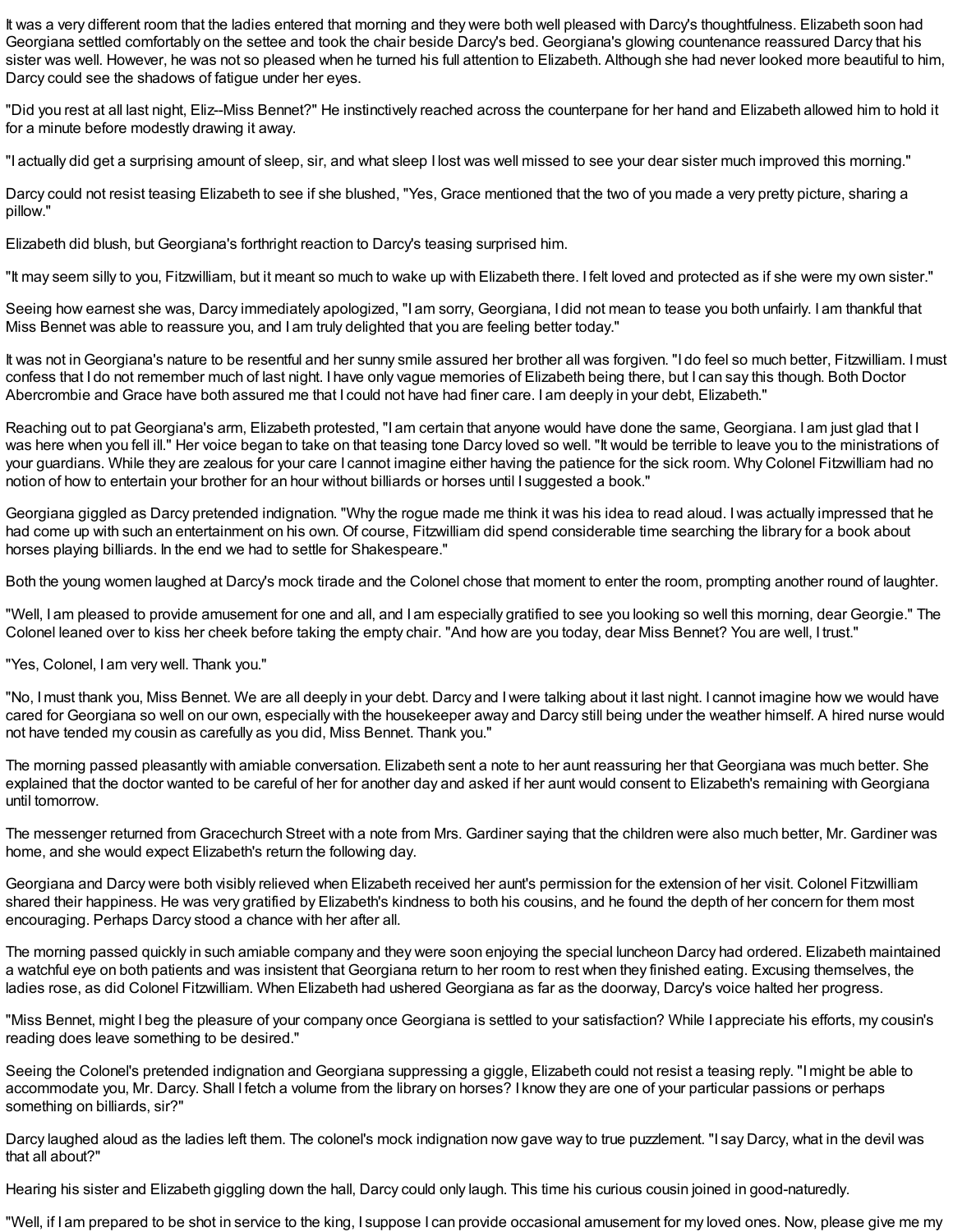instructions for the afternoon. Am I to make myself scarce before Miss Bennet returns or are you sufficiently recovered to require a chaperone?" The colonel waggled his eyebrows suggestively as he spoke.

Darcy smiled. "I assure you that Miss Bennet will be quite safe, Fitzwilliam. Being a proper young lady, she will no doubt guarantee the door stays open. Besides, with Grace and Simms both hovering about, it is unlikely that we will be alone for an instant anyway so you may take yourself off. I appreciate your willingness to be of service to Georgiana and myself, but I know how you hate to be cooped up, Cousin. Tomorrow when Miss Bennet returns to her aunt's, Georgiana and Iwill both need your cheer. It is a beautiful day. Go and enjoy yourself while you can."

With a smile and a bow, the colonel withdrew to do just that.

Once Georgiana was in bed, Elizabeth drew her chair in close and began to gently stroke her hair. Sighing at the pleasure of feeling herself to be "mothered" and safe, Georgiana closed her eyes savoring the moment. She could not, however, keep Elizabeth all to herself, not when her brother was anxiously waiting. Fitzwilliam needed Elizabeth. Georgiana knew that. Georgiana realized that in just a day, she had begun to need Elizabeth, too. Duty, however, demanded she relinquish Elizabeth to her brother's greater claim.

"That feels wonderful, Elizabeth, but Imust beg you to attend my brother. He always endeavors to be so strong for me, but Fitzwilliam is far from recovered. If I know that you are watching over him, Iwill be able to rest."

"Of course, Georgiana, if that is your wish." Elizabeth leaned over to kiss the younger woman's brow. "Is there anything you need?"

"No, I am well, Elizabeth." Georgiana clasped Elizabeth's hand in both her own, tears suddenly filling her eyes. "I fear-- If you had not come yesterday, things would have gone horribly wrong."

"Do not upset yourself, Georgie. Your brother is very strong. I am certain Mr. Darcy would have rallied soon anyway, if not for himself, then for you, dearest. I am glad Iwas here to share your relief and to see to your comfort, but you owe me no gratitude. Now please try to sleep."

Nestling happily into her pillow, Georgiana whispered, "Iwill, Elizabeth. Iwill."

Assured of Georgiana's contentment, Elizabeth stepped into the adjoining dressing room. She was pleased to see that her hair was neat and the shadows under her eyes were not too pronounced. Elizabeth smoothed her dress as best she could and quietly stepped out into the hallway.

Her smile vanished when Elizabeth entered Darcy's room and saw that his bed was empty. The gentleman now occupied Georgiana's former place on the settee. Several pillows cushioned his back and a quilt covered Darcy's long legs, which stretched the entire length of the sofa. He did appear to be most comfortable; however, he was not in bed. Elizabeth felt her temper rising.

Sensing her irritation, Darcy hastened to explain. "Please do not be cross with me, Elizabeth. I promise that it was Grace's idea. In your absence she suggested this move rather strongly as she wants to change my bedding. She is gone now to fetch fresh bedclothes."

Darcy's anxious explanation vanquished her displeasure and Elizabeth smiled at him in amusement. "Very well, Mr. Darcy. As long as you have Grace's permission Iwill overlook it, but just this once, sir. You must take care."

Seating herself in the nearest chair, Elizabeth continued, "Now, how may I amuse the recovering patient? Shall Iread to you, sir, or would you prefer to rest now?"

"Iwould prefer conversation, Elizabeth. Your voice comforts me and Iwould appreciate your satisfying my curiosity on a matter of great importance."

Uncertain as to what particular matter was on his mind, Elizabeth answered cautiously. "Very well, sir. Conversation it shall be. As for your curiosity, well, until I hear your question I do not know if I will be able to answer it."

Darcy was suddenly unsure of how to proceed, as he wanted no further misunderstandings between them. He was determined to no longer hide his affection from Elizabeth, but Darcy had little experience in sharing his private thoughts and feelings. Encouraged by her waiting smile, he haltingly began.

"Imust first say that your appearance here yesterday was-- It was like a gift from heaven, Elizabeth. A gift for which I am grateful beyond words."

Darcy reached for her hand and kissed it reverently before continuing. "Your coming when you did and offering your friendship and forgiveness-- It means more than I can express. Iwas so tired, Elizabeth, and completely without hope, but hearing your voice, seeing you again-- It somehow gave me strength. Thank you, Elizabeth."

He gently kissed her hand again and fixed her with a penetrating gaze. "I do not care how it came to pass, my love, but Imust admit I am curious."

Elizabeth could not help blushing at this endearment from Mr. Darcy's lips. Yet, she could not bring herself to rebuke him. He was so sincere in his admiration of her. She hesitated, uncertain of how to begin.

"Please, Elizabeth," Darcy pressed. "Seeing you yesterday made such a difference. May I not ask why you came?"

Meeting his gaze Elizabeth answered simply, "I came for Georgiana."

Seeing his puzzlement, she went on to explain. "Four days ago Ireceived a letter from your sister. Do not be upset with her, Mr. Darcy. Georgiana's letter was very polite and she began by apologizing for writing when we had not been introduced. She wrote to me in desperation."

Elizabeth paused for a deep breath. Then feeling that she owed him nothing but truth, she continued quietly, "You see, Mr. Darcy, Dr. Abercrombie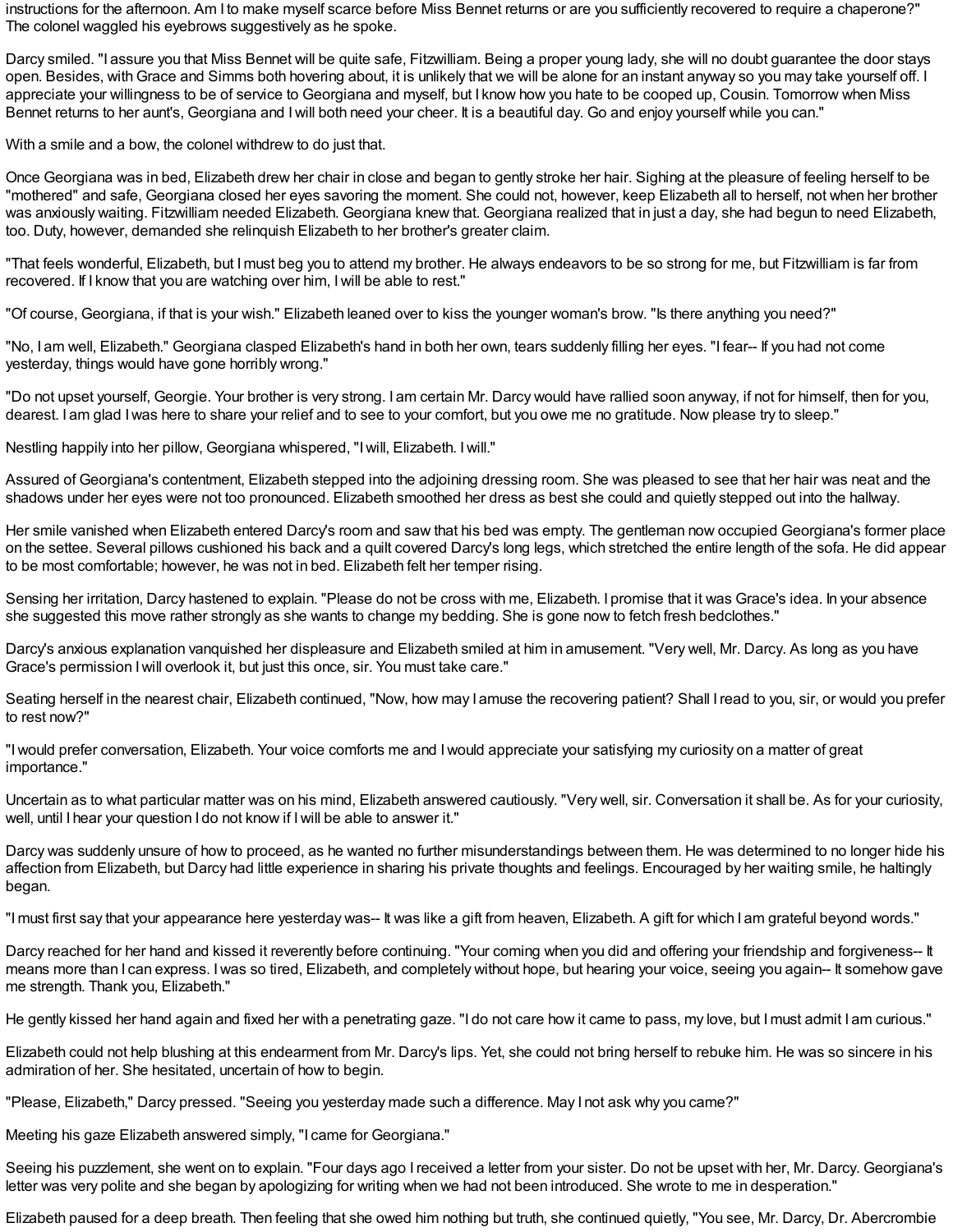had advised your sister to prepare herself for the worst."

Darcy's face blanched at the thought of Georgiana's despair. He knew he had been very ill, but had not realized what a close thing it had been.

Elizabeth smiled at him encouragingly as she continued. "Georgiana simply could not face the thought of life without you, sir. Knowing something of our history, Georgie wanted you to know that I no longer thought so ill of you. She hoped that it might somehow help you to rally. I do not understand it myself, but it seems your sister may have been right. In the interest of speed and discretion, Georgiana sent Colonel Fitzwilliam into Hertfordshire. He delivered the letter to me personally."

Darcy gripped her hand tightly as he shook his head in wonder. "I find my sister's decisive action surprising. She has been most uncertain of herself, particularly of late."

"One should never be surprised, Mr. Darcy, by a woman protecting her family, even a very young woman. We will dare much for those we love, and Georgiana loves you very much, sir."

"Oh, I assure you I am not upset by Georgiana's interference, particularly in light of the result." Darcy paused, his intense gaze fastened on Elizabeth.

How often she had misunderstood that look, assuming that Darcy was thinking ill of her. Now that she understood its meaning, Elizabeth felt herself begin to blush again. Yet she forced herself not to look away.

Seeing her discomfiture, Darcy lightened his tone. "No, I am definitely not troubled by my sister's actions. On the contrary, I am grateful that Georgiana would go to such extraordinary lengths on my behalf. It is most uncharacteristic of her to assert herself. If not for the seriousness of the circumstances, Iwould find the thought of Georgiana ordering my cousin about most amusing, made even more amusing by his obedience."

Glad of his levity, Elizabeth quipped, "Yes, the colonel did seem to have a much greater respect for Georgiana's orders than he does for his general's."

This caused Darcy to smile, and Elizabeth could not help noticing how very handsome he was when he smiled. Schooling herself to concentrate on the subject of their conversation, she continued more seriously.

"I believe the colonel would have gone to the continent to retrieve Napoleon himself at that moment, if Georgiana had wished it. He was quite alarmed for both of you, as was Iwhen Iread Georgiana's letter."

"But that was only four days ago, Elizabeth. How did you come to London so quickly?"

"It seemed to be impossible when I first read the letter. My heart was moved by your sister's suffering." Elizabeth paused and dropped her eyes, unable to face him as she continued. "Imust also confess that it was dreadful to think that you might--that you might leave this world, Mr. Darcy, without knowing of my remorse for how I had treated you."

She took a deep breath and continued softly. "Yes, Iwas most willing to come, but I could not imagine how it might be done. At least not without exposing our private history and that would have occasioned too much gossip and speculation."

Elizabeth glanced up to see him nod his understanding.

"But yet, you are here." Darcy gripped her hand tightly.

"Yes. Fate or heaven, it would seem, intervened to bring me here, Mr. Darcy. Even as Iwas wracking my brain for a way to justify a sudden trip to London, a letter arrived from my Aunt Gardiner. She wrote of my uncle's intention to bring my healthy young cousins to Longbourn and to beg my assistance in caring for the two little ones who had come down with fever.

"As my family was debating how to send me to my relations here, Imentioned that Colonel Fitzwilliam planned to return to London the following day. My father approached him to see if he would escort me to town and that is how I came to be in London three days ago."

"And what of your cousins? And your aunt?"

"My little cousins Emma and Peter both seem to have rather mild cases. Sally, one of our maids, came with me from Longbourn. We took turns staying with the children the first two nights we were in London, allowing my aunt some well-deserved rest. Her note this morning assured me that Emma and Peter are doing very well and that my uncle returned safely from Longbourn last evening. I am confident your sister is truly well, Mr. Darcy, and I will be back in Gracechurch Street to assist my aunt tomorrow."

"But if you came to town to help your aunt, what brought you here yesterday, dearest?"

Hearing Darcy call her 'dearest' affected Elizabeth deeply. Anxious to cover her own disquiet, Elizabeth resumed their conversation. "While we were breakfasting yesterday, a note arrived from Georgiana. She wrote that it was feared--that it was feared you would not linger much longer and that--you had been asking for me."

Elizabeth glanced at him shyly to see how he bore this. Darcy did not seem surprised. He merely wrapped her hand in both his own and nodded for her to continue.

"My aunt is very kind and tenderhearted. When I showed her Georgiana's note, she agreed that Imust come and try to support your sister as best I could."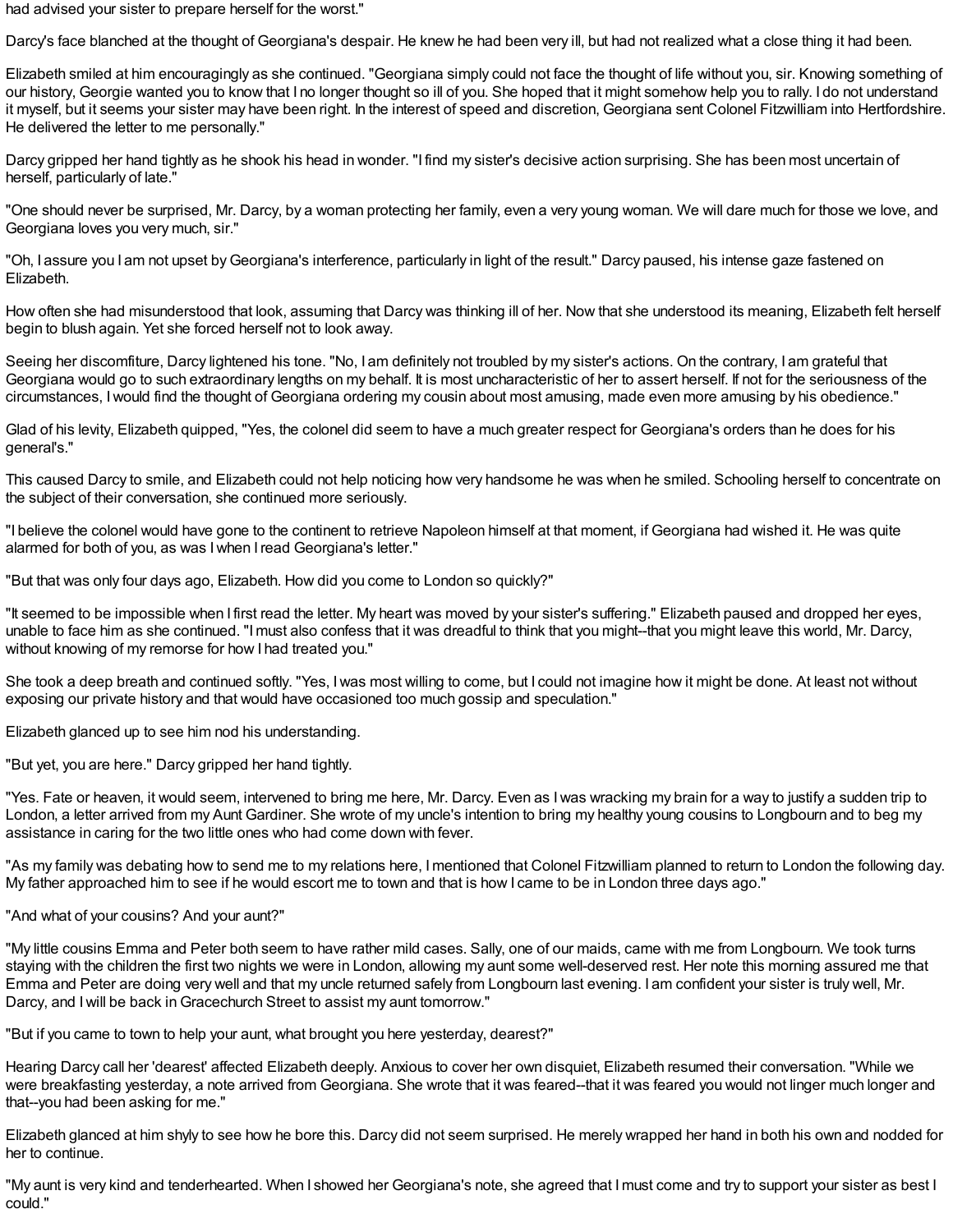"Does your aunt know of my proposal?"

"No, sir, not yet, but Iwill certainly have to answer some questions when Ireturn. It was plain from Georgiana's note that the situation was most urgent, so Aunt Gardiner agreed I had best come right away. She sent me here with the understanding that we would talk later when the crisis had passed. Please do not concern yourself, Mr. Darcy. You may trust in my aunt's discretion. Although she will demand answers from me, it will only be to assure herself that I am well. She would never gossip about anyone."

"I am most grateful for your aunt's compassion. Her giving you leave to visit has made me far happier than Iwould have thought possible."

Elizabeth blushed and then tactfully changed the subject, "I think you would like my Uncle and Aunt Gardiner, Mr. Darcy. I love all my family, but it sometimes seems that Jane and I do not quite belong at Longbourn. At Gracechurch Street, however, we thrive. It is very much a second home to both of us."

"I think you are right. Iwould very much like to meet the Gardiners. Would it--may I call on you there while you remain in town, Miss Bennet?"

It seemed strange for Darcy to address her so formally, after his almost constant use of her given name. But this, of course, was part of the courtship ritual Darcy had bypassed in his earlier suit. It was a formal request for permission to call on her, and Elizabeth was surprised at how much it pleased her.

"Yes, Mr. Darcy, when Doctor Abercrombie gives you leave, you may call upon me at my aunt's."

Elizabeth suddenly realized they had been talking for quite a while and Grace had not returned with the fresh linens. Mindful of what was due propriety, she cast about for a way to excuse herself without causing him to feel abandoned.

"I want to check on Georgiana. Would you like me to ring for tea, Mr. Darcy?"

"If you will return to share it with me, Elizabeth."

She almost laughed aloud at his purposefully pitiful expression. "Iwill be happy to take tea with you, sir. Oh, here's Grace now."

The timing of the maid's appearance made Elizabeth wonder if she had been lingering in the hallway to avoid interrupting their tete-a-tete. Elizabeth found, however, she could not be angry with the good-hearted servant. In fact, she smiled at the thought of the maid conspiring to aid Darcy's suit.

"Grace, when you've finished Mr. Darcy's bed would you be good enough to bring tea?"

"Certainly, Miss. Would you rather I do that first?"

"Oh, no. We must get Mr. Darcy back to bed first. Then we will have tea."

Darcy was surprised to see his servant deferring to Elizabeth and virtually ignoring him. In fact, he was greatly surprised, but not unhappy. Elizabeth gave him a radiant smile and left to see to his sister.

Georgiana appeared to be sleeping peacefully. Elizabeth gently touched her brow and was reassured that her temperature remained normal. She looked so young and fragile in her sleep. Elizabeth could not resist the temptation to softly kiss her brow and smooth her hair before turning to go. Georgiana smiled slightly in her sleep, but she did not wake.

What was it about the Darcy family? Elizabeth found herself feeling fiercely protective of both of them. It was amazing how quickly she had come to think of them as something far more than acquaintances. Elizabeth did not dare try to define what that "something more" was. For now she would enjoy their company. There would be time for reflection and contemplation once she returned to Gracechurch Street.

Mr. Darcy was back in his freshly made bed when Elizabeth returned to his room. His face lit up as she came through the door, but Elizabeth thought he looked tired.

"Your sister is sleeping peacefully, sir, and I am happy to report her temperature is normal. You, Mr. Darcy, look as if you could use a little sleep yourself."

"But you promised to take tea with me, Elizabeth."

"I did, sir, and Iwill, but I think you should rest first. We can have tea later."

Darcy looked like a petulant child, "But I am not tired."

Elizabeth spoke to him soothingly as she might to one of her little cousins. All the while she was smoothing his already smooth covers. "There, there, Mr. Darcy. You may not want to admit you are tired, but I can see that you are. I am afraid that if you do too much, too soon, sir, your fever will return." As she spoke Elizabeth leaned over and gently touched his brow. Relieved that he did not feel feverish, she still insisted that he rest.

"If you will lie back and close your eyes, Mr. Darcy, Iwill read to you. Please, sir, for me."

Unable to resist her coaxing smile, Darcy smiled in return, "Very well, Iwill rest for you, Elizabeth, but please do read something aloud. The sound of your voice will let me know that you are actually here and not a fabrication of my imagination."

Elizabeth laughed and teased him in response. "I am certain that if Iwere imaginary, Iwould be the picture of perfection, sir. Imaginary people almost always are. As it is, I am quite imperfect and, therefore, quite real."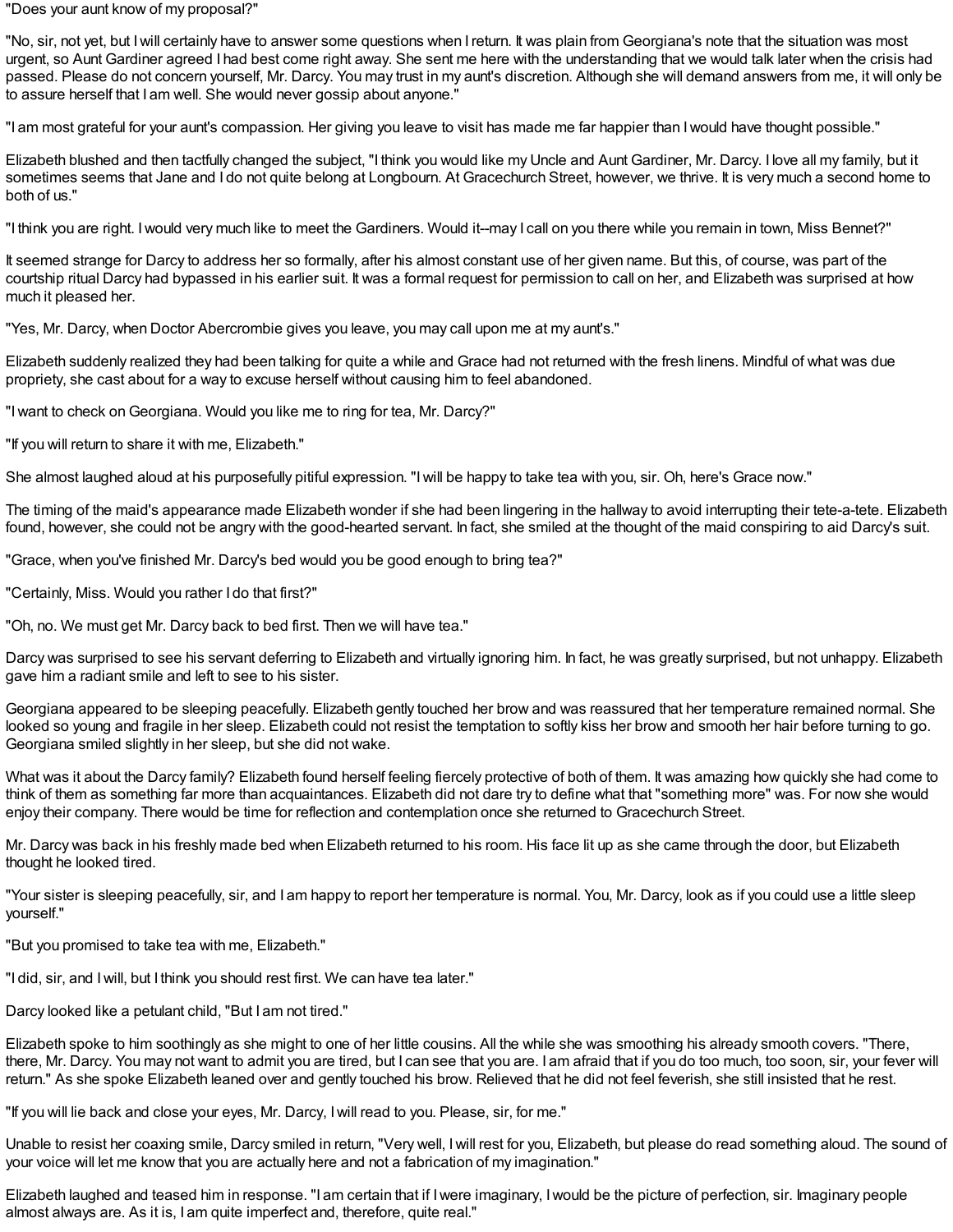Reaching across the bed Darcy grabbed her hand and spoke earnestly, "You are quite perfect for me, dearest Elizabeth."

Elizabeth colored at this. She squeezed his hand gently in response and then moved away to examine the bookcase in the corner. "Do you have any particular request, Mr. Darcy?"

"It matters not, just to hear your voice will be soothing. Choose what will please you."

Elizabeth enjoyed reading the titles. It was interesting to see what books the enigmatic man kept close at hand, and she was pleased to see many of her own favorites among the volumes. Elizabeth finally settled on reading aloud from Shakespeare's sonnets. They held the comfort of the familiar combined with truly beautiful language. Elizabeth also thought the meter and rhythm of the verse might help lull her patient to sleep. She was right, for Darcy nodded off soon after she began. Elizabeth could tell that he had fallen asleep by the change in his breathing, and she sat there for some time watching him sleep. Elizabeth was surprised by the unguarded affection and tenderness Mr. Darcy had demonstrated toward her over the last two days. She found herself warming to this caring, attentive man. It was difficult to believe she had once disliked him so.

When Grace tiptoed in with the tea, Elizabeth quietly poured herself a cup. She sipped it as she continued to watch Darcy sleep. Elizabeth was so deep in thought that she did not realize Colonel Fitzwilliam had returned. He stood silently in the doorway watching Elizabeth, as she watched over his sleeping cousin. Having resolved to speak with her about Darcy, Fitzwilliam spoke quietly so as not to wake him.

"Miss Bennet, it is a beautiful day. May I persuade you to join me for a turn around the garden while your charges are napping?"

"Thank you, Colonel. I think some fresh air would be wonderful." She rose and followed him into the hallway.

Like everything else about the house, the garden was charming. Although obviously well cared for, it was not ostentatious or overly manicured. Elizabeth reveled in the variety of colors and fragrances as they walked in companionable silence for several minutes. Finally Colonel Fitzwilliam stopped and gestured towards a nearby bench with a very serious expression on his face. When they were seated he began.

"Miss Bennet, first of all, Imust thank you again. I thought Georgiana was grasping at straws when she wrote to you, but I see that she was correct. I know that my cousin's rapid improvement is due to your visit."

"Colonel, you must not think that--"

He interrupted her, "I do not think this, Miss Bennet. I know it. I do not mean to embarrass you, but Imust speak frankly. My cousin loves you with a fierce determination I do not begin to understand."

The colonel paused here and Elizabeth was puzzled by the small smile that played about his mouth. She silently waited for Colonel Fitzwilliam to continue.

"Of course, my cousin is sometimes unreadable. Therefore, I feel Imust explain certain things to you, Miss Bennet. Darcy does not do things by halves. He never has. It is therefore entirely logical that when Darcy did finally give his heart away, he would do so completely and irrevocably. I realize you never sought his love, Miss Bennet, but it is yours nonetheless. I do not think there will ever be another woman for him.

"It is not my desire to press you or meddle, but Darcy is often misunderstood. His circumstances have caused him to be guarded and cautious. I think my cousin has now dropped those defenses with you, and I hope that you will be able to return his affections one day soon. Darcy is an amazing fellow. I do not think I could not love him more if he were my brother. Therefore, Imust be certain you understand that this is no infatuation or passing fancy. My cousin's attachment for you is now a portion of his very being. Please allow him the chance to change your feelings towards him, Miss Bennet."

Elizabeth lightly touched his arm. "Pray do not worry, Colonel Fitzwilliam. I do not claim to understand your cousin fully or to return his affections in kind. Yet, I am confident that I now begin to understand him."

Elizabeth paused as she considered how to explain the change in her own feelings that she had yet to define. "I think much more kindly towards Mr. Darcy than I did in Kent. Although we had been acquainted for months, I do not think I really knew him then. In fact, your cousin quite took me by surprise there. Please be assured that I will not trifle with him, and I will endeavor not to hurt him. That is all the reassurance I can give you at this point, Colonel. Iwill not pretend what I do not feel, but I do feel some tie to Mr. Darcy now that--a tie that was not there before."

Elizabeth blushed and looked away as she softly added. "I have given your cousin permission to call upon me at my aunt's once he is strong enough."

Colonel Fitzwilliam was immensely relieved. He also felt a little silly. Here he was trying to secure his cousin's interest, when Darcy had already acted on his own behalf.

Seeing his embarrassment, Elizabeth gently teased, "Yes, Colonel, your cousin is no Miles Standish. Even in his weakened state Mr. Darcy can be quite resolute in pursuing what he wants."

The colonel smiled. "Yes, resolute is the very word to sum up Darcy." His tone became serious again. "Thank you for giving him the resolve to recover, Miss Bennet. Georgiana and Iwill be forever in your debt."

Elizabeth smiled at his mention of Georgiana, "As for your younger cousin, sir, she has quite stolen my heart away. I fear you would not be able to keep me from Georgiana if you tried."

"No indeed, Miss Bennet. Iwould not attempt such foolishness," the Colonel replied, "for foolishness it would certainly be. Georgiana would never permit such a thing and I am learning that she can be quite as stubborn as her brother. Seeing her with you, I now realize just how much Georgie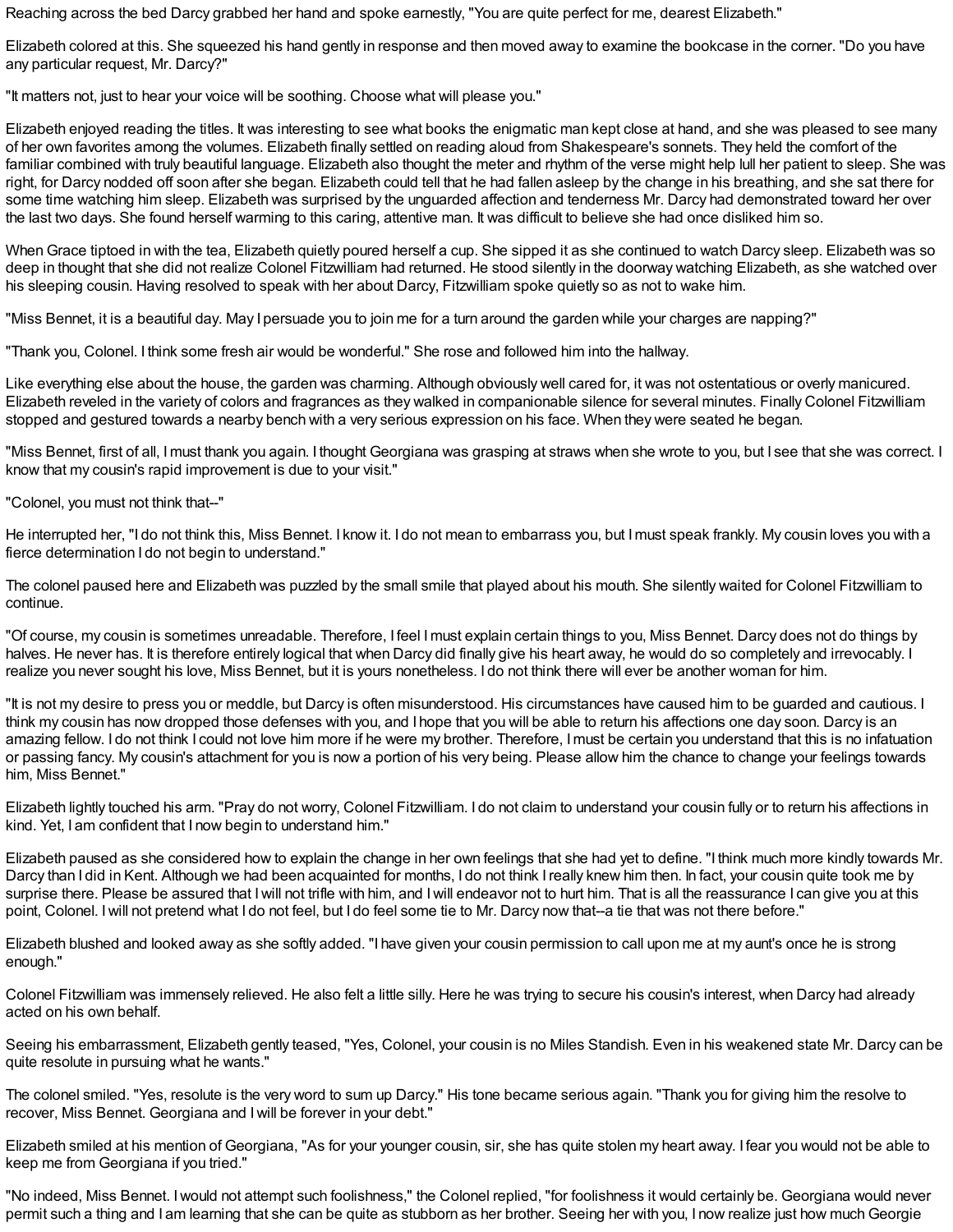has missed growing up with two bachelors as her guardians."

"Georgiana may have missed out on the joys of sisterhood, sir, but then she has also been spared its trials and tribulations. It is quite apparent that she is well loved, and her adoration for both of you is equally obvious."

The Colonel smiled. Rising, he offered Elizabeth his arm and they continued on their walk in companionable silence. Each was lost in thought and felt no need for further conversation. As they reentered the house, the Colonel spoke. "Thank you for taking no offense at my interference, Miss Bennet. We military men are not schooled in the discussion of delicate matters. If you will but give my cousin a chance, then I am satisfied. Darcy has been alone a long time, but he is worthy of you. I am confident of that. There are few men who could deserve you, Miss Bennet, but Darcy does."

Discomfited and yet pleased by this, Elizabeth simply said, "Thank you, Colonel."

Georgiana seemed considerably stronger after her nap. Elizabeth helped her to change into a fresh gown and then escorted her back to her brother's room, as Mr. Darcy was now awake, too. Elizabeth was pleased to note that his color was much improved. The colonel soon joined them and they all shared a light supper together. Several hours in such pleasant company passed very quickly.

All too soon Elizabeth felt the necessity of their bidding the gentlemen goodnight. Georgiana did not protest, for she was tired and Elizabeth would be going down the hall with her. Darcy, however, felt the parting keenly. It disconcerted him to realize he was actually jealous of his own sister. Still, seeing the obvious affection between the two young women was very gratifying and bolstered his own hopes. As his mind was too active for sleep, Darcy gratefully accepted his cousin's offer to remain for a while and keep him company.

When the young women were safely out of earshot, Darcy could not help himself. He had to speak of Elizabeth to his kinsman. "I know that you greatly enjoyed Miss Bennet's company in Kent. Tell me, Fitzwilliam, what do you think of her on closer acquaintance?"

Knowing the depth of feeling behind this casual inquiry, Fitzwilliam was completely serious in his answer. "I think Miss Bennet is truly extraordinary, Darcy. I also think she is exactly suited to you. You cannot give up, Cousin. Miss Bennet's coming here--her concern for you and Georgiana--this should give you the will and hope to persevere for as long as it takes. However, now that Miss Bennet has seen you without that facade you often wear in company, I do not think it will take long for you to engage her affections."

Darcy was surprised that the colonel would speak so unguardedly and yet his cousin's encouragement was most welcome. "Then I have your support?"

"Darcy, you should know that you always have my support. However, if Imay offer assistance in any way, or hold the family at bay for you, then you only need ask. After the last two days, I do not think you or Georgiana will be happy for long without your dear lady's company."

Seeing Darcy's nod of acquiescence, the colonel continued, "I understand that you are to call upon Miss Bennet at her aunt's."

"Yes, she gave me permission to do so, but how do you know of that, Fitzwilliam? Have you been eavesdropping?"

"No," he chuckled. "I am far too clumsy to make a successful spy. Miss Bennet mentioned it to me this afternoon."

"I am surprised that she would do so. How did you come to have such a personal discussion with Eliz--with Miss Bennet?"

"Do not fret yourself, cousin. Miss Bennet joined me for a walk in the garden this afternoon. I thought the fresh air would do her good. Iwas also anxious to speak to her on your behalf. However, the lady assured me that was not necessary. That you were quite capable of speaking for yourself and had, in fact, already done so."

Darcy was torn between appreciating his cousin's interference and being affronted by it. "But why would you do that, Fitzwilliam?"

"Because you need her, Darcy. Any fool can see that. Yet, you are sometimes so reserved. I had to be certain that Miss Bennet understood the depth of your affections and would return them if she could."

"You spoke to her thusly?"

"I did, and she heard me out graciously."

"And her response?" Darcy felt as if he might fly apart, so great was his anxiety to learn of Elizabeth's feelings for him.

Fitzwilliam smiled. "She did not assure me of her undying devotion, Darcy, but the lady blushed very prettily as she spoke of your request to call on her. I am convinced that her opinion of you is quite different than it was in Kent. If you woo her properly this time, I think your chances of success are excellent."

Darcy sighed with contentment at these words. "Be assured, Fitzwilliam, that Iwill make every effort to secure her affections."

The colonel was relieved that Darcy had taken his interference so well. He bid his cousin a good night and retired to the library for the remainder of the evening.

Georgiana was most gratified by Elizabeth's insistence that she would sleep in Georgiana's room again. Elizabeth was adamant that she wanted to be on hand in case Georgiana had need of her. Although Georgiana felt much better, she did not want to miss a minute of Elizabeth's visit. After changing into one of Georgiana's nightgowns, Elizabeth crawled into bed beside her. They remained awake for some time after blowing out the candles, talking and laughing in the dark. Finally Georgiana grew bold enough to speak of what was on her mind.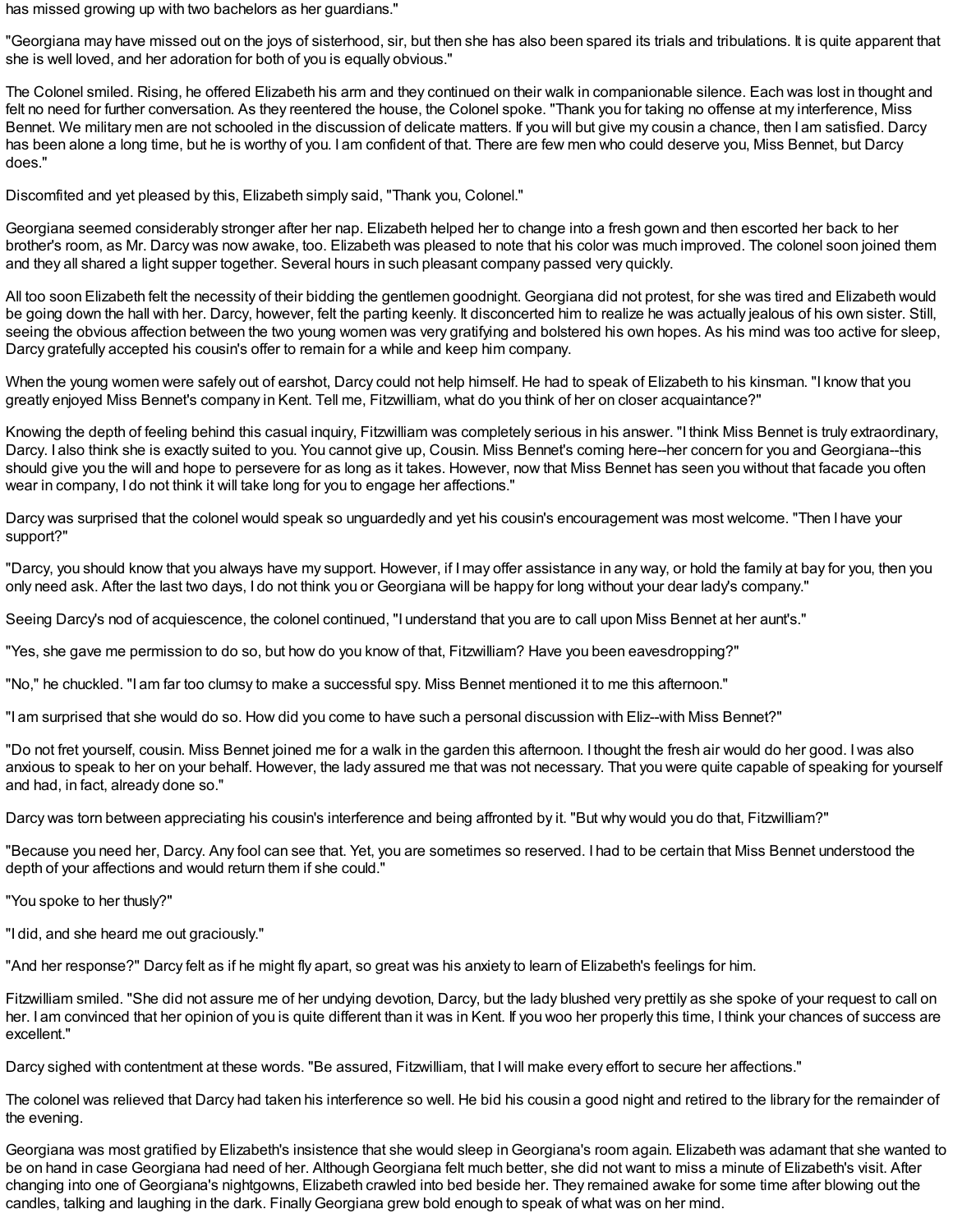"Elizabeth, have you ever been in love before?"

"No, Georgie, I have not. I have certainly enjoyed dancing and conversing with gentlemen of my acquaintance, but I have always regarded them as friends. No one has ever touched my heart in that special way."

Thinking of her response to Darcy's endearments, Elizabeth wondered if that were still entirely true, but she quickly brought her focus back to Georgiana. "There are those young women who think themselves in love with a different man every week. I am more prosaic, if you will. I shall think myself lucky to fall in love once and hope that Iwill be blessed to have my feelings returned."

"You are very like Fitzwilliam, Elizabeth. I do not believe he has ever cared for a woman beyond friendship, at least not until he met you. Please do not be upset at my saying so, but if you were to return his affections someday-- Well, it would make me very happy to have you for my sister, Elizabeth."

"I think our shared adversity has already made us like sisters in some ways, Georgiana. I hope you will always think of me thusly, no matter how things are finally resolved between your brother and myself."

"You are not angry with me, Elizabeth?"

"No, Georgie, I am not angry."

"And you do not dislike my brother as you once did?"

"No, Georgie, I like your brother very much. Now go to sleep. If you are to keep him in bed tomorrow without my assistance, you will need to be well rested."

Georgiana giggled at that and then sighed. It was a sigh of pure contentment.

"Goodnight, dearest Elizabeth. I am glad to have you for my sister."

"Goodnight, Georgie."

Although Georgiana was soon sleeping peacefully beside her, Elizabeth lay awake for some time. She felt herself being overwhelmed by feelings she had yet to name but could not suppress. Did she already love Mr. Darcy? It would have seemed inconceivable three days ago, but now she found herself drawn to him. Elizabeth was just dozing off when she heard Grace whispering to her.

"Please wake up, young miss. I think you may be needed."

Elizabeth whispered, "I am coming," as she gently moved away from Georgiana. She slipped out of the bedclothes and made sure Georgiana was still sleeping peacefully before feeling for her borrowed dressing gown and slippers. Once her dressing gown was securely in place, Elizabeth reached out for the maid's hand and together they moved out into the hallway.

Neither spoke again until the door to Georgiana's room had been closed quietly behind them.

"What is it, Grace?"

"It is the master, young miss. Simms just came to get me. He looked in on Mr. Darcy and thinks his fever may be back. He went back to sit with him while I came for you. We don't know whether to send for the doctor right away or wait until morning."

"I am glad you woke me, Grace." Elizabeth was touched by the obvious concern on the maid's face and she patted her shoulder. "Let us go and check on Mr. Darcy. Then we will decide what is to be done. Did Simms wake Colonel Fitzwilliam?"

Grace looked embarrassed. "No, miss, we thought it would be best to consult you first."

Not wanting to distress her, Elizabeth smiled gently. "I am sure you are probably right. Men are not accustomed to the sickroom and we should not disturb the colonel unless there is something he can do to be of use. Otherwise, he will only worry."

Simms look enormously relieved when the two women entered his master's chamber. "Thank you for coming, miss. I am afraid the master's fever may be back."

Elizabeth could tell even in the dim light that Mr. Darcy was moving restlessly as he slept. Realizing the servants were looking to her for guidance, she walked over to the bed exhibiting more confidence than she felt. Touching his brow confirmed that Mr. Darcy was indeed feverish. However, it was not a high fever, and Elizabeth determined that it would not become one either, if they could prevent it.

"He does have a fever, but it is very slight. Let us see if we can bring it down and Mr. Darcy may not need the doctor tonight. I am sure poor Dr. Abercrombie needs his rest, too."

Elizabeth sent Simms to fetch a basin of cool water and Grace to gather flannel for compresses. As she awaited their return, Elizabeth took Darcy's hand and began to soothe him with her voice.

"Just rest, sir. Iwill take care of you. Grace and Simms are here to help so you must not distress yourself. All will be well." Although Darcy did not wake, his restless movements stopped and he seemed to relax.

When the servants returned, Elizabeth gently bathed Darcy's face with cool water and placed a cold compress across his forehead. She then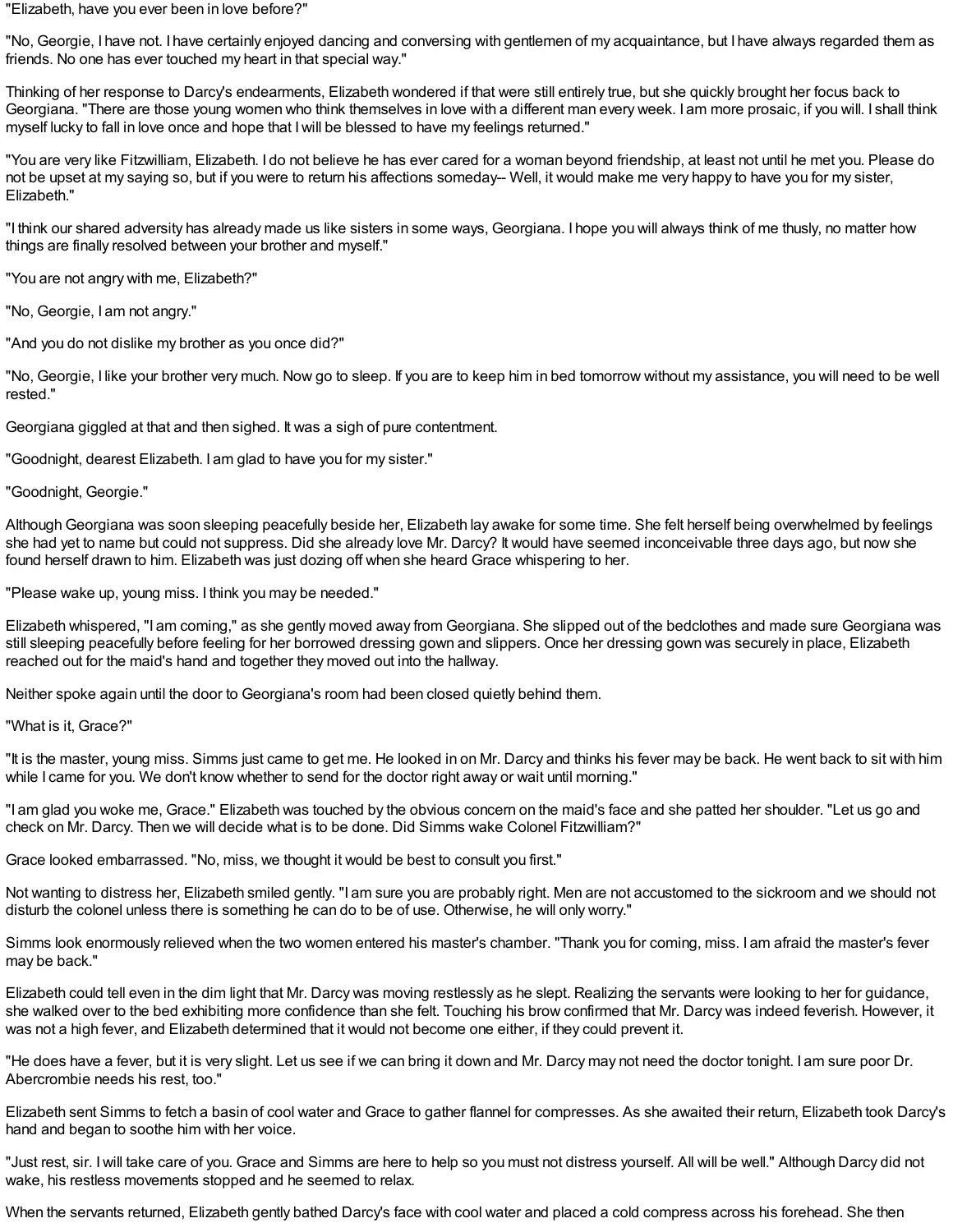instructed Simms to loosen the neck of his nightshirt and place another compress across his chest. Once that was done, she pulled a chair up and sat beside Darcy's bed. The fever seemed to abate quickly. When it had subsided, Elizabeth asked Simms to remove the compress on Mr. Darcy's chest and refasten his nightshirt. As she resumed her seat by Darcy's side, Elizabeth turned to address the servants.

"He seems better now. Perhaps you would remain nearby, Mr. Simms, in case Mr. Darcy requires your assistance. Iwill sit with him and you might rest over there where you will easily hear me call." Elizabeth gestured as she spoke to the settee, which had been returned to its usual location near the fireplace.

"Yes, miss. If I should doze, please awaken me for any reason at all."

"Do not worry, Mr. Simms, Iwill."

"And what of me, young miss? How might I assist you?"

"Would you mind checking on Miss Georgiana for me, Grace? I do not think you need stay with her unless she shows signs of sickness."

"Right away, young miss. Iwill be back soon to let you know how she fares."

Elizabeth tenderly bathed Mr. Darcy's face once more, grateful that the fever had subsided so quickly. He seemed to be resting peacefully now. She settled herself comfortably in the chair, content to watch him sleep.

Grace soon returned, "Miss Georgiana seems fine, young miss. She's in a deep natural sleep. Now what can I do for you?"

"Thank you for checking, Grace. A pitcher of fresh water would be good in case we have need of it later."

"Certainly, miss. And what about you? Is there anything I can get for you, young miss?"

"No," Elizabeth answered with a soft smile. "Mr. Darcy is better now. I need for nothing more."

Grace smiled contentedly as she left the room. She doubted the young miss even realized what she had said, but the loyal servant rejoiced at the thought of a new Mrs. Darcy in residence. What a happy day that would be.

The maid soon returned with fresh water. Elizabeth expressed her thanks and then insisted that Grace go on to bed. Mr. Simms was already dozing in the shadows.

Elizabeth remained by Darcy's side and replaced the compress on his brow several times as a precaution. Happily the fever did not return and Elizabeth felt considerable relief. She took Darcy's hand as she watched him sleeping peacefully. Finally Elizabeth nodded off, her head resting on the edge of Darcy's bed beside their joined hands.

\*\*\*\*

Elizabeth was still sleeping when Darcy awoke the next morning. Unaware of what had passed in the night, he was surprised, but the sight of her filled him with a great tenderness. Darcy gently stroked her hair as he whispered, "Elizabeth, time to wake up, dearest. Have you been here all night?"

Elizabeth rubbed the back of her neck as she sat up. "I am sorry, sir. I did not mean to doze off. How are you this morning?"

"I feel stronger than yesterday, but what happened? I am sorry if I kept you from your rest last night."

"There is no need for apologies, Mr. Darcy. You did become feverish while you slept. Fortunately, it was only a slight fever and we were able to bring it down quickly. I'm glad you feel no ill effects from it this morning."

"We?"

"Mr. Simms suspected your fever had returned, so he sent Grace to fetch me. They were both eager to be of assistance, sir, and Mr. Simms stayed here last night as well, in case you required assistance I could not give."

Looking around, Elizabeth realized that Simms was now gone and they were quite alone. He had left the hall door wide open, but she was still overwhelmed with embarrassment. Here she was, alone with Mr. Darcy in his bedroom wearing his sister's nightclothes.

"Ireally am not dressed for a morning visit, Mr. Darcy. Please excuse me, sir. I should check onGeorgiana."

"Elizabeth, you need not be embarrassed. To wake and see you here-- Well, I could not imagine a lovelier sight. You are a lady in every way, my dear. I have never respected anyone more in my life."

"Thank you, sir, but Imust excuse myself. No doubt, your man just stepped out for a moment and will be back shortly to check on you."

Darcy squeezed her hand and then released it, but his gaze never wavered as he whispered, "Please hurry back to me, dearest."

Elizabeth heard him but was uncertain of how to respond. She smiled at Darcy shyly and then hurried away.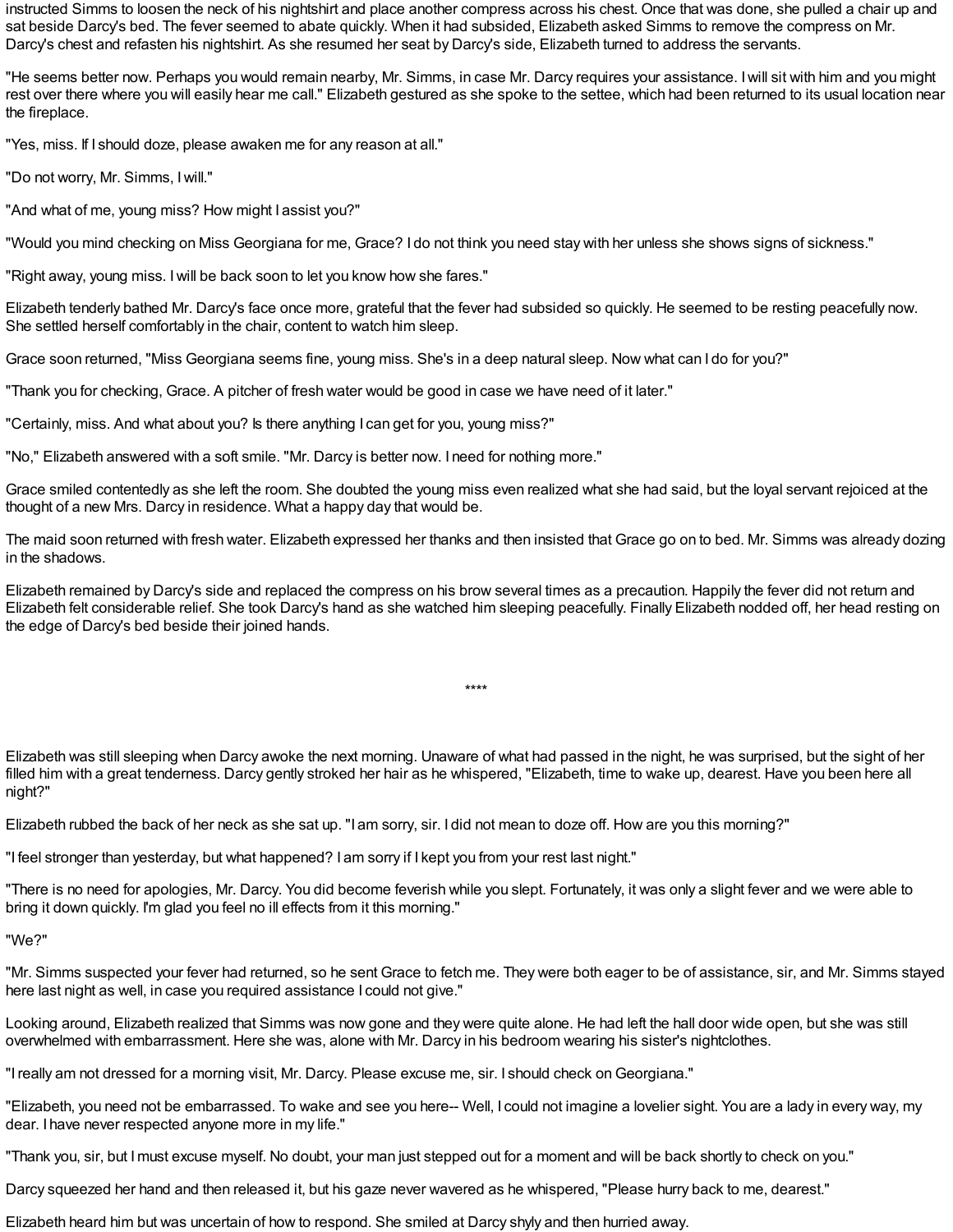Georgiana was just waking when Elizabeth entered her room. Seeing the exhaustion on Elizabeth's face, Georgiana was at once anxious for her brother. "Oh, Elizabeth, is it Fitzwilliam? Has he suffered a relapse?"

"Don't be alarmed, Georgie. Your brother is well this morning. In fact, he says he feels stronger than he did yesterday. Mr. Darcy ran a slight fever in the night and Grace came seeking my assistance. We were able to bring his fever down easily, but I fell asleep in the chair."

"Poor Elizabeth, you must be worn out."

"I am a little tired, but you need not worry on my account. I am fine, Georgiana."

The colonel was already present when the ladies entered Darcy's room, and the four of them enjoyed another bedside picnic for breakfast. Dr. Abercrombie arrived as they were finishing and happily joined them for a cup of tea. The good doctor was not surprised to hear of Mr. Darcy's slight fever in the night. He said such instances were to be expected when one was recovering from a serious case. The important thing was that the fever be brought down quickly and for Mr. Darcy to continue to rest. The Doctor also allowed that Georgiana could resume her normal activities provided that she rest and eat properly.

The colonel earnestly assured Doctor Abercrombie that he would do his best to enforce the doctor's orders. He added with a smile, "After all, that is one thing I am trained for: enforcing a superior officer's orders."

"Yes," the doctor rejoined, "But have you ever had a Darcy under you command, sir?"

Everyone laughed at this. The doctor bid them good day, and Elizabeth knew it was time for her to depart as well. The colonel left them to ready the curricle to take Elizabeth home. A few minutes later Georgiana suddenly remembered something she needed from her room. Darcy was not fooled by his sister's ruse, but he appreciated her giving him a few moments with Elizabeth.

As soon as they were alone, he took her hand. "I hope you will be able to remain in town for some time, Elizabeth. The doctor has said Imay not even leave the house for days. I fear it will be a while yet before he releases me to travel into Hertfordshire."

Elizabeth smiled shyly. "Now that I am here, I do hope to stay for a time, sir."

Grateful for this encouragement, Darcy returned her smile. "I am reluctant to part with you, dearest, but I know you must return to your aunt's. Please express my gratitude to her for sharing you with us. Elizabeth, I know it is too soon, and Iwill not ask anything of you now. Yet, Imust say something, for I cannot imagine my life without you. Iwill give you time, my love, but Iwill not give you up. Thank you for giving me a second chance."

Darcy allowed his lips to linger as he kissed her hand. Elizabeth knew not how to respond to such passionate words, but she was spared by Colonel Fitzwilliam's return.

"Your carriage awaits, Miss Bennet."

"Thank you, Colonel." Elizabeth smiled warmly at Darcy, for she was eager to encourage him but uncertain of what to say. "Thank you for your hospitality, Mr. Darcy. I shall look forward to seeing you just as soon as you are fully recovered."

"Yes, you shall see me, Miss Bennet, just as soon as I am able."

Georgiana hurried into the room. "Oh, Elizabeth, Iwill miss you so. Iwould be pleased to send the carriage for you anytime you are able to call, and we shall call on you at your aunt's just as soon as Fitzwilliam is strong enough."

The two young women embraced and Elizabeth left with the colonel.

When they entered the house inGracechurch Street, Mrs. Gardiner greeted them cheerfully. "I am glad you have come back, Lizzy, and, Colonel, how nice it is to see you again. I trust both Mr. and Miss Darcy are better this morning."

The colonel responded, "Yes, thank you, ma'am. The doctor is now confident that Darcy will recover, but it was a very near thing. Georgiana had simply exhausted herself caring for him, but she is also much better now, thanks to Miss Bennet. I must express our family's gratitude to you, Mrs. Gardiner, for sharing her with us. I know Miss Bennet came to town to assist you, but I honestly do not know what we would have done without her."

Mrs. Gardiner was gratified by this praise of her niece. She could see that Elizabeth was very tired and insisted she head right upstairs for a rest.

Elizabeth merely nodded and said, "Thank you, Colonel, for seeing me home," before leaving the room.

Turning her attention back to Colonel Fitzwilliam, Mrs. Gardiner asked, "Would you care for tea, Colonel, or do you need to get back to your cousins?"

"Iwould love to take tea with you another time, Mrs. Gardiner, but I promised Georgiana Iwould not be gone long."

"Of course, sir. My best wishes for your cousins' return to full health soon."

"Thank you, ma'am. You should be very proud of your niece. Miss Bennet is an extraordinary young woman. I think her generosity and courage may have saved my cousin's life." With a bow, he was gone.

Being a kindly woman Mrs. Gardiner was sincerely glad that Mr. Darcy and his sister were both enjoying improved health. However, she was also human and was, therefore, most anxious to know how her niece came to be so important to Mr. Darcy's well being. Well, she thought, let Lizzy have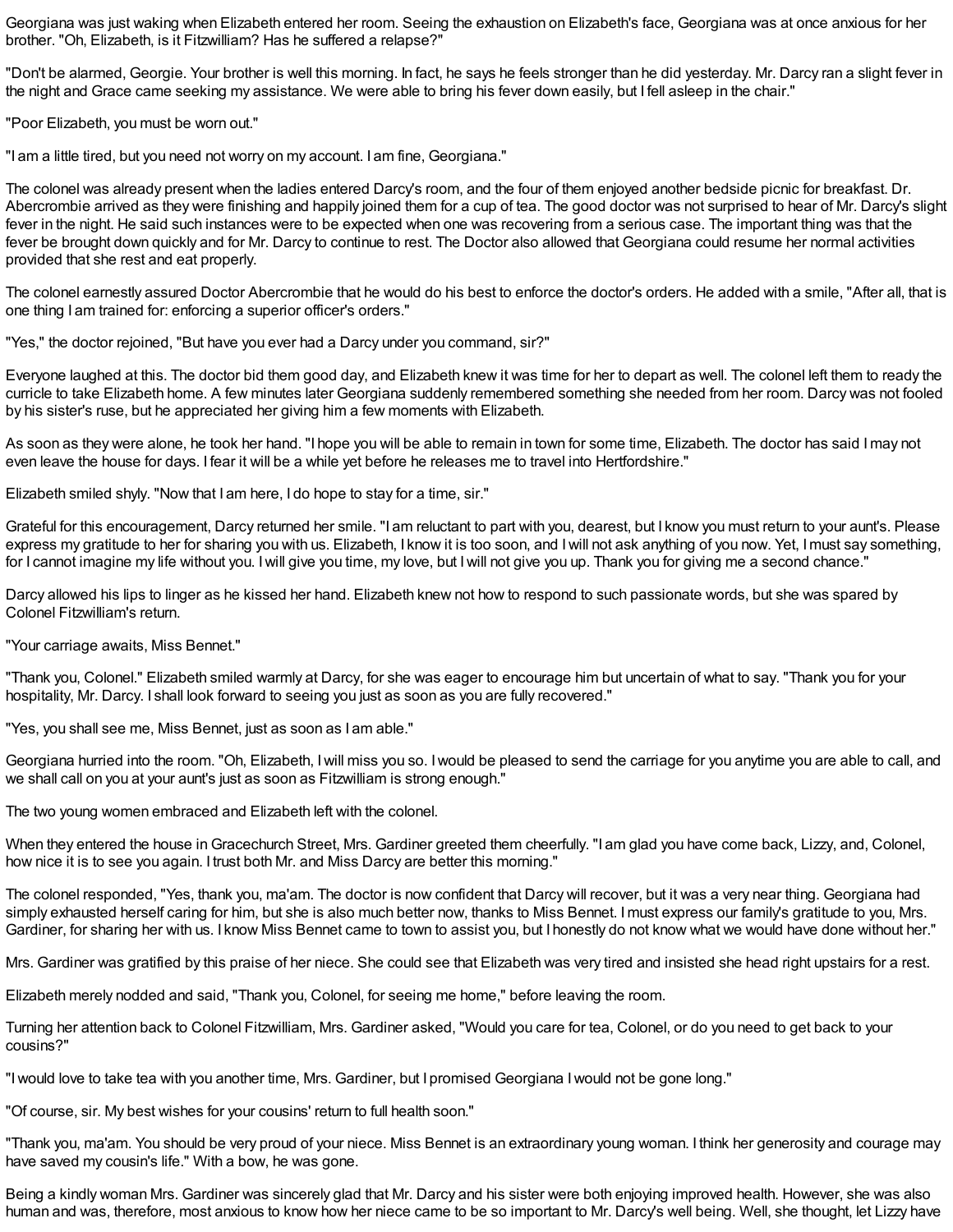a little rest. There will be time for confidences later.

*Copyright 2007 Pamela St Vines*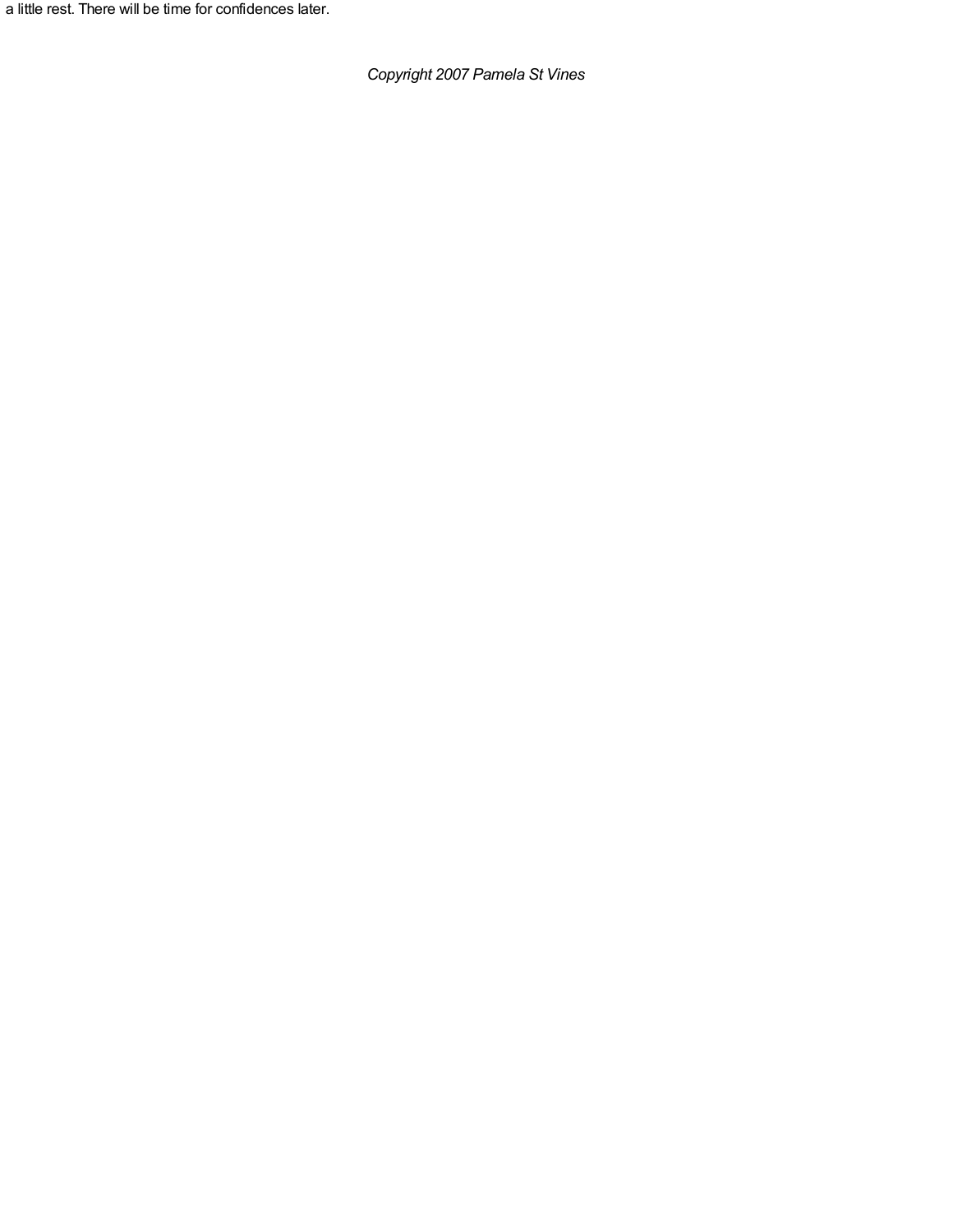# **Aaran St Vines** FanficAuthors.net

- 
- 
- 
- -
	-
	-
	-
- - -
- -
	-
- 
- 
- -
	-
	-
- 
- 
- 
- 
- 
- 
- - -
		-
		-
- -
- 
- 
- - -
		- -
	-
	-
	- -
		-
		-
		-
		-
- 
- 
- 
- 
- 
- 
- -
- -
	- -
- 
- 
- 
- 
- 
- 
- 
- 
- 
- 
- 
- 
- 
- 
- 
- 
- 
- 
- 
- 
- 
- 
- 
- 
- 
- 
-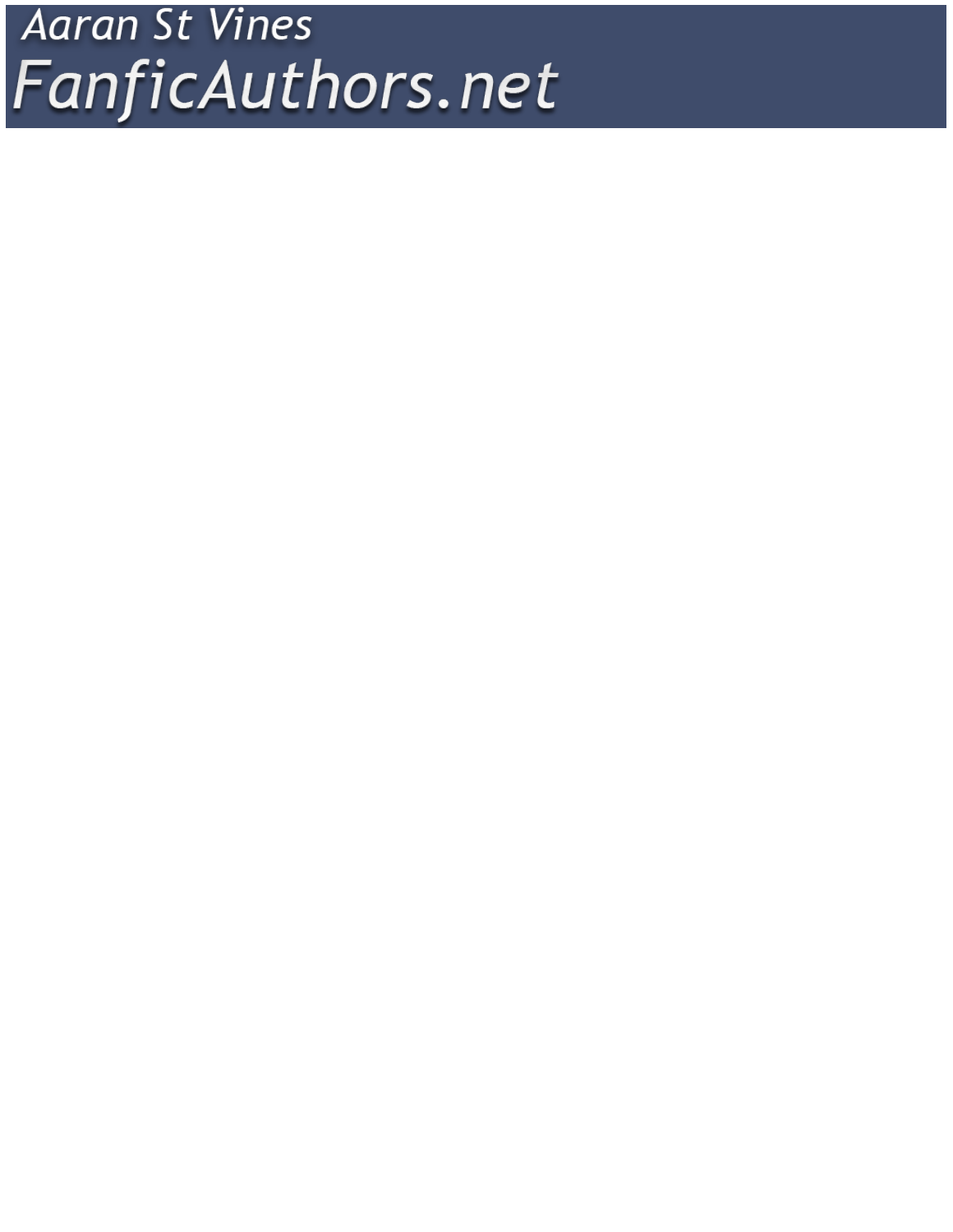## **HappilyEver After byPamela St Vines Chapter Three**

*They love indeed who quake to say they love.* SIR PHILIP SIDNEY, **"Sonnet LIV"**

#### *Chapter Three*

It was late afternoon when Elizabeth awoke. Although she appreciated the much-needed rest, Elizabeth felt as if she had neglected her family while staying with the Darcys and was now eager to atone for her absence. Finding Aunt Gardiner in with the children. Elizabeth offered to relieve her.

"Are you certain you feel well enough, Lizzy? You still look a little tired."

"Imust admit that Iwas exhausted when I came home this morning, but I feel much better now, Aunt. Thank you for allowing me to sleep so long."

Mrs. Gardiner smiled to hear Elizabeth refer to Gracechurch Street as "home." Although the Gardiners loved all their nieces, Elizabeth was their particular favorite. It was sometimes difficult for them to see her return to Longbourn, knowing how little her abilities were appreciated by most of her immediate family.

By happy coincidence Emma and Peter had just finished their naps, too, and were anxious for amusement. Cousin Lizzy was their favorite storyteller because she always did the voices just right. After some negotiation the children settled on a story and Elizabeth was soon seated between them with the chosen storybook in her lap. Mrs. Gardiner smiled at the pretty picture they made and left to see to her other duties.

When she returned an hour later, all three were sound asleep, still snuggled together on Emma's bed. Mrs. Gardiner nodded with satisfaction and quietly slipped away.

\*\*\*\*

Elizabeth enjoyed dinner with her aunt and uncle that evening. They talked easily about everything except the topic that was uppermost on everyone's mind. Mr. Gardiner waited until they were comfortably settled in the parlor afterwards to broach the subject of Mr. Darcy.

"So, Lizzy, I think it is time we talked about Mr. Darcy. There is obviously a great deal that we do not know about your relationship with the man. As I recall, there was a time when you disliked him quite decidedly. I do not mean to pry, my dear, but Iwould like to know what has happened to change your opinion of him?"

"Oh, Uncle, I am ashamed to admit my own foolishness. I did dislike Mr. Darcy, or rather I disliked the false impression I had of him. In truth I did not know him at all. I chanced to overhear Mr. Darcy make a silly, thoughtless remark at the beginning of our acquaintance that offended me, and I unwisely allowed that one comment to prejudice me against him entirely. I am having difficulty forgiving myself for having treated him so unfairly."

Mr. Gardiner smiled. "Well, I think it is safe to say that Mr. Darcy has forgiven you. If the man was asking for you as he lay near death, he must hold you in very high esteem, Lizzy."

"Yes, Uncle, he does." Elizabeth blushed as she answered. She then took a deep breath and continued her explanation. "As you may recall, our paths crossed again several months ago. Mr. Darcy and Colonel Fitzwilliam were visiting their aunt, Lady Catherine de Bourgh at the same time that Iwas visiting Charlotte Collins. As Mr. Collins is Lady Catherine's parson, there is frequent intercourse between the households and we were much thrown together. What I have not told you--in fact, I have told no one save Jane--is that while we were in Kent, Mr. Darcy made me an offer of marriage."

"Marriage?" Aunt Gardiner gasped. Having grown up in Derbyshire, she understood just how powerful and wealthy the Darcy family was. That such a man had proposed to her favorite niece was gratifying, but somewhat surprising.

"But, Lizzy, you have not been secretly engaged to Mr. Darcy all this time, have you?"

"No, Aunt, at the time Iwas still foolishly persisting in my dislike of Mr. Darcy. Irefused him, and Iwas most ungracious in my refusal. I allowed my temper to be ruled by my prejudice and I upbraided Mr. Darcy unjustly. It was only afterwards that I learned how wrong I had been about everything."

When Elizabeth lapsed into silence her uncle prompted her to continue, "What do you mean by 'everything,' Lizzy?"

"You both know how I believed Mr. Wickham's charges against Mr. Darcy without question." Elizabeth actually shuddered at the thought of Wickham's perfidy. "They were all lies. The only one who has behaved infamously is Mr. Wickham. Iwas so mortified to learn of how wrong I had been."

The Gardiners were both relieved to hear this. They had been suspicious of Wickham's eagerness to share such a private history with relative strangers. It was reassuring to know that Elizabeth would no longer think of such a man as charming.

Once Elizabeth had begun, she felt the need to confide everything in her beloved aunt and uncle. "I have been most distressed since that time over how I injured Mr. Darcy. Iwanted to make amends but did not know how. After all, it seemed unlikely that we would even meet again. However, the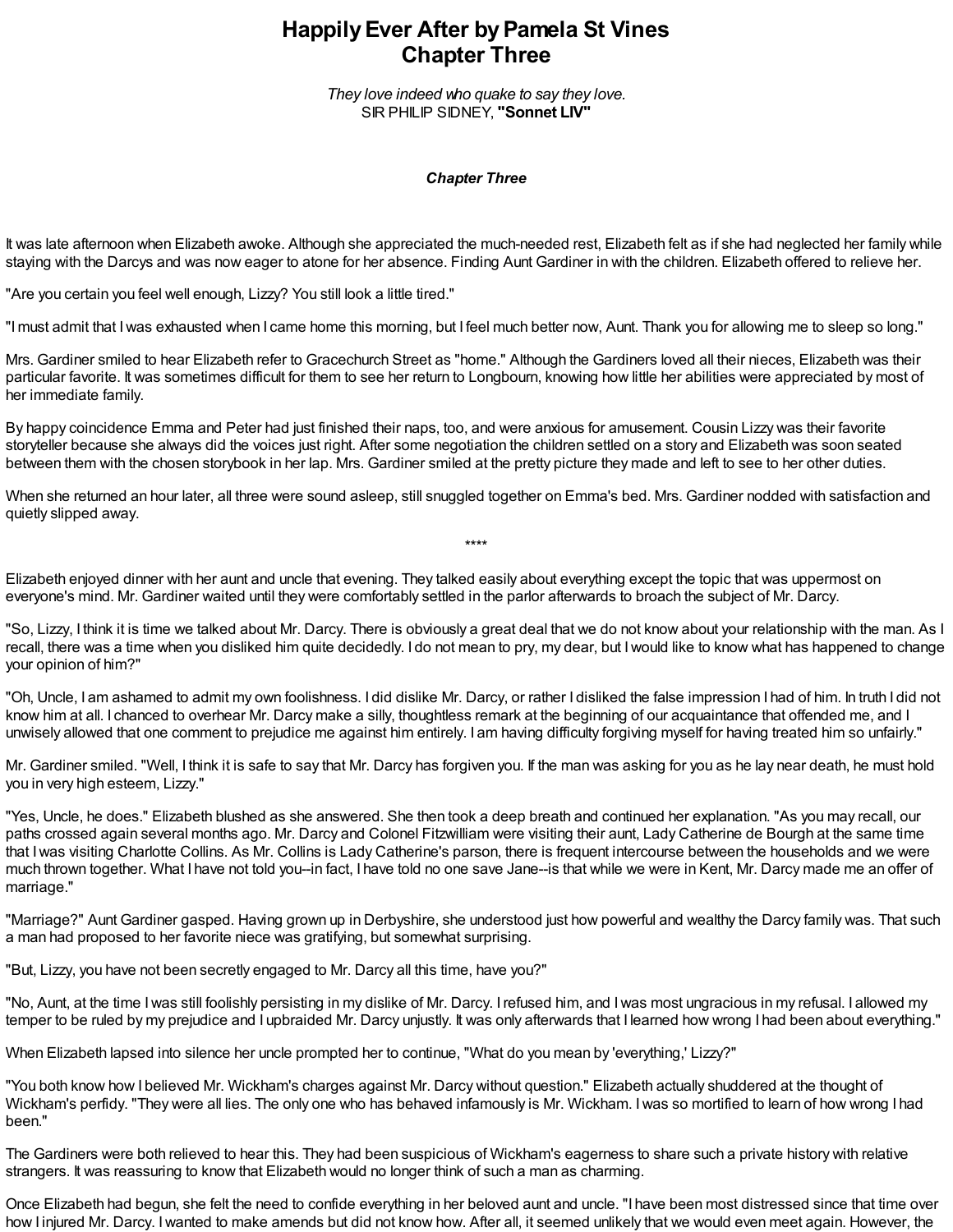very day that Ireceived your letter, Aunt, Colonel Fitzwilliam came to Longbourn. He made it seem as if he were in the area on business, but he actually brought me a letter from Miss Darcy. Although we had not been introduced, she wrote to implore me to come to London if at all possible. Their physician had told her Mr. Darcy might not survive. Faced with losing her only family, she was desperate enough to try anything that might strengthen her brother's resolve to live."

The Gardiners waited in silence, not wanting to make this more difficult for her. Elizabeth stood up and began to pace, wringing her hands as she continued.

"Evidently Mr. Darcy had been quite unhappy since his return from Kent. Colonel Fitzwilliam had pried the truth from him of his proposal and my refusal, and Miss Darcy felt that his unhappiness over me was part of why Mr. Darcy had succumbed so quickly to the fever. She hoped that if he knew that I no longer thought so ill of him--if he knew that I had forgiven him--then perhaps her brother might be strengthened and recover."

Elizabeth stopped her pacing and turned to face them, "Her letter and yours arriving on the same day--it seemed like fate or divine providence. I felt that Imust come and do what I could to right the wrong I had done to Mr. Darcy. I still did not know how I could possibly call on the Darcys, but then Georgiana sent that note the second morning Iwas here. You read it, Aunt, and agreed that kindness demanded I go."

Aunt Gardiner nodded while Uncle Gardiner prompted her to continue, "But what of your time at the Darcys' home, Lizzy? Will you tell us what happened there?"

Elizabeth was a gifted storyteller and the Gardiners found themselves riveted as she described the events of the last two days. They were both deeply moved by her description of Mr. Darcy's pitiful condition upon her arrival. Elizabeth was too wrapped up in her own thoughts to notice the significant glance her aunt and uncle exchanged when she spoke of the change in Mr. Darcy's condition upon realizing she was there.

"--It was distressing to see him so gravely ill, but as we talked Mr. Darcy seemed to become more and more like himself. He should rightly despise me for the way Imisjudged him, but he was very kind and gentlemanlike." Elizabeth's face was suffused with tenderness as she remembered Mr. Darcy's gentleness toward her. "His concern was for my distress. He did not even want me to apologize, but I felt that Imust. When Mr. Darcy promised me that all would be well, I knew he spoke the truth."

Elizabeth paused to wipe her eyes and then she smiled at her aunt and uncle. "Iwish I could describe the joy on his sister's face when she saw that he was truly better. I wanted to laugh and cry at the same time. We all visited together for a while and then Georgiana--Miss Darcy was walking me out when she nearly fainted."

The Gardiners nodded in silent sympathy. Aunt Gardiner reached out for Elizabeth's hand and drew her down to sit beside her. She embraced her niece and gently patted her back.

"There, there, Lizzy. I know it must have been quite an ordeal for you."

When Elizabeth had cried herself out, she took the handkerchief her uncle silently offered as her own was soaked through.

"Thank you for allowing me to stay with her, Aunt. Mr. Darcy was clearly not well enough to care for his sister and I do not think the colonel would have the least idea how to nurse someone. There were only two servants in the house who had already had the fever. No, I just could not leave her. Her gentle disposition reminds me so much of Jane."

The Gardiners listened with great interest as Elizabeth gave a rambling account of her time with the Darcys. Interwoven with her anxiety over Darcy and Georgiana were the happier memories of bedside picnics and congenial conversations. Elizabeth's imitation of Grace elicited delighted chuckles from both Gardiners. Finally she told them of Mr. Darcy's humble request for permission to call upon her at Gracechurch Street.

"Well, Lizzy," said her uncle, "it sounds as if you think very highly of Mr. Darcy now."

"I do, sir. Mr. Darcy has made it plain that he still loves me and while I cannot say that I fully return those feelings, I do find myself drawn to him. I am surprisingly anxious to know more of him. I think that I have always respected Mr. Darcy's intelligence, but having seen the high regard his servants have for him--his concern for his sister-- Well, Irealize now that Mr. Darcy is also a man of deep feeling and great integrity. I hope that Iwill be able to stay with you for some time, as Iwould like to further our acquaintance. Mr. Darcy would willingly travel to Hertfordshire to see me, but I do not wish to raise anyone else's expectations before I have determined my own mind in this."

Mr. Gardiner immediately understood and shared Elizabeth's concerns, for it was clearly her mother's expectations she feared. He shuddered to think of his sister's response if she knew that Elizabeth had refused an offer of marriage from a man of Darcy's consequence. She had already tried to force Elizabeth to marry that imbecile Collins. His sister would be capable of almost anything to see her daughter married to Darcy. Mr. Gardiner readily assured Elizabeth that she was welcome to remain in their home for the foreseeable future.

Aunt Gardiner nodded her agreement and added, "Imust confess, Lizzy, that I am anxious to become acquainted with Mr. Darcy myself. When do you think we might expect him to call?"

Smiling slightly Elizabeth answered, "The doctor has said he is not to leave the house for at least a week, but knowing Mr. Darcy, I think we may see him sooner."

It was Elizabeth's intention to stay the night with her cousins; her aunt, however, would not hear of it. "You have had a very trying time, my dear, and we can certainly manage tonight without your assistance. Rest well and perhaps Iwill allow you to stay with the children tomorrow night."

Elizabeth was too exhausted to protest and gratefully returned to her room. Although she was soon in bed, it was quite some time before Elizabeth could sleep. Her mind was awhirl with thoughts of Darcy--the touch of his lips to her hand--hearing him address her as "dearest" and even "my love." Elizabeth had never known a man to be so affectionate--so romantic. It was like one of the beautiful fairy tales she had loved as a girl, but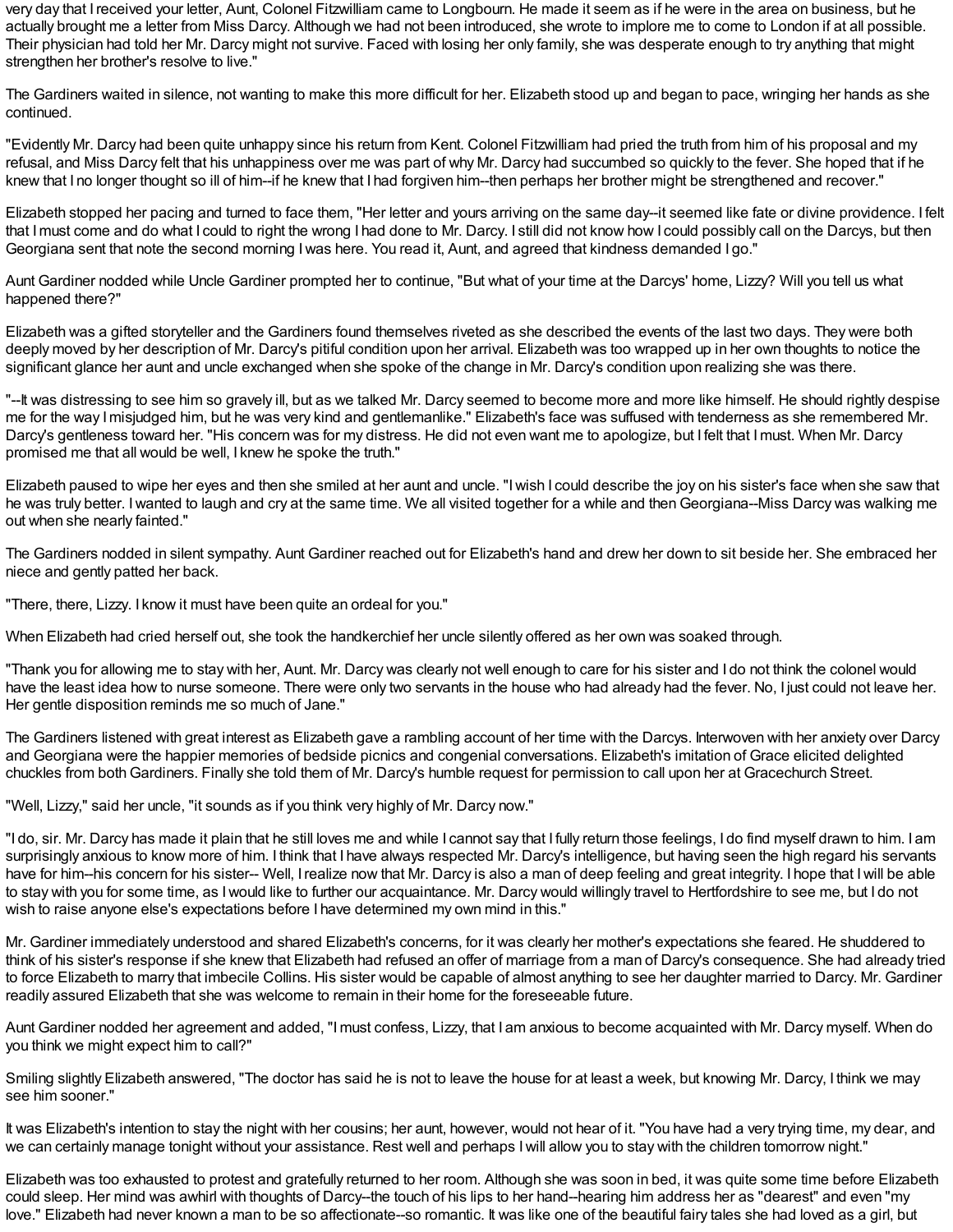perhaps this was real. Finally, fatigue overtook her and Elizabeth slept.

It is only fair to report that Darcy also found sleep to be elusive that night. He had already grown accustomed to Elizabeth being in his home and it seemed empty without her. Darcy knew he would not be able to wait the doctor's prescribed week to call on her, and, therefore, determined that he simply must recover quickly. Georgiana was very sympathetic as was the colonel. However, when the servants began to give him pitying glances, Darcy realized that his feelings must truly be apparent to everyone.

Grace had even gone so far as to say, "I know you miss the young miss, sir. We all do. She made everything seem cheery like, did she not, sir? But there is nothing for it. You must get better so that you can court the lady proper like. That will be a happy day, will it not, sir? Yes, sir, a shining day that will be."

Darcy was extremely grateful that the maid did not seem to require a response, for he had no idea how to answer such a speech. Although he would not have admitted it, Darcy did find some comfort inGrace's enthusiasm for the subject.

\*\*\*\*

Two days after Elizabeth's return to Gracechurch Street, Georgiana entered Darcy's room to find him up and dressed.

"Fitzwilliam, I am glad you are feeling well enough to be up this morning, but you are rather formally attired for resting at home. You look as if you were going out."

"I am, Georgiana." Darcy raised a hand to stop her protest. "No, you may accompany me if you wish, but I have to see Eliz--Miss Bennet today. I am sorry to distress you, but I cannot wait any longer. I simply must see her."

"But what of the doctor's advice, Fitzwilliam?"

"Irespect Dr. Abercrombie and I usually try to follow his directives, but this time I cannot. This is Elizabeth, Georgiana. I did not see her at all yesterday, and I find that can bear her absence no longer. Iwill not be foolish and we need not stay long, but I have to go."

"Then I shall come with you. May we invite Richard along, too? He may prove useful if you over exert yourself."

Smiling at her eagerness to assist him, Darcy readily agreed, "Yes, Georgiana, by all means invite Fitzwilliam along if you wish."

Mr. Gardiner happened to be at home that morning and so joined his wife in welcoming their guests. The introductions fell to Mrs. Gardiner and Colonel Fitzwilliam as Elizabeth was above stairs minding the children. While Maggie bustled about in the kitchen preparing tea, Sally hastened to fetch Miss Lizzy and take her place watching Emma and Peter.

\*\*\*\*

Elizabeth had not expected Darcy to stay away for a full week, but she was surprised and pleased that he had come to call so soon. She was at sixes and sevens over seeing him again--excited, yet fearful that he might revert to his previous aloofness--that perhaps Darcy's romantic gallantry would have vanished with his fever.

Her fears that Darcy would be altered proved to be wholly unfounded. When Elizabeth entered the parlor his gaze reflected such warmth and tenderness that she was able to breathe easy again. It was real. He was here and he loved her.

In truth, the gentleman's admiration was plain for all to see. The unguarded affection on his face brought tears to Mrs. Gardiner's eyes. This was the way their Lizzy deserved to be loved, whole-heartedly and unashamedly.

While Mrs. Gardiner's attention was fixed on Darcy, her husband and Colonel Fitzwilliam were both gauging Elizabeth's reaction to this meeting. Neither gentleman was disappointed. In fact, it is difficult to say which of them was more pleased, for Elizabeth's delight at being in Darcy's company once more was unmistakable. She quickly regained her composure and greeted all three of their guests charmingly, but it was evident that Elizabeth's thoughts were centered on Darcy.

All too soon, Colonel Fitzwilliam reminded his cousins that they had best be going. This was Darcy's first major exertion since his illness and the colonel was determined he would not do himself any harm. Georgiana embraced Elizabeth in farewell, and then Darcy stepped forward to take her hand. He kissed it gently and said, "I am most glad to see you, Miss Bennet. I hope we shall meet again very soon."

Discerning that her husband's thoughts mirrored her own, Mrs. Gardiner proceeded to invite their visitors back for dinner the following evening--if Mr. Darcy's health would permit it, of course. The gentleman assured her he was quite well and the invitation was gratefully accepted.

Once they had departed, Elizabeth excused herself to return to the children. Seeing the far away look on their niece's face, her aunt and uncle smiled. Yes, dear Lizzy was in love with Mr. Darcy, and after what they had seen of the gentleman today this idea pleased them both.

Upon returning home Darcy was informed that Dr. Abercrombie awaited him in the library. Taking a deep breath, Darcy prepared himself for the doctor's worst. However, Georgiana stopped him before he could start down the hall.

\*\*\*\*

"No, Fitzwilliam, you have already been too active this morning. While you are recovering, you are my responsibility. Cousin, please help him back to bed."

Having given the colonel his orders, Georgiana addressed Darcy once more. "You must rest, dear brother, if you are to be fit for dinner tomorrow. I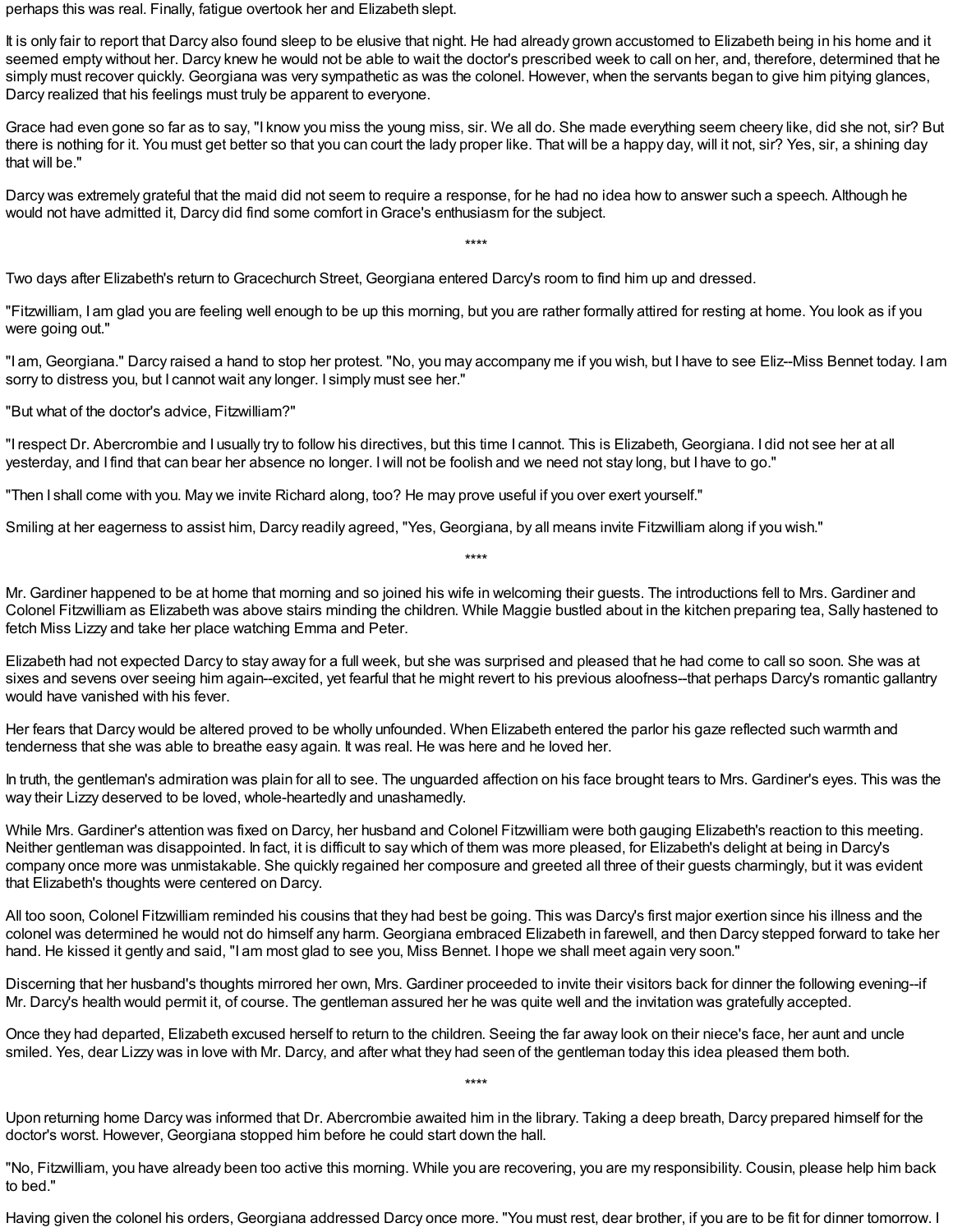will speak with the good doctor and then bring him up if he wishes to examine you."

In truth Darcy was too tired to protest. He was grateful for Georgiana's intervention and amazed at her seeming confidence.

"I say, Darcy, I think 'your Elizabeth' is rubbing off on her." Fitzwilliam whispered when they were half way up the stairs.

Darcy merely smiled in response. Georgiana overheard the remark and was flattered as she greatly admired Elizabeth's courage and determination. With a pleased smile, she went to meet Dr. Abercrombie.

The doctor's greeting was terse. He had worked himself up into a full-blown temper white waiting, but was reluctant to release his wrath on the young woman before him. "Miss Darcy, I asked that your brother join me upon your return."

"Please sit down, sir. Yes, the servant relayed your request faithfully, Dr. Abercrombie. However, I thought it best that my brother go right to bed. You may certainly examine him if you wish after we have talked."

"Very well, Miss Darcy, Imust admit Iwas displeased--no, Iwas angry to learn that your brother was not at home. My instructions were for his welfare. I do not manufacture such restrictions for my own amusement."

"Dr. Abercrombie, I am sorry we have upset you, but my cousin and I accompanied Fitzwilliam to be certain he did not overtax himself. Irealize he is still recovering, but I feared that in this instance keeping him home would cause more harm than a carefully supervised morning visit. You will be pleased to know that our little excursion did seem to calm him considerably."

The doctor's expression softened. "Oh--so am I to understand that this was a visit to Miss Bennet?"

Georgiana smiled and nodded, pleased that the doctor had comprehended her meaning. "As you know, Miss Bennet has been very--instrumental in Fitzwilliam's recovery. We managed to keep him home all day yesterday, but my brother was most determined this morning. Feeling that argument and opposition would not sway him for long, I decided it best that we merely assist him to lessen his exertions."

The doctor was impressed by this display of wisdom in one so young. "You are very astute, Miss Georgiana. Mrs. Abercrombie could not have handled it any better."

This was praise indeed for the doctor always exhibited great respect and affection for his wife. Smiling at the young woman before him, the doctor continued in a conspiratorial tone. "So is it your intention to use outings to see Miss Bennet as Darcy's incentive to behave the rest of the time?"

"Precisely, doctor. I hope you will agree to the merits of my plan. One recalcitrant man is more than enough. I should have my hands quite full if you were to oppose me."

The doctor was delighted to see this teasing side in a young woman who was usually far too serious for her age. He actually laughed as he rose and offered her his arm. "Well, Miss Georgiana, let us go and see your brother. May I ask when he is to see Miss Bennet again?"

"Tomorrow evening, sir, provided Fitzwilliam takes care until that time. We have agreed to join Miss Bennet's family for dinner if his health permits."

The more he thought on it, the more impressed Dr. Abercrombie was byGeorgiana's strategy. "That should do very well. With such incentive, Darcy will keep still today and tomorrow. Yes, Miss Georgiana, I think your plan is entirely to my satisfaction. However, Imay have to play the affronted family doctor with your brother. It is always easier to maneuver a man if he does not realize he is being maneuvered."

Georgiana actually giggled as she said, "Iwill, of course, bow to your professional judgment, sir."

As Darcy anticipated, Doctor Abercrombie scolded him for going out too soon, but the doctor's reproof was less severe than Darcy had expected. Feeling quite exhausted by the morning's outing, he was grateful for his sister's intervention with the good doctor.

After examining Darcy thoroughly, the doctor announced that he did not think his foolishness had caused any real harm. "Imust insist though that you rest for several days at least before making another such attempt."

Darcy's protest was immediate and vehement. "I will rest until tomorrow evening, but then I must be allowed out, sir. It is a most pressing engagement. Please understand that Irespect you, Doctor Abercrombie. I am grateful for your attendance, but Imust trust my own judgment in this. Even my family realizes it is useless to oppose me."

The doctor was far from displeased. Such a show of strength from his patient was encouraging. With a sly wink to Georgiana, the doctor continued 'playing his part' a little longer. "But what is more important than your health, sir? What cannot wait a week?"

In all earnestness, Darcy replied. "You have met, Miss Bennet, sir. Is she not worth any risk or effort?"

The doctor's compassion was genuine as he relented, "Yes, Mr. Darcy, I do understand."

Peter returned to his own bed in the nursery that night and Elizabeth stayed in the sick room with Emma. Once she was assured that Emma was in a natural sleep, Elizabeth crawled under the covers with her. She awoke the next morning with a smile on her face knowing that Mr. Darcy would be coming to dinner that evening.

\*\*\*\*

It was a beautiful morning and with her aunt's permission Elizabeth took both children out into the back garden. She kept them engaged with quiet pursuits, and they responded well to the fresh air and sunshine. When Emma and Peter were both put to bed for a nap after lunch, Mrs. Gardiner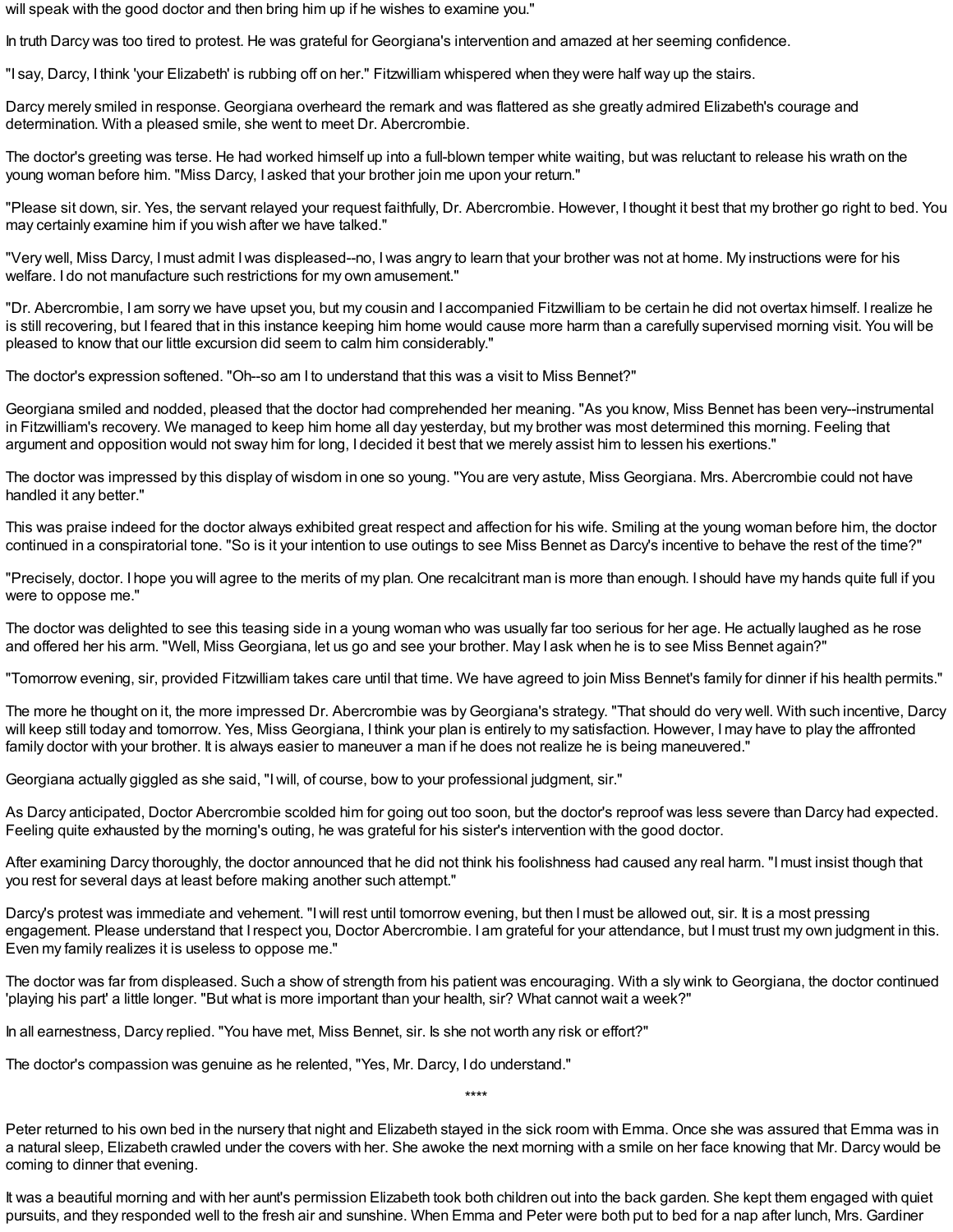asked Elizabeth to join her in the parlor. The two women sat in a comfortable silence for some moments before Mrs. Gardiner brought up the subject she wished to discuss.

"I hope you were not displeased by your uncle inviting the Darcys and Colonel Fitzwilliam to dinner this evening." She smiled to herself as her dearest niece began to blush.

"Oh, no, Aunt. I am sorry for not expressing my gratitude earlier. I appreciate your entertaining--my friends. It is very generous."

"Nonsense, Lizzy. We are happy to do so. All three of them strike me as being well worth knowing and I do not refer to their positions in society. Colonel Fitzwilliam seems an honorable and charming man, and Miss Darcy is such a dear girl that one cannot help but love her. Her brother is also quite disarming but in a very different way. He seems to be quiet and reserved. Yet Mr. Darcy is very open and unguarded in expressing his affection for you, Lizzy. Please do not think Imean this in a critical way. Mr. Darcy's behavior was all that is proper yesterday, but his feelings for you are evident. It makes me happy to see someone love you as you deserved to be loved."

"Then you do think he loves me?"

Her aunt laughed at this foolishness. "Lizzy, Iwas not born yesterday. One would have to be deaf and blind to miss his obvious affection for you. I think Mr. Darcy will renew his addresses to you as soon as you let him know that it is safe to do so."

"But how would I go about that, Aunt? Iwould never want to be forward or presumptuous."

"Do not worry, my dear. I doubt that your Mr. Darcy will require a great deal of encouragement beyond what you will offer him quite naturally. You need not concern yourself with stratagems or designs. It will work itself out."

Everyone enjoyed the dinner that evening. Mrs. Gardiner was a gifted hostess. Her natural charm and Mr. Gardiner's warm hospitality quickly put their guests at ease. Elizabeth was delighted for Darcy to become acquainted with her Aunt and Uncle. She knew that the Gardiners' manners and abilities would commend them in any circles. Conversation flowed so easily around the table that even the shyGeorgiana entered into the lively discussion.

As the time drew near for the ladies to withdraw, Mr. Gardiner found himself thinking it would be heartless to separate the still convalescing Darcy from Elizabeth for a silly convention.

"Since we are a small informal party, would you gentlemen mind if we adjourn with the ladies instead of remaining behind?"

Darcy's delight with this suggestion was patent, and Colonel Fitzwilliam good-naturedly agreed, "I think that is a fine idea, Mr. Gardiner. What is port compared with the beauty before us?"

Darcy offered Elizabeth his arm as the company moved into the parlor. Seeing that he did look a little pale, she quietly asked, "Are you certain you are well enough to be here, Mr. Darcy? Please do not feel that you must stand on ceremony with my aunt and uncle. They understand you are still recovering."

Pleased by her concern, Darcy whispered, "I am with you, Miss Bennet, therefore, I am well. Do not fret yourself on my behalf."

Elizabeth's smile was warm as she replied, "Well, sir, if you are content to stay, how may we make you most comfortable? Is there a particular seat to your liking?"

Without hesitation Darcy gestured to a settee in the far corner, somewhat removed from the other seats in the room. "If you will join me, Miss Bennet."

Feeling awkward, but pleased Elizabeth merely nodded her acceptance of this suggestion. They crossed to the spot Darcy had chosen as the rest of the party settled in the area near the fireplace. Elizabeth was smoothing out her skirts when she felt Darcy's hand gently cover hers. Before she realized what he was about, Darcy was discretely holding her hand hidden within the fullness of her skirt.

For all his discretion, Mr. Darcy's daring was not entirely unnoticed. Both Mrs. Gardiner and Colonel Fitzwilliam saw him take Elizabeth's hand. Having no doubt of Darcy's honorable intentions towards her niece, Mrs. Gardiner decided to pretend that she had not noticed. The colonel also pretended not to see, as he had no desire to give his cousin away. In fact, Fitzwilliam was quite pleased to see his cousin boldly pursuing the woman he loved. He was equally pleased to note Miss Bennet's blushing acceptance of his cousin's attentions. The Colonel's contentment was made complete when Mr. Gardiner handed him a brandy.

His host quietly whispered, "Although we must dispense with cigars in Mrs. Gardiner's presence, she is not offended by a gentleman having a brandy after dinner."

Realizing that Darcy was well content, Mr. Gardiner did not make a similar offer to him.

Eager to provide the young couple some relative privacy in their quiet corner of the room, Mrs. Gardiner asked, "Would you consent to play for us, Miss Darcy? My niece mentioned hearing that you are quite an accomplished musician."

Fitzwilliam and Darcy were both immediately concerned for Georgiana. She was normally so shy of strangers. However, before either could determine a way to intervene gracefully, Georgiana spoke for herself, "I fear my abilities may have been exaggerated, but Iwould be most happy to play for you, Mrs. Gardiner. I dearly love music."

"That is a love we share then, Miss Darcy. If you would consent to play for us now, we might wait a bit to have our coffee."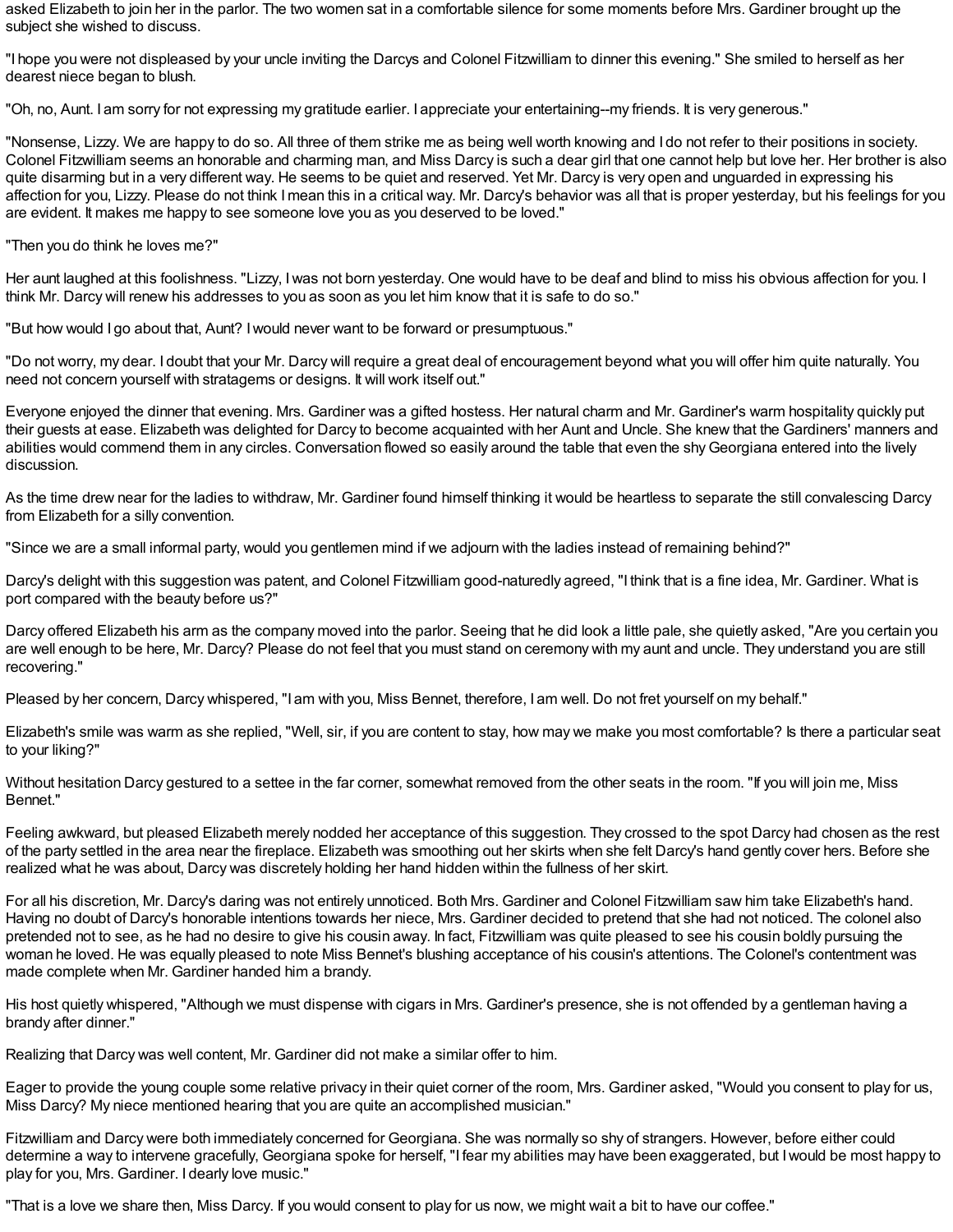Georgiana perused the Gardiner's sheet music collection, while Mr. and Mrs. Gardiner engaged the colonel in conversation.

Darcy took advantage of everyone's activity to whisper so that only Elizabeth could hear, "I adore you, Elizabeth."

At first she could not look at him, but when she finally raised her eyes Darcy felt his own cheeks begin to burn. The affection he saw there was more than he had hoped for. The realization that she did indeed care for him, emboldened Darcy to continue at the first opportunity. However, his sister had now begun to play, so politeness demanded their private conversation cease. Darcy did continue to hold Elizabeth's hand throughout Georgiana's performance gently rubbing the back of her hand with his thumb all the while.

Georgiana played very well, but rarely for anyone other than her guardians. She was surprised by her own confidence, but somehow the Gardiners did not seem like strangers. Georgiana was actually very comfortable with Elizabeth's family. When she finished playing, the praise was universal and sincere.

Between the feelings Darcy was exciting in her and the beauty of the music, Elizabeth felt herself unable to speak. She was content to beam her appreciation at Georgiana, as both Mr. and Mrs. Gardiner were lavish in their praise.

"That was truly remarkable, my dear. You have a rare and unique talent." Mrs. Gardiner took Georgiana's hand as she continued, "Thank you, dear girl, for sharing your gift with us."

"Yes, thank you. You played that so beautifully, Miss Darcy." Mr. Gardiner enthused. "I hope we will have the pleasure of hearing you play often."

Georgiana smiled and nodded her thanks as she sat beside Colonel Fitzwilliam. Mrs. Gardiner busied herself with the coffee things that Maggie had brought in.

Having ascertained that everyone was still determinedly occupied, Darcy whispered, "I never imagined I could be so in love, dearest Elizabeth, but I am completely and irrevocably in love with you. Please tell me there is hope for me, that I have a chance of winning your heart in return."

As much as his words pleased her, Elizabeth knew that they were not alone and their privacy could end at any moment. She did not want to discourage Darcy in any way, but she did not want to behave improperly either. Elizabeth thought it best to lighten the mood even as she attempted to offer Mr. Darcy what encouragement she could.

Glancing up at him through her lashes, Elizabeth adopted her most impish smile and said, "It is my experience, Mr. Darcy, that persistence is usually rewarded. Do you not agree?"

Were he not still weakened from his illness, Darcy could have abandoned all dignity and cavorted around the room with joy. As it was he had to content himself with smiling at her and squeezing her hand as he whispered, "That is what I am counting on, Lizzy."

Hearing Darcy address her by the appellation her family used was surprisingly disconcerting. It felt so intimate--even more so than the endearments he had whispered. Elizabeth knew she should discourage such familiarity, but yet it seemed so right to hear him address her thusly. Fortunately her aunt's intervention spared Elizabeth the necessity of formulating a proper response. Mrs. Gardiner was not displeased. However, seeing her niece's blush and the ardor in Darcy's eyes, Aunt Gardiner felt that she had allowed the gentleman sufficient leeway for one evening. It was time for the young lovers to rejoin the general conversation.

"Lizzy, please come and get some coffee for Mr. Darcy. I am certain he will enjoy it."

Darcy was not put out by the interruption as Mrs. Gardiner had already been more than gracious in allowing him such a private conversation with her niece. He readily agreed that he would indeed enjoy a cup of coffee. Darcy then rose and addressed Elizabeth, "May I bring you some as well, Miss Bennet?"

She laughed and quickly admonished him, "No, no, sir. You are not yet fully recovered. Sit back down and Iwill fetch the coffee. I presume you still drink it plain, Mr. Darcy."

It pleased Darcy inordinately that she remembered how he liked his coffee. It confirmed that Elizabeth had noticed him even when she did not like him.

Knowing her aunt would have used the special coffee beans, Elizabeth was eager to see Darcy's response. She watched him out of the corner of her eye as he took a sip.

Darcy's surprise and delight was evident. "This coffee is extraordinary, Mrs. Gardiner. I do not think I have ever tasted its equal, not even in Paris."

Mrs. Gardiner smiled as she said, "I see then, sir, that you are a connoisseur of coffee. These particular coffee beans are quite difficult to come by so we reserve them for special occasions."

Darcy was genuinely curious. "Where does it come from? Can it not be procured locally?"

"Oh, no, Mr. Darcy, how this coffee came to us is quite an interesting story." Seeing that their guests looked truly interested, Mrs. Gardiner began the tale. "Several years ago our Lizzy read of a particularly fine coffee that is grown in a very small section of Ethiopia. Its uniqueness is attributed to special properties in the soil and clime that have yet to be identified. However, their existence is undeniable for the coffee grown there is unique in its richness.

"Many have tried to duplicate the result in other locales with no success, so there is much clamor for the right to purchase the coffee crop from that region. Believing in her uncle's ability to procure anything, Lizzy was insistent that we must have some."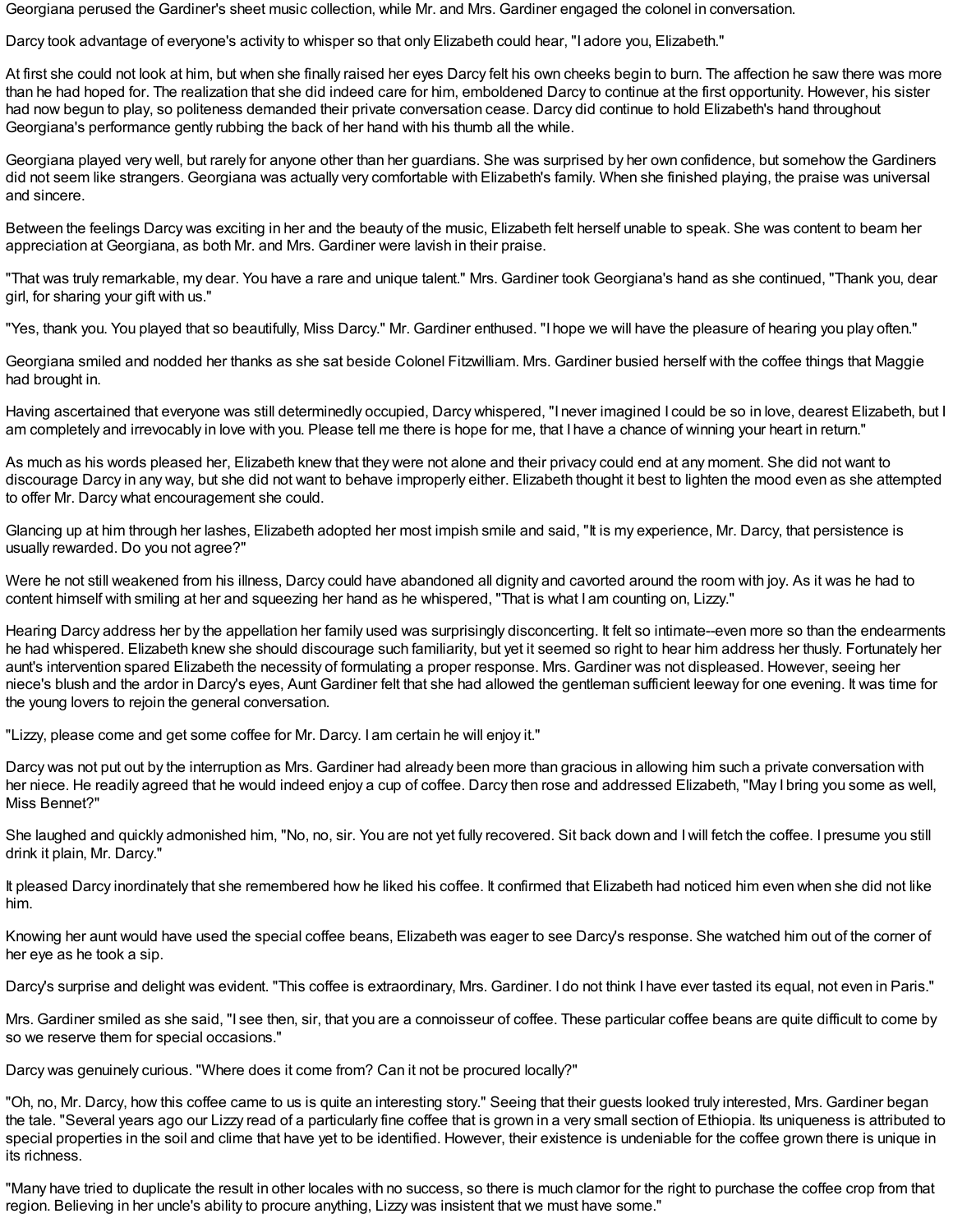Darcy smiled imagining that Mr. Gardiner would find it difficult to refuse Elizabeth anything. His affection for her was obvious.

Guessing Darcy's thoughts, Mrs. Gardiner smiled knowingly and spoke to him directly. "I see that you have already discerned my husband's particular regard for Lizzy, Mr. Darcy. He was more than willing to make inquiries into the matter, but his inquiries brought no success. Mr. Gardiner became intrigued by the very difficulty in obtaining the coffee. The challenge spurred him on, and he went to extraordinary lengths to find a source for it. It was all very convoluted, but Mr. Gardiner was finally able to identify the Turkish trading company with a long standing contract for the lion's share of the annual crop."

"So he was able buy it from them?" Georgiana asked. She was quite caught up in the tale.

"Oh no, my dear," Mrs. Gardiner continued, "that would not be nearly so interesting. They were quite unwilling to sell the coffee to Mr. Gardiner at any price. However, my husband is a very clever man. He continued to investigate the Turkish company until he had enough information to make them an acceptable offer. Mr. Gardiner suggested a proposal to expand their other trading interests here and he is now their London agent. My husband assists them in exporting other goods to England and a portion of his compensation is paid each year in this particularly fine coffee."

Everyone laughed in appreciation of Mr. Gardiner's success and his wife's delight in telling of it.

Darcy could not resist whispering to Elizabeth, "I am now well warned of your stubbornness, my love."

Colonel Fitzwilliam felt that he must suggest an early departure as Darcy was still not fully recovered, and Georgiana readily agreed knowing that her brother would never admit to being tired. All three guests thanked their hosts most sincerely. Surprised at her own boldness, Miss Darcy asked if the Gardiners and Elizabeth might join them for dinner in two days time. Knowing her niece's feelings and seeing her husband's happiness at the invitation, Mrs. Gardiner readily accepted.

Content to know that she would see Darcy again soon, Elizabeth walked their guests to the door. Georgiana embraced Elizabeth and then allowed the colonel to escort her out, thereby giving Darcy and Elizabeth a minute alone at the door.

"Goodnight, dear sir. I hope you have not overly exerted yourself this evening."

"Do not worry, Elizabeth. I am impatient for the next two days to pass, but I am well." Taking her hand, Darcy gently kissed the back of it. Then he daringly kissed her palm and held it for a brief moment against his check. With a whispered, "Goodnight, my love," he was gone.

Elizabeth stood there some moments. She could still feel his lips upon her palm and found herself wondering what it would be like to feel his lips upon her own. This curiosity was new to her. While Elizabeth had assumed that she would one day kiss her husband, she had never given the matter a great deal of thought. She took several deep breaths to calm herself, before returning to her aunt and uncle. Mr. and Mrs. Gardiner were both well pleased with the evening. The more they saw of Mr. Darcy, the more they approved of him. While Darcy might be a little reserved, he did not seem shy at all when it came to displaying his regard for Lizzy. Knowing Lizzy's passionate nature, Aunt Gardiner belived that a man of such deep feelings would suite her very well. After a few minutes, Mr. Gardiner excused himself to check on the children. He thought his wife might want to speak privately with Lizzy and he was right.

"Come and sit with me for a few minutes, Lizzy dear. I do not want to force your confidence but Iwould like to speak with you about Mr. Darcy if you are willing."

"Certainly, Aunt." Elizabeth was pleased by her aunt's request for she felt so unsettled. She was happy and anxious all at the same time.

Realizing her niece did not know where to begin, Mrs. Gardiner gently asked, "Do you know your own feelings for Mr. Darcy, my dear?"

"I think I am beginning to, Aunt, but it is all so new to me."

"It is obvious that he cares for you deeply, Lizzy. Do you now feel that you return his regard?"

Elizabeth's voice was very small as she answered, "Yes, aunt, I did not always think so highly of him, but I find myself caring very deeply for Mr. Darcy. It is strange, but I feel anxious unless he is nearby. Does that sound silly?" Elizabeth was embarrassed by her own admission.

"No, Lizzy, it does not sound silly at all. Now, I do not wish to pry, but I saw Mr. Darcy holding your hand this evening. His attentions do not make you uneasy, do they?"

"No, aunt, though sometimes Iwonder if it is wrong that I am not shocked by his gestures of affection."

"When you care for someone deeply, it is right and natural to express that affection. Your behavior thus far has been acceptable to me. Understand that I am not displeased with you or Mr. Darcy, my dear, but Iwant to make certain that you know your own mind in this. It would be most unkind of you to encourage a man who is so in love with you unless you intend to accept him. Do you understand me, Lizzy?"

"Yes, Aunt, Iwould not want to hurt Mr. Darcy again for anything. There is something on which Iwould like your opinion though."

"Of course, Lizzy, Iwant to help you in any way that I can."

"Well, Mr. Darcy is sometimes more familiar in his address of me than propriety would allow. Yet, I find it pleasing. Is that wrong of me?"

"How has he been familiar, dear?"

"Well, when he was so ill, Mr. Darcy often called me 'Elizabeth' instead of 'Miss Bennet.' He sometimes continues in that. He has also referred to me as 'dear,' and tonight he once teasingly called me 'Lizzy.' It seems so right when he says such things, but I do not want to err in this."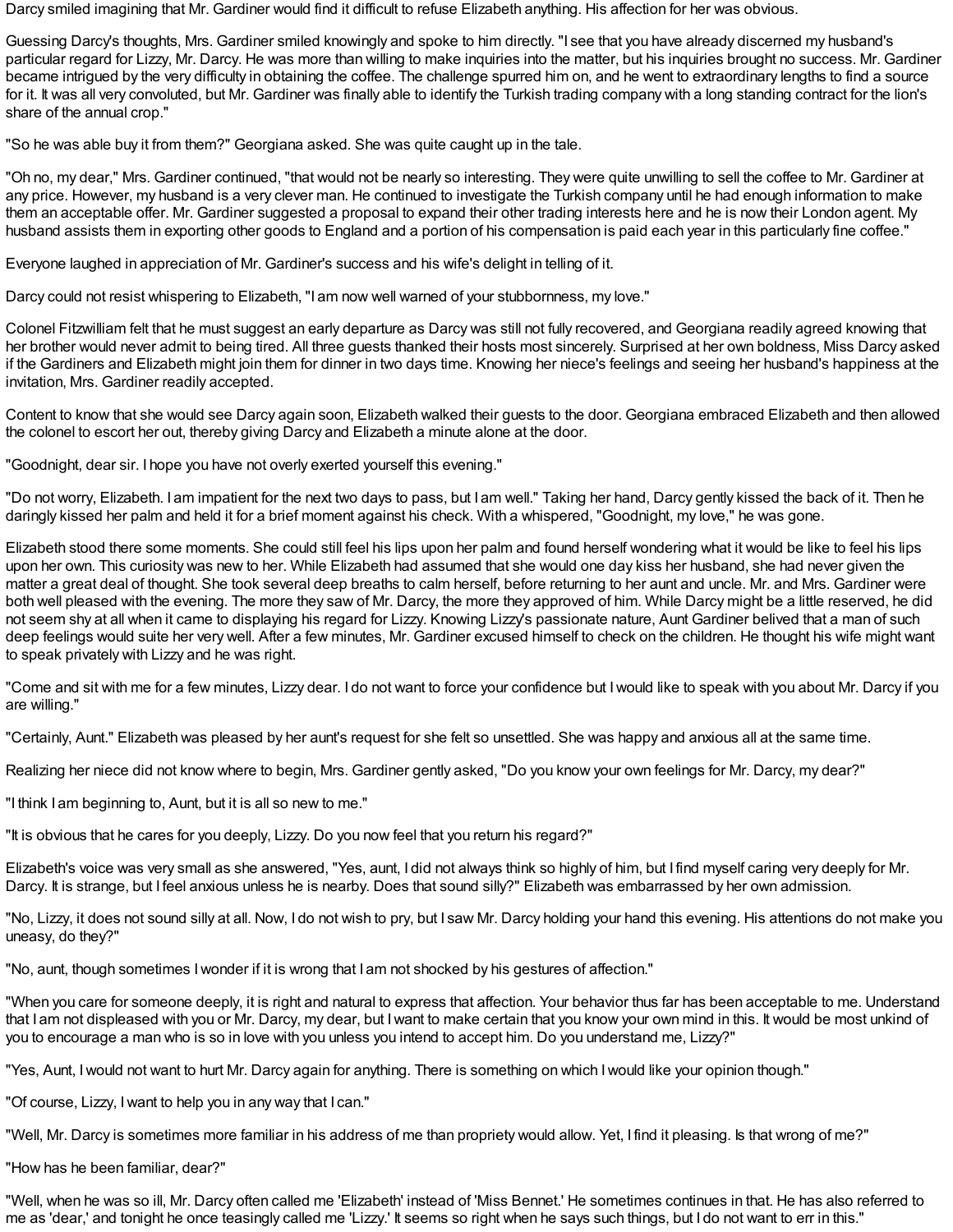"Tell me, Lizzy, does this familiarity ever make you feel that Mr. Darcy does not respect you?"

"Oh, no, Aunt. If anything, it makes me feel that I am what he holds most dear. It makes me feel cherished."

"Then, I do not think you need worry as long as Mr. Darcy is always respectful of you and addresses you properly in company so that others will not misunderstand. I do not think you are in grave danger by allowing these liberties, if you are ready to accept him."

Mrs. Gardiner gazed at her niece questioningly and Elizabeth struggled to meet her gaze.

"Yes, aunt, it would make me very happy to be Mr. Darcy's wife, and I could not design a dearer sister than Georgiana. In some ways I already feel closer to Georgie than I do to my younger sisters. Is that terrible of me?"

"Oh, Lizzy, how you do worry." Aunt Gardiner laughed and patted her hand. "It is entirely understandable. While you love Mary and Kitty and Lydia, you have very little in common with them. You and Miss Darcy are more suited as companions by your interests and personalities, and Miss Darcy admires you deeply. It is only natural that you would return her regard. Do not worry so, Lizzy. All will be well. With your permission Iwill speak of some of this to your uncle. I think it best you and Mr. Darcy are soon wed. We do not want the man to worry himself into being ill again and it is obvious he is quite anxious to secure you. I also think you will both be happier if you do not have to be parted for long."

Elizabeth squeezed her aunt's hand affectionately. "Thank you for making me feel less silly and more content, Aunt. Iwill go and send Sally off to bed now. Sleeping with Emma will comfort me and allow me to watch over her."

"Thank you, dear."

Emma was sleeping soundly when Elizabeth slipped under the covers to join her. Greatly relieved by her aunt's assurances, Elizabeth was soon fast asleep.

When morning came little Emma was cuddled up against her older cousin with one arm wrapped around Elizabeth's waist. Elizabeth woke first and found herself wondering what it would be like to wake up with someone else's arm around her. The train of her thoughts shocked her deeply. A lady should not entertain such speculations, and a gentleman did not sleep with his wife, or did he? Elizabeth knew from her mother's veiled references that the marriage bed was of considerable importance, but married couples maintained separate bedchambers. Yet, if you loved your husband then it would be pleasant to sleep in his arms.

\*\*\*\*

Elizabeth blushed as she admitted the truth. She was not thinking of generalities, but of Fitzwilliam Darcy. She willed herself to be calm. When she was with him, Elizabeth had no doubt of Darcy's affection. When he was not there to reassure her, Elizabeth was haunted by the memory of how she had injured him. What man would renew his addresses after being scorned so?

Elizabeth forced herself to review her aunt's reassurances of the previous evening. That afforded her some comfort, but Elizabeth knew she would not be easy until all was settled between them. At least she was assured of seeing Darcy at dinner the next day. In the meantime, Elizabeth resolved to busy herself with being of use to her aunt.

Emma stirred beside her and Elizabeth smiled down at the sleeping child. She looked like an angel lying there with one hand under her cheek and the other reaching across Elizabeth. Of course, Emma was almost angelic even when she was awake. Peter, on the other hand, was more rambunctious. It would be difficult to keep him still now that he was feeling better. Elizabeth found herself wondering what Darcy was like as a boy. Surely, he was not so serious then. Of course, Peter was an exceptionally lively child, much as Elizabeth had been herself. Shaking her head at how quickly her thoughts had returned to Fitzwilliam Darcy, Elizabeth slipped from the bed to begin her day.

For all her reassurances to Elizabeth that everything would happen naturally over the course of time, Mrs. Gardiner found herself wondering how she might assist her niece. When Darcy and Elizabeth were together, Elizabeth was obviously happy. Mr. Darcy's constant attention and open affection made her easy. However, when they were apart, Elizabeth's anxiety was equally pronounced.

Mrs. Gardiner remained confident that all would work itself out eventually, but she was concerned that Elizabeth would work herself into quite a state of apprehension before tomorrow evening's dinner engagement. That would not do. No, she thought, it will not do at all.

While Mrs. Gardiner was wracking her brain for a way to bring Elizabeth and Darcy together today, Georgiana Darcy had already resolved to achieve the same end. A note arrived for Elizabeth shortly after breakfast.

Dearest Elizabeth,

I had hoped to call upon you this morning, but feel I cannot leave my brother. Do not be alarmed. Fitzwilliam is well, but as his strength begins to return I fear he is most likely to do himself harm by taking on too much. In truth, were I to leave him at home this morning, it is highly likely Fitzwilliam would do something rash, like call for his horse and follow me. I have sent the carriage in hopes that your aunt may be able to spare you for a visit this morning. However, be assured of my understanding if you are unable to come. I know the Gardiners have already shared your time with us most graciously. If we cannot see you today, then Iwill have to content myself with anticipating tomorrow evening. Best regards,

Georgiana

Elizabeth found her aunt and showed her the note.

Mrs. Gardiner was pleased to have it all worked out so well. "Why, of course, you may call on Miss Darcy, my dear, if that is what you wish."

"But are you certain you can spare me this morning?"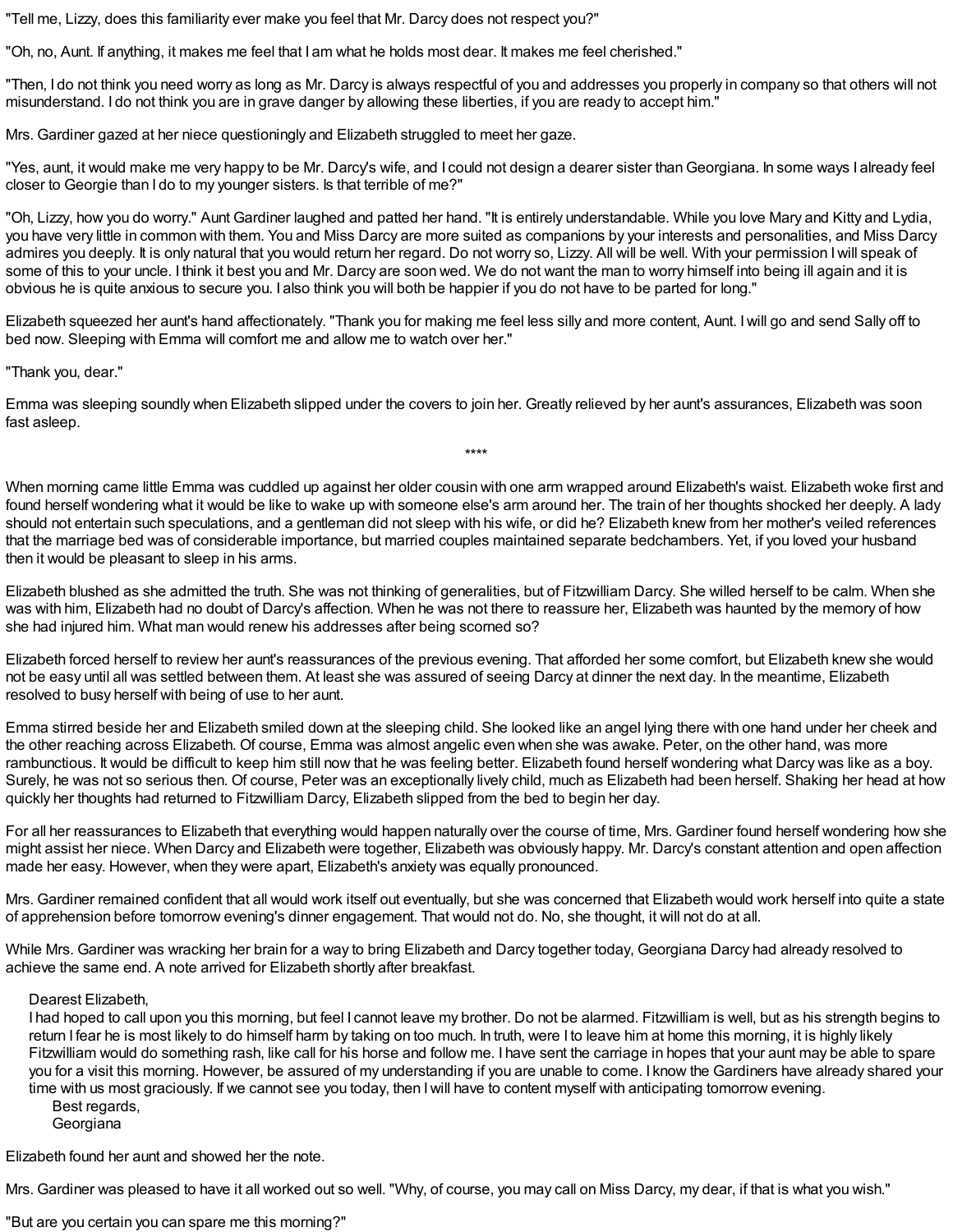"Dearest Lizzy, we will be fine. The children are so much better now and we no longer have to isolate them, so you may certainly visit your friends."

Elizabeth kissed her aunt's cheek. She asked Sally to tell the coachman that she would be returning to the Darcys' with him and hurried upstairs to ready herself. After changing her dress twice, Elizabeth was pleased with her appearance and went downstairs to say goodbye to her aunt.

Meanwhile Darcy was restlessly pacing his study like a caged animal. He understood all the reasons he should rest, but was unable to do so when Elizabeth was right here in London. Georgiana had not told Darcy of her plan, wanting to spare him disappointment if Elizabeth were unable to come. Fortunately Georgiana came into the room before Darcy had worked himself into a full-blown temper. His agitation, however, was obvious.

"Fitzwilliam, whatever is the matter?" Georgiana asked, although she was fairly certain she knew his answer.

"Georgiana, I know I promised Iwould follow the doctor's directives, but Imust go out this morning. We do not know how long Elizabeth will be allowed to remain in London and I have wasted too much time already where she is concerned. For months Iwas too foolish to approach her and then since-- Well, since Kent I have been too afraid. Now that I have a God given opportunity to try again, I am determined to secure her affections. You may go with me if you wish, but I am going to the Gardiners."

Georgiana patted Darcy's arm as she attempted to soothe him. "Please calm yourself, brother. I do understand your need to see Elizabeth and I hope she will join us shortly. I sent the carriage an hour ago with a note asking her to favor us with a visit this morning if her aunt could spare her."

"She is coming. Why did you not tell me, Georgiana?"

"I did not want you to be disappointed if Elizabeth could not come. I am sorry. I had no idea you would distress yourself so. Why not come and join me in the sitting room? We can wait together."

Darcy was slightly embarrassed by his outburst, but that emotion paled in the light of his relief. Offering Georgiana his arm, he whispered, "Thank you, Georgie. Without you Imight never have seen Elizabeth again."

Georgiana smiled up at him. It was so wonderful to have her brother back.

The Darcys did not have to wait long before a servant announced Miss Bennet. Georgiana met Elizabeth with a sisterly embrace. Of course, propriety demanded a more formal greeting between Elizabeth and Darcy. She offered him her hand and Darcy took it with a bow. He did, however, hold it just a little longer than was strictly proper. When Georgiana invited Elizabeth to sit down, Darcy did not hesitate to take the seat beside her. He said little but could not stop staring at her. Elizabeth seemed preoccupied as well.

Georgiana was sincerely delighted to see her friend. She was also considerably amused by her brother's silent admiration. "Oh, Elizabeth, I am so glad you have come. I am afraid Fitzwilliam is becoming restless already and I could use your assistance in managing him."

Elizabeth smiled first at Georgiana and then at Darcy. It was all he could do to restrain himself from taking her in his arms.

Georgiana politely continued on. "I hope your presence here means that all is well with your cousins?"

Elizabeth roused herself to pay attention to her hostess. "Yes, thank you, Georgiana. Peter has been officially returned to the nursery and I expect Emma will soon follow. Our only difficulty will be to keep Peter relatively calm for a few more days."

Glancing at her brother, Georgiana giggled and said, "I do understand your difficulty."

Darcy thought he should perhaps be offended at being compared to a young lad, but he could not. They were both smiling at him so Darcy returned their smiles as he replied, "Although we have never met, I feel Imust speak on your cousin's behalf. After all Peter is not here to defend himself. It is difficult when one is used to being active to find oneself expected to sit around."

Elizabeth laughed, "Well, sir, your eloquence on behalf of my cousin is touching. I am certain Peter would share your sentiments although he might express them a little differently. I fear you two gentlemen are more alike than Irealized. Georgiana, you must watch your brother. If he is at all like Peter, Mr. Darcy will be trying to climb the tree in the garden before you know it."

The visit passed pleasantly. Darcy found himself wishing he were alone with Elizabeth, but it was enough that she was here. As if divining his thoughts, Georgiana excused herself saying she had something she wanted to show Elizabeth.

Darcy was grateful when his sister absent-mindedly shut the door as she left the room. He gently reached over and covered Elizabeth's hand with his own.

"Thank you for coming this morning, Elizabeth. I must confess that I was on the verge of tearing off for Gracechurch Street when Georgiana told me she had invited you. I just couldn't wait until tomorrow to see you, dearest."

"Thank you, sir. Iwas grateful to receive Georgiana's invitation." She gave him a teasing smile. "Imust say that I like your sister very much. Although we just met she has already become very dear to me."

Darcy lifted her hand to his lips and kissed it softly. "I hope--" He paused to kiss her hand again, "--that you did not come--" and again, "--only to see Georgiana, Elizabeth."

Darcy leaned towards her, his eyes locked on hers. Elizabeth thought he was going to kiss her, but then the sound of someone coming down the hall ended that possibility.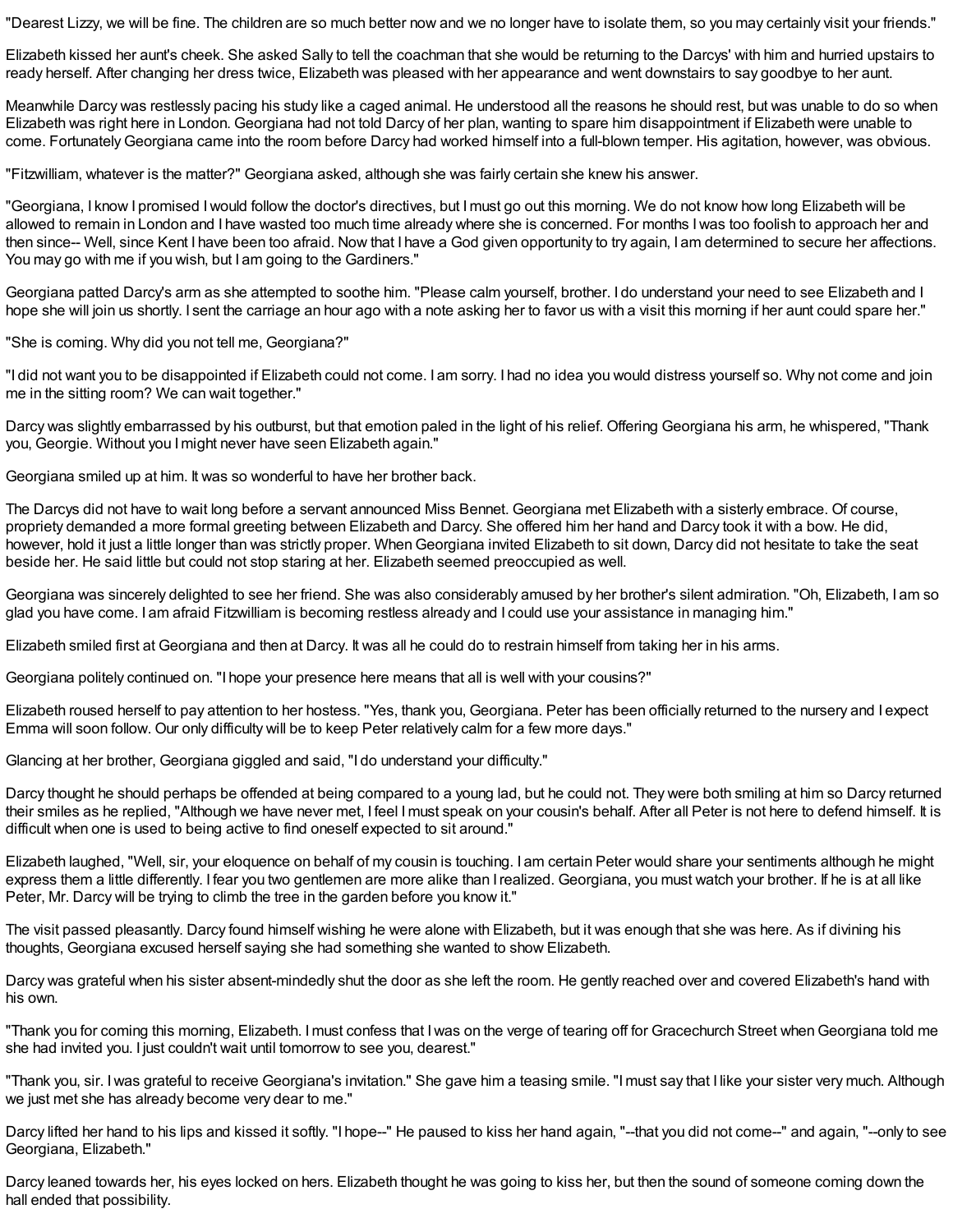Darcy squeezed her hand. He then rose and walked quickly toward the window, while struggling to regain his composure. Though striving to collect herself as well, Elizabeth felt the distance between them keenly. It seemed right when Darcy was close to her. In a contradictory way that defied logic, his nearness, though exciting, also enabled her to be comfortable. With the width of the room between them, Elizabeth found herself feeling anxious and uncertain again.

In just a moment the door to the sitting room opened and in walked Colonel Fitzwilliam. "Ah, Darcy, I am glad to see you up and about and Miss Bennet, too. What a delight."

Colonel Fitzwilliam moved toward the empty seat beside Elizabeth, but a warning glance from his cousin caused him to retreat. With a contrite expression, he sat down across from her instead. By the time Georgiana joined them a few minutes later, Darcy was once more seated at Elizabeth's side.

Georgiana was surprised to see their cousin. "Why, Richard, we did not expect you today."

"Hello, Georgie. Yes, I have actually come to say that Iwill not be able to join you for dinner tomorrow. Iwill be leaving town on an errand for the general in the morning and will not return to London until the following day."

"Oh, Richard, I am sorry you will not be able to come. We shall miss you, but I understand that you have responsibilities. I certainly cannot fault your commander when he allowed you so much leave while Fitzwilliam was ill."

The colonel smiled affably. "You know that if it is a choice between pleasing you or the general, Georgie, Iwould chose you every time. However, I do need to stay in the army's good graces so duty cannot be shirked altogether. Please give my regards to your aunt and uncle, Miss Bennet. I have enjoyed getting to know them and I look forward to seeing them again soon."

"Thank you, Colonel. Iwill convey your regards. I know that my aunt and uncle have also enjoyed making your acquaintance. In fact, speaking of my family, it is time I returned home."

Darcy rose to see to the carriage, but Fitzwilliam stopped him. "No, you keep your seat, Cousin. Iwill go and have the carriage brought round."

When the colonel was gone, Georgiana handed Elizabeth a small, carved wooden box. "Here, Elizabeth. This is what Iwent to get. Iwant you to have it."

Elizabeth did not know what to say. "Georgiana, I assure you that your friendship is all the gift I need."

"No, Elizabeth, please. Iwant you to have it. After the way you took care of us, it is only right that they belong to you. Go on. Open it."

Elizabeth lifted the lid and inside was a beautiful pair of beaded hair combs. "Georgie, they are exquisite, but it is impossible for me to accept them."

"No, you must take them, Elizabeth. They were mother's and they will be beautiful in your dark hair."

Elizabeth tried to hand them back. "No, Georgiana, if they were your mother's then you must keep them."

"But that is the very reason Iwant you to have them, Elizabeth. When I fell ill the other day, you did not just attend me. You cared for me--as tenderly as I imagine mother would have, if she were here. Ireally do not remember her. The only memories I have of mother are things I have been told about her. It may sound silly, but when you were watching over me, I felt as if I knew for the first time what it might have been like if she had lived. That is a gift I cannot repay. Please let me at least have the pleasure of giving you these."

Both young women were crying softly when Elizabeth rose and drew Georgiana into an embrace. Darcy watched them silently, his own eyes glistening. He had been shocked whenGeorgiana handed the box to Elizabeth for he knew what it contained. After Georgiana's description of how affected she was by Elizabeth's gentle care, Darcy understood completely why she wanted Elizabeth to have something of their mother's. He prayed that Elizabeth would be his very soon, for Georgiana's sake, as well as his own. Until that moment Darcy had not fully realized just how much his sister had missed by not knowing their mother.

After a moment the ladies resumed their seats. Georgiana drew a handkerchief from her pocket and wiped her eyes. Elizabeth reached into her own pocket but realized her handkerchief had been left behind in the first dress she had worn that morning. With a warm smile, Darcy handed her his.

"Thank you, sir," said Elizabeth as she wiped her eyes, "I never seem to have a handkerchief when I need one. Yet, most days I carry one in my pocket and never use it." When Elizabeth reached out to hand it back to him, Darcy closed his hand over hers.

"Please keep it, Miss Bennet, in case you have need of it on the carriage ride home."

"Thank you, sir." She gave him a tender smile, enjoying the feel of his hand upon hers. "And thank you, Georgiana. Iwould not have been anywhere else this week. Sisterly devotion is no more than you deserve."

When Elizabeth and Darcy parted both felt the next evening could not come quickly enough. Darcy found himself irritated with Fitzwilliam for his earlier interruption. Had he not walked in on them, perhaps--no, Darcy must be honest with himself. He had been on the verge of kissing Elizabeth, not proposing to her, although he wanted to do both desperately. Darcy sighed. That could have been a disaster. What if he had offended her? It was too great a liberty to even think of, but that was the problem. When he was with Elizabeth, Darcy was too overcome by his own feelings to assess hers. It had seemed right to kiss her this morning and Darcy thought he was becoming more attuned to her feelings. Had Elizabeth wanted him to kiss her? Or was he completely mistaken?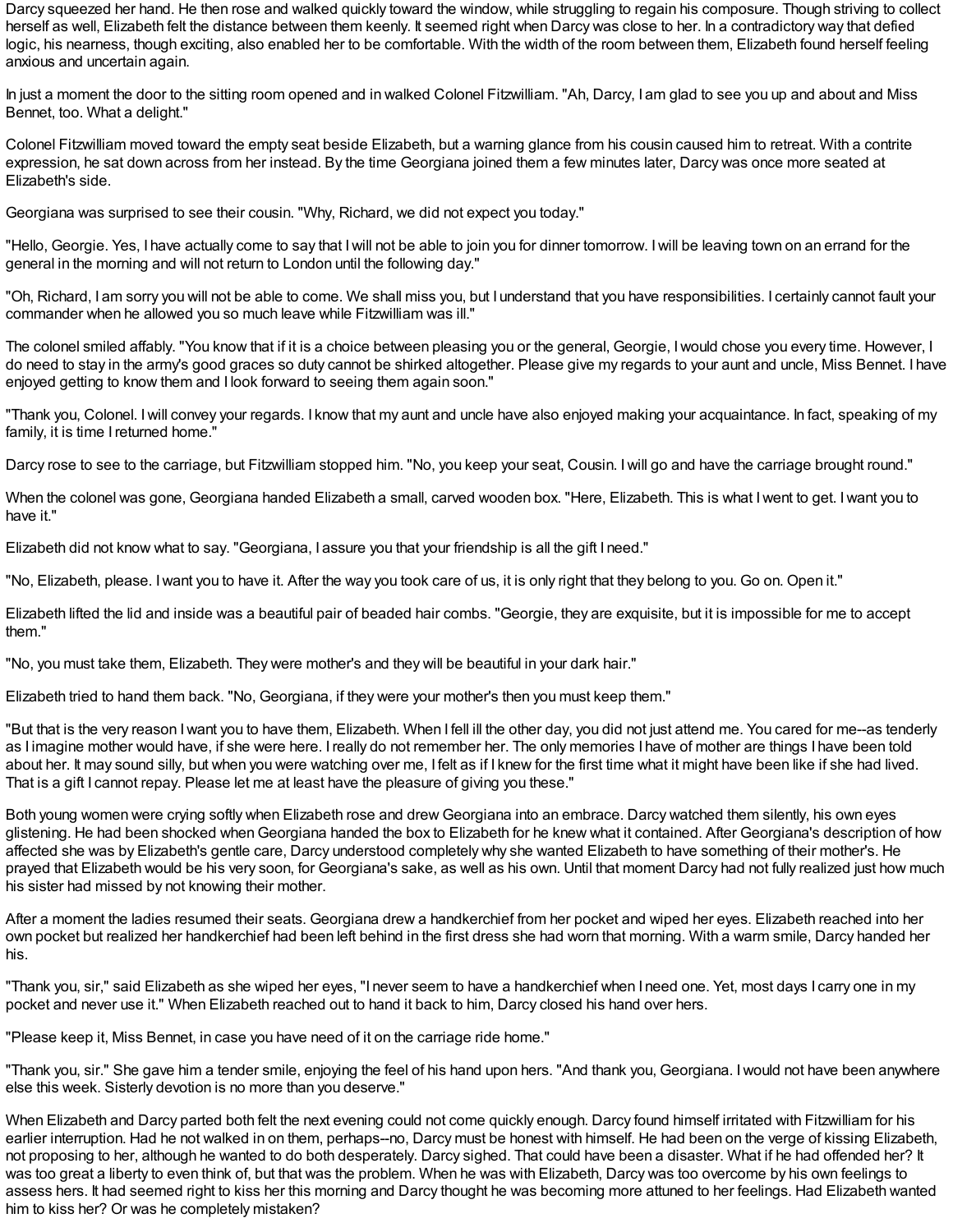Having worried himself into quite a headache, Darcy offered his excuses saying he would like to rest. Seeing his drawn expression, Georgiana was concerned, but Darcy reassured her.

"It is only a headache, Georgiana. It will surely pass, if I lie down for a bit."

"Very well, Fitzwilliam, but please send for me if you need anything. I am taking no chances with your health, dear brother."

After he was gone, the Colonel said, "I am afraid Imay have interrupted Darcy and Miss Bennet at a most inopportune moment this morning, Georgie."

"Richard, if you interrupted a proposal Iwill have your head. Why do you think I 'accidentally' shut the door when I left them this morning?"

The Colonel threw back his head and laughed, "Georgiana, I never knew you to be so sly. So you are determined to have Miss Bennet as your sister, are you not?"

"Yes, I am, but do not look so superior, Cousin. You simply have not figured out how to help him along yet. We both know Fitzwilliam will not be happy without her."

With a more thoughtful expression, the colonel replied, "You are right, of course, Georgie. I think when he has fretted enough, Darcy will act to secure his happiness."

*Copyright 2007 Pamela St Vines*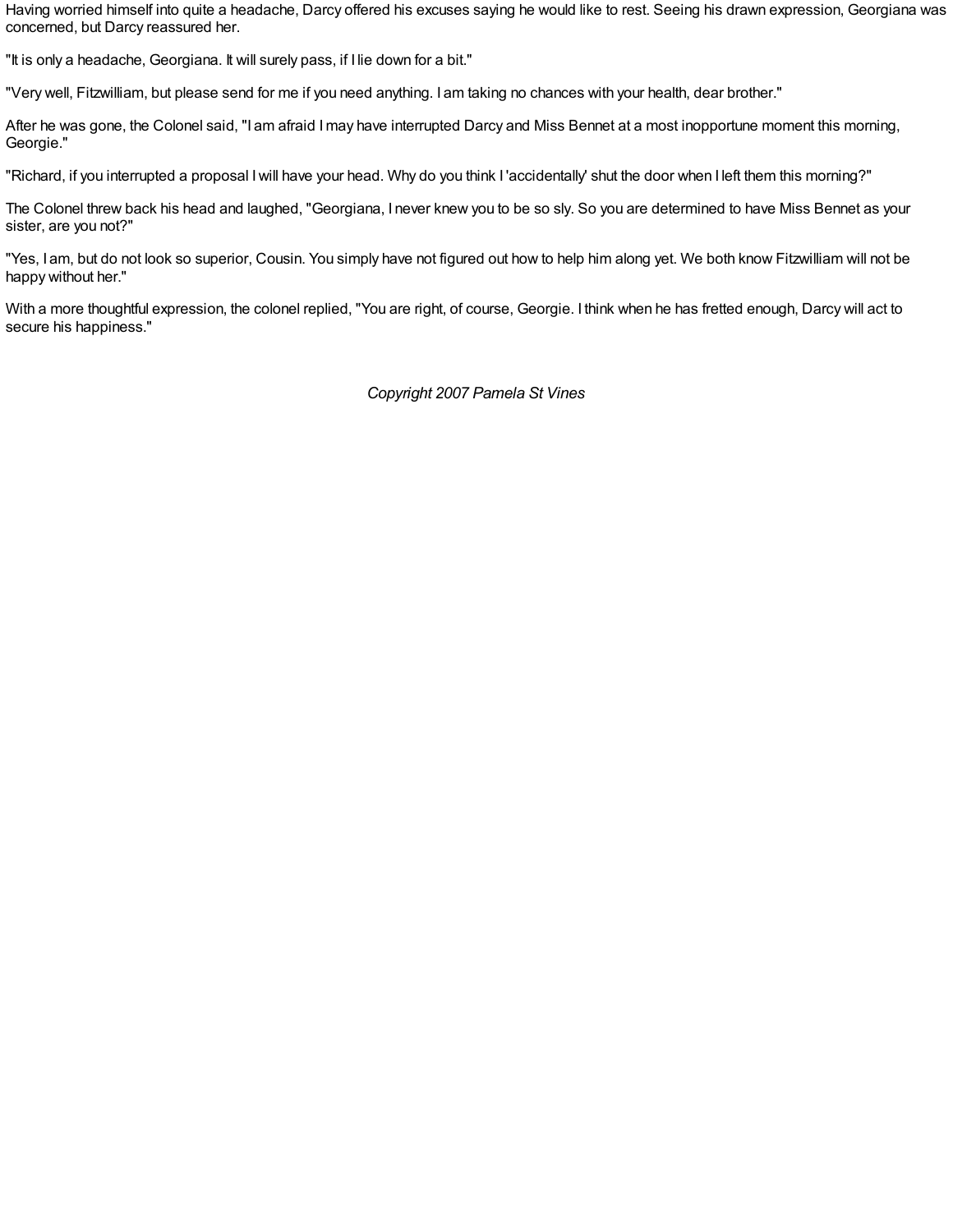# **Aaran St Vines** FanficAuthors.net

- 
- 
- 
- -
	-
	-
	-
- - -
- -
	-
- 
- 
- -
	-
	-
- 
- 
- 
- 
- 
- 
- - -
		-
		-
- -
- 
- 
- - -
		- -
	-
	-
	- -
		-
		-
		-
		-
- 
- 
- 
- 
- 
- 
- -
- -
	- -
- 
- 
- 
- 
- 
- 
- 
- 
- 
- 
- 
- 
- 
- 
- 
- 
- 
- 
- 
- 
- 
- 
- 
- 
- 
- 
-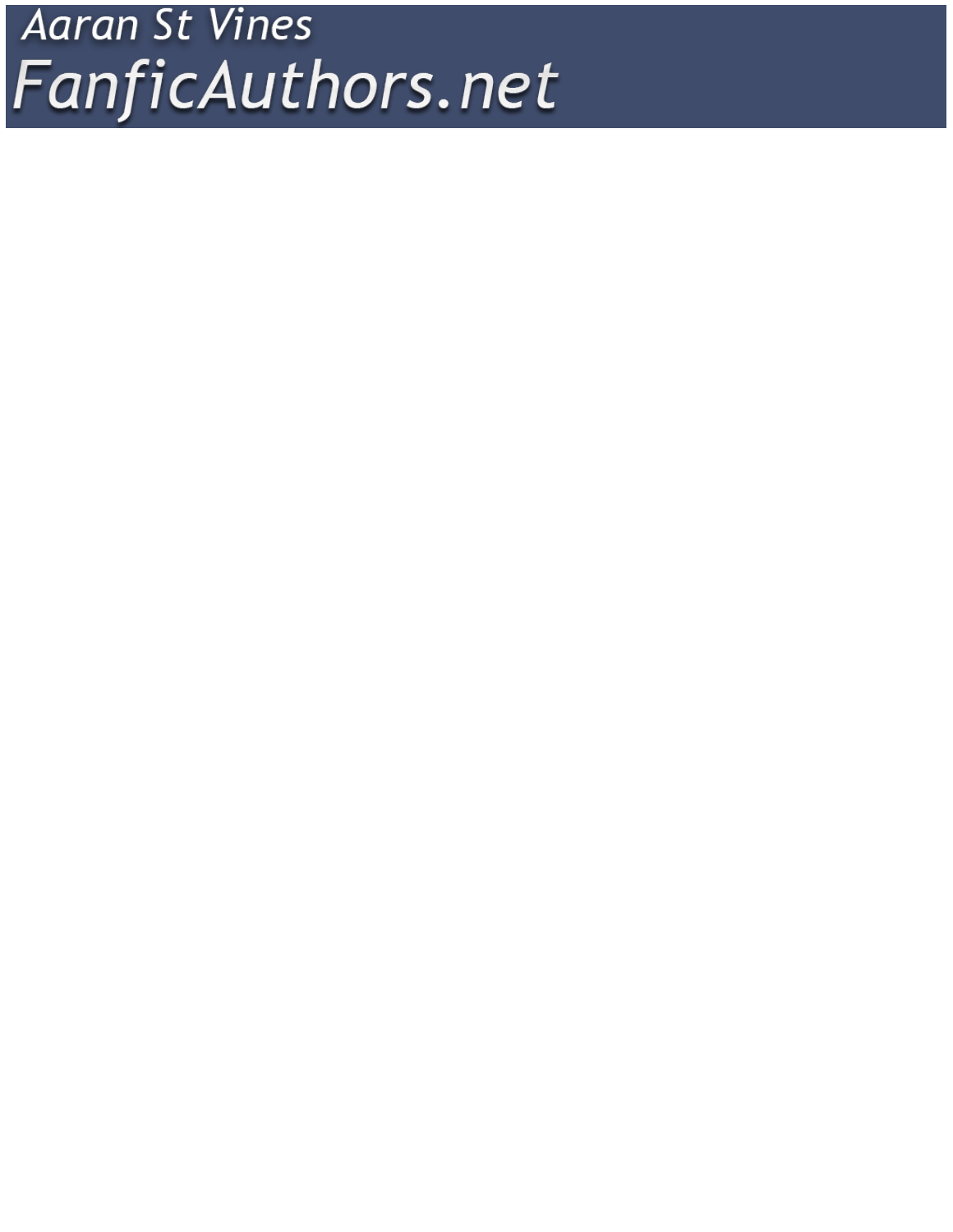## **HappilyEver After byPamela St Vines Chapter Four**

*No sooner met but they looked, no sooner looked but they loved, no sooner loved but they sighed, no sooner sighed but they asked one another the reason, no sooner knewthe reason but they sought the remedy; and in these degrees have they made a pair of stairs to marriage...* WILLIAM SHAKESPEARE, *As You Like It*

### *Chapter Four*

The next day was interminable for Elizabeth. She felt her anxiety grow with every minute that crept by, and by early afternoon Aunt Gardiner was watching her carefully. Finally, when Sally had taken the children upstairs for a nap, Mrs. Gardiner called Elizabeth to sit beside her.

"Lizzy, you seem uneasy. I trust you would have told me if something happened yesterday that I should be aware of."

"Oh, no, of course not-- Imean Iwould have told you if something--" Elizabeth blushed and began again. "I am sorry Aunt. I feel like such a simpleton. I had a very pleasant visit with both the Darcys yesterday, but today I feel anxious and miserable. Yet I am happy at the same time."

"There, there, Lizzy," Mrs. Gardiner soothed her, "it is naturally unsettling. You are aware of Mr. Darcy's regard for you and you return his feelings. Yet you must wait for the gentleman to act before you can be easy. Waiting is sometimes very difficult, but let us think on the immediate happiness before us in this evening's dinner engagement. I hope you are planning to wear the lovely combs that Miss Darcy gave you. I think it would mean a great deal to her and to her brother to see them on you."

"Iwanted to, but Iwas not certain if it would be appropriate."

"While it is an unusual and precious gift, let me assure you again, Lizzy, that I have no scruples regarding your acceptance of it."

The two of them had discussed the matter at length the previous afternoon, and Mrs. Gardiner's heart had gone out to the motherless girl when Elizabeth recounted Georgiana's persuasive words. Mrs. Gardiner had been firm in her opinion that Elizabeth must accept the gift in the spirit in which it had been given. Of course her aunt understood that the true difficulty was Elizabeth's lack of certainty regarding Mr. Darcy's intentions. It was making her uncertain of everything else, including the gift from his sister.

"No, Lizzy," she continued, "I think it is important that you wear the combs tonight. It will show Miss Darcy that you understand their significance and that you value her regard and her gift."

"You are right, of course, Aunt. Georgiana would probably be disappointed if I did not wear them."

Her aunt suggested they take their tea in the garden hoping to distract Elizabeth. Mrs. Gardiner intentionally kept the conversation light, talking of their family, a new dressmaker she was most eager to try, anything and everything--except Mr. Darcy. It did help. Elizabeth was much more composed when she went upstairs to change.

When Elizabeth was satisfied with her appearance, she joined her aunt and uncle in the parlor to await the carriage Darcy had insisted on sending for them--despite Mr. Gardiner's assurances that it was not necessary. They were somewhat surprised when the gentleman himself arrived with the carriage. Determined to show Elizabeth every possible attention, Darcy had come to escort her and her family to his home.

His eyes lit up at the sight of his mother's combs in his beloved's hair, and Darcy whispered, "You look very beautiful tonight, dearest," as he helped Elizabeth into the carriage.

Having resolved to befriend Miss Darcy, Mrs. Gardiner concentrated on drawing her out over dinner, and the amiable Mr. Gardiner followed his wife's lead. Not only did Georgiana blossom under their gentle attention, but it also resulted in Darcy and Elizabeth having ample opportunity for relatively private conversation during the meal. At one point when their companions were particularly animated, Darcy went so far as to reach for Elizabeth's hand under the table.

"Thank you, Elizabeth," he whispered.

"For what, Mr. Darcy?" she whispered in reply

"For making my life worth living."

Darcy thought that if they had been truly alone, he might have had the courage to ask her to marry him in that moment. Elizabeth had not shied away from his grasp under the table and the look she gave him bespoke her affection, but alas, they were not alone.

There was little conversation between the two of them for the rest of the evening. What remained unsaid loomed as too great a barrier to span with small talk, but there was some degree of comfort in simply being together.

Elizabeth retired for the night immediately upon returning to Gracechurch Street, but she tossed and turned for some time, longing for sleep that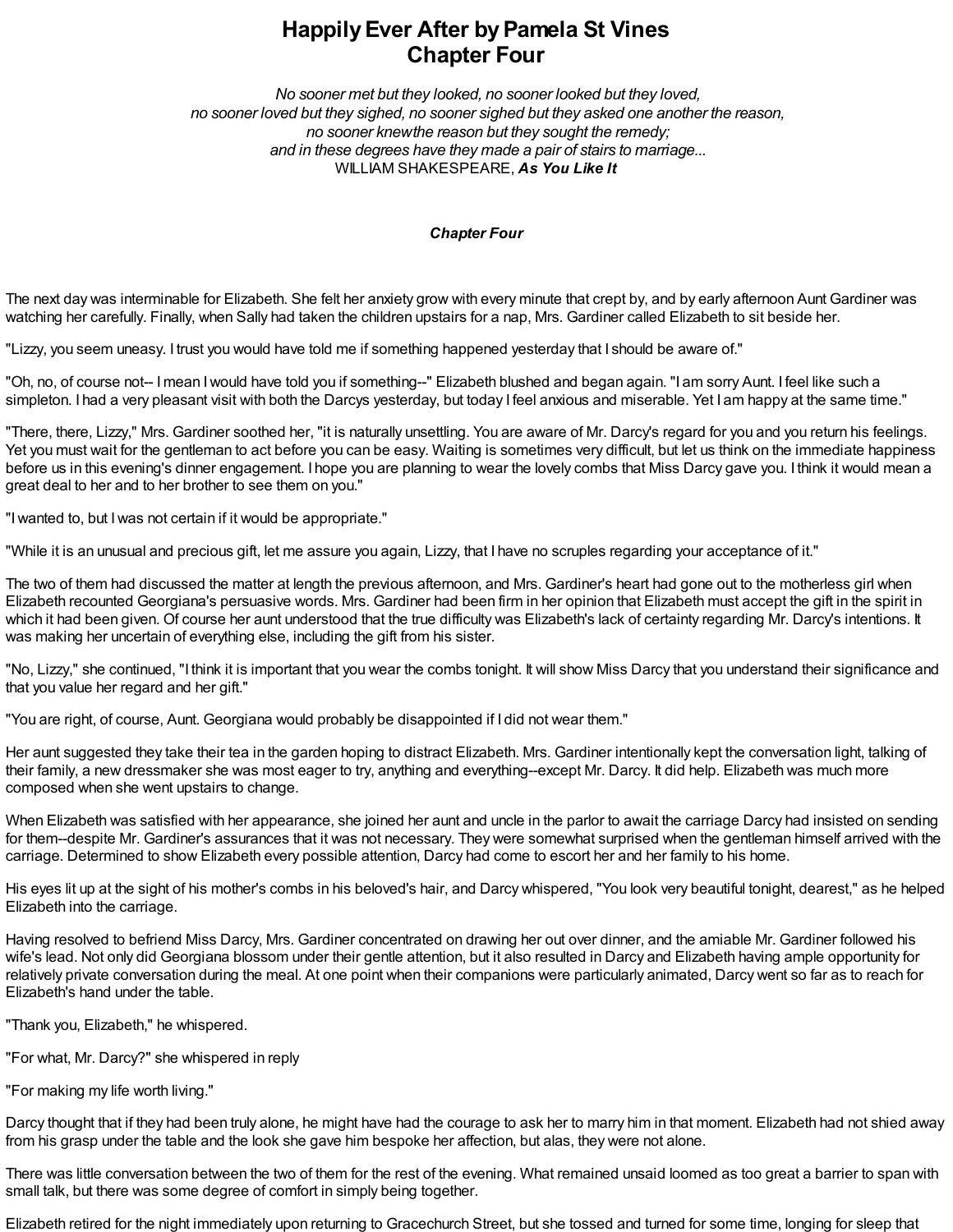would not come. Across town Darcy also found sleep elusive. Fortunately for both, Mr. Gardiner had decided it was time to intervene.

\*\*\*\*

Darcy was astonished the following morning when Simms announced that Mr. Gardiner was downstairs asking for him. He panicked at the thought that something might have happened to Elizabeth.

"Certainly, Simms. Have someone show him into the library and tell Mr. Gardiner Iwill be right down."

Mr. Simms nervously cleared his throat and said, "Knowing that Mr. Gardiner is Miss Bennet's uncle, I already took the liberty of telling Parker to admit him to the house, sir. The gentleman is awaiting you in the library even now. He expressed his hope that you would be able to see him, but sends assurances of his understanding if it is not possible today."

"Quick, Simms, my coat. Imust find out what has happened."

Darcy hurried downstairs donning his coat as he went. Upon entering the library he was both surprised and reassured by Mr. Gardiner's usual cheerful expression.

"Good morning, Mr. Darcy. I am delighted that you are able to spare me some time this morning."

Darcy silently chided himself for assuming the worst and tried to focus on his guest. "On the contrary, Mr. Gardiner, I am happy to see you again. How may I assist you?"

"Actually, Mr. Darcy, I am here with the aspiration that Imay be of assistance to you. I hope you will not think me presumptuous, but Iwould like to speak with you about Lizzy."

"Is she well, sir?"

"Pray do not alarm yourself, Mr. Darcy. Lizzy was quite well when I left home this morning and I am certain she continues to be well. Please--may I speak frankly, Mr. Darcy?"

"Of course, Mr. Gardiner, Iwould willingly hear anything you have to tell me of your niece. Miss Bennet is very important to me."

"Yes, Mr. Darcy, my wife and I are both well aware of your regard for our niece and that is why Iwould hope to be of use to you."

Darcy was almost in a panic. He could not determine where Mr. Gardiner was going with this round about conversation. "I hope you do not disapprove, sir. Iwould be reluctant to cause dissention in Miss Bennet's family.

"Oh, no, Mr. Darcy, quite the opposite. My wife and I are both impressed by the obvious depth of your feelings for Lizzy and we are eager to secure her happiness. Normally, Iwould never presume to interfere in such a personal matter, but knowing something of the unusual history between you, I was concerned that you might be hesitant to speak to Lizzy again after the vehemence of her earlier refusal. I am here to encourage you that, if and when you are ready, I think you would be safe in speaking to my niece."

Darcy's face lit up. "Do you mean to say that you think she would accept me, Mr. Gardiner?"

"Iwould not be here, Mr. Darcy, were I not confident that Lizzy returns your regard."

Darcy reached out to shake the older man's hand. "Words cannot express my gratitude, Mr. Gardiner. I have feared Miss Bennet would be required at home before we reached an understanding, but Iwas also fearful of speaking too soon. Thank you, sir. May I call upon her this afternoon?"

"I believe it is safe to say that my wife and niece would welcome you at any time, Mr. Darcy. I am happy that we understand one another. Imust confess I have also dreaded the prospect of Lizzy returning to Longbourn before everything is settled between you. My sister is not the most sensitive of mothers and she does not understand her second daughter at all. I have been apprehensive that she might make Lizzy truly miserable if another Mr. Collins came along."

"Mr. Collins? Do you mean that he actually proposed to Eliz--Miss Bennet? I cannot believe her mother wanted her to marry such a man."

"Yes," said Mr. Gardiner with a sigh, "it was a difficult time for Lizzy and a repeat of that is what Iwould wish to prevent."

Darcy nodded his understanding as he said, "I am most eager to marry your niece, sir. May Irequest your assistance in a related matter, Mr. Gardiner?"

"Why certainly, Mr. Darcy, Iwould be happy to assist you in any way possible."

"I am thinking of Mr. Bennet, sir. As I am unable to journey into Hertfordshire in the immediate future, Iwould wish to write for his consent as soon as Elizabeth--please forgive me, sir--as soon as Miss Bennet has accepted me. I am not well acquainted with Mr. Bennet, sir, and fear that I did not make the best impression upon Meryton in general last fall. Could you-- Would you, perhaps, assure Mr. Bennet of your approval of the match?"

"I understand your concerns, Mr. Darcy, and would be happy to oblige. My Brother Bennet is not an easy man to know, but he loves Lizzy dearly.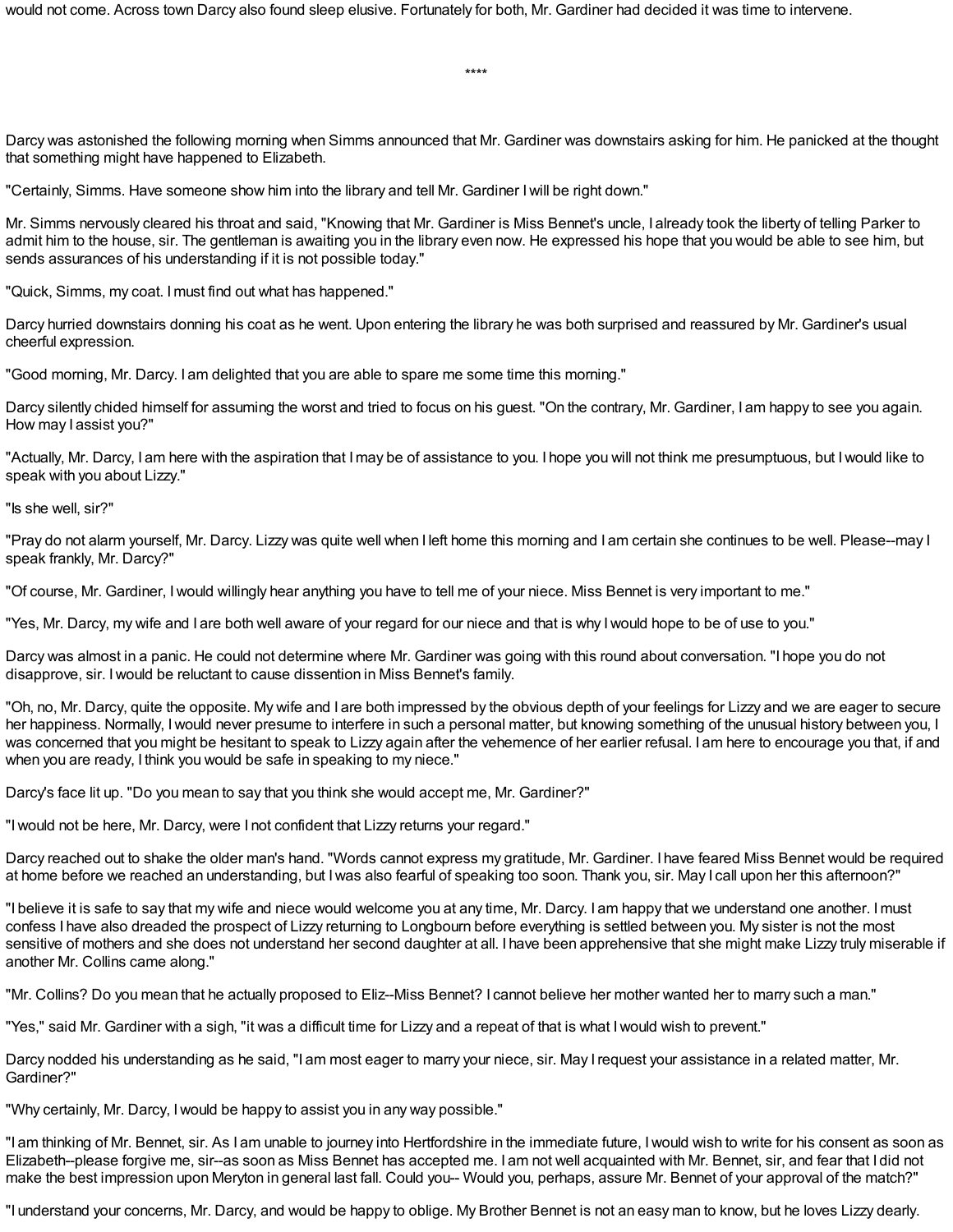When he is assured of her happiness, he will give his consent. Perhaps, when you are ready to approach Mr. Bennet, you might let me send your letter along with one of my own. He may still have questions, but I think that will help ease your way."

When they parted, both gentlemen were well pleased with their conversation. Darcy immediately began planning how he would propose to Elizabeth. He would do it right this time and hopefully, he would receive a very different answer. Darcy went to his private study and opened the safe. He carefully removed a small ring box. It was the last thing his mother had given him, explaining that one day he would give it to his wife. Hopefully, this ring would be on Elizabeth's hand before the day was out. Darcy was soon in the carriage on his way to Gracechurch Street.

Georgiana and Fitzwilliam had both protested his going out alone, but Darcy would brook no argument. Neither of them missed his look of determination, but it was Georgiana who noticed the tell tale bulge of the ring box in his waistcoat pocket. Realizing what Darcy was about, she had hurried their cousin away on an unnecessary errand insisting that she could deal with her brother. Darcy steeled himself for an argument, but as soon as they were alone Georgiana embraced him and kissed his cheek.

"Do be careful, Fitzwilliam. I am delighted that while securing your own happiness you will also be securing a wonderful sister for me. Do not overexert yourself, but do not come home until mother's ring is on Elizabeth's hand."

Darcy wondered how she had so easily guessed his purpose, but he was too anxious to see Elizabeth to discuss that now. There would be time to quiz his sister later.

When Darcy alit from his carriage at the Gardiners' he could hear Elizabeth's voice coming from the back garden. Without a thought he followed the sound and soon was faced with a very charming sight. Elizabeth was seated on a bench with her two little cousins snuggled up, one on either side. She was reading to them from Perrault's *Cendrillon* . Darcy knew the story well. *Cendrillon* or *Cinderella* had been one of Georgiana's favorites when she was younger. He had, of course, always just told her the story, thinking the French language would confuse her. Seeing Elizabeth with her cousins, Darcy realized he had been wrong. The two little Gardiners were transfixed as Elizabeth read to them from the original French. She would stop every so often to explain the plot in English or to ask them questions about the story. It was obvious they were taking in much of the French. They also seemed to be captivated by the sound of the language itself. Darcy stood there for some minutes as if enchanted. It was young Peter who first espied him.

"Cousin Lizzy, who is that man? Do we know him?"

Emma seeing the tall, handsome stranger standing by the garden gate immediately answered, "Why he is the prince, of course, right, Lizzy?"

Elizabeth smiled and blushed as she wondered how to answer such questions.

Darcy spoke first. "Good afternoon, Miss Gardiner and Master Gardiner, I presume."

The children giggled to be addressed in such a grown up way, and Elizabeth found her tongue.

"Good afternoon, Mr. Darcy. Yes, these are my cousins Emma and Peter. Children, this is Mr. Darcy."

"Well, then Emma and Peter, I am quite delighted to meet you both. I am also pleased that you are feeling better. My name is Fitzwilliam Darcy. I am not a prince, but I am like the prince in one way. Can you guess how?"

"Do you have a castle?" Peter asked quite wide-eyed.

"No, no castle, but I do have a very nice house across town and a big, old house in the country with a pond and a trout stream. Would you like to come and visit me there sometime?"

"Yes, sir." Peter thought a pond and a trout stream sounded much better than a castle.

Enjoying the children, Darcy continued the game. "Do you have any other guesses how Imight be like the prince in the story?"

"Are you very rich, sir?" asked Emma.

Darcy laughed at her honest question. "Well, some people might say that I am, but I am not nearly so rich as a prince. Do you have another guess?"

Emma thought for a moment. "Are there a lot of ladies fighting over you?"

Elizabeth stifled a laugh as Darcy blushed. He decided to sidestep this particular question. "I do not think ladies fight, Emma. What about another guess?"

By this time Elizabeth was quite curious herself, but she silently waited for Mr. Darcy's answer.

Darcy found himself gazing at Elizabeth even as he continued to talk to the children. "Iwill give you a hint. What was the prince looking for when he rode through the land?"

"Cendrillon!" Peter cried triumphantly.

"But he did not know her name yet, silly." Emma chided.

"You have guessed it, Peter. The prince was looking for the one woman in all the world who could make him happy. He was looking for his bride. Like the prince, I have come here today in search of a bride." Darcy fixed his eyes on the children, afraid to look at Elizabeth now. "Have you heard this story before?"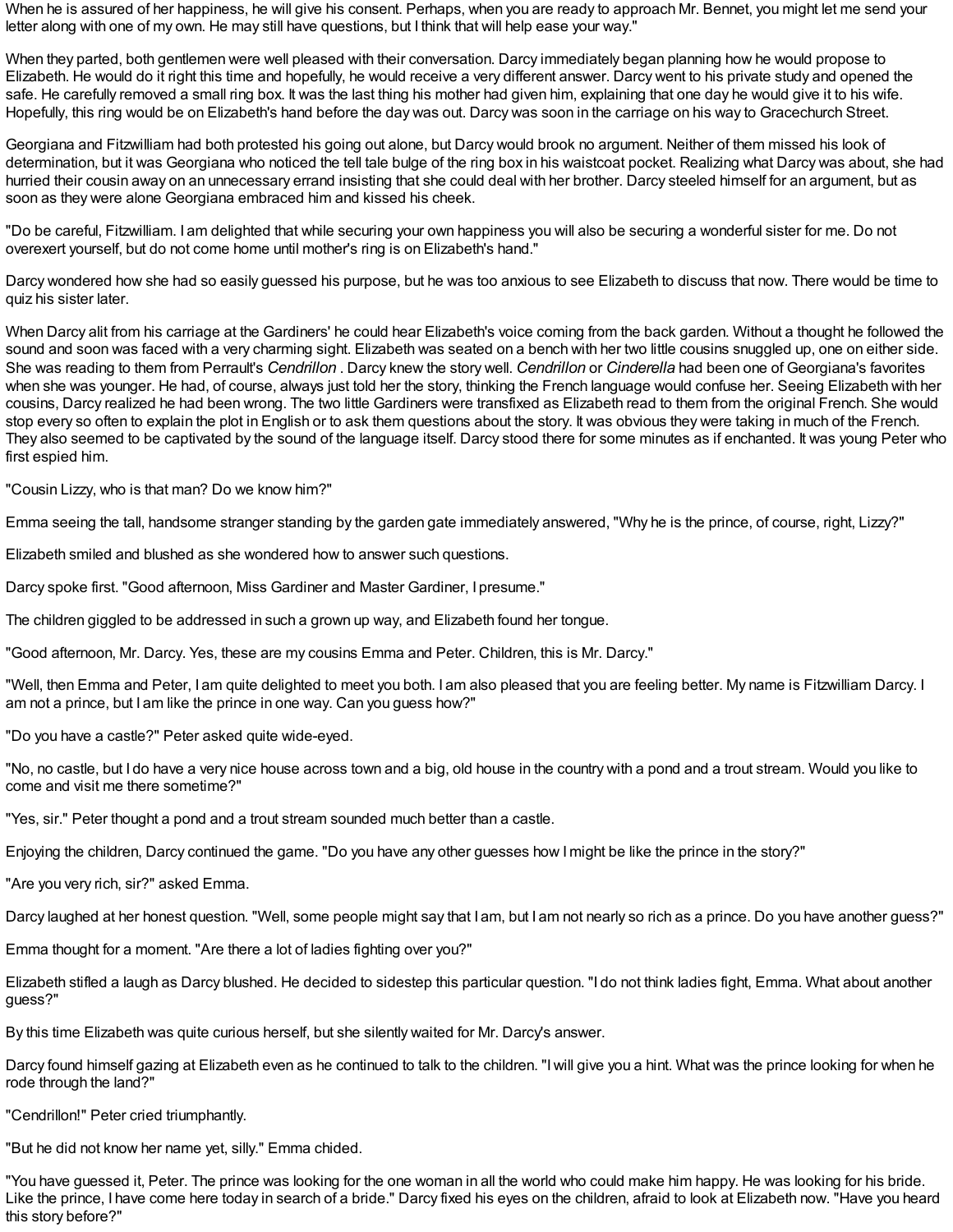Both children nodded seriously.

"Well, then, perhaps you can help me. Just how did the prince know that Cendrillon was the right young lady for him?"

Emma was only too happy to help the handsome Mr. Darcy. "Everybody knows that. Cendrillon lost her slipper and he carried it in his pocket, because he knew that when he found the lady whose foot fit the slipper, she would be the right one.

"It was a glass slipper." Peter added, eager to also be of use. "Cendrillon's glass slipper. I am sure she was glad to get it back. What would you do with one shoe?"

Darcy laughed. "An excellent point, Peter. I do not have a slipper in my pocket, but I do have something else. Something that I think might fit the lady who is right for me. Are there any single young ladies here today?"

The children both giggled and Peter happily answered, "Only Lizzy."

"Well, perhaps she is the right one for me."

Abandoning all dignity, Fitzwilliam Darcy knelt down before the woman he adored and took his mother's ring from his pocket.

"I know I have not given you much time, and I hope this is not too soon, dearest." He gently took Elizabeth's hand and continued, "Elizabeth Bennet, I have been in love with you for some months now and it seems that every time I see you, I love you more. I know that I do not deserve you, but I need you, Lizzy. Please say that you will marry me. Please say yes."

Darcy slowly slid the ring onto her finger as he looked up at her with eyes full of love and hope. Elizabeth found it almost impossible to speak, but she managed to whisper the one word he was longing to hear.

"Yes," she whispered, "Yes."

The children had watched this in wide-eyed wonder. Now Peter broke the spell. "So are you really going to marry him, Lizzy, or is this just pretend?"

Finding her voice again, Elizabeth hastened to reassure Mr. Darcy as well as her cousins. "No, Peter, this is not pretend. It is quite real. I am going to marry Mr. Darcy."

Unable to take his eyes off her, Darcy slowly rose and dusted off his knees.

Emma, remembering her manners and feeling she must set the example for Peter since he was younger and a boy, rose and curtseyed very prettily. "Welcome to the family, Mr. Darcy." She then whispered hasty instructions to Peter ending with, "--this is important, Peter. Act like you know what's what."

Determined to do his duty on such a solemn occasion, Peter rose to his feet and bowed, "Congratulations, Mr. Darcy. Lizzy is my favorite cousin so I am sure she will be a very nice wife, too. She can run and climb trees almost as good as a boy, and Lizzy doesn't scream when you show her a nice frog so you need not be afraid of her scaring the fish away from your trout stream."

Darcy maintained a serious expression with considerable effort. "Thank you, Peter. That is very good news indeed. So I have your blessing then?"

"Yes, sir," Peter said, "I think you and Lizzy will do well together. After all the ring fits her, and that is almost as good as a glass slipper."

Wanting Darcy all to herself, Elizabeth said, "Would you two please run in and tell your mama that Mr. Darcy is here? Iwant to talk to him for a bit and then we will be in."

"Yes, Lizzy." Emma answered sweetly. She scampered away anxious to tell her mama all about Mr. Darcy.

As he followed his sister toward the house, Peter turned back to whisper loudly, "She really does like frogs, Mr. Darcy. It's true." He grinned happily and followed Emma inside.

"Will you sit with me, sir?"

"Only if you will stop calling me 'sir' when we are alone, Elizabeth. My name is Fitzwilliam."

Elizabeth colored with pleasure as she teased, "Perhaps I should simply refer to you as the prince since you have so much in common."

"This is not pretend," Darcy began and then hesitated as he gazed into her eyes searching for reassurance. "It is real, is it not, Elizabeth? You did just agree to marry me or am I dreaming?"

"Yes, Fitzwilliam, this is real." His name was little more than a whisper from her lips, but it was a sweet sound to Darcy.

Bravely taking his hand, Elizabeth continued. "I have agreed to marry you, sir, and Iwill do my best not to frighten away the fish."

Darcy laughed, "You are the perfect one for me, my love. I have never been more certain of anything in my life."

They sat in the garden for sometime, content in one another's presence and the newfound peace of their engagement. Finally Elizabeth remembered her aunt.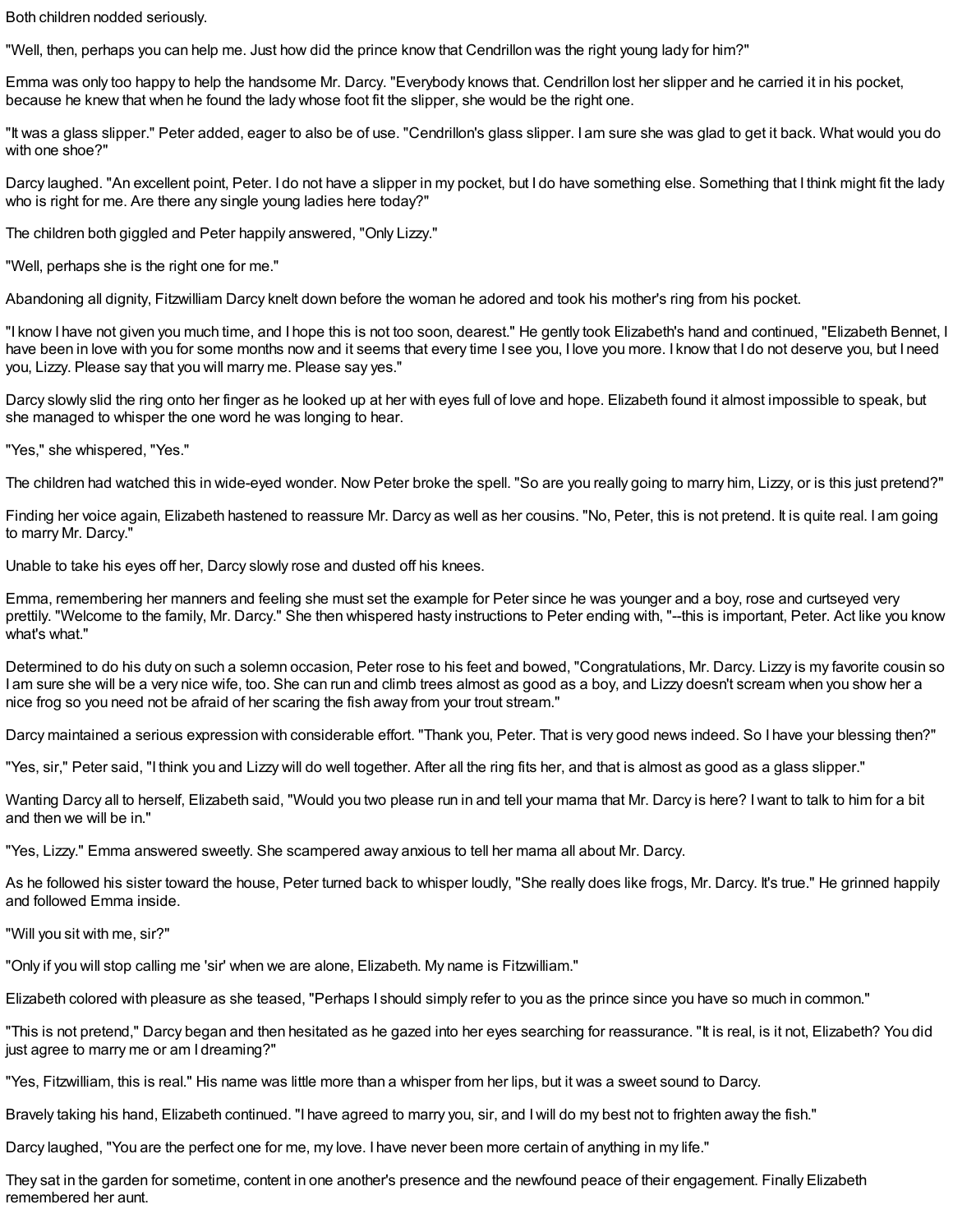"Mr. Dar--," she began but seeing his pointed look Elizabeth corrected herself, "I am sorry--Fitzwilliam, my dearest love, I could willingly sit here with you forever. However, I have just realized that my aunt might have gotten a very jumbled report from the children. We had best go inside and set her mind at ease."

When Elizabeth and Darcy found Mrs. Gardiner, she was indeed anxiously awaiting news of what had actually transpired in the garden. The children had seemed quite certain that Lizzy was going to marry Mr. Darcy, but then they were also chattering on about castles and frogs. Maggie had finally taken the children upstairs for a nap, and Mrs. Gardiner was doing her best to wait patiently for the young couple to come inside.

When Elizabeth and Darcy entered the parlor, Mrs. Gardiner knew the children had been correct in the primary point of their news, for the young couple radiated happiness. Mr. Gardiner soon arrived and all was discussed over tea.

Darcy was content to simply watch Elizabeth and hold her hand as she happily related the story of his fairy tale proposal. The Gardiners were sincerely happy for both of them. Mr. Gardiner beamed as his wife kindly invited Darcy to stay for dinner if he were not too tired.

"Thank you, Mrs. Gardiner. Iwould like that very much. Let me send a message to my sister, and then Iwould appreciate the use of your study, Mr. Gardiner. Iwant to write for Mr. Bennet's consent right away."

"Certainly, Mr. Darcy, come with me and we will get all this necessary business accomplished as soon as possible."

Darcy paused to kiss Elizabeth's hand before leaving the room.

"Thank you," he whispered, "for saying yes."

She smiled and squeezed his hand in reply.

Once the gentlemen were gone, Mrs. Gardiner felt free to be more effusive in her best wishes for Elizabeth's happiness. "Oh, my dear, there are few men who would humble themselves to propose a second time and to do so in front of children, the most indiscrete of witnesses. I must confess I like your Mr. Darcy very much, Lizzy. He is a fine man. Now, let me see your ring again. I did not want to gawk at it in front of Mr. Darcy, but it really is quite beautiful."

Elizabeth shyly held out her hand. The ring was a simple but lovely setting of sapphires worked in the old style. Just as the whispered endearments had seemed right coming from Mr. Darcy's lips, his ring felt right on her hand.

In Mr. Gardiner's study, Darcy first wrote a note to his sister.

Dearest Georgiana,

She said, "Yes," and I am now the happiest of men. Mrs. Gardiner has kindly asked me to stay for dinner. I am certain that you can trust me to Elizabeth's care for the evening, but I also promise to be cautious. Iwill tell the coachman to come back at a relatively early hour for me so that you need not worry.

Thank you, dear sister, for writing to Elizabeth.

Your loving brother,

FD

The letter to Mr. Bennet took considerably longer to write and Mr. Darcy asked Mr. Gardiner's opinion several times. Both men were finally satisfied.

#### Dear Mr. Bennet,

I am sorry we did not become well acquainted when Iwas in Hertfordshire last fall. Due to family difficulties Iwas not in a sociable frame of mind at the time and I am afraid I did not impress the neighborhood favorably. However, Imyself was quite impressed by your daughter Miss Elizabeth. From the earliest days of our acquaintance Iwas drawn to her intelligence, her wit, her liveliness and her integrity. In fact, Iwas so dazzled by your daughter, sir, that I found it quite impossible to behave normally around her, first in Hertfordshire and then later when we were both visiting in Kent.

As you may know, I proposed to Miss Elizabeth in Kent and she rejected me in no uncertain terms. Not only had I failed to properly win her heart at that time, but she had also been misled regarding my history and my character. Those misunderstandings have been laid to rest and to my great relief your daughter now has a very different opinion of me. Miss Elizabeth accepted my offer of marriage this afternoon. I know that I do not deserve her, sir, but I pledge to you that Iwill love and treasure her for the rest of my life. I know that she is dear to your heart, and I hope that you will consent to her becoming my wife. Thank you, Mr. Bennet. MayGod bless you, sir. Sincerely,

Fitzwilliam Darcy

Mr. Gardiner insisted that Darcy read his letter to Mr. Bennet, as well.

My Dear Brother,

The enclosed missive may come as a surprise to you. It seems that Lizzy and Mr. Darcy were better acquainted than any of us realized.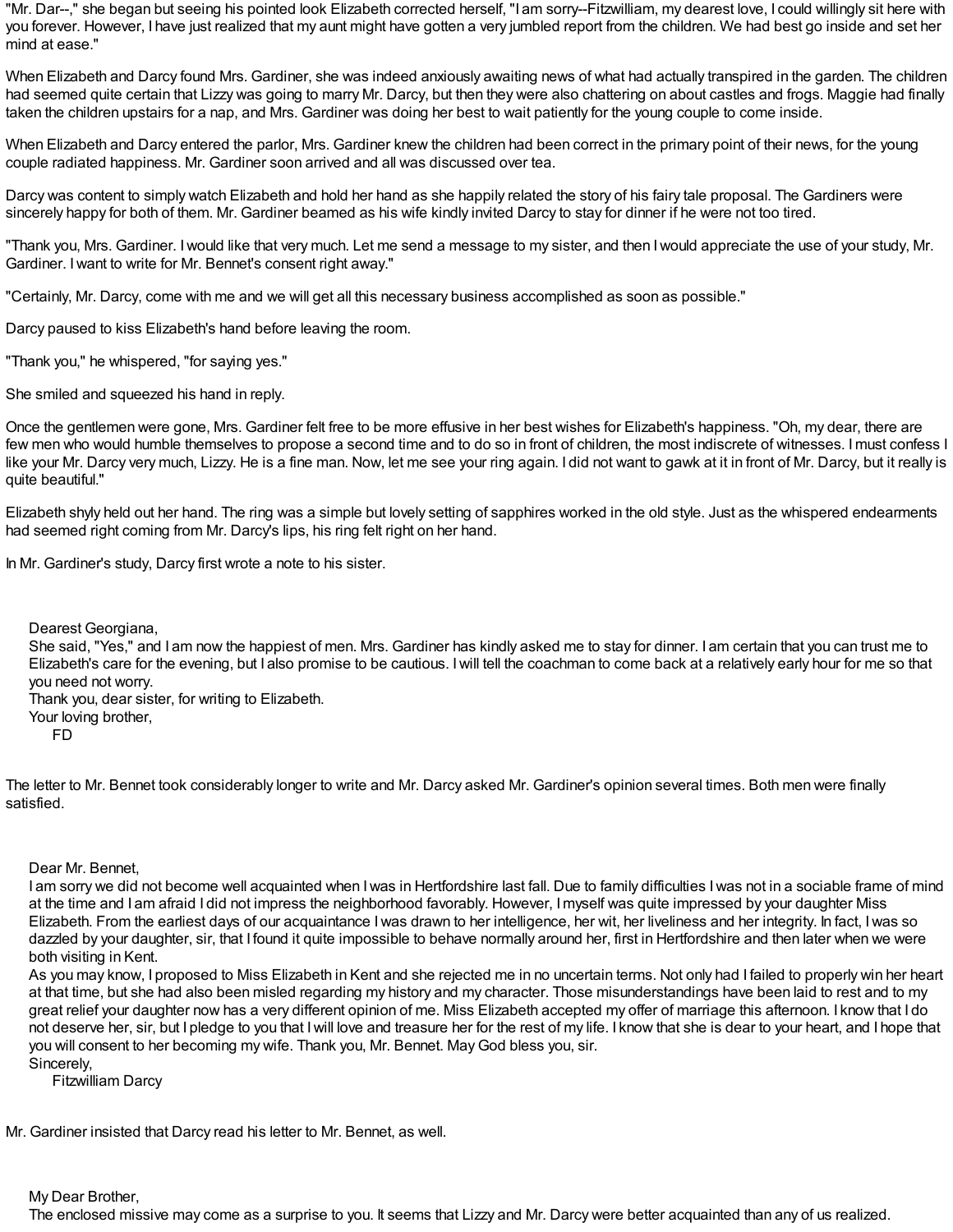However, Mrs. Gardiner and I have had the opportunity to get to know Mr. Darcy and I offer my endorsement of his suit. Although Mr. Darcy is somewhat reserved, it is obvious to both of us that he loves Lizzy dearly. It is equally unmistakable that his love is returned. Of course, Mr. Darcy is well able to provide for a wife and children, but more importantly, he is an honorable and intelligent man- someone Lizzy will be able to respect. We are confident that they are well suited to one another. In fact, Mr. Darcy may be the only man of my acquaintance whom Iwould judge worthy of my dearest niece. I urge you, dear brother, to make their happiness complete by granting them your consent and every blessing for their happiness.

As Mr. Darcy is unable to leave town at present, Iwould be happy to act on your behalf in regards to the settlements. In fact, Iwould be delighted to assist you in securing my niece's marriage in any way. Please write to me of your wishes. Yours truly,

EG

Darcy was touched by Mr. Gardiner's sincere praise. Too many people assumed his annual income was the most important measure of his worth. It warmed Darcy's heart to read that Mr. Gardiner considered him to be worthy of Elizabeth because of his abilities and his love for her--not his fortune.

"Thank you, Mr. Gardiner, for your commendation and support. I shall do all that is in my power to ensure you never regret it."

"I have no fears on that account Mr. Darcy. Now let's get this express off. The sooner my brother writes back, the sooner you may set a wedding date."

Darcy's eyes glowed at the prospect of setting a date for his marriage to Elizabeth. The evening passed all too quickly and it was time for Darcy to return home. After he bid the Gardiners goodnight, Elizabeth walked her intended to the door. Darcy took her hand and kissed it. As he turned her dear hand over to kiss her palm, Elizabeth reached up with the other and lightly touched his cheek. Darcy closed his eyes savoring her touch. She squeezed his hand and then drew back slightly.

"Goodnight, Fitzwilliam," she whispered. "Sleep well, dearest."

"Goodnight, my love. You have made me so very happy."

Elizabeth laughed, "That is only fair, sir, as you have made me happy, too. Please give my regards to your sister. I hope she will rejoice in our news."

"Rest assured, dearest. Georgiana sent me off this afternoon with strict instructions to secure her the sister she has long desired. If you had refused me, I fear Iwould have been unable to face her."

Elizabeth's expression clouded. Her earlier refusal of Darcy was still an embarrassment to her. Perceiving the cause of Elizabeth's distress, Darcy hastened to reassure her.

"Please do not be unhappy, Elizabeth. Iwas not thinking of the past. I only meant to tease you about Georgiana's determination to have you for her sister."

"I am sorry, my love," she whispered, "but I cannot think of the past without shame. It may take me some time to forgive myself for how Imistreated you, dear Fitzwilliam."

Darcy lifted her chin until she met his gaze. "You were right to refuse me then, dearest. Iwas selfish and foolish, but losing you made me realize that I had begun to take on those very attitudes that I find so offensive in others. Were it not for you, Imight have been irretrievably lost, but you helped me find my way again."

She smiled at him tenderly. "Please do no reproach yourself for my sake, my love. Let us just be gloriously happy."

He smiled. Then with a whispered, "I love you, Lizzy," he was gone.

Darcy was exhausted by the time he reached home, but he was also happier than he had ever been. He was somewhat relieved to find the downstairs deserted except for a few servants. Darcy had expected Georgiana and Fitzwilliam to be lying in wait for him and so they were. However, Darcy failed to anticipate that they would wait in his room, but there they were, comfortably settled as if prepared to wait all night.

Georgiana immediately moved to embrace him. "Oh, Fitzwilliam, thank you for the note. Iwas so anxious to know all was well. Please tell me everything."

Colonel Fitzwilliam was right behind her ready to offer his congratulations. "So Miss Bennet has accepted you, Cousin. That is very good news. Congratulations! Now tell Georgiana all the details before her impatience gets the better of her."

Darcy smiled, "Actually if you want to hear all the particulars of the matter, you should wait and ask Elizabeth. She will surely tell it much better than I ever could. I had given considerable consideration to how Imight propose to her this time, but when the moment came it was nothing like I had planned. I hope it was better. It was definitely memorable."

"Well, at least tell me where you did it," Georgiana urged. "Did you propose in the parlor? And however did you manage to get her alone?"

"Actually, we were not alone, Georgie. Elizabeth was seated on a bench in the back garden with her little cousins Emma and Peter, one on each side of her. We chatted a bit. It was actually more of a conversation between the children and myself. Elizabeth was rather quiet, and then I knelt down before her and asked her to be my wife. I think the children found it all rather fascinating. They were very charming and welcomed me to the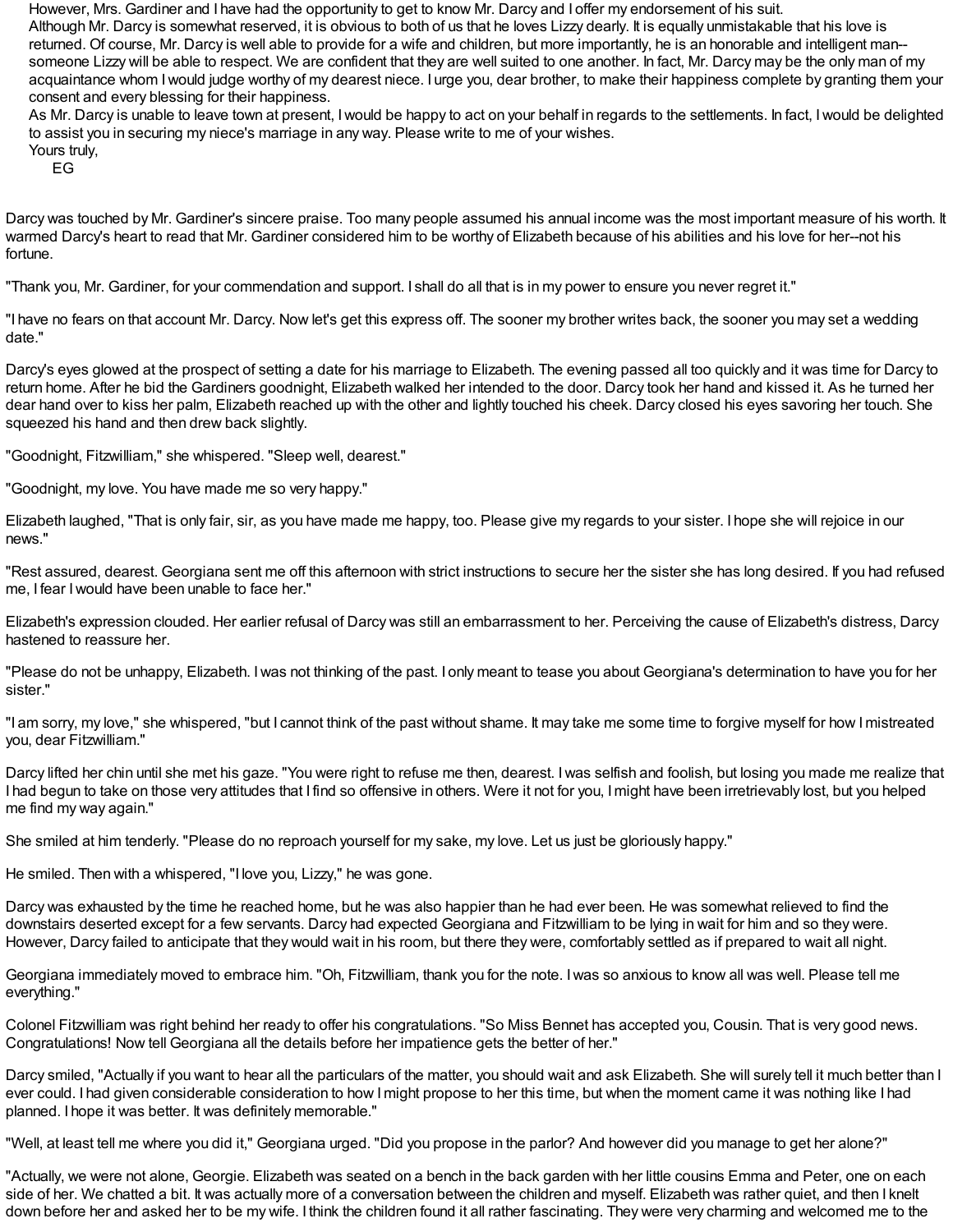family quite nicely. Peter also assured me that Elizabeth will make an excellent wife, as she is his favorite cousin and has no fear of frogs."

The colonel could not help himself. He shook with laughter. "You actually proposed in front of the Gardiners' children. Oh, Darcy, that's rich. Surely you know that children can remember every detail of any embarrassing incident they have ever witnessed and they tend to bring them up at the most inconvenient times."

Darcy smiled rather smugly. "Ah, but this was not an embarrassing moment. It was one of the most significant events of my life. Besides having the children there gave me two witnesses when she said, 'Yes.' I do not think Elizabeth is harboring any doubts, but should she waver I am not afraid to use her relations against her."

\*\*\*\*

By now Georgiana was laughing, too. "Very well, dear brother, off to bed with you. I see Iwill have to ask Elizabeth if I am to hear all the details."

Georgiana awoke the following morning determined that she would call on her soon-to-be-sister. She was eager to see Elizabeth and hear all about her brother's proposal. When Georgiana informed Darcy of her plans at breakfast, he expressed a natural desire to join her.

Georgiana was surprised at her own boldness when she actually refused him. Only a few weeks earlier she would not have dared to disappoint her brother.

"I understand your desire to accompany me, Fitzwilliam, but Iwould prefer to visit Elizabeth alone this morning. I know that is selfish of me, but I beg your indulgence. Iwant to have a sisterly chat with Elizabeth all to myself for a bit. Besides, you should rest. Yesterday was a long day for you and a relapse now would not do."

Seeing her earnestness, Darcy tried to hide his disappointment by teasing her, "Very well, Georgiana, Iwill stay behind this once, but please do not expect such concessions on a regular basis."

"Thank you, Brother."

"Although we cannot publish our engagement until Mr. Bennet has given his consent, the Gardiners have sanctioned it. Therefore, I think Imight be safe in writing Elizabeth a note this morning. Would you mind delivering it for me, Georgie?"

Georgiana was relieved that she could at least allow him this comfort. "Of course, what a wonderful idea. Iwill come to your study before I depart."

That is how Georgiana came to arrive inGracechurch Street later that morning with a bouquet of roses and Elizabeth's first love letter.

Having no doubt of Elizabeth's impatience to read her letter, Aunt Gardiner thoughtfully provided her with the privacy to do so after they had greeted Georgiana. "Lizzy, there is a vase in the china closet that would be perfect for your roses. Iwill keep Miss Darcy company while you go and put them in water. They are so beautiful."

Elizabeth obediently found the vase and saw to the flowers before she sat down in the dining parlor and opened the precious letter with trembling hands.

Elizabeth, my dearest love, *Shall I compare thee to a summer's day? Thou art more lovely and more temperate: Rough winds do shake the darling buds of May, And summer's lease hath all too short a date: Sometime too hot the eye of heaven shines, And often is his gold complexion dimm'd; And every fair from fair sometime declines, By chance, or nature's changing course, untrimm'd; But thy eternal summer shall not fade, Nor lose possession of that fair thou owest; Nor shall Death brag thou wander'st in his shade, When in eternal lines to time thou growest; So long as men can breathe, or eyes can see, So long lives this, and this gives life to thee.*

There, now you know that I believe our love to be strong enough to withstand the effects of poetry. Oh, dearest Elizabeth, you have made me the happiest of men by consenting to be my wife. I could scarcely sleep last night for joy. Georgiana was most earnest in her desire "to have you all to herself" this morning. Else Iwould be by your side at this moment. The roses cannot compare to your beauty, my love, but their softness and their sweetness remind me of you. I eagerly await our next meeting. Until then know that my heart is--

Forever yours,

FD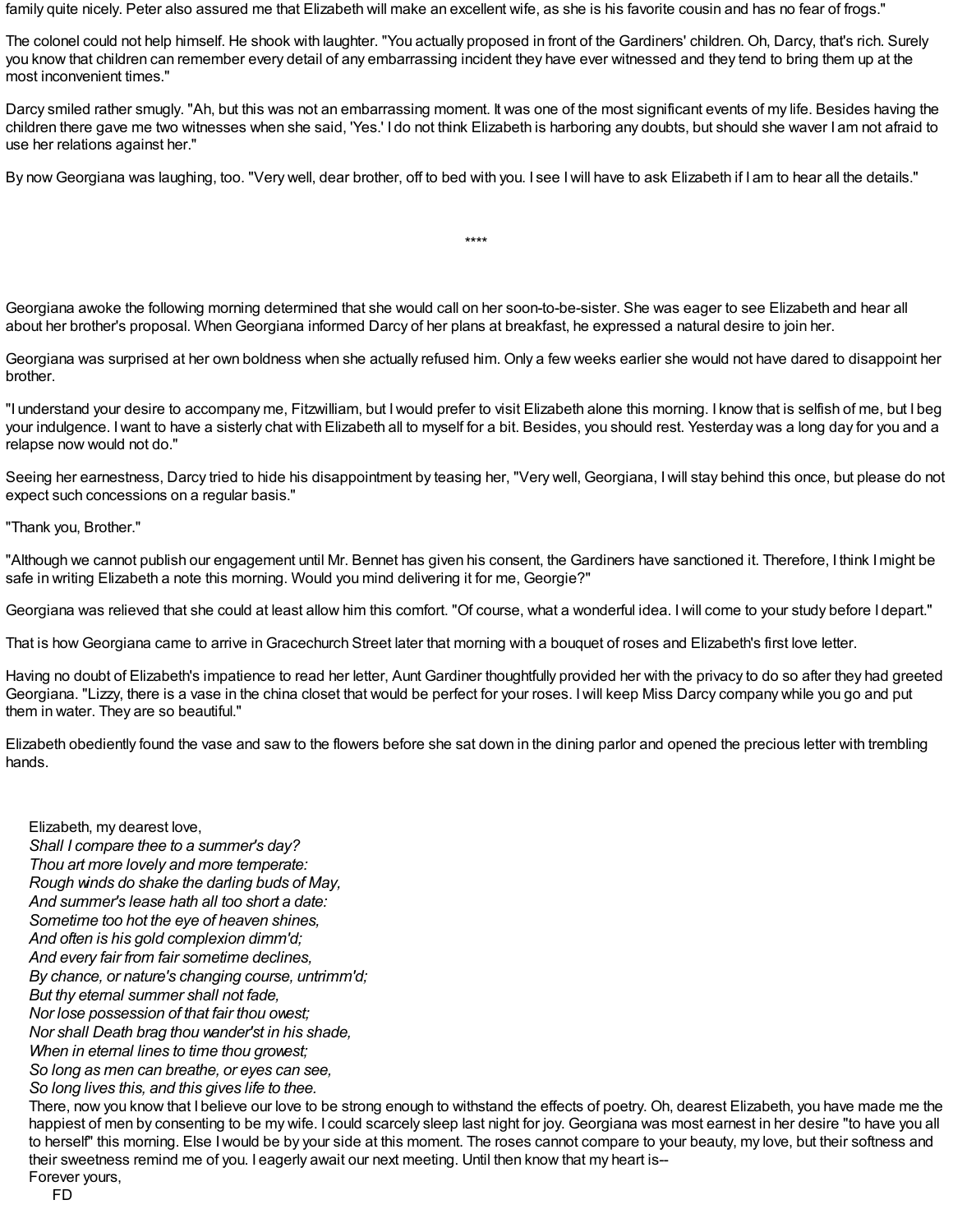Had Darcy not written of Georgiana's desire for her company, Elizabeth might have completely forgotten her guest. She secured his letter in her pocket and took a few deep breaths to calm herself before returning to the parlor.

"Here, Lizzy," Aunt Gardiner greeted her, "come and have a cup of tea."

Elizabeth was grateful for the activity as it gave her a few more moments to collect herself. She did not want to neglect Georgiana, but her thoughts were fixed on Darcy. After reading his letter it was impossible not to think of him. Elizabeth did not realize that she was blushing as she recalled his words. However, both her aunt and Georgiana noticed and shared a smile.

WhenGeorgiana shyly entreated Elizabeth to tell her more of Darcy's proposal, Elizabeth said, "I think I should let Emma and Peter tell you about it first."

"Oh, yes, my dear," Mrs. Gardiner agreed as she rang for a servant to fetch the children. "What the children's version lacks in clarity, it more than makes up for in entertainment. Then Iwill send you girls off to discuss all the details in private."

It was no surprise to Elizabeth or their mother that the children arrived carrying THE book. Although Cendrillon had long been one of their favorite tales, Emma and Peter had thought of little else since seeing the story come to life in their garden the previous afternoon.

Mrs. Gardiner's introduction of the children to Georgiana was all that was proper. She concluded by explaining to the children that this was Mr. Darcy's sister and would soon be Cousin Lizzy's sister, too. The children were obviously impressed by this news.

Handing the book to her mother Emma made a very deep curtsey as she whispered loudly to Peter, "Bow, Peter. This is Prince Darcy's sister."

Peter instantly obeyed and his expression was quite solemn as he bowed deeply to Georgiana. All three ladies managed not to laugh, but it was impossible not to smile.

"Emma, Peter," Lizzy began, "Miss Darcy was asking about how I came to be engaged to her brother. Would you, perhaps, like to tell her what happened in the garden yesterday?"

Both children beamed. Georgiana soon found herself flanked with a young Gardiner on each side and the precious book open on her lap. The young storytellers were most enthusiastic and they delighted in using the book's illustrations to tell the story. Of course, both children hastened to assure their audience that Lizzy was never made to sleep in the fireplace or anything like that.

Georgiana found their story of Darcy as the handsome prince seeking his bride to be most amusing. Peter gravely displayed a drawing of the prince kneeling before Cendrillon as Emma concluded their tale.

"--and that is what the prince--I mean Mr. Darcy did. He knelt down just like in the story. He did not have one of Lizzy's shoes, but he had a ring that worked just as well."

"And it fit, just like it was made for her," Peter chimed in. "So that is how he knew Lizzy is the only girl for him."

Peter assured their guest of the wisdom of Mr. Darcy's choice, much as he had assured the man himself yesterday. While Georgiana knew it mattered not to Darcy if Elizabeth climbed trees or like frogs, she solemnly thanked Peter for his endorsement.

"Thank you, Peter. While I am very fond of your Cousin Lizzy, I had no idea she was so lively. I am very happy to know my brother will have such an entertaining wife. He likes your Cousin Lizzy very much, Peter, and so do I."

Eager to assure Georgiana that Elizabeth would be excellent company for her, too, Emma said, "But do not worry, Miss Darcy. Lizzy is a perfect lady. She helps me care for my dolls and Lizzy is delightful company at tea parties."

Georgiana graciously thanked Emma. As she was obviously enjoying the children's company, Mrs. Gardiner allowed them to prattle on a bit before dismissing them.

"I think it is time for you two to return to the nursery now. Lizzy, it is such a fine morning. May I suggest you take Miss Darcy out into the garden? No one will disturb you there, and perhaps, she would like to see the spot where her brother proposed."

"Thank you, Mrs. Gardiner. Iwould like that very much if it is agreeable to you, Elizabeth."

"I think it is a fine idea." Although Elizabeth was happy beyond words, the children's enthusiastic telling of her own personal fairy tale come to life had calmed her nerves. She was now able to focus on Georgiana and fully enjoy the visit.

Emma and Peter's narrative to Georgiana had actually been much more coherent than the version told to their mother the previous day. This was the result of practice. The children had told the story of Cousin Lizzy-Cendrillon and Prince Darcy to anyone who would listen. All the servants had heard the tale at least twice. Emma and Peter had also found considerable amusement in telling the story to each other repeatedly. Not to detract from the children's narrative talents, but it should also be noted that Georgiana had the distinct advantage of knowing the conclusion of the story before they began.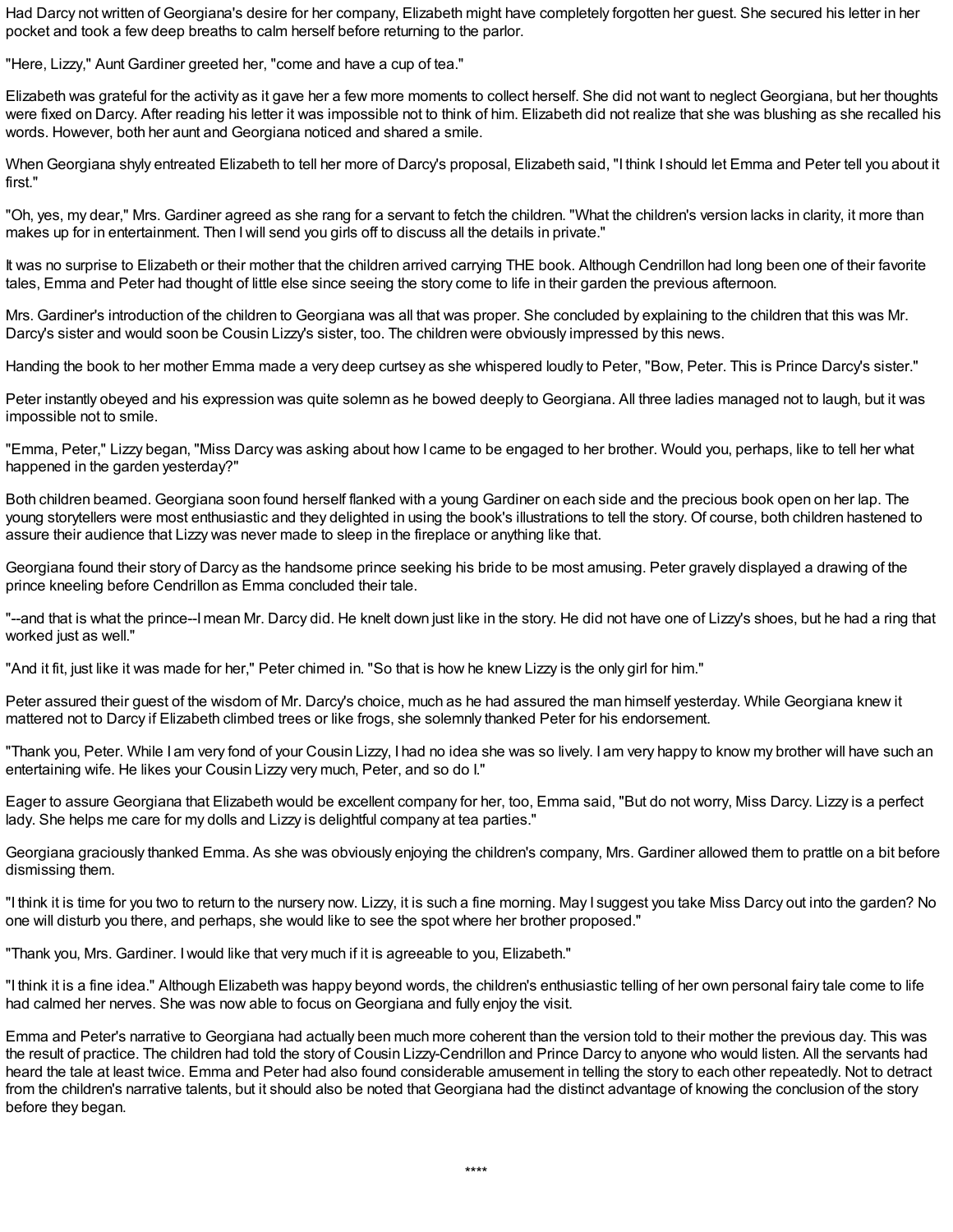When they were alone, Georgiana encouraged Elizabeth to tell her more of Darcy's proposal. Her heart was touched by the tender expression that stole over Elizabeth's face as she spoke.

"--If he had not already made my heart is own, seeing Fitzwilliam with the children yesterday would have vanquished any uncertainties. He is truly an amazing man." Elizabeth sighed before continuing, "I am so fortunate to have gained his affections."

"You have made my brother very happy, Elizabeth," said Georgiana quickly looking away.

Concerned byGeorgiana's sudden solemnity, Elizabeth gently inquired, "And what of you, Georgiana? Are you not happy at this news?"

Georgiana turned back to Elizabeth with tears in her eyes and hastened to reassure her. "Oh, forgive me, Elizabeth. I could not be more pleased that you will be my sister and I have never seen Fitzwilliam so happy. I am delighted for all three of us. What saddens me is my own foolishness--"

Elizabeth suspected this might be a reference to Wickham, but she certainly did not want to address that unhappy topic if Georgiana were referring to something else. She squeezed Georgiana's hand encouragingly and waited.

After a moment's thought, Georgiana began, "Elizabeth, do you remember when I asked if you had ever been in love before?"

"Of course, surely you do not fear that I have accepted your brother without returning his affections?"

"No, not at all, Elizabeth. Your regard for Fitzwilliam-- Well, it is almost as obvious as his regard for you."

Elizabeth blushed with pleasure. "I am happy that you understand my feelings, but please tell me what troubles you, Georgie?"

"When I asked you about love that night--there was something more Iwanted to discuss with you, but Iwas uncertain if-- Both Fitzwilliam and Richard had cautioned me not to speak of it."

Georgiana paused again to gather her courage before continuing, "Now that you are to be my sister, I think Imay speak of it to you. In fact, I feel that Imust--"

Taking Georgiana's hand between her own, Elizabeth hesitantly asked, "Georgiana, are you referring to Mr. Wickham?"

She gasped in surprise and nodded before whispering, "But how do you know--about him?"

Elizabeth immediately reassured Georgiana that her secret was safe and then went on to explain, "--I hope you are not angry, Georgie. Your brother informed me of Mr. Wickham's attempt to--lure you into an elopement, because--Fitzwilliam was concerned that I, too, might be deceived by the man."

#### "You, Elizabeth?"

"Yes, me, Georgiana," Elizabeth confessed. It was humiliating to admit just how wrong she had been, but Elizabeth forced herself to continue for Georgiana's sake, "Mr. Wickham has been in Hertfordshire since last fall with the militia. He has made himself generally well liked--you know how charming he can be. Anyway, Mr. Wickham had exhibited some preference for me and while I did not believe him to have any serious intentions towards me, I liked him. I am ashamed to admit that I believed some scandalous falsehoods he told me of your brother. That is part of why I thought so ill of Fitzwilliam earlier in our acquaintance. Your brother only told me of your unhappy experience because he feared Mr. Wickham might injure me as well. I hope that does not upset you."

Georgiana's voice was barely audible, but she gripped Elizabeth's hand tightly. "No, Elizabeth, I am glad. I have wanted to talk to you about this, but Iwas afraid you would despise me for being so foolish."

"Do not think such things, Georgie. I could never despise you. You are everything I could hope for in a sister, but Imust confess that I do despise Mr. Wickham. He deserves no less."

Georgiana had never allowed herself to speak freely of Wickham to either of her guardians. Clearly her brother blamed himself for the incident and Georgiana feared any further discussions with her cousin on the matter would lead to a duel. Her fears were not without foundation for it had taken considerable effort to avert such a disaster when the colonel first learned of her near miss. Sensing Georgiana's desperate need to unburden herself. Elizabeth encouraged her to speak as she as she would without restraint.

Once she was able to make a start, it all came pouring out--the joy of thinking she was loved, the disappointment, the fear she was to blame-- Georgiana found herself telling Elizabeth things she had previously refused to acknowledge. Elizabeth well understood the comfort of unburdening oneself freely--how often had she confessed all to Jane--so she simply listened with silent tears of compassion brimming in her eyes. When it seemed that Georgiana had run out of words at last, Elizabeth took the girl's hands in her own. Knowing that confession required absolution, Elizabeth desperately prayed for words that would ease Georgiana's torment.

"Please look at me, Georgiana, for Imust know that you understand me." Georgiana hesitantly raised her eyes to meet Elizabeth's.

"Thank you for trusting me," Elizabeth began. "I hope your faith in me is such that you will believe what I tell you now. This is not your fault. You are a beautiful young woman--beautiful inside and out. Your loving nature causes you to believe the best of people and that is a very wonderful thing. Mr. Wickham, however, is unscrupulous and he took advantage of your generous spirit and your naivete.

"Please hear me Georgiana. While it may be said that you are no longer quite so naive, Mr. Wickham did not steal your innocence. You wisely protected yourself by confiding in your brother. Your innocence and your heart still wait for someone who will truly love you. Can you accept that?"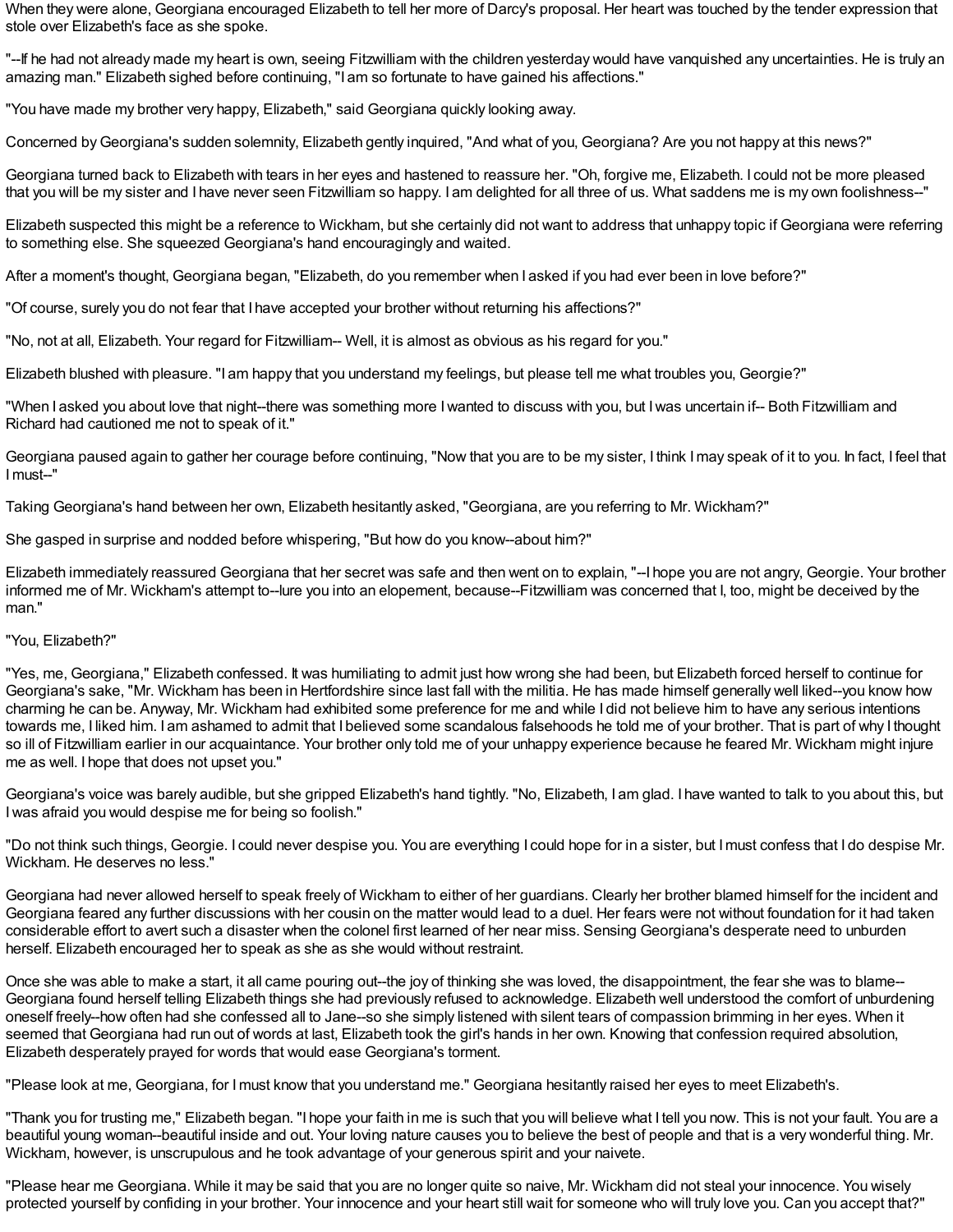"Oh, Elizabeth, Iwant to. I have been so worried that no respectable man would want me after what I almost did."

"Georgie, any decent man who cares for you will be outraged on your behalf. He will not blame you, just as your brother and your cousin do not blame you." Elizabeth found herself blushing at her next thought, but forced herself to speak it for Georgiana's sake. "Think of your brother's generosity towards me. Fitzwilliam refuses to blame me for the wrong I truly did to him. Do you think he would blame me so unjustly for an injury done to me by another?"

"No, of course not, Fitzwilliam loves you, Elizabeth--" Georgiana paused as true comprehension began to dawn. In relief she hugged Elizabeth tightly. "Oh, thank you, Elizabeth. I understand."

Darcy was struck by the change in his sister when she returned home. Although her spirits had been somewhat improved of late, Georgiana suddenly seemed completely happy and free of care. She had not been so jubilant since the incident with Wickham. Knowing that somehow Elizabeth was behind this, Darcy thought he would not be able to contain his emotion.

"I can tell your visit went well, Georgie. You are obviously quite happy."

"Oh, yes, Fitzwilliam, or perhaps I should call you Prince Darcy now," she teased.

"Let me guess--you met Emma and Peter."

"I did and it was delightful. They told the tale of your proposal quite charmingly although I think Peter still regrets that you did not have one of Elizabeth's shoes in your pocket. Emma, on the other hand, was quite pleased by the ring."

Darcy threw back his head and laughed. "Oh, Georgiana, we have been too solemn, for too long. Elizabeth is just what we have needed."

"Yes, she is, dear brother. She not only has brought laughter back into our lives, but your Elizabeth has also helped me to put last year's unhappiness behind me."

Reaching out to take his sister's hand, Darcy whispered, "Wickham?"

"Yes, Fitzwilliam, Wickham. While Imay despise him forever--which Elizabeth assures me is quite proper--you need not be afraid for me. Elizabeth helped me to see things differently and I no longer feel so burdened by it."

Darcy embraced her, "That is very good news, Georgiana. I have been so worried, but I am afraid I have not been of much assistance to you."

She drew back to look into his eyes. "That is not true, dear brother. Mr. Wickham may have taken advantage of my naivete, but you protected my innocence, something for which I will forever be grateful."

Darcy was taken aback. He had never thought of it that way. He had been too consumed by guilt and worry over the incident to fully appreciate how little lasting harm was done. Seeing Georgiana's sincerity, Darcy nodded his understanding.

She continued with a smile, "Because of you, Fitzwilliam, my life was not ruined and I hope to one day wed a worthy man who will love me as you love Elizabeth. We have wasted too much time fretting over George Wickham. I, for one, do not intend to make that mistake in the future."

Not trusting himself to speak, Darcy nodded and embraced her again. After a moment, Georgiana pulled away and spoke teasingly.

"I just remembered that I have something in my pocket for you--something that will make you smile, brother dear."

Seeing the eager expression in his eyes, Georgiana laughed, "Yes, Fitzwilliam, I have a note for you from Elizabeth." Reaching into one pocket, she murmured, "Now what did I do with it, I thought it was right here."

She then tried her other pocket, "Maybe-- No it's not here either."

Seeing Darcy's impatience, Georgiana simply smiled, "Oh, do not worry, Fitzwilliam, I am only teasing you. Here it is."

She produced the precious letter from the first pocket she had searched. Darcy took the note into his hands and gazed at it with wonder. Georgiana could not resist a final giggle as she walked toward the door.

"Iwill leave you to read your letter in privacy, brother. By the way we are invited to the Gardiners' for dinner this evening."

Darcy flashed his sister a huge smile and then settled into his chair to read Elizabeth's letter.

#### Dearest Fitzwilliam,

Imust confess Iwas surprised to receive your letter this morning. I had not considered all the advantages of being engaged until Georgiana made her deliveries. Thank you for the flowers and for the beautiful letter. Although Iwould rather have you than all the love letters in the world, it is something Iwill always treasure. Your confidence in the strength of our love is well placed, dearest, as your selection of poetry only seemed to increase my ardor for you.

I had hoped to see you this morning, but you were wise to allow Georgiana to come alone. A degree of closeness had already developed between us, but I think in some ways we truly became sisters today as Georgiana talked to me of last year's difficulties. Please do not be upset that she confided in me or that I could offer her a type of comfort you could not.

You have always taken excellent care of Georgiana, a fact of which she is very appreciative. However, to be blunt, you are a man, dearest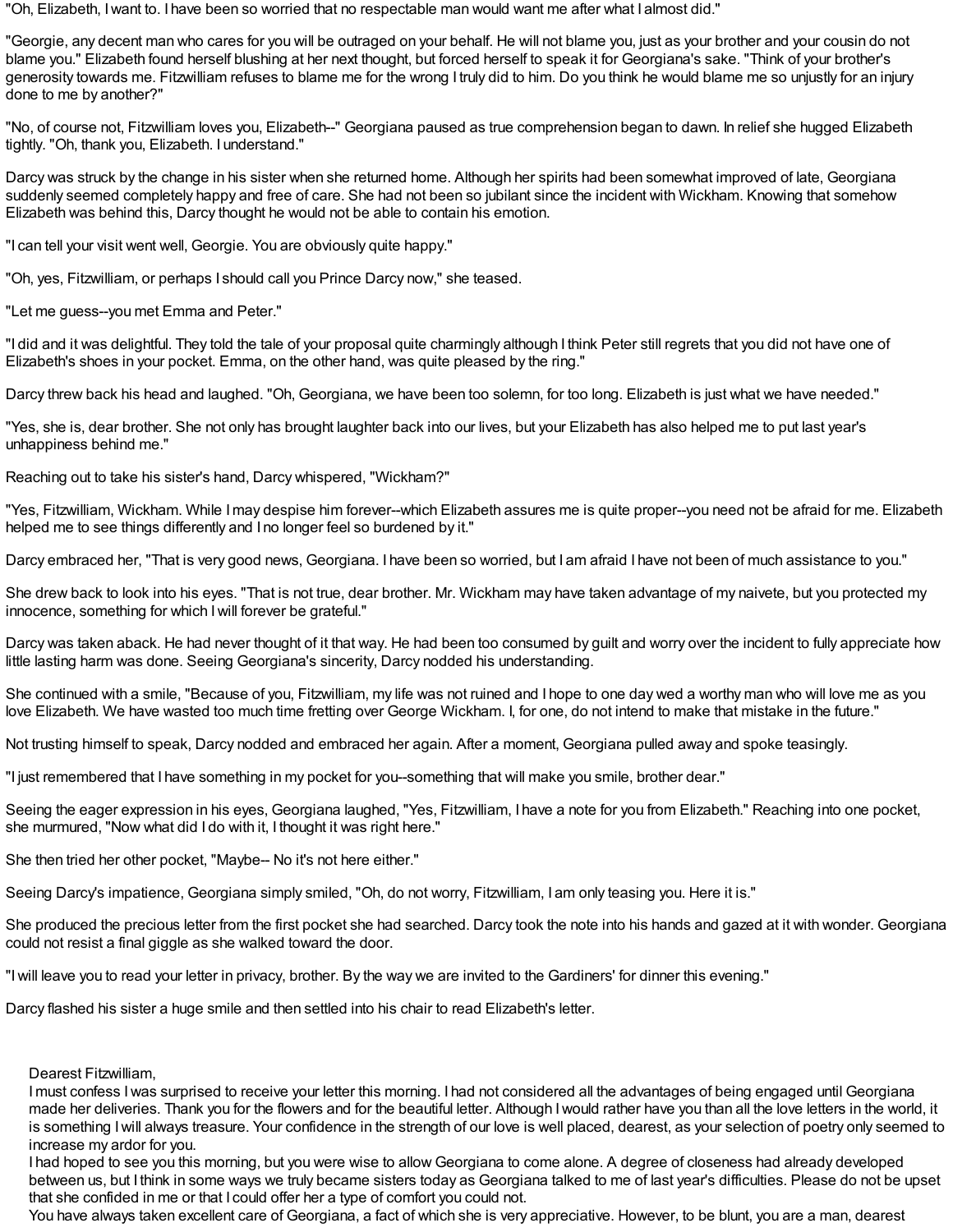Fitzwilliam. I am very glad that is so, my love, as it works out quite nicely for us. But while you are the best of brothers, Georgie was missing the type of comfort and understanding that only another woman can give. Iwas very gratified that she chose to confide in me and that she seemed to be less oppressed afterwards. I hope you will be happy, too.

Iwould be most remiss if I closed this letter without assuring you of my love and devotion. While the children have been most amusing with their continual retelling of the story of *Cendrillon* , which is now also known as *Cousin Lizzy and Prince Darcy* , I do truly feel as if I am in a fairy tale come to life. When we parted in April, who could have thought it would end so happily? While I did not always love you so, I can no longer imagine my life without you, dearest Fitzwilliam. Iwill be counting the minutes until I see you again.

Your own,

Elizabeth

Darcy kissed the letter before sliding it carefully into his coat pocket, glad to know that he would see her in just a few hours. He smiled thinking of how she had signed the letter, "Your own Elizabeth." Yes, she was his own, or very soon would be.

*Copyright 2007 Pamela St Vines*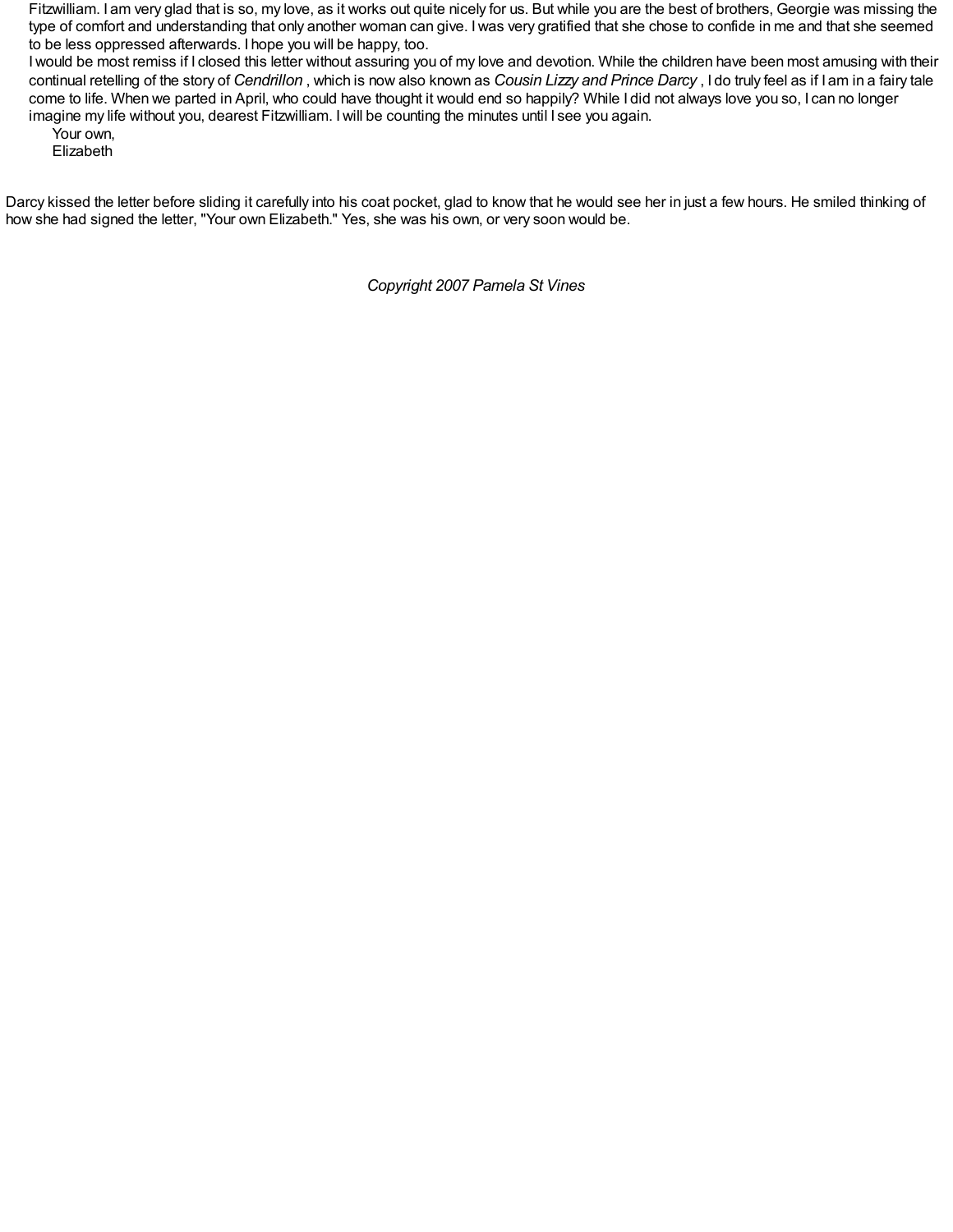# **Aaran St Vines** FanficAuthors.net

- 
- 
- 
- -
	-
	-
	-
- - -
- -
	-
- 
- 
- -
	-
	-
- 
- 
- 
- 
- 
- 
- - -
		-
		-
- -
- 
- 
- - -
		- -
	-
	-
	- -
		-
		-
		-
		-
- 
- 
- 
- 
- 
- 
- -
- -
	- -
- 
- 
- 
- 
- 
- 
- 
- 
- 
- 
- 
- 
- 
- 
- 
- 
- 
- 
- 
- 
- 
- 
- 
- 
- 
- 
-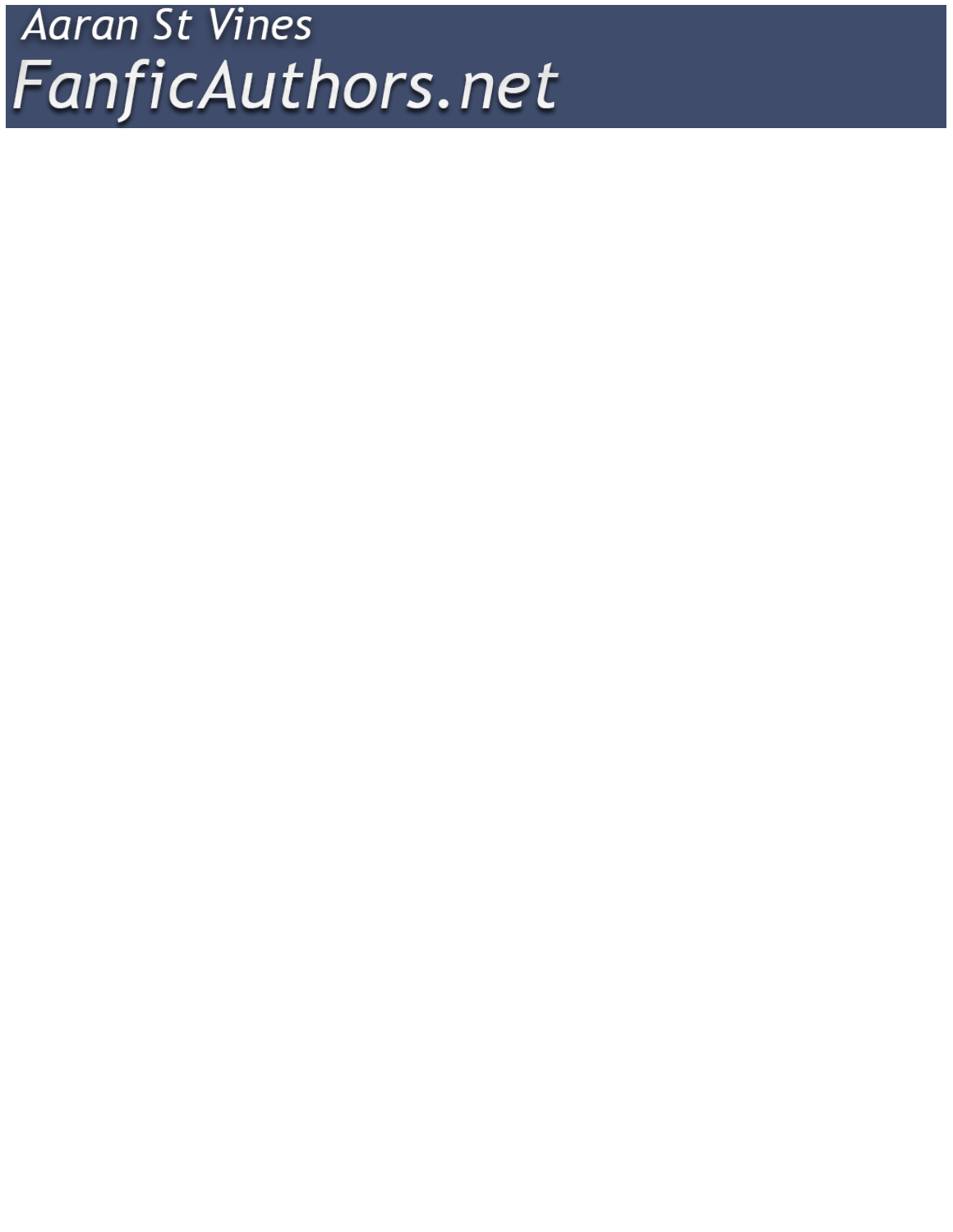## **HappilyEver After byPamela St Vines Chapter Five**

*Nowa soft kiss - Aye, by that kiss, I vowan endless bliss.* JOHN KEATS

### *Chapter Five*

The house in Gracechurch Street was in an uproar when the Darcys arrived for dinner that evening. Mr. Bennet had appeared quite unexpectedly a short while before, bringing the rest of the Gardiner household with him.

Mr. Gardiner welcomed them graciously and explained the unusual commotion, "Ah, Mr. and Miss Darcy, how delightful to see you both. Please excuse all the confusion. My brother Bennet has quite taken us by surprise, bringing the rest of my family from Longbourn. This will probably delay dinner just a bit. Please sit down."

Lowering his voice, Mr. Gardiner whispered to Darcy, "I believe he received our letters this morning, sir, and that precipitated Mr. Bennet's hasty trip to town."

Speaking in a more normal tone, Mr. Gardiner continued, "I hope you will not mind if we forego a formal dinner this evening for a family meal with the children. They are excited to be home and it would be cruel to dismiss them to the nursery right away."

Georgiana nodded her agreement as Darcy assured Mr. Gardiner of their delight in meeting the other Gardiner children. Then sensing her brother's uneasiness, Georgiana asked, "Pray, Mr. Gardiner, is Elizabeth helping with the children?"

"No, she is actually with her father at the moment. Mr. Bennet requested a word with Lizzy just before you arrived." Seeing Darcy begin to rise, he continued, "I think it best we give them a few minutes alone, Mr. Darcy. I am certain that Mr. Bennet will wish to speak with you later."

Darcy nodded and kept his seat, but he was anxious. What if Mr. Bennet refused his consent? All Darcy's happiness might ride on a conversation taking place at this very minute and he was not a party to it. Darcy was entirely correct in assuming he was the topic of discussion in the study.

Mr. Bennet's consternation was obvious as he addressed his daughter. "Well, Lizzy, Ireceived the letters from Mr. Darcy and your uncle, and Imust say I was surprised to hear that you have accepted Mr. Darcy of all men. Before I speak with the man I want to know if you are still certain of your choice."

Elizabeth blushed, but she forced herself to meet her father's penetrating gaze. "Yes, Papa. I know I have been foolish and most unfair to Mr. Darcy in the past, but I did not really know him then. Now that I do, I do not believe I could be happy with anyone else."

"But, Lizzy, how has this come about? I never thought you would be swayed by wealth, but I am at a loss to understand this sudden change in your opinion of the man. I thought you agreed with the general consensus in Meryton that Mr. Darcy is a proud, disagreeable man."

"And I am partly to blame for Mr. Darcy's poor reputation in Meryton, Papa. Oh what mortification that knowledge has caused me--"

Knowing that her father's concern was for her happiness, Elizabeth told him everything about her earlier acquaintance with Darcy--how her vanity had mislead her, of Darcy's misunderstood admiration of her, and finally, "--it was in Kent that Mr. Darcy first confessed his regard for me and made me an offer of marriage."

Elizabeth was surprised when her father said, "Yes, Lizzy, I am aware of that. Mr. Darcy already explained as much in his letter, but he gave me to understand that you refused him in Kent."

"I did. Oh, Papa, Iwas a blind fool--Iwho have always prided myself on being clever and perceptive--it is painful to remember just how wrong Iwas. I was most vehement in my refusal of Mr. Darcy and I even berated him for his cruelty towards Mr. Wickham."

"You spoke to him of Wickham?"

"Yes, just another instance of my gross misjudgment. I have since learned that Iwas very much deceived by that gentleman. He is, in fact, not a gentleman at all, but a wastrel and a rake."

Mr. Bennet had always thought Wickham's tale of woe to be too charmingly told to be plausible and so demanded no verification of those assertions at the moment. He did decide to ask Mr. Darcy more about Wickham later since they were obviously well acquainted. Meanwhile there was more he would know from his daughter, "But tell me, Lizzy, if you refused Mr. Darcy in April, what has happened since to bring on a renewal of his addresses?"

"Once my eyes were opened to Mr. Wickham's true nature, I began to see Mr. Darcy very differently. Iwas tormented by guilt for my unkindness to Mr. Darcy, but I did not expect our paths to cross again--" Elizabeth went on to relate the history of the Mr. Darcy's illness, Georgiana's letter, and then the note she had received after arriving in London. "--I only went to apologize for the unfair and harsh way I had spurned him, but Mr. Darcy made no attempt to hide the fact that he still loved me, Papa.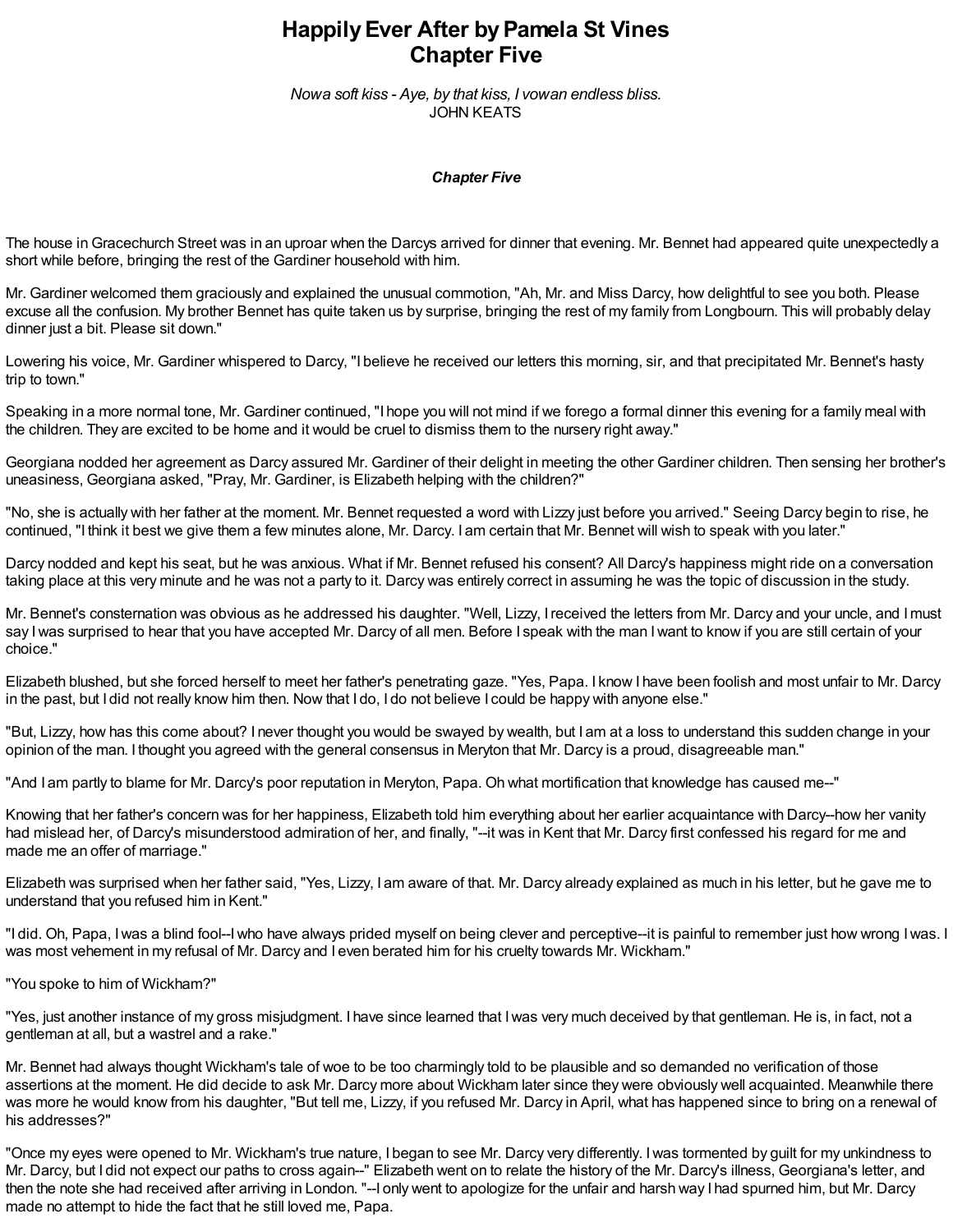"I have never seen anyone so close to death, but when Mr. Darcy saw me--when he knew that I no longer thought ill of him--he began to improve. It was remarkable. I think I have always admired his person and his intelligence, but in London I have discovered that Mr. Darcy also has a sense of humor and a depth of feeling that he does not usually display. I found myself returning his affections and was most relieved when he again made me an offer of marriage."

Mr. Bennet's demeanor had softened considerably as he listened to his daughter. When she finished he nodded his approval.

"So you turned him down, and the man had the sense to not give up. Such a strong regard for you, Lizzy, predisposes me to like Mr. Darcy very much. Your uncle's approbation also speaks well of him. Enough for now. Let us go and see if he is here. I shall look forward to speaking with your young man later."

Mr. Bennet prided himself on being a keen observer of human nature, but he doubted a blind man could have missed the way Darcy's face lit up at the sight of his daughter. Her delight in seeing him was equally evident. Touched by the sight of his daughter's happiness, Mr. Bennet's greeting of the Darcys was somewhat friendlier than was his usual manner.

Mrs. Gardiner soon appeared with all five of her children. Emma and Peter greeted their guests warmly, but the others were understandably shy. Margaret and James were the two eldest and their greetings were proper, if subdued. Katie who was a year younger than Peter hung back, timidly clinging to her mother's skirts.

Seeing that Emma had THE book in tow, Georgiana helpfully suggested that Emma and Peter tell the other children and Mr. Bennet the story of their cousin's engagement. This was just what the intrepid storytellers had hoped would happen. Their faces lit up with pleasure and the whole party was soon rearranged to their satisfaction so that the newcomers would be able to see the illustrations.

Although Darcy blushed considerably at being compared to the handsome prince, he enjoyed the tale along with everyone else. The adults all considerately refrained from laughing aloud, but their amusement was evident. As Emma pointed out the picture of the prince kneeling before Cendrillon with her shoe in his hand, Darcy gathered his courage and took Elizabeth's hand in his own. Curious to see how the solemn young man was taking the children's version of his proposal, Mr. Bennet happened to glance at Darcy just as he was reaching for Elizabeth's hand. However, seeing the way Darcy looked at his daughter, Mr. Bennet could not be affronted.

Just at that moment Peter caused the whole company to laugh by saying, "It is a shame you would not let Mr. Darcy have one of your shoes, Lizzy. Then a frog could have jumped out of it and that would make the story much more interesting."

By the time dinner was over, Mr. Bennet had warmed considerably toward Darcy. Understanding that he had proposed to Elizabeth twice, Mr. Bennet was prepared to see a young man in love. However, he was not prepared for the way in which Darcy made no attempt to hide his admiration for Elizabeth. Mr. Bennet was also very pleased by the respect Darcy showed for his daughter. When Elizabeth spoke, no matter what the subject, she had Darcy's full attention. Even when Darcy had held her hand before dinner, it was not done casually or with the arrogance of presumption. The man had taken her hand as if it were the most precious thing in the world. Yes, Mr. Bennet was quite pleased by Elizabeth's choice.

After dinner Elizabeth and Darcy accompanied her father to the study as Mr. Gardiner herded the children upstairs. Seeing Georgiana's anxiety, Mrs. Gardiner hastened to reassure her.

"Do not worry, my dear Miss Darcy. The fact that my Brother Bennet asked Lizzy to join them is most reassuring. If he were in doubt about giving his consent, Mr. Bennet would probably be speaking to your brother alone. I am certain that all will be well."

A tendency toward worry was most definitely a family trait, as Darcy was also feeling apprehensive at that moment. It helped considerably when Elizabeth smiled at him and took his hand in her own for a moment. Her actions were not unnoticed by Mr. Bennet. "Yes," he thought, "Lizzy is definitely determined to have him."

Aloud he said, "So, Mr. Darcy, I understand you wish to marry my daughter."

"Yes, sir, with all my heart."

"I trust you understand that Lizzy has no dowry."

"I am aware of that, Mr. Bennet. It is of little consequence. My fortune is more than sufficient for both of us. All I lacked before was happiness and I have found that with your daughter."

"Well said, sir. I appreciate the fact that you hold Elizabeth in such high esteem. I only point out the disparity of fortune to be certain that you have both considered the possible repercussions."

Darcy's expression assured Mr. Bennet this was well-traveled ground for him. Elizabeth on the other hand looked as if she had given the matter no real thought.

Seeing Elizabeth's momentary confusion Mr. Bennet persisted, "I am concerned for your future happiness as well as my daughter's, Mr. Darcy. It is likely there will be those who will judge Elizabeth to be a fortune hunter. What of your family, Mr. Darcy? Will they condemn her thusly?"

"My dearest relations are my sister Georgiana and my cousin Colonel Fitzwilliam," Darcy replied. "They both understand that our marriage will be one of mutual affection and are delighted that I have managed to secure your daughter's affection and acceptance. As for the rest of my relations, I have not informed them yet, as I had not obtained your consent, sir."

Darcy sighed as he continued, "In truth I expect my Aunt Catherine will be somewhat displeased, but that is not because of anything about Miss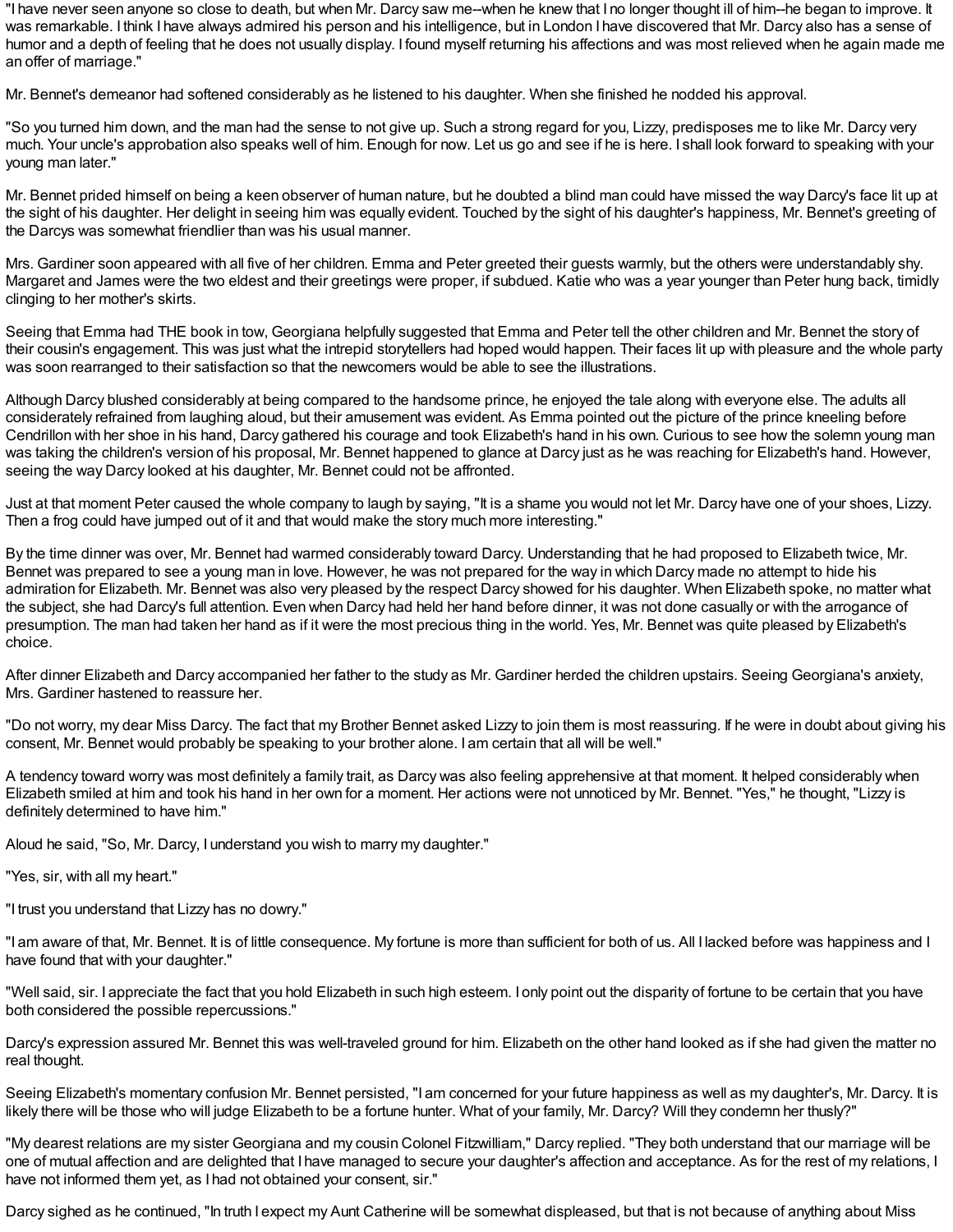Elizabeth. My aunt has long hoped Iwill marry her daughter, although neither my cousin nor myself have any inclination towards such a match.

"As for my other relatives, I believe they will all respect and admire Miss Elizabeth when they have come to know her. Be assured, however, that anyone who refuses to show your daughter the respect that is her due will not be welcome in our home. When we are married, our relationship will preclude any other in importance for me."

Mr. Bennet nodded with satisfaction, "Very well, Mr. Darcy, I am satisfied that you are prepared to deal with that sort of unpleasantness, but what of you, Lizzy? Does this give you pause? Do you need time to reconsider?"

Elizabeth took Darcy's hand again, and this time she did not relinquish it. "No, Papa, I confess I had not given the matter as much thought as Mr. Darcy has, and I appreciate your concern for my happiness. I think, however, that Iwould prefer to be thought a fortune hunter by those who are small minded, than to forego the happiness of being Mr. Darcy's wife."

"Very well, then," Mr. Bennet said, "you have my consent. Are you prepared to set a date for the wedding now or would you prefer to take some time to consider it?"

Although they had not discussed this, a quick glance between Darcy and Elizabeth confirmed they were both eager to set a date. Elizabeth actually spoke first, "I think, Papa, that we would like to be married within a few weeks. Mr. Darcy must go into Derbyshire soon and neither of us wants to be parted for an extended period of time."

Darcy's countenance glowed. He had hoped to be married soon, but had prepared himself for the possibility that Elizabeth might require a long engagement.

"Your daughter is right, sir. Due to my illness I have neglected my estate in Derbyshire of late, but I do not think I could bear to be so far from Eliz-- Miss Elizabeth."

Although Mr. Bennet was disappointed to lose his favorite daughter so quickly, he had already expected as much. Determined that nothing would mar Elizabeth's happiness, he managed to smile as he said, "Very well then, shall you go into Hertfordshire to marry or will you be married from your uncle's house here in London?"

"That is your decision, dearest, for I do not care where we marry as long as you will have me," Darcy whispered reaching across with his other hand so that Elizabeth's hand was now firmly clasped between both his own.

Elizabeth smiled her appreciation and then hesitated as she gathered her thoughts, "Iwould like to have all my family with me for the wedding, but I do not wish a lot of parties and fuss, Papa. I fear it will be impossible to avoid that if I am married from Longbourn. If my aunt and uncle do not mind, could you bring Mama and my sisters here for a simple, private ceremony in London?"

Mr. Bennet understood all too well Elizabeth's aversion to the fuss her mother was sure to make. He rose and kissed the top of his daughter's head, before he replied, "Of course, child, if that is what you want and is agreeable with the Gardiners, then that is what we will do. I shall go and speak with your aunt right now." Turning his attention to Darcy, Mr. Bennet added, "You have my permission to remain behind for a few minutes, but only a few, sir."

Darcy rose to shake Mr. Bennet's hand, "Thank you, sir. I promise to take good care of your daughter and I hope that you will come and visit us at Pemberley this fall."

"Imay just do that," Mr. Bennet replied. "Now, remember I expect to see you in the parlor in a few minutes."

When the door had closed behind Mr. Bennet, Darcy turned to Elizabeth, "You have made me very happy, but are you certain that you do not need more time, Elizabeth?"

She smiled at him reassuringly, "No, Fitzwilliam, I do not need more time. While we still have much to learn of each other, I know that I am happiest when I am with you and that is enough for now."

"My only concern is that you may be foregoing your own desires in consideration of mine, Elizabeth." Darcy paused to kiss her hand before continuing, "I appreciate your desire for my happiness, but Iwould not wish for anything about our wedding to make you dissatisfied. If you would like a longer engagement or want to be married from your home--"

"Hush, dearest," she shushed him. "Iwill confess that I am concerned for your health and do not want you to be fatigued by a lot of bother, Fitzwilliam, but a small, quiet wedding is also all I have ever wanted for myself. Under different circumstances Imight have tolerated more 'fuss and bother' simply to please my mother. However, you are my primary concern here, sir, and as our wishes are in accord we shall please ourselves. I dare say my mother will be pleased enough that we are marrying, and she can 'fuss' over one of my sister's weddings--" Elizabeth blushed as she remembered her mother's past behavior to him. Her voice was barely audible as she continued, "I hope you will be able to endure her raptures. I know she has been abominably rude to you in the past, Fitzwilliam."

"Pray do not trouble yourself over that, dearest. She is your mother, therefore, Iwill do my best to be polite to her."

"Thank you," she whispered.

"You have made me so happy, Lizzy," Darcy whispered in reply. He lifted her hand to his lips and kissed it tenderly.

Gazing down into her eyes and seeing her love for him, Darcy dared to ask, "Elizabeth?"

She nodded shyly still meeting his gaze.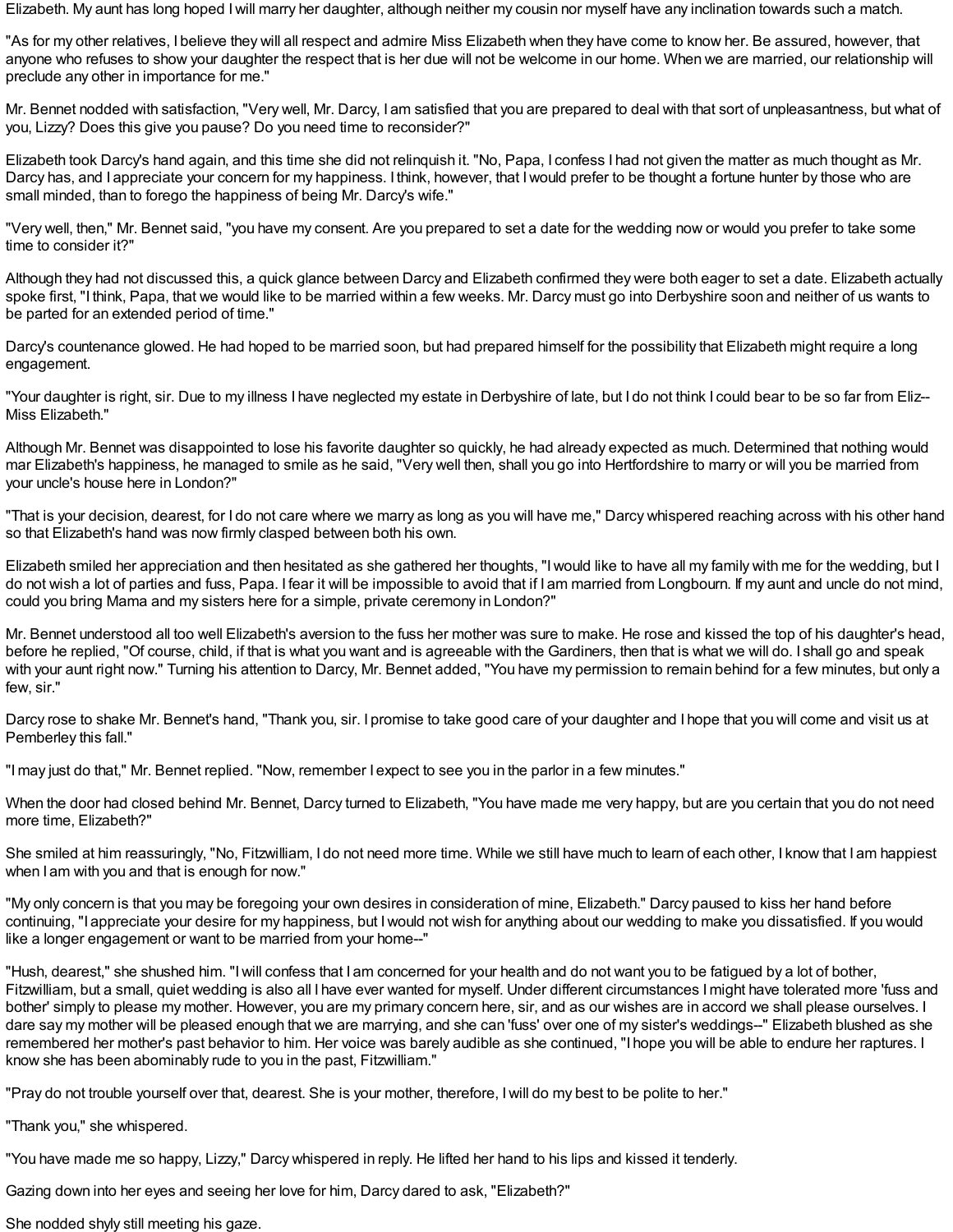Darcy took her face in his hands and then he leaned in slowly. He kissed her gently allowing his lips to linger on hers briefly. When Elizabeth opened her eyes, Darcy was watching her anxiously as if afraid he might have offended her. He relaxed when she smiled at him.

Darcy held her hand to his chest and said, "I do not know if you can feel it, but my heart is racing, my love. I am glad that we are to be married soon, for I do not want to be apart from you even for an hour. For now, I think we had best join the others. I should hate for your father to think I have taken advantage of his generosity."

The Gardiners were delighted that Lizzy wanted to be married from their home and assured her the entire Bennet family would be welcome to come and stay with them for the wedding. Elizabeth was doubly grateful when her aunt insisted on planning the wedding breakfast. She knew it would be a reflection of her aunt's taste and creativity, which was a considerable relief.

The Gardiners understood all too well the excessive activity and interest Elizabeth was trying to avoid by remaining in London. It was agreed that Darcy would procure a special license on Monday, and Mr. Gardiner offered to call on their minister to arrange the time for the ceremony. Once those details were in order, Darcy and Elizabeth could write to the select family and friends who would be invited to the ceremony. Mr. Bennet elected to remain in London until all was arranged. Understanding his wife's temperament and temper he thought it best to present her with a fait accompli.

Much to Elizabeth's chagrin, Aunt Gardiner insisted on taking her to the dressmaker Monday morning. However, to Elizabeth's surprise and delight, shopping with her aunt was far simpler and more pleasant than shopping with her mother. Mrs. Gardiner was a sensible woman with excellent taste. They quickly decided on fabrics and patterns for six dresses and assorted personal articles and were home in time for luncheon with the children.

\*\*\*\*

By mid-afternoon Darcy had arrived to report his success in procuring the license, and Mr. Gardiner appeared shortly thereafter with the news that the wedding was scheduled for a week from Friday. Darcy and Elizabeth immediately set about writing to their closest family and friends about the upcoming wedding.

When their letters were done, Darcy sighed with satisfaction and said, "Writing invitations to my relatives makes it seem real, Elizabeth."

She smiled teasingly, "I hope that is a good thing, Fitzwilliam."

"It is most definitely a very good thing, my love. Before today it seemed a happy dream that you would soon be my wife. The dream was lovely, but the reality is much better," said Darcy with a smile. "Come, dearest. Imust see if Mr. Gardiner's man can take these to the Express Office for me. I want them to go out right away."

Darcy reached for Elizabeth's hand to help her up, and when she stood, their bodies were almost touching. He stood there staring down at her intently until Elizabeth tilted her chin up expectantly. Then Darcy smiled as he bent down to kiss her. He allowed his lips to linger longer this time before he pulled away.

His voice was husky as Darcy whispered, "Come, my love, before you drive me to distraction."

Mr. Bennet left for home the following morning, carrying a long letter from Elizabeth to Jane in his pocket. The two eldest Bennet sisters had always been close. Elizabeth could not imagine how she would have born her misery and mortification after Darcy's first proposal without Jane's consolation and encouragement. What a relief to now write to dear Jane of her present happiness.

\*\*\*\*

In truth Elizabeth had written several letters to Jane during her stay in London that told of Mr. Darcy's continued regard for her and the change in her feelings for him. It had been a comfort to write those letters, but Elizabeth had not dared to post them. It was simply unthinkable to risk her mother knowing anything about Mr. Darcy before all was settled. Elizabeth trusted Jane implicitly and knew she would never willingly betray a confidence; however, Jane was not devious enough to safeguard her personal letters from their mother's prying eyes. Even now Elizabeth dreaded her mother's elation over the wedding, but she knew Jane would assist her to endure it.

Mr. Bennet returned to Longbourn alone, having decided that Sally would continue as Elizabeth's personal maid until after the wedding. Mr. Bennet had also encouraged her to consider continuing in Elizabeth's service after she was wed, but left the final decision to Sally.

\*\*\*\*

The week passed happily for Elizabeth, as she saw Darcy every day. She was amazed at how quickly her happiness had become wrapped up in one person. Although Elizabeth was pleased at the thought of seeing her family on the following Monday, she also dreaded their coming. Elizabeth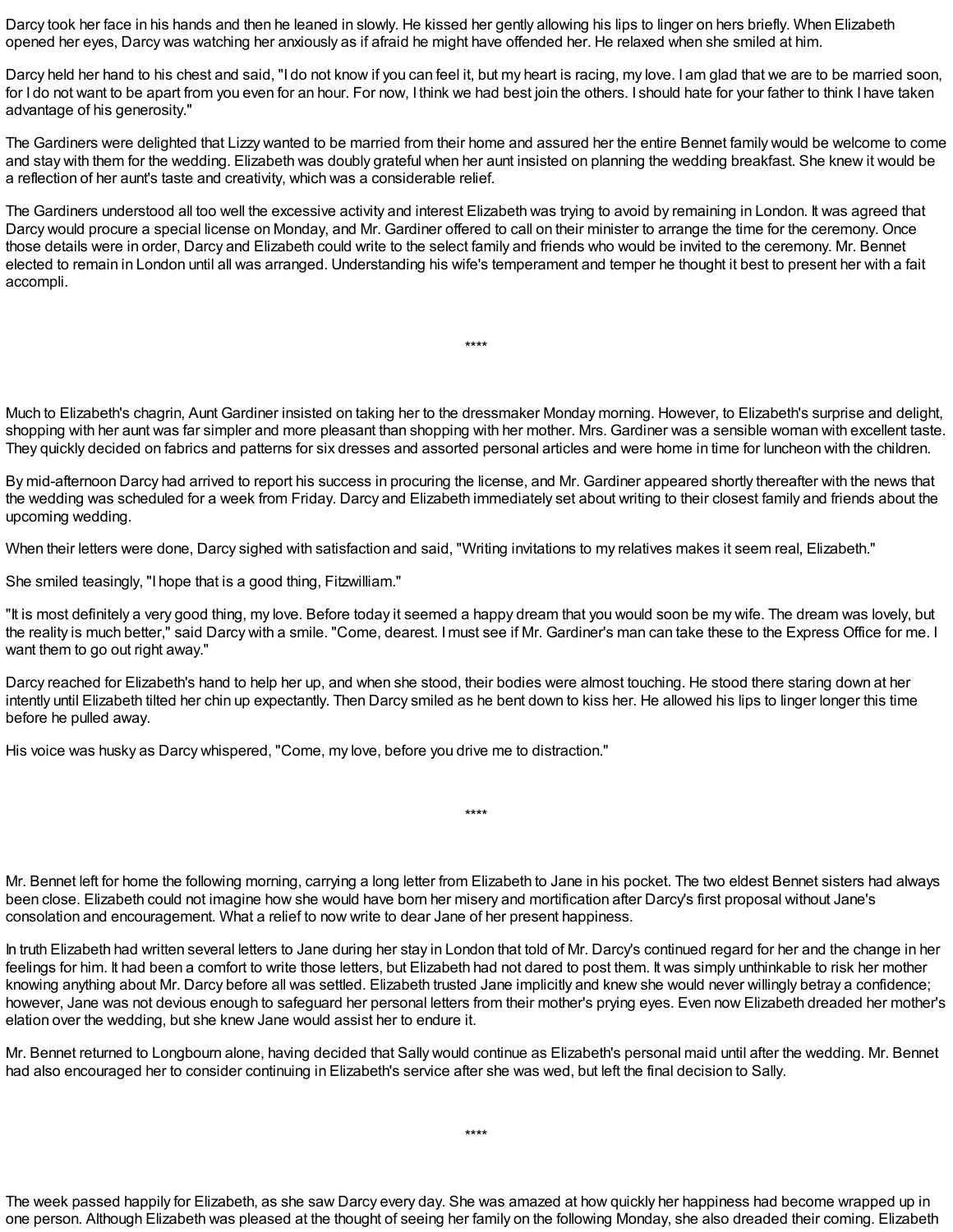longed for Jane, but she knew that all peace would end with the arrival of her mother and younger sisters. On Sunday evening after the Darcys left to return home, Mrs. Gardiner called Elizabeth aside for a chat.

"Lizzy, dear, I do not want to impose on you with unsolicited advice, but Iwould like to speak with you seriously."

"Of course, Aunt, you know that your counsel is never unwelcome. In fact, Iwould be most grateful for any advice you have for me," Elizabeth smiled at her aunt as she continued, "especially regarding marriage, for it is clear that you and my uncle are very happy together."

"Thank you, Lizzy. We are very happy, your uncle and I," said Mrs. Gardiner. "In fact, that is the very thing I would like to talk about, happiness in marriage. Mr. Darcy obviously adores you and you are well suited to one another, so I do not fear for your long-term contentment, dear Lizzy. However, I do want the best possible start for your life together. I do not want to embarrass you or alarm you, dear, but too many young brides are entirely ignorant and that is not good. Has your mother spoken to you at all about the more private aspects of marriage?"

Elizabeth shook her head no; however, her uneasy expression confirmed Mrs. Gardiner's supposition that Elizabeth's mother had probably planted seeds of fear and uncertainty in her girls regarding marital intimacy.

"Well, Lizzy, Iwould like to enlighten you then, if that is agreeable to you. Too many young women are either misinformed or enter marriage knowing nothing of what to expect. It is unfortunate because wrong expectations can deprive a young woman of the sacred pleasures of marriage."

"Sacred pleasures, Aunt?"

"Yes, pleasures, Lizzy. Does it not give you pleasure when Mr. Darcy holds your hand?"

Elizabeth blushed as she nodded.

"And that is right," said Aunt Gardiner. "It is supposed to be pleasurable to share love with one's husband. The Bible describes marriage as two becoming one flesh, and it is truly a miracle the way our bodies are made to respond to our husbands."

Mrs. Gardiner proceeded to describe the act of married love to her niece. She was tactful but direct and it was obvious that Elizabeth was listening carefully.

"-- For a husband and wife to express their love this way is the most natural thing in the world and when you are close to your husband it is a wonderful thing. I wanted to talk to you tonight, because--" Mrs. Gardner paused seeing Elizabeth's smile. "Yes, dear, in part because your family will be here tomorrow evening and then privacy will be hard to come by, but I also wanted you to have some time to think this over. You may have questions after you have given it some thought and Iwould be happy to answer them for you, Lizzy. Mr. Darcy is an excellent man and Iwant you to be able to trust him in this, for I know that he loves you dearly."

"Thank you, Aunt. Iwill think about what you have said and I promise Iwill come to you if I have questions or find myself worrying about it."

"Then I am satisfied, my dear. Goodnight," said Mrs. Gardiner who was encouraged by her niece's composure. Although she had seemed a little embarrassed at first, Elizabeth did not appear to be upset or shocked.

Elizabeth lay awake for some time thinking of what her aunt had shared. She then found herself thinking of Fitzwilliam's kisses and how she had wished for him to continue. Had her body instinctively understood what was to come? The thought of such a strong secret desire within herself was disconcerting. Then Elizabeth remembered how gentle Fitzwilliam's kisses had been and knew she had nothing to fear. He would never harm her in any way. Her aunt was right, Elizabeth could safely trust in her husband as she hoped Fitzwilliam would trust in her. Her husband-- Elizabeth found herself smiling at the thought. Yes, Aunt Gardiner's chat had been very reassuring. Elizabeth finally fell asleep wishing fervently for Friday to come.

\*\*\*\*

Sally was taming Elizabeth's curls the next morning when she worked up the courage to speak to her mistress about the future.

"Miss Lizzy, do you truly want me to stay on with you after you marry Mr. Darcy?"

"Of course, Sally, it would please me greatly, but my father is right. You must do what you think is best. Have you considered it?"

"Yes, Miss Lizzy, I have thought about it a lot." Sally took a deep breath and then blurted out her answer, "Iwant to stay with you, Miss Lizzy, I do, but are you sure you will be wanting me? Mr. Darcy must have a lot of fine servants, and I do not know as I am fit to be a real lady's maid."

Elizabeth laughed and took Sally by the hand. "Well, you are more than fit to be this lady's maid, and it would make me so happy to have you come."

"Truly, Miss Lizzy?" Sally was grinning at her.

"Truly, Sally. While I am certain Mr. Darcy has many excellent servants, they are strangers to me. You know me, Sally. In fact, you may understand me better than some of my family. Please say you will come. If you ever change your mind and want to return to Longbourn, you know you will have my blessing."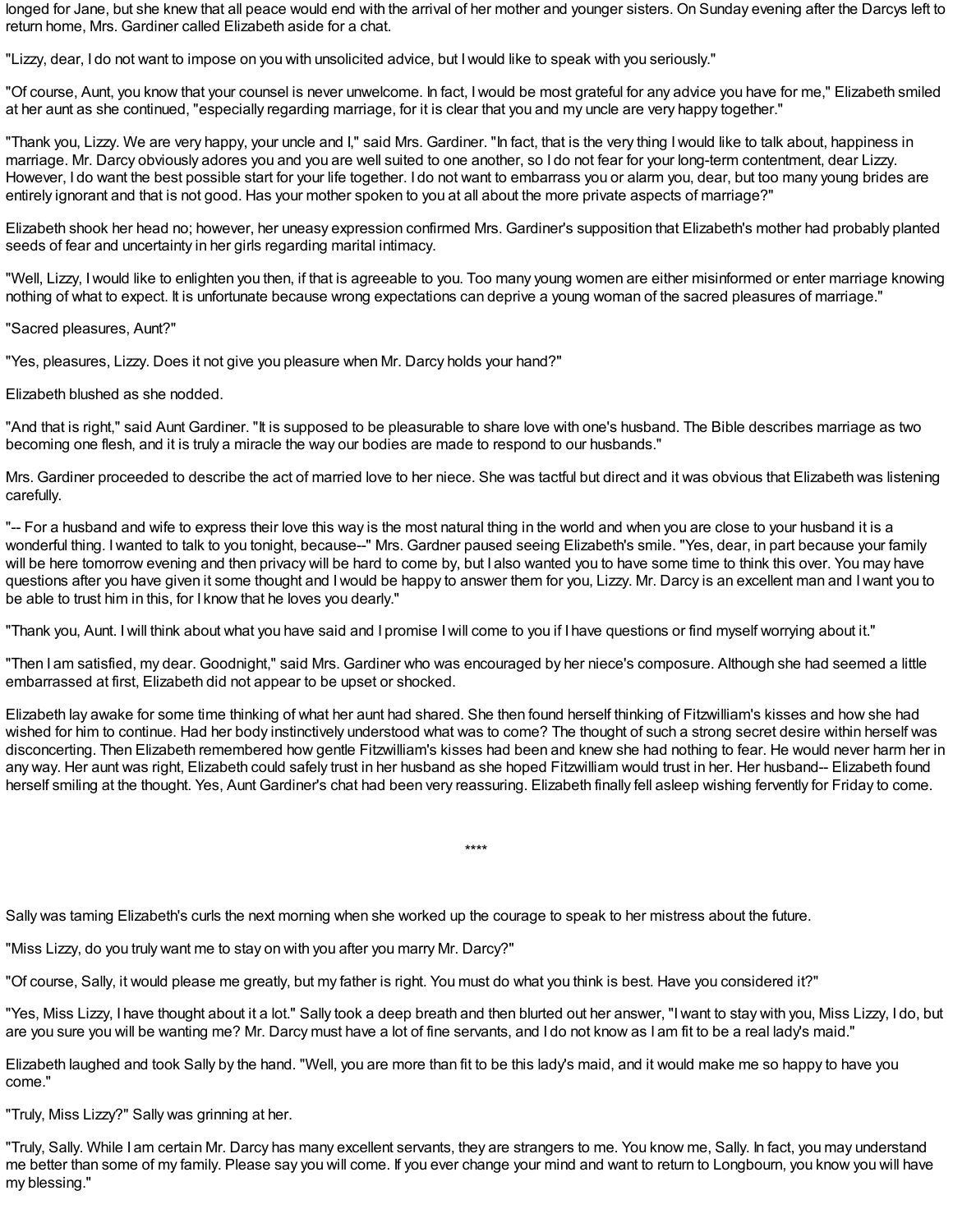Darcy arrived at the Gardiners' later that morning with very good news. He had received a letter from his uncle stating that he and Lady Carlisle would return to town for the wedding. They were not yet certain when they would arrive but hoped to meet Elizabeth before the wedding itself. Darcy was elated.

Little did Darcy know that his letter had initially caused his uncle considerable consternation. Lord Carlisle's concern about his nephew's sudden marriage to a young woman of whom they knew nothing was understandable. However, after his wife pointed out that Darcy had never made a foolish move in all his life and had proven himself quite adept at identifying and avoiding fortune hunters, the earl's anxiety abated. In fact, after another day's reflection, Darcy's uncle decided the whole thing sounded like what he should have expected of his nephew. After years of eschewing high society's matrimonial offerings, Darcy had at last found himself a suitable young woman, and was determined to wed her as soon as possible.

The ever-loyal Colonel Fitzwilliam had taken leave upon receiving his letter from Darcy, and he arrived at his family's country estate two days later ready to do battle on his cousin's behalf. However, by the time he arrived his parents were happily speculating about their future niece so any defense of Darcy's choice was completely unnecessary.

Fitzwilliam's parents were delighted, however, to discover that he actually knew the lady. They were eager to hear all he could tell them of Darcy's bride and he was most happy to oblige them.

Fitzwilliam was a gifted storyteller and he held his parents spellbound as he told them all he knew of Darcy's bride and their unusual courtship. They often nodded and smiled as the colonel talked of Darcy and Elizabeth's numerous misunderstandings during their acquaintance in Hertfordshire and its renewal in Kent. As Darcy's near relations, his aunt and uncle were well aware of his foibles and had often worried over his shyness with strangers.

"--Poor Darcy was rather funny to watch. I do not think the lady had any notion of his admiration for her, but knowing my cousin as I do it was obvious to me. Darcy would sit around staring at her and could hardly string two words together in her presence. Imust admit I enjoyed provoking him by engaging Miss Bennet in conversation while all he could do was watch."

"Oh, Richard, that is so unfair," his mother chided him, while his father smirked behind her back. "You know your cousin has always been shy."

"Yes, well, I knew he was smitten, but I had no idea of the depth of Darcy's feelings. At the time I thought it was a passing fancy, and I never dreamed he would act on it. He did though. Without a word to me, he just up and proposed to her. I am certain he took Miss Bennet quite by surprise and she refused him in no uncertain terms."

This time it was Fitzwilliam's father who interrupted his tale. "Do you mean to say, that this young woman actually refused your cousin's offer of marriage?"

"Yes, she did. Miss Bennet is a young woman of fixed opinions and strong ideals. You should have seen her with Lady Catherine. Miss Bennet was always courteous, but she refused to kowtow to my aunt's incessant advice and indoctrination. Lady Catherine did not know what to do. She admired Miss Bennet's cleverness, but it also affronted her that Miss Bennet did not grovel before her."

That brought a murmur of approval from the earl.

Fitzwilliam resumed his tale. "Where was I? Oh, yes, when Darcy sprang his declaration on her, Miss Bennet did not return his feelings and so she refused him. I think there was considerable misunderstanding between them at the time. It seems Miss Bennet had been acquainted with Wickham in Hertfordshire."

"Oh, no! Lord, how I hate that man," Lady Carlisle exclaimed.

"I know, Mother. We all do, except perhaps Darcy and Georgiana. Darcy is very angry with Wickham, of course, but I do not know if he has yet come to hate him. Anyway, the scoundrel had told Miss Bennet numerous lies of my cousin, which no doubt contributed to her poor opinion of him. Of course, I knew nothing of the proposal at the time. All I knew was that Darcy seemed very unhappy when we left Rosings. I assumed he was frustrated with our aunt, but his spirits did not recover. If anything Darcy's melancholy seemed to deepen. It was several weeks later before I pried the truth from him, and shortly thereafter Darcy fell ill."

His parents' expressions were grave as Fitzwilliam haltingly described his cousin's subsequent decline. The earl instinctively reached for his wife's hand to comfort her when they learned of how near a thing it was. They had known their nephew was gravelly ill, but had not realized how close they had been to losing him.

Colonel Fitzwilliam had tears in his eyes as he continued. "I shall never forget the look onGeorgiana's face when the doctor said she must prepare herself for the worst. I thought my heart would break. Yet, Georgiana exhibited a strength that is beyond my comprehension. Instead of collapsing in her own grief, she decided to take whatever action might bring comfort to her brother. I had told Georgiana about Darcy and Miss Bennet, as I did not want her to think she was in any way to blame for his unhappiness.

"Of course, once he began to burn with fever, it would not have remained a secret long, for Darcy would sometimes speak of Miss Bennet and other times speak to her in his delirium. Georgiana determined that as his unhappiness over the lady had undermined Darcy's health, perhaps hope of reconciliation with Miss Bennet might save him. She wrote to Miss Bennet requesting she come to London--"

The colonel was able to give his parents a much more detailed account of the subsequent events. They listened spell bound as he recounted the particulars of his trip into Hertfordshire, then the days Elizabeth spent at the Darcy home in London and finally Darcy's subsequent wooing of the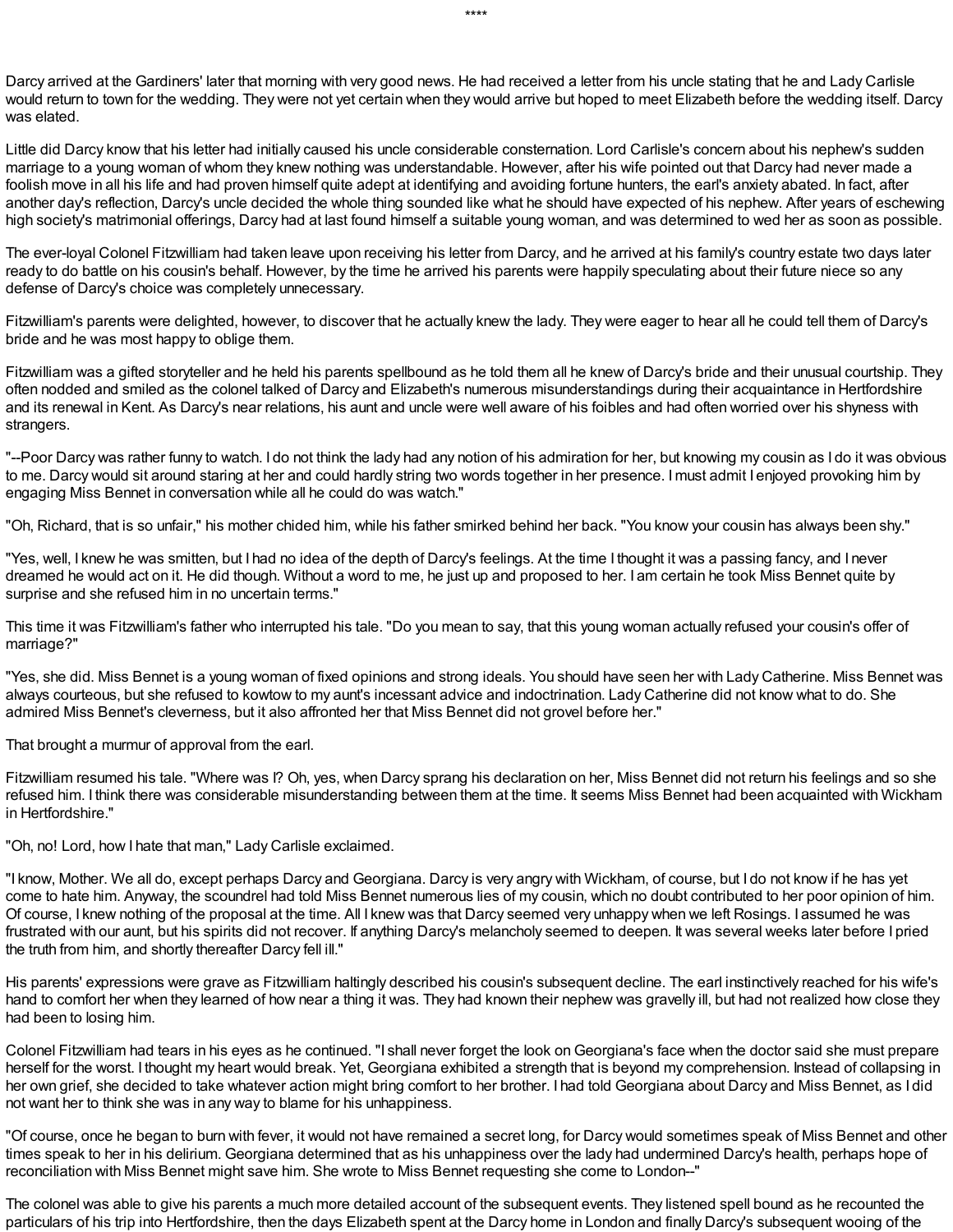lady. When he described the formerly solemn Darcy's proposal in front of the Gardiner's children, his parents laughed aloud. It was a welcome relief to laugh after the distress of hearing the details of their nephew's illness.

The colonel thought it was quite characteristic that his father's concern was the depth of Darcy's attachment for the lady while his mother's concern was that it was returned in kind.

Seeking reassurance the earl ventured to comment, "Your cousin must truly love Miss Bennet to have trusted Georgiana to her care."

"Yes, Father, he does. Even if there were no hope for a future with Miss Bennet, I am convinced there would never be another woman for Darcy. His attachment is beyond anything Iwould have expected or thought possible. That is why I am truly happy for him now. If you can envision two drowning sailors being saved by a raft miraculously floating by, well Darcy and Georgiana were the drowning sailors and Miss Bennet, the raft that saved them. I am not just speaking of their health, but their happiness. It is something you must see for yourself to understand."

The colonel smiled warmly at his parents and added, "I cannot wait for you to meet her, Mother. I know my brother's wife is something of a disappointment, but I think you will be very fond of Darcy's wife."

Lady Carlisle dried her tears before speaking, "I think you are right, Richard. I believe I love this young woman already, but I hope she is not marrying your cousin out of pity. Does Miss Bennet truly return Darcy's affection now?"

"Yes, Mother, I am certain of it. While Darcy had previously tried to hide his admiration, in London he has been openly affectionate and determined in his pursuit of Miss Bennet--a much better tactic for winning a fair lady's regard. Although Darcy has loved her longer, I truly believe Miss Bennet's regard for him is now equally strong."

After all their son had told them of Miss Bennet, Lord and Lady Carlisle were most eager to meet the young woman herself. As Sunday travel was regarded as unconscionable by the earl, they would leave for London at first light Monday morning. With no difficulties, they would arrive in town by midday Tuesday.

\*\*\*\*

Meanwhile in London, Elizabeth had no thoughts at the moment for Darcy's extended family. She was too preoccupied with worry regarding the arrival of her own. Although she was anxious to see Jane and her father, Elizabeth was concerned about the many ways her mother and younger sisters might embarrass her in front of the Darcys. The Bennets, however, failed to arrive at Gracechurch Street on Monday afternoon as expected. An express arrived instead. Mrs. Bennet had insisted that she and the girls must all have new dresses to wear to the wedding and the local seamstress was unable to finish them all so quickly. The Bennets would, therefore, be arriving in London on Wednesday evening.

Mrs. Gardiner was rather irritated that Mrs. Bennet thought dresses of greater import than being with her daughter at such a time, "Oh, Lizzy, I hope you are not too disappointed."

Elizabeth smiled at her aunt as she reached for Darcy's hand. "Imust confess I am very anxious to see Jane. Iwill miss her so, but I am not terribly distressed by the delay. It means less time for Mama's nerves to flutter."

Darcy smiled down at her and squeezed her hand, "You know that you may invite your sister to come and stay with us once we are settled, my love. I know that I cannot keep you all to myself."

"Thank you, dearest," Elizabeth barely whispered the endearment but Darcy heard it and beamed at her. "I know you are sincere about welcoming Jane into our home. I love you for that, but once we are wed it will never be quite the same as it was for us growing up together. I must be a little sad for that, but I promise it is only a little."

"Well, since Iwill be depriving you of your sister, you know that Iwill gladly share mine with you."

"I thank you for the favor, sir. Speaking of Georgiana, where is she?"

Aunt Gardiner answered merrily, "I believe Emma and Peter have lured her into the garden to play proposal again. This time I believe Georgiana is to be you, Lizzy, and Peter will be you, Mr. Darcy. I imagine that means Emma will be playing herself and supervising everyone else."

Darcy threw back his head and laughed, a sound that warmed Elizabeth's heart.

Tuesday was another beautiful summer day. Knowing this was the last day of complete calm before the wedding, Darcy asked Mrs. Gardiner if he might take Elizabeth for a walk through the nearby park. She gave her permission gladly, knowing that the young couple had few moments for private conversation.

\*\*\*\*

The pair walked in companionable silence for some time. Darcy was content to have Elizabeth on his arm and she was equally satisfied by his nearness.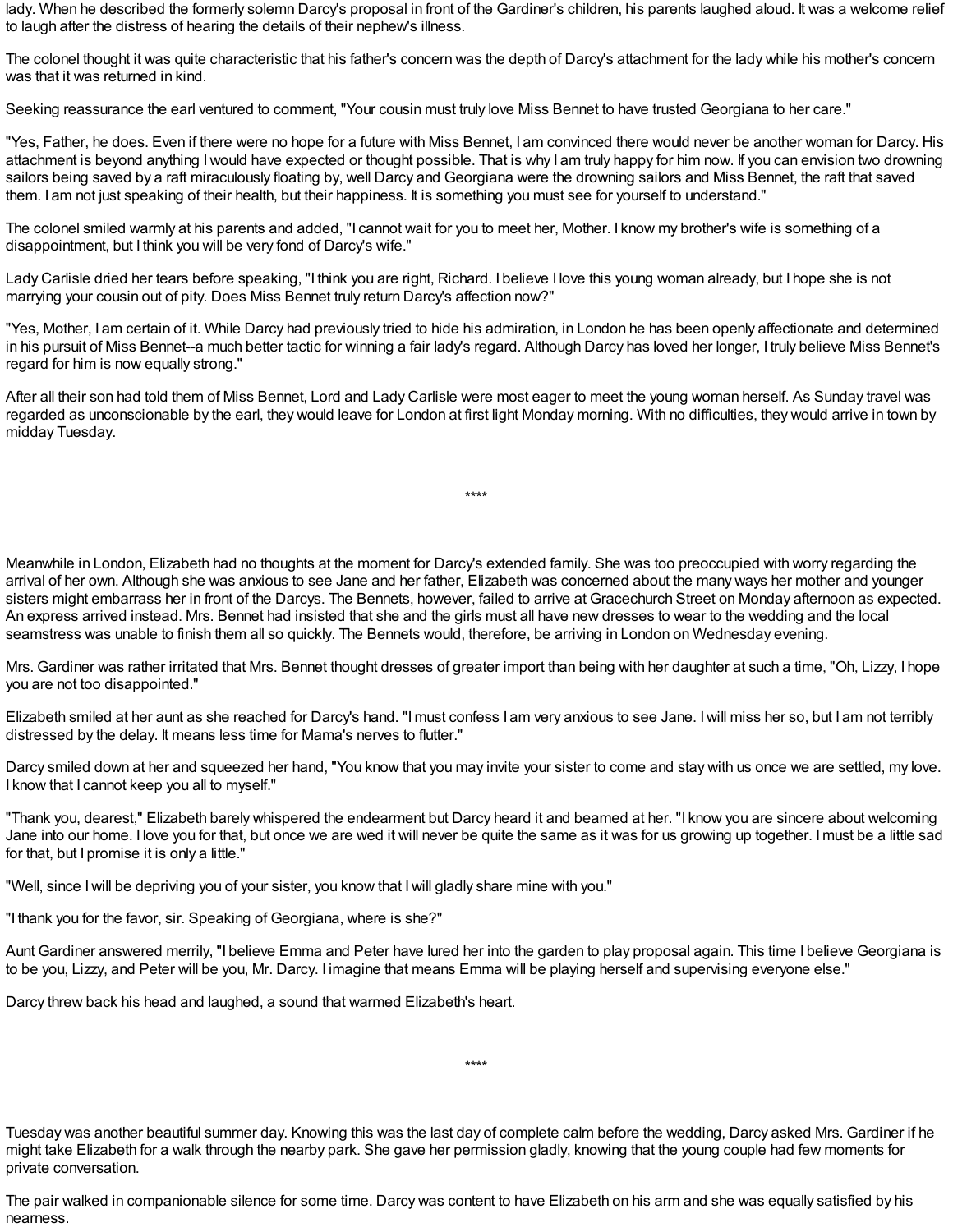Finally, Darcy felt he had to speak, "Elizabeth, Imust confess I have been very selfish."

"How so, my love?"

"Well, I have been thinking only of how happy I am that you will be going into Derbyshire with me next week. Until yesterday, I had not really thought of all you will be leaving behind. I hope you are not too sad, dearest." Darcy's face revealed the depth of his anxiety and Elizabeth sought to reassure him.

"You must allow me to miss my family a little, Fitzwilliam, but do not distress yourself. Iwill be where Iwant to be, for Iwill be with you." Elizabeth blushed slightly, but she did not pull away from his gaze. "Friday Iwill become your wife and you will be my husband. No matter what changes that will bring, it will make me very happy."

Darcy could scarcely restrain himself from taking her in his arms right then. He had to content himself with placing his hand over the smaller one resting on his arm and intertwining their fingers.

"I adore you, Elizabeth" he whispered, "and I can hardly wait until Friday to make you my own."

Realizing she had best tease him into a less passionate frame of mind, Elizabeth gave Darcy her sauciest smile, "Well, I am afraid you must wait until Friday, sir, but I promise Iwill not make you wait a moment longer than is necessary."

Darcy gave her a mischievous smile of his own and replied, "Iwill hold you to that promise, Elizabeth, not a moment longer than necessary."

When Darcy and Elizabeth returned from their walk, his uncle's carriage was sitting in front of the Gardiners' house. This sudden appearance of Darcy's relatives made Elizabeth surprisingly nervous. She had assumed that she would have time to prepare for meeting them. Sensing some anxiety behind Darcy's smile as well, Elizabeth took a deep breath and gave his arm a reassuring squeeze. They entered the house to find Lady Carlisle and Colonel Fitzwilliam having tea with Mrs. Gardiner. Darcy presented Elizabeth to his aunt who immediately began a heartfelt apology.

"I am sorry, my dear, for bursting in on you this way. I should have had Darcy bring you around for tea or something, but we only arrived this morning and I could not wait to meet you. My son has told us so much about you that I feel as if we are already friends." Lady Carlisle grasped both of Elizabeth's hands in her own. "I cannot thank you enough, my dear, for your recent kindness to Georgiana when she was ill. She and Darcy are almost as dear to us as our own sons. If anything had happened to either of them-- Well, bless you, my dear."

Lady Carlisle was insistent that Elizabeth sit beside her. Since that particular sofa was not long enough for three, Darcy without hesitation pulled a chair up next to Elizabeth and proceeded to take her hand. She blushed at this show of affection before his aunt, but Elizabeth did not pull away.

Lady Carlisle was, in fact, quite struck by the change in her nephew. His happiness was obvious. Seeing Darcy now, Lady Carlisle's realized for the first time how miserable his life must have been. Clearly, this change was Elizabeth's doing. Darcy was polite to his aunt and sincerely glad to see her, but he could not keep his eyes off of Elizabeth, and Elizabeth glowed in response.

Yes, Lady Carlisle decided that Darcy had chosen very well indeed. Elizabeth was charming, well mannered and intelligent, but most importantly, she had brought Darcy to life. By the time the visit was concluded Lady Carlisle was calling her "Elizabeth" and had insisted that Elizabeth call her "Lady Margaret."

Before departing Lady Carlisle invited Elizabeth and the Gardiners to dinner the following evening. Mrs. Gardiner regretfully declined explaining that Elizabeth's family was expected to arrive from Hertfordshire then.

"--I am sorry Lady Carlisle, but we must be home to receive them.

"Oh, of course, I understand, Mrs. Gardiner. Irealize it is very short notice, but could you join us this evening instead? It will just be a quiet family dinner, but I know my husband is equally anxious to meet you, Elizabeth. Darcy, you and Georgiana are included in the invitation, of course."

This invitation was accepted with pleasure. Darcy was delighted by his aunt's cordial reception of Elizabeth, but his cousin's odd behavior had him worried that something was amiss. Colonel Fitzwilliam had been strangely quiet during the visit. He had only spoken when addressed directly and even then he had seemed reticent.

Darcy drew his cousin aside as the ladies said their farewells and asked, "Are you well, Fitzwilliam? You are unusually quiet."

The colonel gave him a reassuring smile, "Everything is fine, Darcy. Iwas just being a good soldier and following Mother's orders. She made it perfectly clear that my role today was simply to make the introductions. This visit was all about the ladies becoming acquainted. If she could have accomplished it gracefully, I think Mother would have banned us both from the room, but do not worry. She was actually beside herself with excitement at meeting your Elizabeth. I shared some of your history with Mother and Father and they are sincerely delighted for you, Darcy. Although he was not invited to come along this afternoon I think my father is already quite captivated by your Elizabeth, too."

Darcy clasped his cousin's shoulder and whispered his thanks. He was most pleased when his aunt kissed Elizabeth's cheek before departing.

Darcy left soon after his aunt and cousin. It was agreed that he and Georgiana would return in several hours to escort Elizabeth and the Gardiners to his uncle's house. When Darcy left, Elizabeth walked him out, anxious for just a few more minutes together.

Elizabeth was pleased at the welcome she had received from Darcy's aunt, but she was still nervous about meeting his uncle the earl. "Should I be fearful of your uncle's displeasure, my love?"

"No, not in the least." Darcy took her hand and smiled reassuringly. "Fitzwilliam actually whispered that his father is quite taken with you already and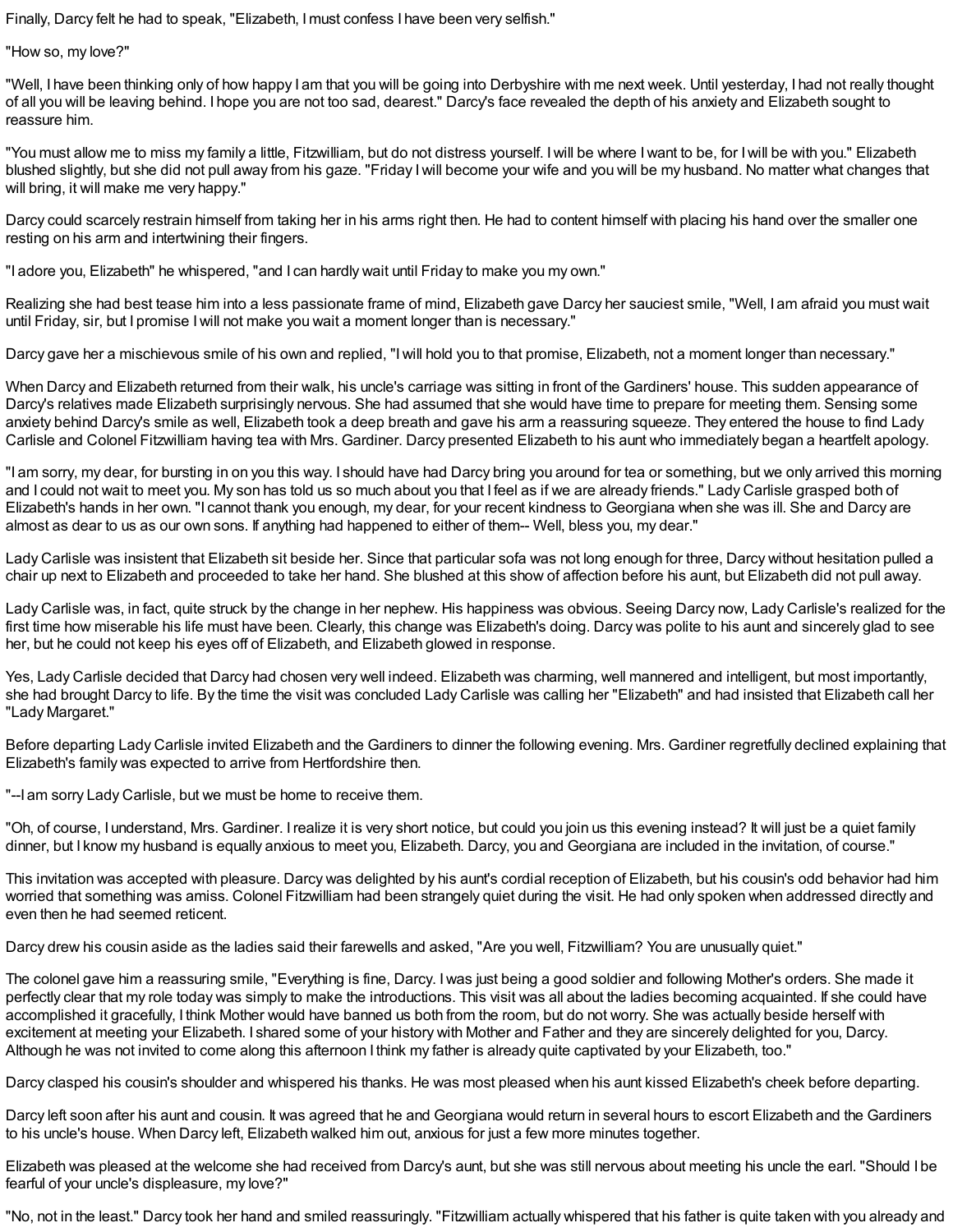my aunt's approval is obviously sincere. I think they simply want to know you and I know that my uncle will enjoy the Gardiners' company. Who would not?"

Elizabeth smiled up at him. "I love you," she whispered.

"You are my heart and my life," Darcy whispered in reply. He tenderly kissed her hand and he was gone.

Such a parting was not quickly recovered from. Elizabeth had to force herself to return to the parlor and found it difficult to engage in conversation with her aunt. Fortunately Aunt Gardiner, who knew full well the importance of Elizabeth's introduction to Lord Carlisle, soon sent her upstairs to rest before their dinner engagement. She also encouraged Elizabeth to wear one of her new gowns.

When Elizabeth came down the stairs, Darcy's heart caught in his throat. He could not have described the gown, which was elegant in its simplicity. Darcy merely thought Elizabeth was the most beautiful woman he had ever seen.

While Darcy was speechless in his admiration, Georgiana was not. "Oh, Elizabeth, how lovely you look."

Georgiana carried most of the conversation in the carriage, telling the Gardiners about her uncle and his family. Colonel Fitzwilliam was, of course, well known to the Gardiners, but Georgiana told them something of his older brother Philip, the Viscount Carlisle, and his wife of several months. Georgiana thought Philip and his wife were probably still in the country, but she wanted their guests to be prepared in case he was present this evening. Elizabeth scarcely heard any of the conversation. She was too wrapped up in Darcy to even be nervous about meeting his uncle. In three days time she would be his wife. The thought made her shiver just a little. Aunt Gardiner who was seated beside her asked, "Are you cold, Lizzy? I thought I felt you shiver."

Elizabeth assured her aunt she was fine. Darcy, however, still looked concerned. Eager to stop his worrying about her, Elizabeth waited until no one else was looking at her and mouthed, "I love you," to him silently.

Darcy's face lit up instantly and Elizabeth knew that he was impatient to be where he could touch her again. The distance across the coach was too great.

Lord and Lady Carlisle greeted their guests warmly. Lord Carlisle bowed low over Elizabeth's hand. "I understand we are indebted to you, my dear, for your recent care of our niece and nephew. I trust Darcy will spend the rest of his life happily repaying your kindness."

He then turned his attention to Elizabeth's relatives. Mr. and Mrs. Gardiner were well mannered, well educated and genuine. That rare combination engendered Lord Carlisle's respect. He was also pleased to find Elizabeth to be a lovely, artless young woman, and the way she looked at Darcy warmed his heart.

It was a very pleasant evening, or at least it began that way. They were lingering over dessert when what could only be described as a shriek was heard from the hallway.

"Where is my brother? Out of my way, you simpleton, Imust speak with Lord Carlisle immediately."

The Gardiners remained blissfully ignorant for a few moments longer, but everyone else at the table knew that Lady Catherine had arrived.

The woman herself burst into the dining room. "There you are--" Lady Catherine was rendered speechless by the sight before her. Her brother was actually entertaining the country upstart who thought to marry her nephew and those were no doubt some of her family. It was not to be born!

"Catherine," Lord Carlisle began, "How nice it is to see you. I understand that you already know Miss Bennet. Please allow me to introduce Miss Bennet's uncle and aunt Mr. and Mrs. Gardiner. Would you care to join us?"

Lady Catherine actually sniffed. "I had thought better of you, brother. Darcy is young enough to be taken in by the arts and allurements--"

Darcy himself stopped her, "That is quite enough. Miss Bennet will be my wife in three days time, Aunt, and I expect you to treat her with the respect she is due."

Lady Catherine began sputtering, but Lord Carlisle was also on his feet by this time, and he interrupted her before she could resume her ranting.

"Yes, you have said too much, Catherine. Imust insist that you apologize to our guests."

Seeing the enraged expression on his sister's face and fearful of what she might spew forth next, Lord Carlisle took Lady Catherine by the elbow and propelled her toward the door. He spoke over his shoulder as he forcefully removed her from the dining room, "Please excuse me for a few minutes. Richard, help your mother entertain our guests."

Darcy felt compelled to apologize for his aunt. "Miss Bennet, Mr. and Mrs. Gardiner, I deeply regret my aunt's poor behavior. While she is my aunt, there is very little of substance on which we agree. I am sorry for her--"

Mr. Gardiner interrupted him good-naturedly, "Pray do not distress yourself, Mr. Darcy. We do not hold you responsible for your aunt's opinions. I am sorry that she does not approve your choice, but I trust you to know what is best in dealing with your own family, sir."

Even as her uncle was reassuring Darcy, Elizabeth noticed her aunt patting Georgiana's hand as she whispered something to her. The girl immediately relaxed and offered a small smile in response.

Colonel Fitzwilliam further dispelled the tension by saying, "Perhaps, we should let the ladies have the port this evening, gentlemen, and take ourselves off to the parlor."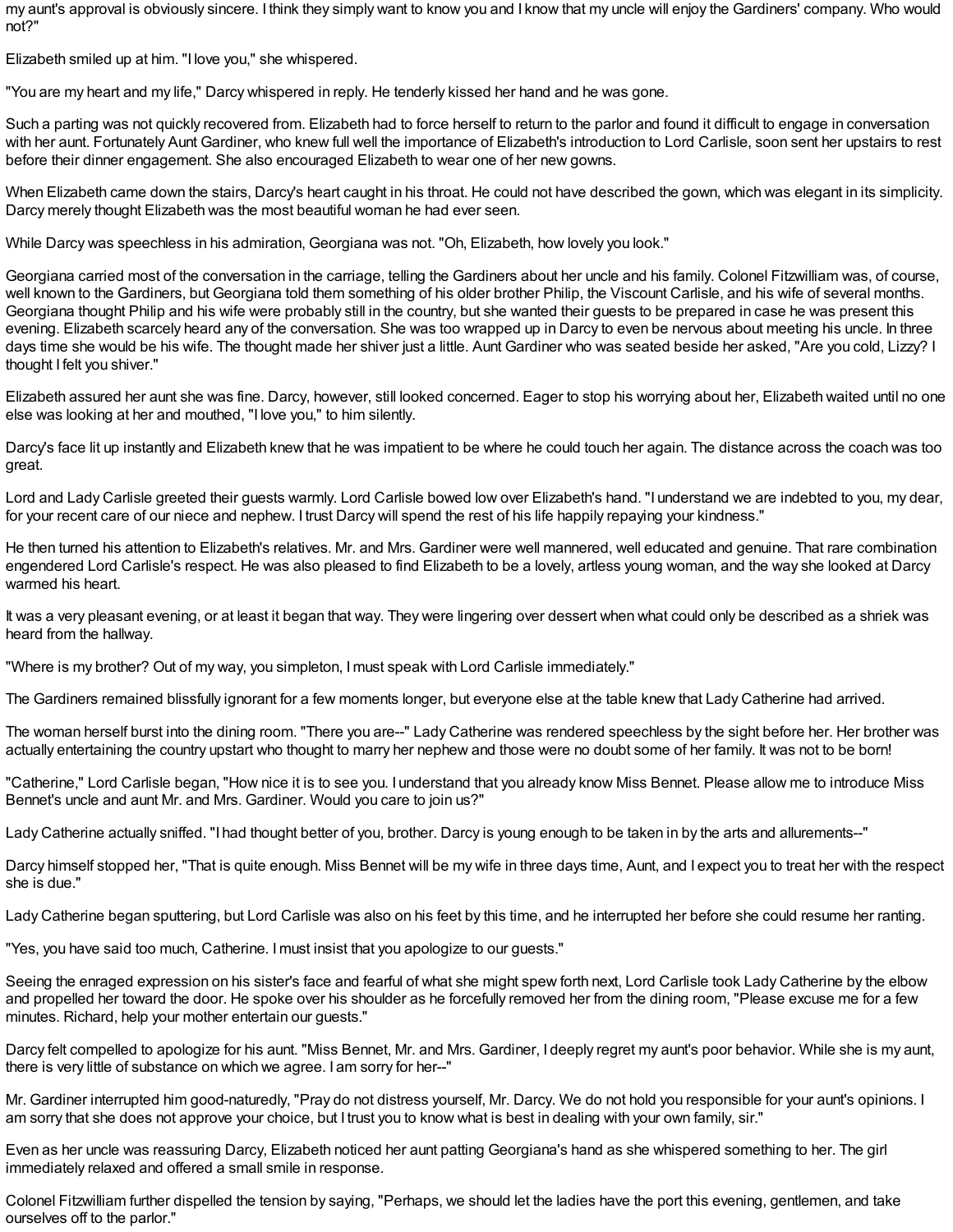Everyone laughed appreciatively and it was quickly decided that the entire party would move to the parlor. Darcy briefly entertained the thought of joining his uncle in confronting Lady Catherine, but decided he did not want to hear what she had to say. He would stay with Elizabeth. They had only been seated a few minutes when Lady Carlisle shooed Darcy away.

"Iwant to talk to your bride, Darcy. Go and see to Georgiana for a bit. I promise Iwill return Elizabeth to you unscathed."

Thankful for this Aunt's approval of his choice, Darcy obliged her by giving up his seat beside Elizabeth.

When he had walked away Lady Carlisle took Elizabeth's hand, "I trust, my dear, that you are not too distressed by that little scene in the dining room. Catherine is a pretentious fool. Please do not let her steal even the smallest part of your happiness."

"Thank you, Lady Margaret, you are most kind. While I had not anticipated Lady Catherine would appear here this evening, Iwill confess that I did not expect her to approve of Mr. Darcy's choice. Remember, I am acquainted with Lady Catherine. I know that she is a woman of decided opinions."

"Please know that she is not representative of the Fitzwilliam family. I do not know how Catherine came to be so course and unfeeling. She and Darcy's mother were as different as night and day. Ann was always considerate and loving, and Catherine-- well she has been like this for as long as I have known her. My poor husband is often quite exasperated with her, but she will not listen to him either. Do not worry though, Catherine may not always listen to Lord Carlisle, but I think she will fear him too much to break off from the family over this. And that will be her choice, all of us which includes you, my dear, or none of us."

Instead of comforting Elizabeth as Lady Carlisle intended, this thought was distressing to her. "Please Lady Margaret," she began, "I am grateful for your support, but Iwould not have this family divided over me."

"Do not fret, Elizabeth. I doubt it will come to that, but if it does it will be Catherine's doing and not yours." Lady Carlisle embraced Elizabeth as she whispered, "You are very sweet, my dear, and I am very happy to have another niece on whom I can dote."

Raising her voice so that Darcy would hear her, Lady Carlisle continued, "But now I see Darcy is too anxious about you, dear Elizabeth, to enjoy himself. Come here, Darcy. See. Ireturn her to you safe and whole."

Darcy smiled at his aunt's teasing, but he was truly worried about Elizabeth. "Elizabeth, I am so sorry. I had no idea--"

Elizabeth gently placed a finger over his lips, "Do not fret so, my love. I am still here and I have no intention of going anywhere. Three days from now we will belong to each other completely. I am sorry if it displeases Lady Catherine, but I have no intention of giving you up to oblige her."

Darcy tenderly kissed the finger over his lips and then he took that hand in his own. "I do love you, Elizabeth," he whispered.

Lord Carlisle soon joined them. He made an apology on Lady Catherine's behalf and then there was a determined effort by all the company to speak of anything but Lady Catherine.

When their guests had gone Lord Carlisle remarked to his son, "You are right, Richard. I am very impressed with Darcy's choice. Not many young women would have remained so calm and collected with Catherine breaking down the door to say her piece. I think Darcy was far more offended than Miss Bennet was."

"I am sure you are right on that, Father. Remember, Miss Bennet is well acquainted with Lady Catherine. She knows how rude and unfeeling my aunt can be, but I have always admired Miss Bennet's poise in comparison to my aunt's posturing. One is the result of inner strength, the other is simply a show of strength and they are two very different things."

"Well said, my boy."

Lady Carlisle spoke up at that point, "While you were out with Catherine, my dear, I did speak with Elizabeth. I assured her that Catherine will be putting herself in opposition to the entire family if she persists in opposing their marriage."

"And what was her reaction, my dear?"

"Elizabeth actually seemed far more concerned about division within the family than she was with the outlandish things Catherine had been about to speak in the dining room."

Colonel Fitzwilliam smiled, "It makes you understand why Darcy is so anxious to tie Miss Bennet down before she can change her mind, doesn't it, Father?"

*Copyright 2007 Pamela St Vines*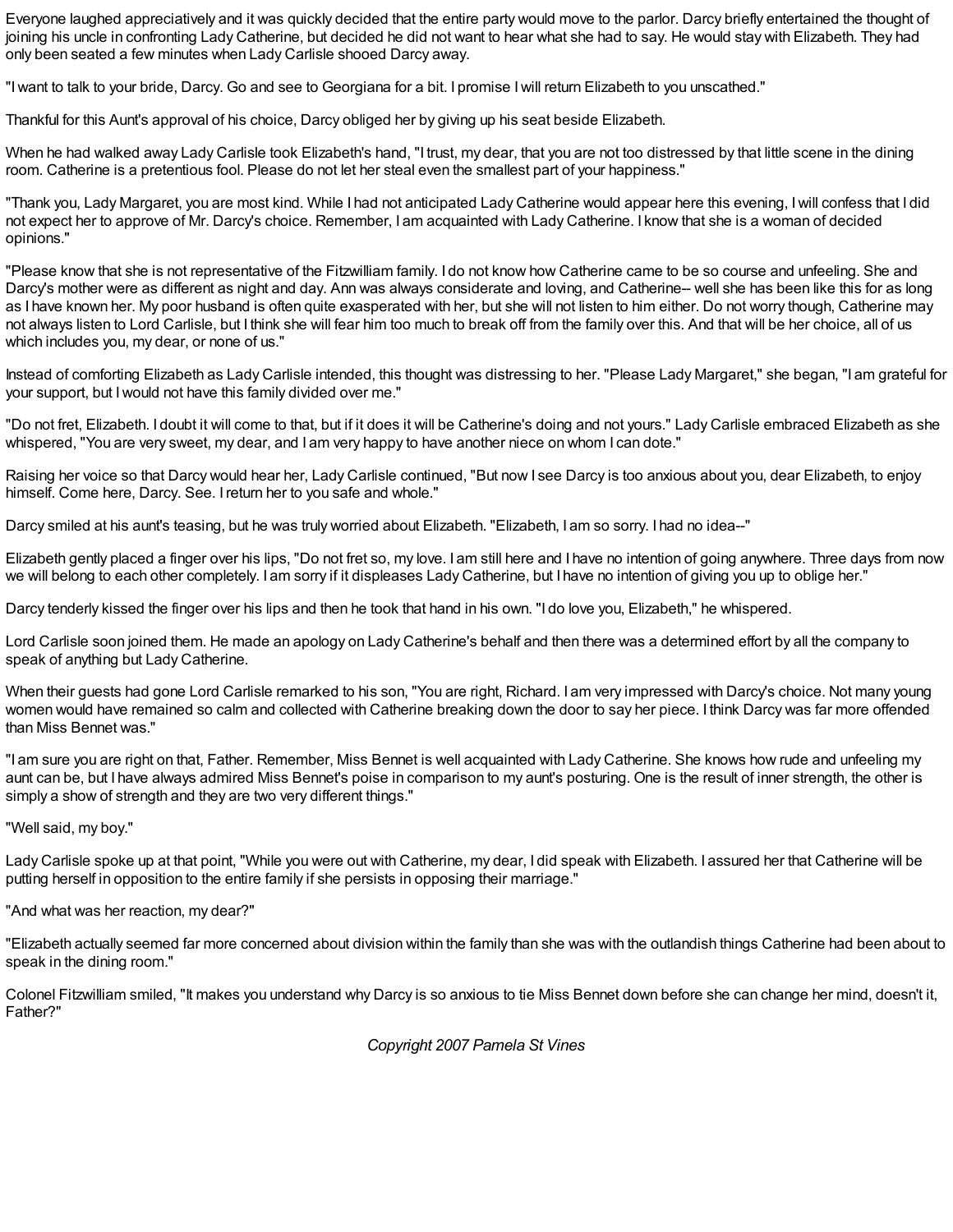# **Aaran St Vines** FanficAuthors.net

- 
- 
- 
- -
	-
	-
	-
- - -
- -
	-
- 
- 
- -
	-
	-
- 
- 
- 
- 
- 
- 
- - -
		-
		-
- -
- 
- 
- - -
		- -
	-
	-
	- -
		-
		-
		-
		-
- 
- 
- 
- 
- 
- 
- -
- -
	- -
- 
- 
- 
- 
- 
- 
- 
- 
- 
- 
- 
- 
- 
- 
- 
- 
- 
- 
- 
- 
- 
- 
- 
- 
- 
- 
-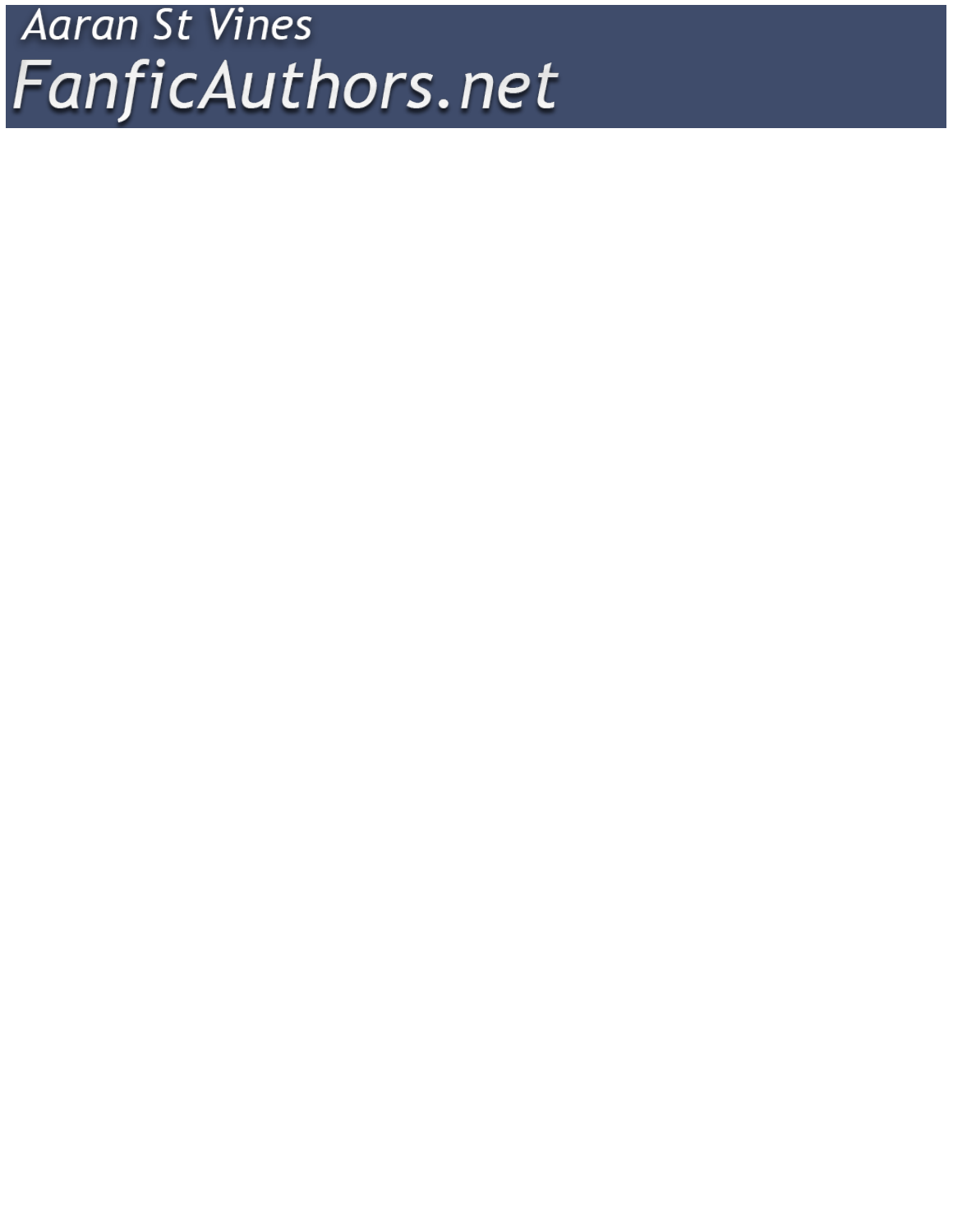## **HappilyEver After byPamela St Vines Chapter Six**

*Come live with me, and be my love; And we will all the pleasures prove That valleys, groves, hills, and fields, Woods or steepy mountain yields.* CHRISTOPHER MARLOWE **"The Passionate Shepherd to His Love"**

### *Chapter Six*

Darcy was at the Gardiners' on Wednesday afternoon waiting with Elizabeth for the coming of her family. Between the last minute preparations for their visit and the arrangements for Friday's wedding breakfast, the house was full of activity. Knowing full well that peace and quiet would disappear with the Bennets' arrival, Mrs. Gardiner considerately allowed Elizabeth and Darcy some time alone in the parlor--with the door open, of course.

They sat on the corner sofa--the one chosen by Darcy the evening he first came to dinner--and neither spoke for a moment. Elizabeth was clearly anxious and Darcy was watching her keenly trying to determine exactly what was causing her to worry so.

When she leaned against his shoulder with a sigh, Darcy prompted her, "That does not sound like a sigh of contentment, my love."

"Oh, I am just being silly, I know, but--"

"But what, Elizabeth?"

"It has been many months since you have seen most of my family, Fitzwilliam. I fear that you may have forgotten just how badly they-- Perhaps you will have regrets when you are confronted with the realities of their misbehavior."

"Elizabeth, how could you entertain such a notion? First and foremost, my heart is yours. It is also firmly established that I have no right to distain anyone for unfortunate family connections--least of all you--after last night's display. Besides, it is my impression that when your sisters'--and even your mother's--behavior errs, it is usually from a lack of thought. Lady Catherine's attempt to injure you last night was intentional, my love. Iwould consider thoughtless indiscretion to be preferable over willful maliciousness any day."

Darcy paused to kiss her hand before continuing, "No matter what may happen with your family, today or in the future, remember this--I love you, Elizabeth. How could Iregret you when you are necessary to me? Everyone who understands me can see that. Iremember Fitzwilliam urging me not to give up on you shortly after you came to London. He did so because he could see that I needed you and would never be happy without you."

Rewarded with a small smile, Darcy added, "You *are* silly to worry about my having regrets, my love. Would you give me up, if your mother preferred a man with fifteen thousand a year?"

Her smile grew, "Of course not, Fitzwilliam, now if he had twenty thousand--"

Darcy stopped her with a kiss. He kissed her softly and then again more passionately. When he drew back, Darcy was both reassured and amused by Elizabeth's response. She remained perfectly still, her eyes closed as if awaiting another kiss. Remembering the open door, Darcy did not dare kiss her again. He brushed his thumb gently across Elizabeth's lips as he whispered her name.

"Oh," was all Elizabeth said as she opened her eyes. She gazed up at him and whispered, "You must promise not to stop so abruptly on Friday, Fitzwilliam. I think I shall enjoy kissing you for a very long time."

Darcy's heart began to race, but he managed to speak normally. "Believe me, Lizzy, there will be no reason to stop then and Iwill kiss you for as long as you wish." He lifted her hand to his lips and began kissing her fingers one by one.

Elizabeth allowed herself to simply enjoy the warm feelings rising within her for a moment before attempting to lighten the mood. She slowly withdrew her hand and flashed Darcy a teasing smile. "Then I shall most definitely look forward to it, Mr. Darcy."

Having determined she could trust herself no more today, Elizabeth suggested they find her aunt and see if she required any assistance. Mrs. Gardiner, however, assured them all was well in hand.

"--Irealize you were waiting to greet Elizabeth's family, Mr. Darcy, but they are somewhat later than I anticipated. Perhaps, you should go now and fetch your sister for dinner. Surely, the Bennets will have arrived by the time you return."

Darcy looked to Elizabeth. Knowing that her family was the subject of considerable anxiety for her, he was concerned lest she think he was slighting them.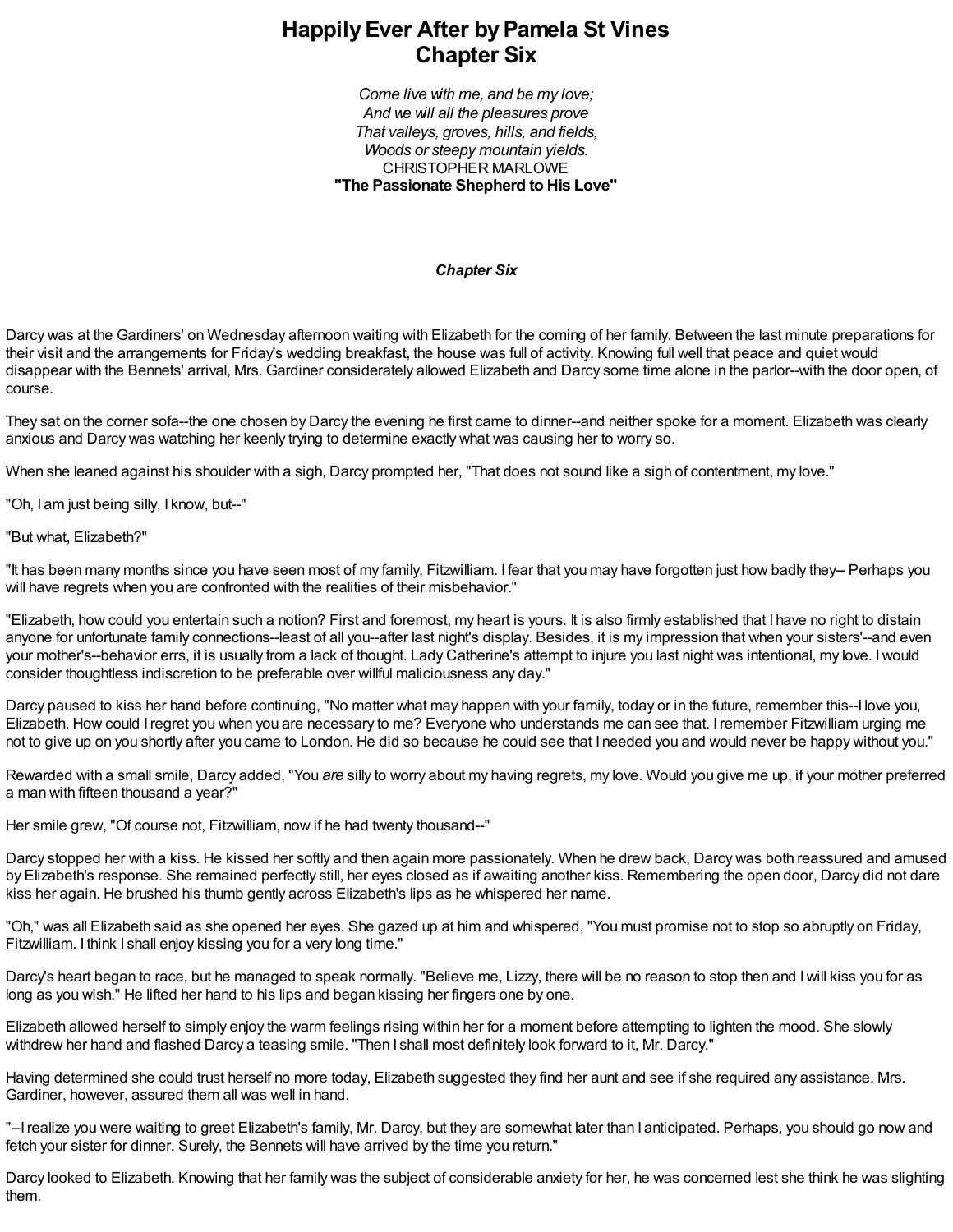"What do you say, dearest?"

Touched by his solicitude for her feelings, Elizabeth smiled.

"Thank you for asking," she said, "but I do think my aunt's suggestion is a good one, sir--just so long as you promise not to linger at home."

"No, indeed, my love."

Elizabeth clung to his arm as she walked him to the door. In the relative privacy of the front hallway, Darcy took her face in his hands as he leaned in to whisper, "Only two more days, my love."

Elizabeth blushed, as his meaning was unmistakable, but she held his gaze and whispered back, "I shall look forward to it, dear sir."

The Bennets arrived shortly after Darcy had returned with Georgiana. They were obviously tired, but no less noisy than usual. Mr. Bennet looked as if his patience was at an end and Mrs. Bennet all but shrieked in Elizabeth's ear as she embraced her.

"Oh, Lizzy, look at you," she gushed, "the first of my girls to become engaged. Iwas astonished to hear it, but I am so happy for you."

Darcy was offended for Elizabeth at such a greeting, but she seemed to accept her mother's remarks with grace.

"Mama, you remember Mr. Darcy, of course. Please allow me to introduce his sister to you--"

When the introductions were accomplished, Mrs. Gardiner earned Darcy's deepest gratitude by restoring peace to the room. She achieved this miracle by simply showing the Bennets upstairs to refresh themselves and change for dinner. Lydia and Kitty could be heard squabbling as their voices faded into the upper regions of the house. With a smile Georgiana excused herself as well and went in search of the children, allowing Darcy and Elizabeth a moment alone.

"I am sorry for your mother's thoughtlessness, my love."

"Pray do not be offended or unhappy on my account, Fitzwilliam. Mama has simply never learned to restrain her tongue and it is doubtful that she will." Elizabeth smiled up at him as she continued, "Having never known a man such as yourself, it is entirely understandable that she would be surprised by my engagement, for there is not another man in the world whom I would agree to marry."

Darcy could not help but be pleased by such a declaration, and he attempted to forget his irritation with Mrs. Bennet for Elizabeth's sake. After all, he would only make Elizabeth anxious and unhappy by choosing to be offended on her behalf. Seeing her questioning gaze, Darcy smiled and whispered, "As you wish, dearest."

The talk around the dinner table was animated. Mrs. Bennet and the younger girls were full of questions about how Elizabeth and Darcy came to be engaged. Of course, there was rarely an opportunity to actually answer any of these questions, as they talked over one another and kept changing the subject. Elizabeth was slightly embarrassed but Darcy seemed to take it all in stride.

Sensing her discomfort, he discretely took her hand under the table at one point and whispered, "It really does not bother me, Elizabeth. I love you."

Georgiana was slightly overwhelmed, but very entertained by the boisterous Bennet family. She could easily perceive why Elizabeth was so fond of Jane. Jane's gentleness put Georgiana at ease instantly and she found herself wanting to know the eldest Miss Bennet better.

In consideration of the Bennets' fatigue following their journey, Darcy and Georgiana left soon after dinner. Elizabeth walked them to the door where she and Georgiana exchanged a parting embrace. Then Darcy took Elizabeth's hand in farewell. He kissed it tenderly and leaned in close to whisper into her ear, "Remember, I love you, dearest."

Elizabeth stood in the open doorway and watched them go. She then squared her shoulders with a sigh and returned to her family.

Lady Carlisle had invited Elizabeth and the ladies of her family to tea on Thursday. After consulting her aunt, Elizabeth had decided she would not extend the invitation to her younger sisters. Mrs. Gardiner deemed this a very wise course of action and assured Elizabeth that there would be no harm in it--especially as her sisters would never know they were originally included in the invitation. Elizabeth hoped that between Aunt Gardiner, Jane and herself they might have some success in guiding her mother's behavior.

It all went rather well, as Mrs. Bennet was surprisingly well behaved or at least her behavior was far less indecorous than usual. She was somewhat in awe that Elizabeth was to be so closely connected with an earl. Mrs. Bennet's behavior was also tempered by Mr. Bennet's stern warnings that she had best behave with dignity lest she ruin things for Elizabeth. He had enforced those warnings with the threat of no new gowns for a year if his wife forgot herself and embarrassed Elizabeth in front of Lady Carlisle.

Perhaps Lady Carlisle was somewhat deceived as to the degree of Mrs. Bennet's silliness, but being a shrewd judge of character she knew that Mrs. Bennet was, indeed, a silly, selfish woman. Although Elizabeth was properly respectful to her mother, there was no sign of any particular regard between them. This pleased Lady Carlisle for she thought Elizabeth would not be unhappy at the distance between Pemberley and Longbourn. Now having met her mother, Lady Carlisle fully understood the unusual degree of closeness between Elizabeth and her Aunt Gardiner.

Although the mother was something of a disappointment, Darcy's aunt was very pleased with Jane Bennet. Lady Carlisle preferred Elizabeth's liveliness, but Jane was clearly not stupid. She was also very kind and considerate. A man might do far worse in Lady Carlisle's opinion. Being related to the Gardiners and Elizabeth's eldest sister would not be a burden to Darcy and Georgiana. Hopefully, the rest of the Bennets would remain in Hertfordshire.

Thinking back to Catherine's performance in her dining room, Lady Carlisle remembered that Elizabeth would be acquiring some unpleasant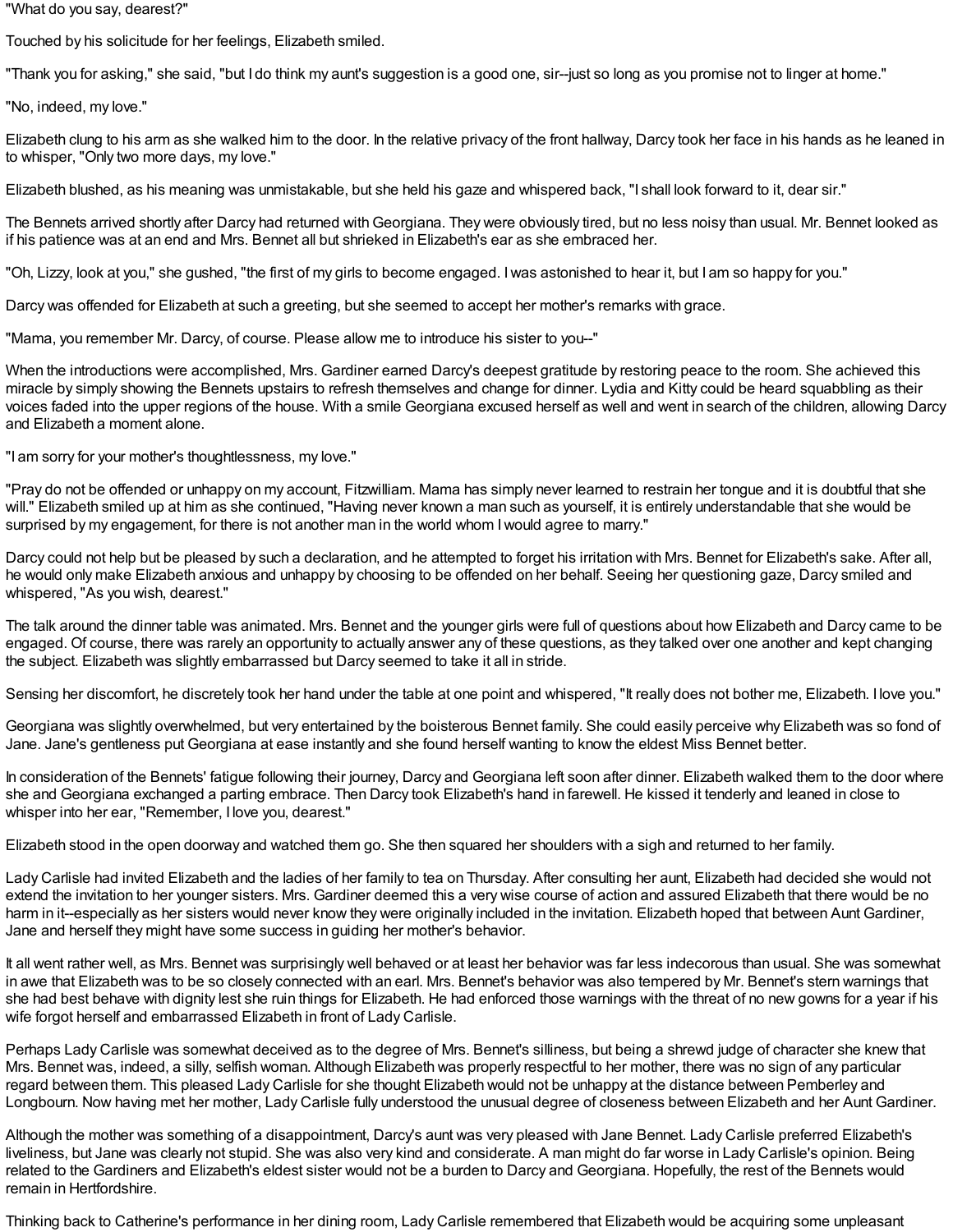relations through this marriage as well, and recalling Elizabeth's composure after Catherine's exhibition stirred Lady Carlisle's pride in her new niece. She would not allow Catherine to sully Darcy and Elizabeth's happiness. Lady Carlisle also promised herself that she would protect them from the other imbeciles of the first rank who would not be able to comprehend a marriage based solely on mutual respect and affection. She would wield every bit of her formidable influence to promote Elizabeth as Darcy's wife and to ensure her acceptance in society.

To that end Lady Carlisle turned to Elizabeth and said, "Irealize that my nephew plans to whisk you away to Derbyshire next week, Elizabeth, but I expect you to favor us with a visit later in the summer, my dear. We must have the opportunity to become better acquainted. By the time we return to town, the season will be upon us. Although we will certainly see a great deal of each other then, it will not have the intimacy of a family party in the country."

Elizabeth smiled, "Thank you, Lady Margaret. You are most kind."

"Not at all, my dear. I shall look forward to it."

To Darcy's relief Mrs. Gardiner had declined his offer to host a dinner party the night before the wedding. Although she spoke in terms of Elizabeth's limited time with her family, Darcy felt certain that Mrs. Gardiner's primary aim was to shield them from any unpleasant scenes the night before they were wed. Propriety would have demanded Darcy include his family if he were entertaining the Bennets, and there were too many embarrassing possibilities in that scenario. Darcy had reconciled himself to the reality that Elizabeth's family would soon be his family as well. However, he felt it only wise to limit the interaction between their two families as much as possible. Of course, the Gardiners and Jane were not included in this opinion. He knew that anyone of sense would respect them, and Darcy cared little for people without sense, his Aunt Catherine being a prime example of that ilk.

Mrs. Gardiner had, of course, insisted that Darcy and Georgiana join their family party for dinner, and so they arrived inGracechurch Street not long after the ladies had returned from his aunt's. Although Darcy appeared his normal self, Elizabeth could tell he was uneasy.

"Come, my love," she whispered. Then speaking in a normal tone, Elizabeth addressed Aunt Gardiner, "Do you mind if I show Mr. Darcy the arrangements for tomorrow, Aunt?"

"Of course not, Lizzy. It will be some time yet before dinner, and the fresh air will do you both good."

Smiling her gratitude Elizabeth took Darcy by the hand and led him through the house and into the garden. Only when they were safely outside did she voice her concern.

"I can tell you are anxious, Fitzwilliam. Please tell me what troubles you."

"If you are not unhappy, then all is well, dearest," he replied, kissing her hand.

"Surely you do not think Iwould be unhappy today, my love," she reassured him brightly. "After all tomorrow is our wedding day. Have you forgotten?"

"No, I can think of little else," Darcy answered. He smiled sheepishly as he explained, "I do sometimes worry for naught, and this appears to be one of those times. Iwas concerned that something unpleasant might have transpired during your visit to my aunt's."

"Ah, I see," Elizabeth's eyes sparkled and Darcy knew all was truly well. "Were you referring to the sort of unpleasantness that might arise from your side of the family or mine?"

Darcy actually chuckled as he responded, "Both are very real possibilities, my dear, but since I know that Lady Catherine has returned to Kent, my concern was more for your relations today."

Elizabeth's expression grew grave as she whispered, "Do you have doubts?"

"Never think that," Darcy replied passionately, "as you are my life, Elizabeth. My concern was only for you in this. I know that your mother and younger sisters are sometimes a trial for you."

"You are right, of course, Fitzwilliam," she said with a sigh. "It was a situation fraught with the potential for disaster. Please forgive me for misunderstanding your concern."

"Of course," Darcy whispered as he tightened his arm around her.

Elizabeth buried her face in his shoulder and breathed in the reassurance of his presence. "It is sometimes difficult to grasp that you love me so in spite of--well, I am just thankful that you do. All in all, things went as well as could be expected this afternoon. I did not extend your aunt's invitation to my younger sisters. Please do not give me away."

Darcy smiled down at her as he gently trailed a finger down her cheek. "Of course not, my love. Iwould say that was a very wise decision on your part."

Elizabeth's happiness was not only restored. The relief of sharing her apprehensions with Darcy and knowing that he understood them actually multiplied her contentment.

"Oh, Fitzwilliam, I am so glad you are here. Thank you for understanding. Iwas anxious, too, but Mama was actually rather quiet, at least for her. While I am confident your aunt is not deceived in the least regarding my mother's abilities or character, there were no heart-stopping embarrassments. I think Mama was rather in awe."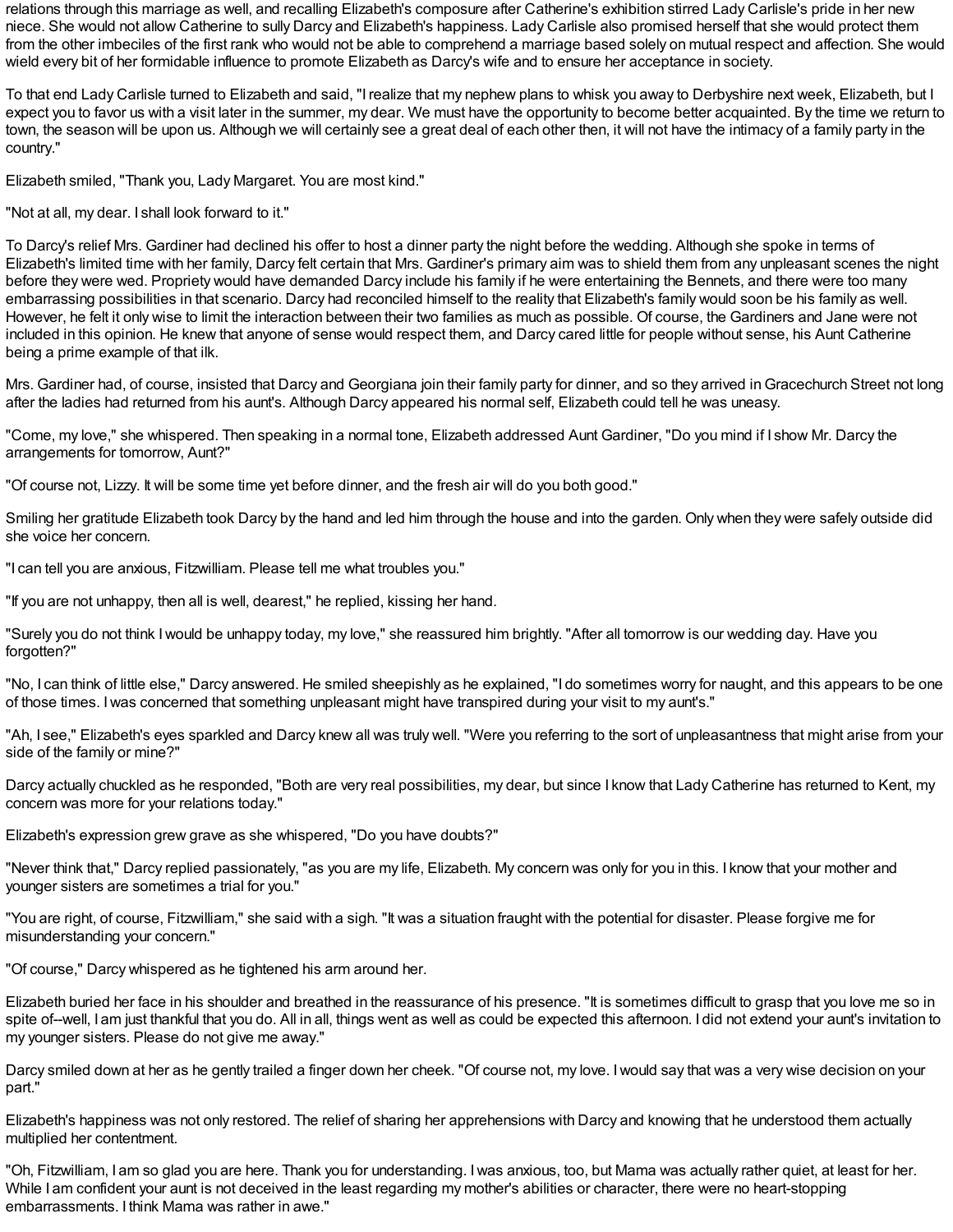Gazing up at him with an impish grin Elizabeth added, "Our tea with your aunt will, no doubt, be the talk of Meryton for some weeks to come."

"Your mother may boast of your new relations all she likes, as long as she does not make you unhappy, my love."

"I should warn you, Fitzwilliam, that your aunt will be expecting us to visit them later this summer. She was most insistent that we spend some time with them away from town."

His face alight with pleasure and pride, Darcy explained, "You do not know Lady Margaret well enough, dearest, to understand the significance of such a request. My aunt not only approves of you as my wife, but she is also positioning herself as your champion by this invitation. Lady Margaret rarely entertains in the country so anyone who knows her will interpret this to mean that you have her favor and support. No doubt, she will see to it that the news is widely circulated before the season begins."

Dinner was as calm as a meal with the Bennets could be. Mrs. Bennet was fluttering and chattering. Lydia and Kitty were arguing and Mary was sermonizing. Georgiana was uncertain which conversation took precedence and was thus initially confused by the chaos. It did not displease her, however. Once she realized nothing was expected of her, she enjoyed the happy bustle.

When Darcy and Georgiana left that evening, Mrs. Bennet requested Elizabeth accompany her upstairs.

"Of course, Mama, if you wish it, but Iwas just going up with Jane. Iwanted to spend some time with her before retiring."

"This is important, Lizzy. Tomorrow you wed and Imust be certain you are prepared." Seeing the disappointment on Elizabeth's face, Mrs. Bennet added, "Very well then, come along, Jane. You will need to know these things soon enough anyway."

Elizabeth smiled at Jane apologetically as they followed Mrs. Bennet upstairs. She had been trying to engineer her own escape and regretted involving Jane in what would assuredly be a very uncomfortable conversation.

Once they were behind closed doors, Mrs. Bennet began her attempt to educate Elizabeth in anticipation of her wedding night. Having already been well prepared by her aunt, Elizabeth was able to sit there calmly while reciting sonnets in her head. She had no intention of following her mother's advice on how to conduct herself in any situation, much less in her intimate relationship with her husband. Elizabeth's immediate goal was to endure her mother's instruction, but hear none of it, as she did not want to risk the possibility of something horrid her mother said plaguing her in the future. Elizabeth had found the sonnet trick invaluable in the past. It required just enough concentration that she looked as if she were paying attention. Yet, the mental activity prevented most of her mother's words from even registering in her consciousness. As this lecture was particularly long, Elizabeth found her mother's words began to break through the sonnets at one point. In desperation, she cast about for a more absorbing mental occupation and settled upon conjugating Latin verbs. To Elizabeth's vast relief her mother's voice was relegated to a hum in the background once more. Mrs. Bennet noticed the resulting look of concentration on Elizabeth's face, but happily she misinterpreted this to mean that she had her daughter's full interest and attention.

Poor Jane was a truly obedient daughter with no such defenses against their mother's counsel, and Mrs. Bennet's description of what awaited Elizabeth the following evening was as bewildering as it was terrifying. She was just warming to the subject of how to deflect a husband's unwanted attentions when Jane excused herself and bolted from the room. Elizabeth dutifully remained--appearing attentive, yet not minding a word her mother said--until Mrs. Bennet had finally talked herself out. She patted Elizabeth's hand and said with a sigh, " Just do your best, Lizzy."

Elizabeth murmured a quiet thank you and went in search of Jane. She found her hiding in their room, weeping as if her heart were broken. Elizabeth embraced her and waited for Jane's sobs to quiet before she asked, "Oh, Jane, whatever is the matter? Did our mother frighten you or has something else occurred to cause your unhappiness?"

When Jane raised her eyes and Elizabeth saw the terror in them, she knew this was definitely their mother's handiwork. "Oh, Jane, you must not think on Mama's words."

"But, Lizzy, how can you bear it?"

"Truthfully, I did my best not to hear a word she said," Elizabeth confessed, "as I have already had the benefit of Aunt Gardiner's counsel on marriage. Do not fear for me, dearest. Mr. Darcy loves me, Jane. He would not be able to take pleasure in anything that was displeasing to me."

Jane wiped her eyes as she whispered, "You are not afraid then?"

"No," Elizabeth said with a smile. "Iwill confess that I am a little nervous but in anticipation, not dread. When I think of the pleasure I take in the slightest brush of his hand against mine, I yearn for more, Jane. It was always my desire to marry for love, but I did not really understand what that would mean until I grew to love Mr. Darcy. Oh, Jane, the reality of loving and being loved has far exceeded my expectations."

**\*\*\*\***

Friday morning dawned bright and clear. Today is my wedding day was Elizabeth's first clear thought. Jane was already getting dressed.

"Good morning, Lizzy. Did you sleep well?"

"Yes, Jane, I did," she responded. Seeing that a shadow of apprehension lingered behind Jane's smile Elizabeth hastened to add, "I have been so excited about today that Iwould have thought it impossible for me to sleep last night, but I slept very well indeed. In a few hours I shall be Mr. Darcy's wife and next week we will be going into Derbyshire. A month ago that would have sounded strange, unbelievable, in fact, but now it seems so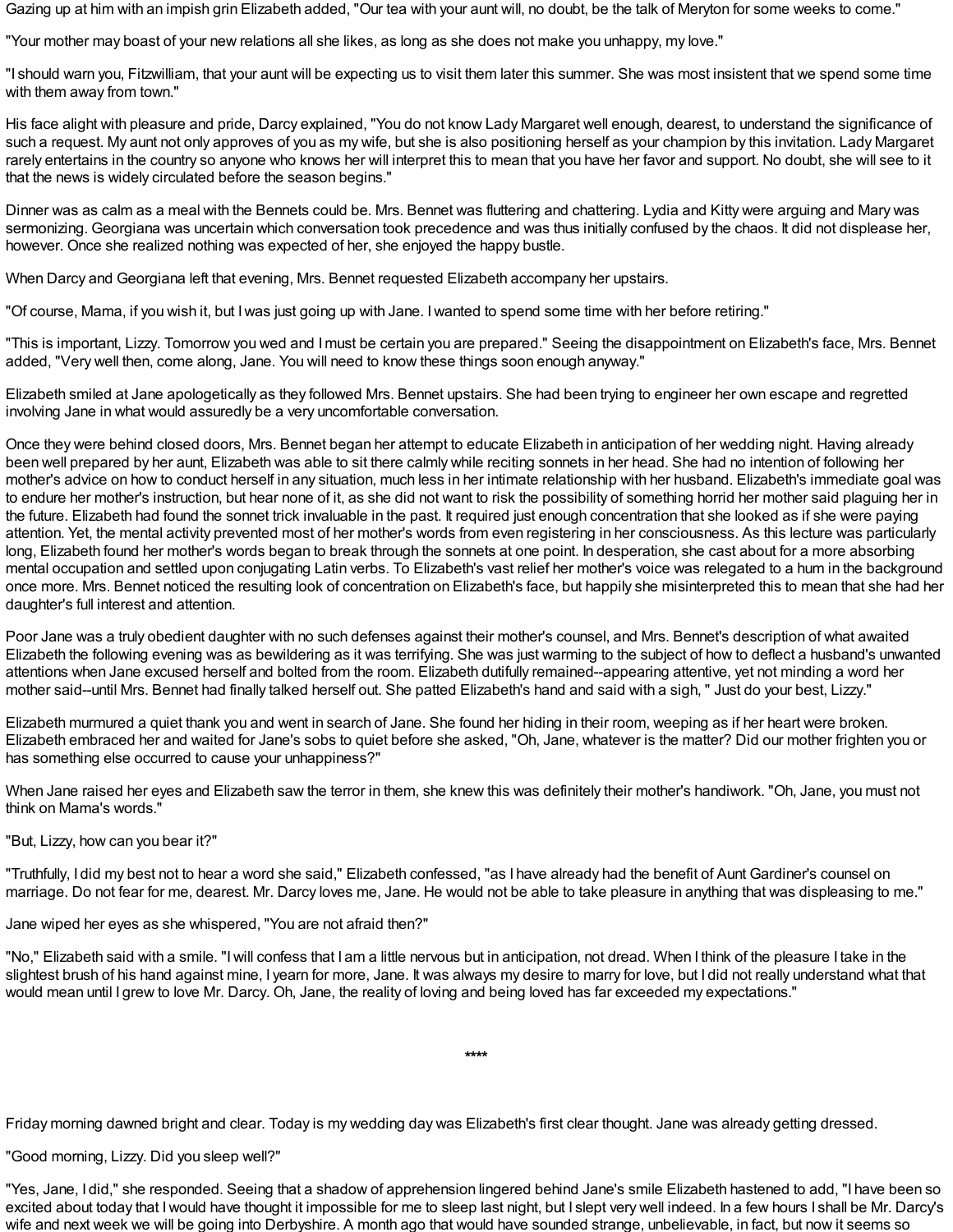right."

Elizabeth sat up in bed and hugged her knees to her chest as she continued, "Jane, Iwould wish for you to be equally happy in marriage." She paused and then softly asked, "Do you still think of Mr. Bingley?"

Jane blushed, "Oh, Lizzy, I liked Mr. Bingley very much, but I do not think my feelings were anything like yours for Mr. Darcy. Besides today is your day. We must talk of your future today."

"Oh, Jane, how I shall miss you. You must come and stay with us after we are settled. Please promise me that you will."

"Oh, Lizzy, you will not want me so soon."

"When have I ever not wanted you, dearest Jane? I know it will be different after I am married, but you will always be my dearest sister. Mr. Darcy and his sister both understand that. Have you not noticed how much effort Georgiana has made to become acquainted with you? She is very shy of strangers, but she is determined that my dearest sister will become her sister as well."

Seeing Jane's flush, Elizabeth realized that she must be thinking of Miss Bingley's intimations of the expected marriage of her brother and Darcy's sister. "Oh, Jane, please tell me you are not thinking of Caroline Bingley's schemes to marryGeorgiana to her brother. That is all that was--a scheme. To Georgiana, Mr. Bingley is simply her brother's friend and to Mr. Bingley, Georgiana Darcy is simply his friend's sister. Please do not let Miss Bingley's machinations turn you against Georgiana. She is dear to me already and Imust have the two of you be friends."

Seeing that her reassurances had put Jane at ease, Elizabeth returned to the topic of her visiting them. "Now promise me that you will come and stay with us once we are settled."

Jane's smile was whole hearted this time, "Yes, Lizzy, when you are ready for me, Iwill come."

Sally soon interrupted them bringing Elizabeth a cup of tea. Jane kissed her sister's cheek and left to join the family downstairs. Elizabeth settled back against her pillows and allowed Sally to fuss over her. Aunt Gardiner had decreed the night before that Elizabeth was to have a leisurely morning and be pampered. Elizabeth appreciated her aunt's foresight. She knew it was her way of protecting Elizabeth from being upset by her family on this happiest of days. Although it was her last morning as a Bennet, Elizabeth was delighted to forego her sisters' squabbles and her mother's fluttering. She preferred to dwell on the happiness to come. When it was time to go to church Mr. Bennet himself came upstairs to fetch Elizabeth.

"Well, Lizzy, although I am reluctant to part with you, I am very happy for you. From what I have seen of you and Mr. Darcy together, I daresay that you will be a very happy woman."

"Thank you, Papa. He truly is the best man I have ever known."

"It is good you feel that way. Now, Lizzy, I do not mean to embarrass you, but Imust ask if you are prepared for this-- Iwould not want you to have wrong expectations of what is ahead--"

Wishing to forestall another session of marital advice, Elizabeth interrupted him, "Please do not be anxious for me, Papa. I have had the benefit of my aunt's advice and counsel, and I am very happy to be marrying Mr. Darcy."

Mr. Bennet's relief was evident. "Ah, good, your aunt is an excellent woman. Well, Lizzy, shall we go meet your young man? I am certain he is anxiously waiting for you."

Although their family party arrived at the church before the appointed hour, Darcy was, indeed, already anxiously waiting. Colonel Fitzwilliam did not know whether to be amused or frustrated by Darcy's inability to relax. It was as if Darcy feared something terrible would happen at the last minute to deny him the happiness that was nearly within his grasp. Knowing that Darcy's fears were founded in the reality of having lost Elizabeth once made it impossible for Fitzwilliam to tease him. In fact, the colonel himself was vastly relieved that the Bennets were not late. When Darcy espied Elizabeth entering the church, all was well. The simple ceremony was soon concluded and the happy party adjourned to reassemble at the Gardiners' home.

**\*\*\*\***

Seeing the results of Mrs. Gardiner's careful arrangements for their wedding breakfast, Elizabeth was very grateful they were not at Longbourn. It was all tastefully done, with none of the vulgar pretentions favored by her mother. Mrs. Bennet, no doubt, thought it all too plain and simple, but Mr. Bennet's constant presence at her side forced his lady to keep those opinions to herself. It was just the sort of relaxed intimate family party the bride and groom had desired. They dined in the back garden and it took very little encouragement for the young Gardiners to re-enact the story of Cousin Lizzy and Prince Darcy. Finally it was time for Elizabeth to wish her family farewell and depart with her husband for their townhouse. Georgiana was going to spend several days with her aunt and uncle to allow the newlyweds their privacy. She would then join them for the trip to Pemberley next week.

Elizabeth felt strange upon entering Darcy's townhouse and realizing it was now her home as well. The servants, however, greeted her with an encouraging mixture of deference and friendliness. Although Elizabeth had not met each of them previously, it was probable they had heard much of their new mistress from Grace and Simms. Elizabeth was grateful to be so warmly received, and her own dear Sally was in the front hallway waiting with the rest of the staff. She had moved Elizabeth's things during the wedding breakfast and had almost finished unpacking them--with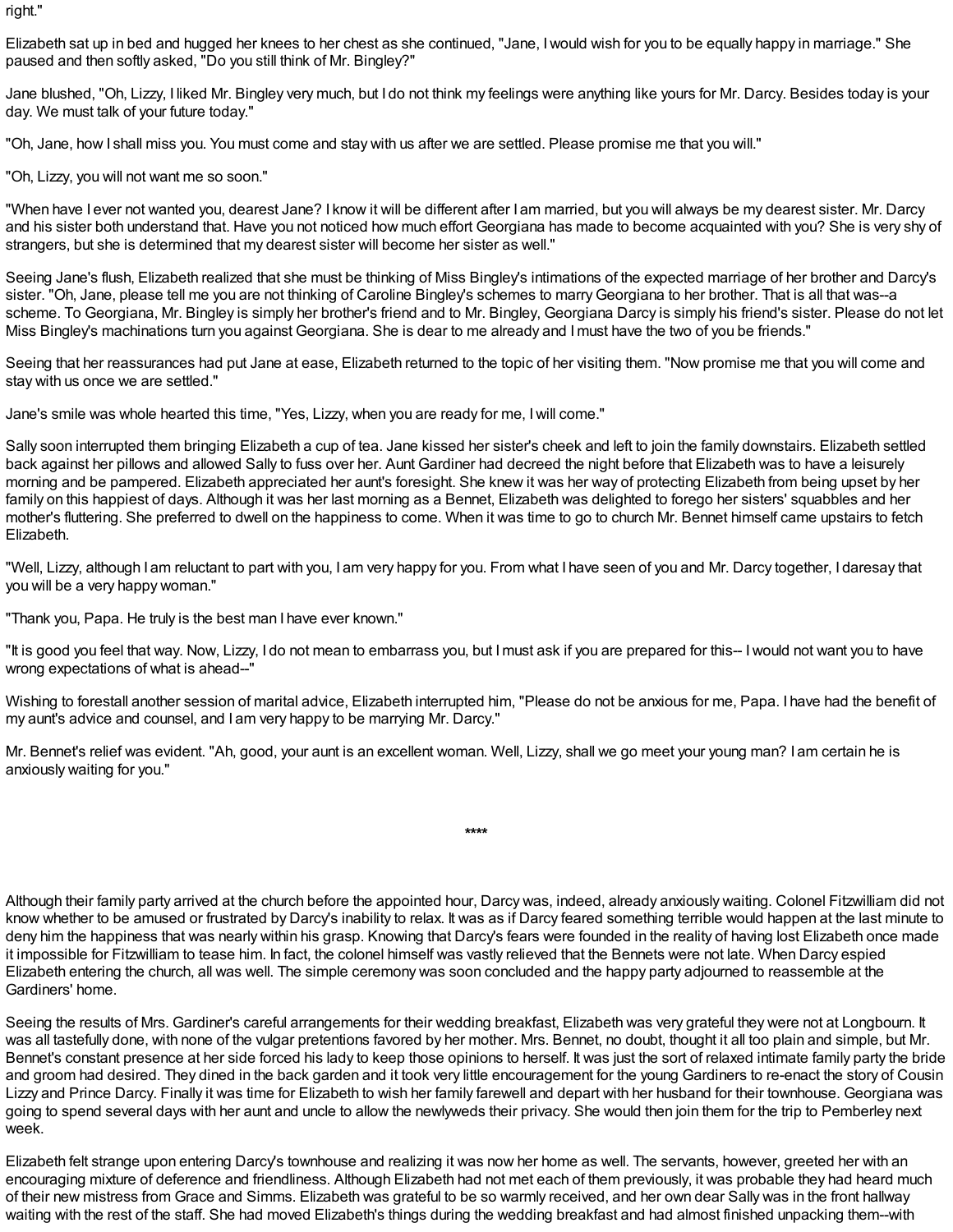Grace's help, of course.

Darcy proceeded to take Elizabeth on a tour of the house, as there were many rooms she had not seen during her visits. He concluded the tour by showing Elizabeth her private rooms which adjoined his. Sally and Grace were chatting amiably in the dressing room as they finished putting Elizabeth's things away, but the maids fell silent when they realized they were no longer alone.

Not wishing to intimidate them, Darcy smiled as he said, "Sally, Grace, would you please excuse us? Mrs. Darcy will ring when she requires you."

Both maids bobbed a curtsey and quickly left. Elizabeth could not decide whether she was more embarrassed or amused. However, her husband was soon commanding her full attention. Darcy set her bonnet aside and then gently touched her cheek. Elizabeth closed her eyes as she relaxed into his caress and then she felt his lips on hers in the gentlest of kisses. She was surprised, however, that Darcy only kissed her once. Did not marriage mean the end of such restrictions?

Elizabeth's puzzlement must have been evident for Darcy smiled at her indulgently when she opened her eyes. "Yes, my love," he said, "We are now man and wife and we may kiss for as long as we like, but first Iwould like to talk."

Taking her hands Darcy led his bride to the settee in front of the fireplace. "Elizabeth, I love you," he began, "and Iwant you to be my wife in every way, but I do not wish to rush you or frighten you."

Seeing the question in his eyes, Elizabeth realized that her husband's concerns were similar to her father's. He was worried about what preparation she might have been given for what lay ahead. Realizing Darcy's concern was only for her happiness, Elizabeth cast aside her own embarrassment and hastened on to reassure him.

"You need not worry for me, dearest. My Aunt Gardiner explained the act of marriage to me. I am not afraid of you."

"Thank God it was your aunt," Darcy said in palpable relief. "Imust confess, Elizabeth, that Iwas concerned over what your mother might have said or implied."

Elizabeth could not help but laugh at that. "Oh, she did try, Fitzwilliam, but I have no intention of following my mother's advice on a matter of such importance."

Elizabeth then proceeded to confess her sonnet technique for enduring her mother's instruction without any lasting effects. That drew an appreciative chuckle from her husband, but his expression grew serious again as Elizabeth went on to confide that poor Jane had not had any such defense against their mother's words.

"--It was simply dreadful for her. Dear Jane was so frightened for me, Fitzwilliam. Iwas finally able to convince her that there was no need to fear for me or to even believe our mother in this instance. I told her that Iwas determined to completely disregard Mama's counsel and to be guided by my aunt's instead."

Squeezing her hand, Darcy dared to ask, "And what was that, Elizabeth?"

She gave him an unfaltering smile, "Aunt Gardiner's advice was to trust in my husband and in his love for me. I do trust you, Fitzwilliam, and I know that you love me. Is that not enough to start?"

Drawing Elizabeth into his arms, Darcy held her close and breathed into her ear, "Yes, my love, it is more than enough."

Darcy held her for some time and then he began to gently kiss his bride. He kissed Elizabeth's hair, her brow, her eyes and finally her lips. This time he did not stop. As Darcy's gentle kisses became more insistent, Elizabeth's lips instinctively parted and her husband deepened the kiss. He gently caressed her and Elizabeth felt a burning desire for more. It was just like Aunt Gardiner had said it would be, with enough trust and love, the rest came naturally.

Darcy's kisses began to wander down her neck and Elizabeth moaned in response. "My love," he eagerly whispered, "I do not think I can wait until tonight--may--"

Elizabeth halted his request with a passionate kiss and then pulled away to whisper, "Yes, dearest, yes."

Darcy hesitated a moment, anxious that all be perfect for her, "May I help you undress, Elizabeth, or do you want your maid?"

Elizabeth giggled, "I definitely do not want the maid right now. It is only you that Iwant, Fitzwilliam."

Darcy's smile lit up his whole face and he kissed her again before rising and pulling her up with him. With some instruction and assistance from his bride, Darcy managed to free Elizabeth from most of her clothing. He removed his own outer clothing and then hesitated, not wanting to embarrass her. Although she was a little uneasy, Elizabeth knew that it would pass as soon as Darcy kissed her again. She reached up as if to pull off her chemise, but then faltered.

After chewing her lip for a moment Elizabeth finally managed to whisper. "My aunt also said that as we are one in the eyes of God there is no need for modesty between us."

Exerting himself to speak around the lump in his throat, Darcy managed to respond, "Your aunt is very wise, for Iwould have nothing between us, Elizabeth, nothing."

Sometime later Elizabeth awoke and smiled, remembering what had precipitated her nap. Darcy was propped up on one elbow at her side, gazing down at her as his other hand gently caressed her bare arm.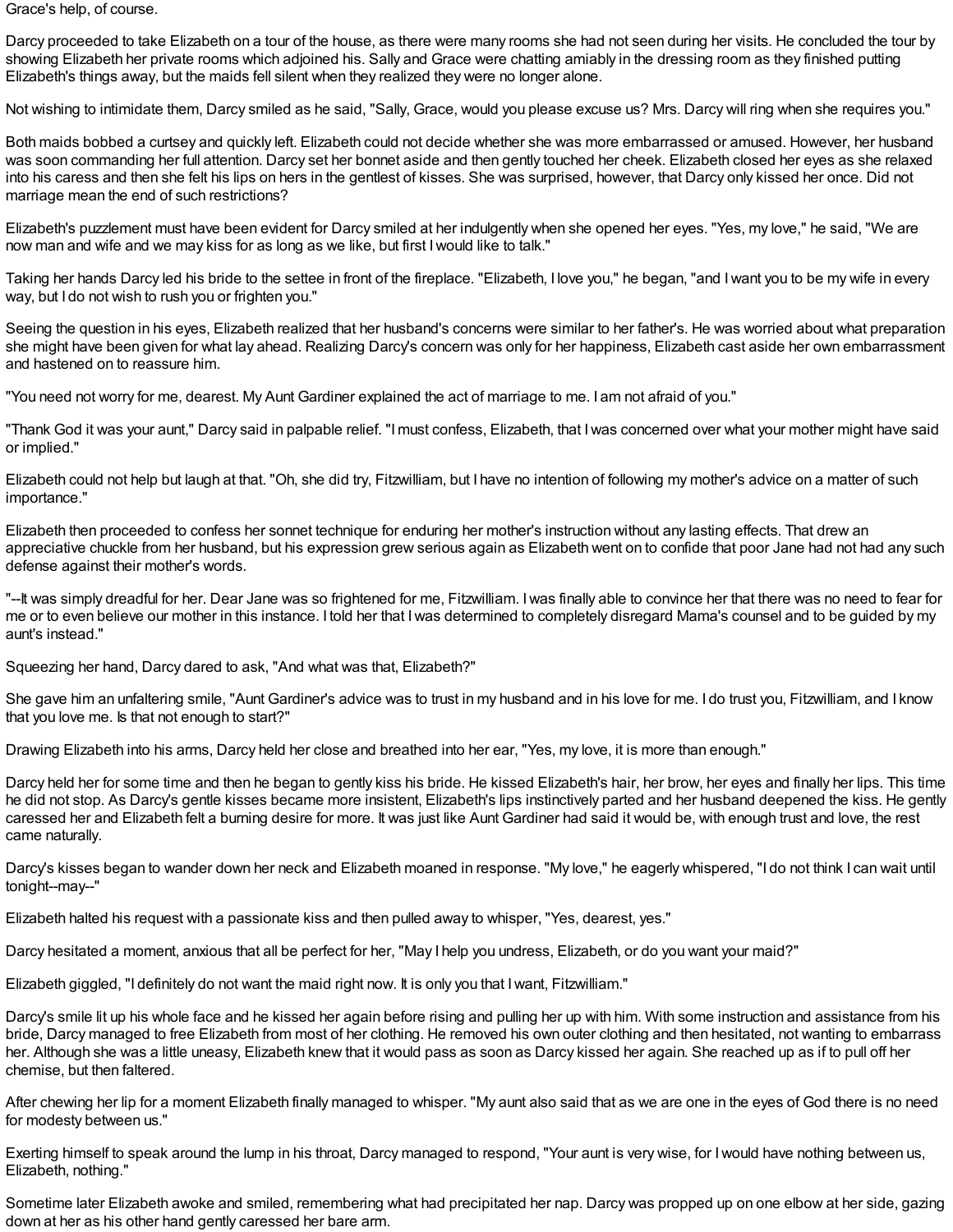"Hello, husband," she whispered.

"I love you, Elizabeth," he whispered back and then Darcy leaned down to kiss her.

They spent the whole afternoon in bed. As the room was beginning to grow dark, Darcy roused his bride who had dozed off once more, "Elizabeth-- Lizzy."

She slowly opened her eyes and gazed at him adoringly before teasing, "I had no idea marriage would be so exhausting."

Darcy grinned, "My dear, I have no objection to your napping when I consider the activity that brought on your nap, but it is evening. Now I have a question. Do you want to dress for dinner or shall I have it brought up to our rooms?"

"May we do that?" Elizabeth asked, thinking of what the servants might whisper.

"Yes, Elizabeth, of course. This is our home. These are our servants. It is expected that we will inform them of our wishes. What would you prefer?"

She gave him a mischievous grin, "I think Iwould prefer that you kiss me again."

"I plan to do that," Darcy replied. "However, I do need food. Do you particularly care to dress for dinner or may I just have it brought up?"

Elizabeth giggled as she answered, "Taking our meal here is fine, if you are certain it will not shock the staff. Perhaps I should find my dressing gown."

"You need not bother. Iwill have dinner brought to my room so that no one will disturb you."

Elizabeth could not help but admire her husband's form as he rose and walked to the door connecting their rooms. Turning back to address her over his shoulder, Darcy asked, "Would you like a bath after dinner?"

"Oh, yes," she answered with a sigh, "a bath would be heavenly."

Elizabeth felt a contentment far exceeding anything she had ever known. However, she soon found herself missing Darcy even though he had only been gone a few minutes. She was undressed and had no idea where to look for her dressing gown. Impatience soon triumphed over modesty. Elizabeth wrapped the bed sheet around her and went in search of her husband. Knowing that servants might be on the other side of the connecting door, Elizabeth knocked. When there was no answer she stuck her head into the room. It appeared to be empty, but he had to be in there somewhere.

"Fitzwilliam?"

His voice answered immediately from his dressing room. "In here, Elizabeth. Is something the matter?"

Darcy strode out into the room wearing a dressing gown and carrying another.

"No," she answered with a rueful smile. "Nothing is the matter. It is just that Imissed you and it seemed as if you were never coming back."

"You cannot know how wonderful that is to hear, especially after all my months of pining for you, Lizzy," he said with a smile. "I did not want to brave your maids so Iwas looking for another of my dressing gowns for you. I had planned to ring for the servants and have someone bring up dinner. However, seeing you in that sheet gives me other ideas."

"And to think I used to be under the misapprehension that you were unfeeling, Mr. Darcy," she teased.

He reached out and drew her close, "Now, we will have no 'Mr. Darcys' when we are alone, Elizabeth. Do I have to remind you that we are married?"

As Darcy began to unwrap the sheet she was wearing, Elizabeth sighed and wrapped her arms around him. "No reminders are needed, sir, but that does not mean they are not appreciated."

It was some time before Darcy rang for the servant.

They ate in a companionable silence on the settee in Elizabeth's room, each wearing one of Darcy's dressing gowns. The once fine dinner had obviously been kept in the oven for some time, but they were content. When they were finished eating, Darcy rose and reached for Elizabeth's hand.

"Come, my love, your bath should be ready by now." He moved toward the connecting door. Seeing her confusion Darcy stopped to explain, "I requested that the bath be readied in my dressing room so that we would not be disturbed by the preparations."

"Oh--but my maids?" Elizabeth asked.

"There will be no servants in attendance tonight, my love, Iwill help you."

Elizabeth could not help but smile, "You, sir?"

"Yes, Elizabeth, I think I am capable of all the assistance you require. You may have to prompt me or instruct me, but we will manage."

She stood on tiptoe to kiss him. "You are truly the most considerate husband I have ever had."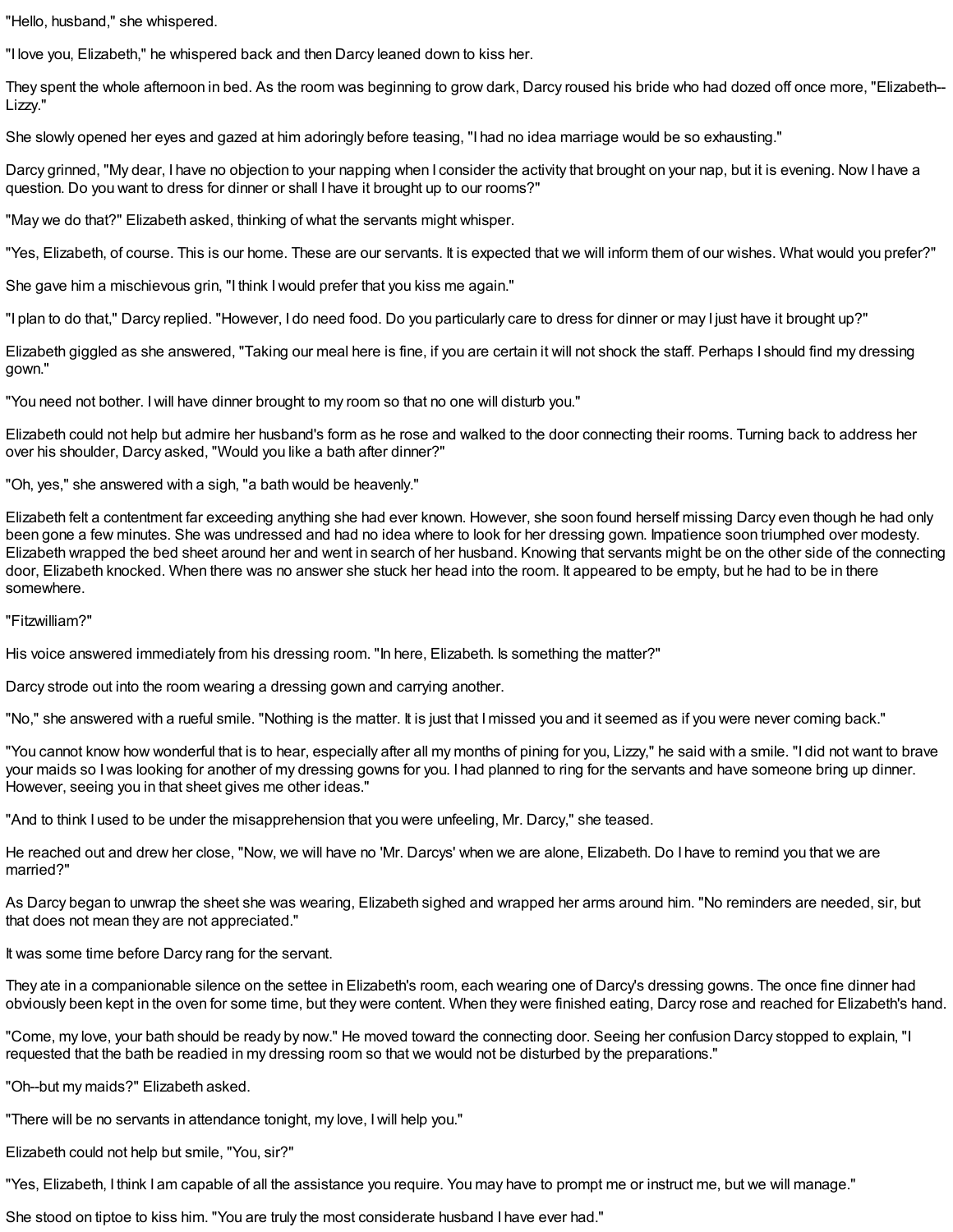Darcy growled at her quip, but Elizabeth could tell he was not seriously affronted. "As long as I am your only husband I shall be content, Elizabeth."

She pulled away from him just long enough to retrieve her brush from the dressing table. "Here, sir, you will be needing this. My hair must be brushed before it is washed."

"That, my dear, will be a pleasure."

Elizabeth had only been teasing him about brushing her hair. She fully intended to do it herself, but Darcy was insistent. It was luxurious to have him do such a small thing for her. When it came to the actual bath, Elizabeth discovered that her husband was definitely an innovative man. His intention was to share the bath with her. Elizabeth, however, was concerned that there would not be enough room.

"Trust me, Elizabeth. I had Simms put in less water than usual so we will both fit."

And he was right, of course.

Even though it was summer, Darcy built a small fire afterwards so that Elizabeth could dry her hair more easily. Clad in Darcy's dressing gowns once more, they lounged before the hearth in her room--sometimes chatting and sometimes silent--while Elizabeth combed through her hair. When she declared it to be sufficiently dry and began to rise, Darcy reached for Elizabeth's hand and drew her back down beside him. He kissed her and as he did so, Darcy untied the sash of the robe she was wearing and slipped his hands inside.

"I need you, Lizzy," he whispered between kisses.

Instantly aroused by the touch of his hands on her bare skin, Elizabeth reached for the sash of Darcy's robe that she might reciprocate. Both dressing gowns were soon completely discarded and it was her husband's pleasure to teach Elizabeth that the delights of the marriage bed did not require a bed at all.

Sometime later Darcy roused himself to say, "Perhaps it is time we went to bed, Elizabeth."

Elizabeth's smile was contagious and its meaning unmistakable as he pulled her to her feet.

"Imerely meant it is time to go to sleep," he teased.

Elizabeth stuck her lip out in a pretend pout as she replied, "But that is not what you said, Fitzwilliam. You did not mention sleep at all."

"No, I am afraid I did not, but I am only human, dearest. Imust rest sometimes."

Holding fast to his hand, Elizabeth drew Darcy toward the bed. "Well, if you must sleep, Fitzwilliam, the bed will definitely be more comfortable than the floor."

Feeling no self-consciousness Elizabeth climbed into the bed they had laughingly remade--sometime after she had discarded the sheet in favor of her husband's robe. Darcy only hesitated for a moment before sliding in beside her, but it did not go unnoticed.

"Is something wrong, Fitzwilliam?" she asked with a puzzled frown.

"No, dearest, everything is very right," he said taking her in his arms. "It is just that we have never discussed--our sleeping arrangements and Iwas- uncertain of your wishes. Most married couples of our station do not sleep together."

"Yes, I know," Elizabeth said with a sigh, thinking of her parents. "Is that what you want, Fitzwilliam?"

"Certainly not, " he said emphatically, "but Iwas unsure of your expectations and-- Well, Iwas simply afraid of presuming too much, my love." Darcy kissed her and then whispered, "It is my desire that we never have to sleep apart, Lizzy."

She nestled in beside him with a contented sigh. "Good, because Iwant to be as close to you as possible. There, now you know what my expectations are. I hope that meets with your approval, Fitzwilliam."

"It not only meets with my approval, dearest. It delights me more than I can say."

When Elizabeth awoke the next morning Darcy was still asleep with his arm wrapped around her. It brought to mind waking in a similar pose with her little cousin Emma. Elizabeth had wondered at the time what it would be like to awaken beside the man she loved, and now she knew that is was far more wonderful than she had imagined. Not wanting to disturb her husband, Elizabeth carefully rolled onto her side for a better view of him. Even with the shadow of his beard, Darcy looked younger in his sleep. It also pleased her immensely to observe how very happy and at peace he looked.

When Darcy awoke some time later, he smiled to see her watching him. It was Elizabeth's lovely, expressive eyes that had first commanded his attention. To see those beautiful eyes now gazing at him with such obvious love nearly took his breath away.

"Good morning, husband. Would you like some tea?"

"Tea--" That unexpected offer startled him awake. "But Elizabeth, you are--"

"Do not be alarmed. I did not summon my maid into the room while you were asleep. I dressed and went into your room to ring for tea a little while ago. Mr. Simms did not seemed shocked at all to find your wife in your room. I am sure I just heard it being delivered. Stay here and Iwill be right back."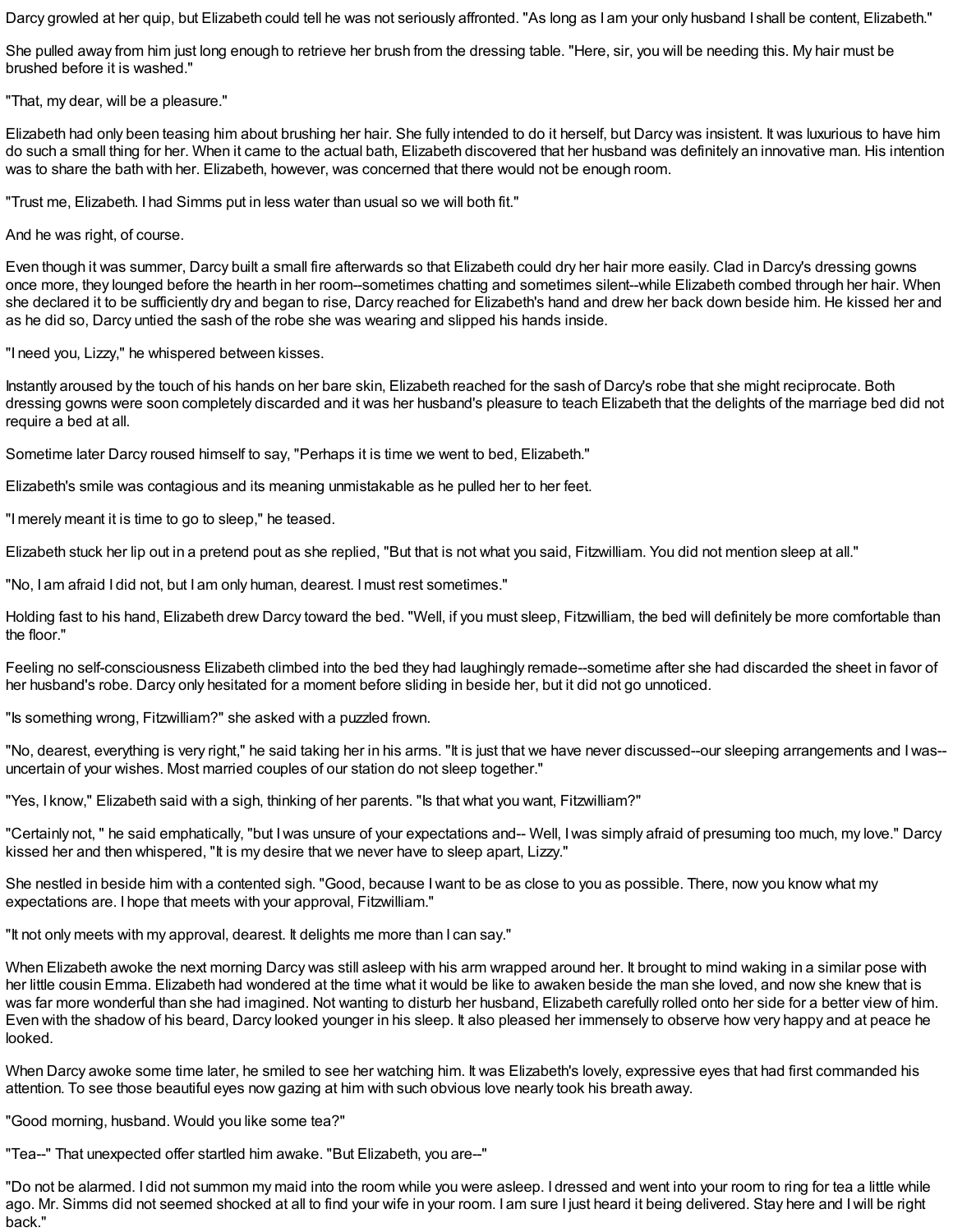With a smile, Elizabeth rose and shrugged back into his dressing gown before returning to Darcy's room to fetch the tea tray. Darcy found himself unable to take his eyes off of her. Marriage to Elizabeth far exceeded his expectations and he had expected a great deal.

As he sipped his tea, Darcy murmured, "So it is not a dream. You are really here and serving me tea."

Elizabeth laughed. "Yes, I am really here and serving you tea, my darling husband, but it is almost too perfect to be real, is it not?"

Realizing that their time 'alone' would be brief, Mr. and Mrs. Darcy stayed in their rooms all day Saturday as well. For a change of scene they moved into Darcy's room at one point. Elizabeth's mood grew more somber as being there raised memories of Darcy's illness and their chance to begin anew.

**\*\*\*\***

"Iwas so afraid for you, Fitzwilliam. You had always seemed strong and invincible, and when I saw you so weakened--" Elizabeth paused to brush away her tears. "I know I did not love you then as I do now, but there was already some tie to you--perhaps it was just understanding that you truly loved me-- The thought that you might die not knowing how much I regretted the horrible way I treated you--"

Darcy enfolded her in his arms and murmured, "There, there, dearest. Do not cry, Lizzy."

When she was more composed he continued, "All is truly well now. I am healthy again, and a much better man than I was in April. Do not torment yourself. You were entirely right to refuse me at Hunsford. I know that what you believed of me at the time was not entirely true, but neither was it wholly false. Even the way I proposed to you--it was horrible. I shudder to remember my conceit. I actually expected you to accept me. I still find it hard to believe that you have forgiven me for interfering with Jane and Bingley."

Darcy watched Elizabeth anxiously as he waited for her response. He had finally dared to broach the one misunderstanding they had not yet discussed.

"Iwas very angry then," Elizabeth said with a sigh, "but after reading your letter I understood your reasons. You were protecting your friend, as I would have tried to protect Jane. There is also a part of me now that believes Bingley's love could not have been very deep if he would give up so easily."

"What do you mean, Elizabeth?"

"I compare his behavior to yours, Fitzwilliam."

"Mine?"

"Yes, dearest, with yours. I do not refer to that period when you were battling yourself over your feelings for me, but rather afterwards-- Once you had determined that you loved me, you would brook no one's interference. You were willing to face your family's disapproval and censure because you knew your own heart. Even when I did not immediately return your affections here in London, you were not dissuaded. You were committed to pursuing me until my heart was won or all hope was lost. These have been the happiest two days of my life and it has all come so easily--the intimacy, the unreserved communion. That ease is in large part because I know that you love me, Fitzwilliam. I know that I can depend upon your love."

She sighed before continuing, "I believe that Bingley favored Jane and that he liked her, but now that I have experienced love, I do not think he loved her--at least not in the way that Jane deserves to be loved."

"I understand you, my love," Darcy whispered, taking Elizabeth in his arms, "and I thank you for not blaming me. I do not think I could bear it. I cannot pretend to fully understand Bingley. I do know that his feelings for your sister were deeper than any I had observed in him before, but I think you are right. Had Charles truly loved Jane, he could not have given her up so easily. If he does not love your sister enough to fight for her, then perhaps she is better off waiting for someone who does."

When Darcy and Elizabeth discussed their plans for Sunday, she suggested they attend services in the Gardiner's parish. They might see the Gardiners and they would definitely avoid numerous casual acquaintances of Darcy's who would be attending church in the neighborhood. Darcy thought it an excellent idea. Since they would be going out, Darcy and Elizabeth decided to have breakfast downstairs.

Elizabeth was vastly contented sitting at the breakfast table with her husband, pouring him a second cup of tea. Truth be told she did feel a bit like a little girl playing house, but Elizabeth knew it would begin to feel real in time. Although Darcy was not given to displays of emotion, his happiness was unmistakable to those who knew him well. Grace had already assured one and all that the new mistress was kind and good, and observing Darcy's happy state solidified the household's general good will toward the new Mrs. Darcy. It was the commonly held opinion among the staff that the man who spent so much time looking out for everyone else deserved some happiness of his own.

Elizabeth's private fears that the rest of the household might think less of her for spending the first two days of her marriage sequestered with her husband were without foundation. Although such behavior had occasioned a few sly nods and winks among the servants, it had also reinforced the general opinion that the new mistress loved the master rather than his wealth. That was a welcome relief to one and all who had feared the likes of Caroline Bingley becoming mistress of the household. She would have been abandoning her marriage bed almost immediately to assert herself as mistress of the house. Yes, the staff was quite pleased with the master's bride.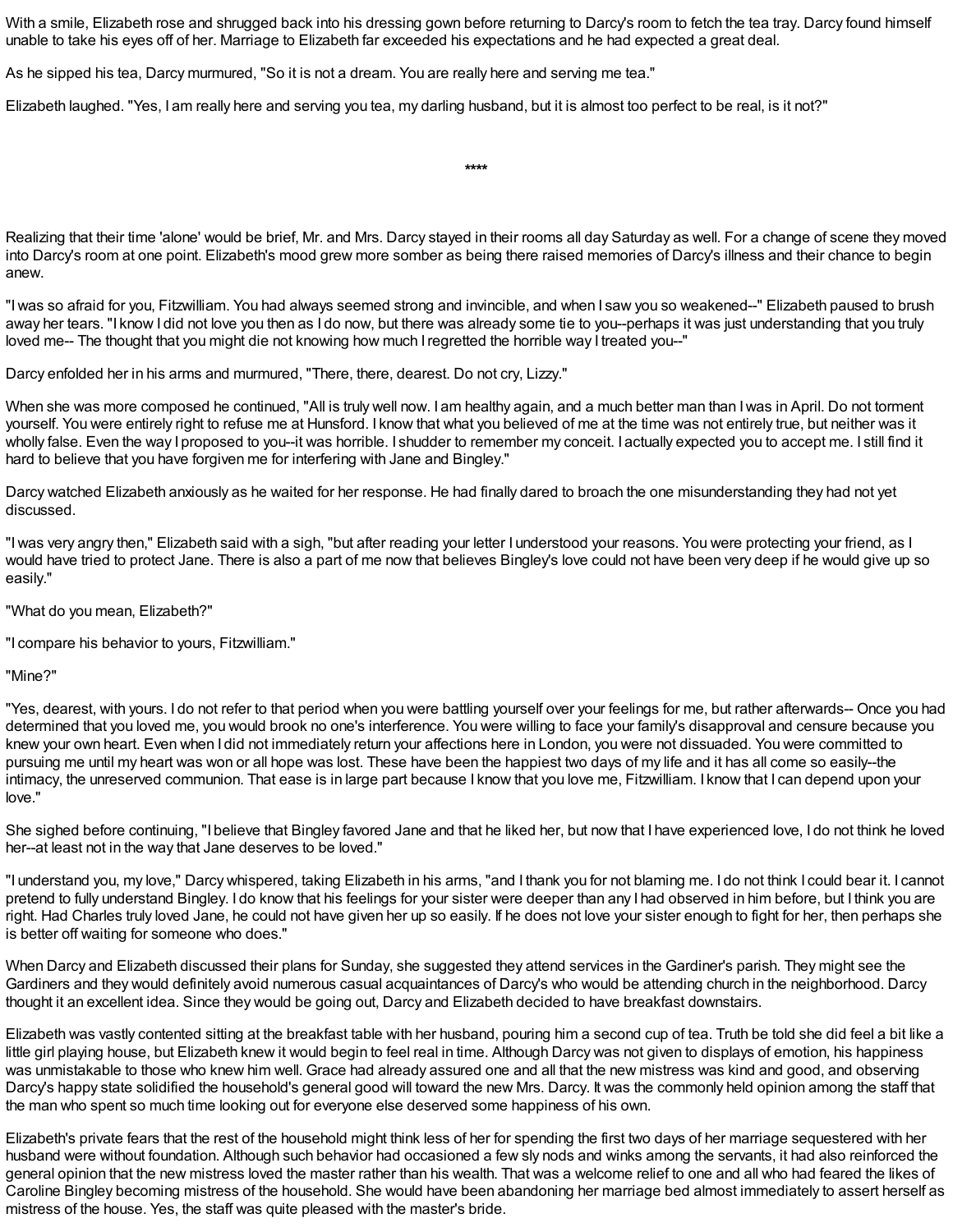The Gardiners were at church and invited the Darcys to come home with them after the service. As the Bennets had returned to Hertfordshire the previous day, order was restored once more inGracechurch Street, and Elizabeth was glad to have one more visit with her aunt before leaving town. After luncheon their husbands were playing with the children in the back garden while Aunt Gardiner and Elizabeth looked on from the porch.

"You both seem very happy, Lizzy," Aunt Gardiner began, "and I am truly delighted for you."

"Yes, we are very content, and Iwant to thank you for your wise advice. I know that it helped make things easier for me, for both of us really. I shudder to think what might have been the outcome if I had actually listened to my mother."

Mrs. Gardiner smiled and patted her favorite niece's hand as she said, "I am happy to have been of use, Lizzy. Iwas confident that you and Mr. Darcy would do well together. You not only love one another, but you are also well suited in terms of character and temperament."

Suddenly realizing the import of Elizabeth's words, Aunt Gardiner could not help her curiosity. "But whatever did you mean by saying if you'd actually listened to your mother? I shudder to consider what advice she may have given you on marriage, but how did you avoid it? I know she insisted on a private interview with you."

"I suppose it is safe to own my tricks now that I am a married woman," Elizabeth said with a mischievous smile.

When Elizabeth explained the sonnet method of attending, yet not attending her mother's lectures, Mrs. Gardiner laughed with great delight.

"Oh, Lizzy, you are definitely too clever by half, but I am glad you did not allow your mother to poison your expectations. Your Mr. Darcy is an excellent man and he deserves your love."

"Yes, he does, Aunt, and he definitely has it."

The gentleman in question happened to glance their way at the moment and realized he was probably being discussed. When he raised one eyebrow quizzically at his wife, she silently mouthed, "I love you," in reply.

At that, Darcy smiled and turned back to the children.

On the carriage ride home the newlyweds decided to forego a formal dinner in favor of eating in their rooms. They would prepare to retire upon their return home and then have a light supper sent upstairs. As they were ascending the stairs Darcy took Elizabeth's hand and asked, "When shall I come to you, my love?"

"You are welcome to enter my room at anytime, Fitzwilliam," she answered. "I plan to use my dressing room as such, so you need not fear an embarrassing moment if you enter my rooms while Sally is assisting me."

"That is very generous of you, Elizabeth, but are you certain?"

"Of course, dearest. I thought we agreed nothing should come between us. If Sally and I are occupied in the dressing room, just alert us that you are waiting without."

Darcy kissed her hand, "I love you, Lizzy. Thank you for trusting me."

There was no answer when Darcy knocked on the door connecting their rooms some time later. Assuming that Elizabeth must still be in her dressing room with the maid, he tentatively opened the door. Darcy felt awkward entering a woman's private rooms without her permission, but then he reminded himself that Elizabeth had given him permission--permission to enter her room at anytime. Even in other marriages of affection, Darcy doubted that many husbands were afforded such liberty. It touched him profoundly to know that Elizabeth truly wanted to share every part of her life with him. Hearing the expected murmur of voices from the dressing room, Darcy knocked gently on that door and his wife's voice immediately answered.

"Iwill be out in a minute, Mr. Darcy. Please make yourself comfortable."

Darcy smiled and moved to the settee where he settled in to await his wife. He was initially surprised to discern two voices besides Elizabeth's coming from the dressing room, but then realized that Sally and Grace were probably both attending her. That elicited a quiet chuckle of appreciation. Darcy had always prided himself on the good relationships he had with his staff, but Elizabeth had a way of endearing herself to people. Sally had known Elizabeth since she was a child, but Grace was already quite attached to her, too. Darcy could not make out what they were saying but the conversation was obviously animated and punctuated by Elizabeth's happy laughter.

Hearing his wife happily talking and laughing with the servants made Darcy feel at as if his life were whole for the first time in many years. There had been very little laughter in Darcy's life since his mother died, but now the lively, happy woman in the next room was his. Although her earlier refusal had pained him, Darcy now reveled in the knowledge that Elizabeth loved him knowing full well his failings.

With a sigh of contentment, Darcy settled back into the settee. Closing his eyes, he simply allowed himself the pleasure of listening to his wife's voice. He must have dozed off, because the next thing Darcy knew Elizabeth was leaning over him kissing his cheek.

"Wake up, dearest. Our supper will be here soon."

Darcy reached up to pull her onto his lap. "I have missed you," he murmured.

Elizabeth laughed as she said, "I did not realize I had made you wait so long, but I am all yours now, my love."

There was a knock at the door. Elizabeth stood and moved away toward her dressing table before answering, "Come in."